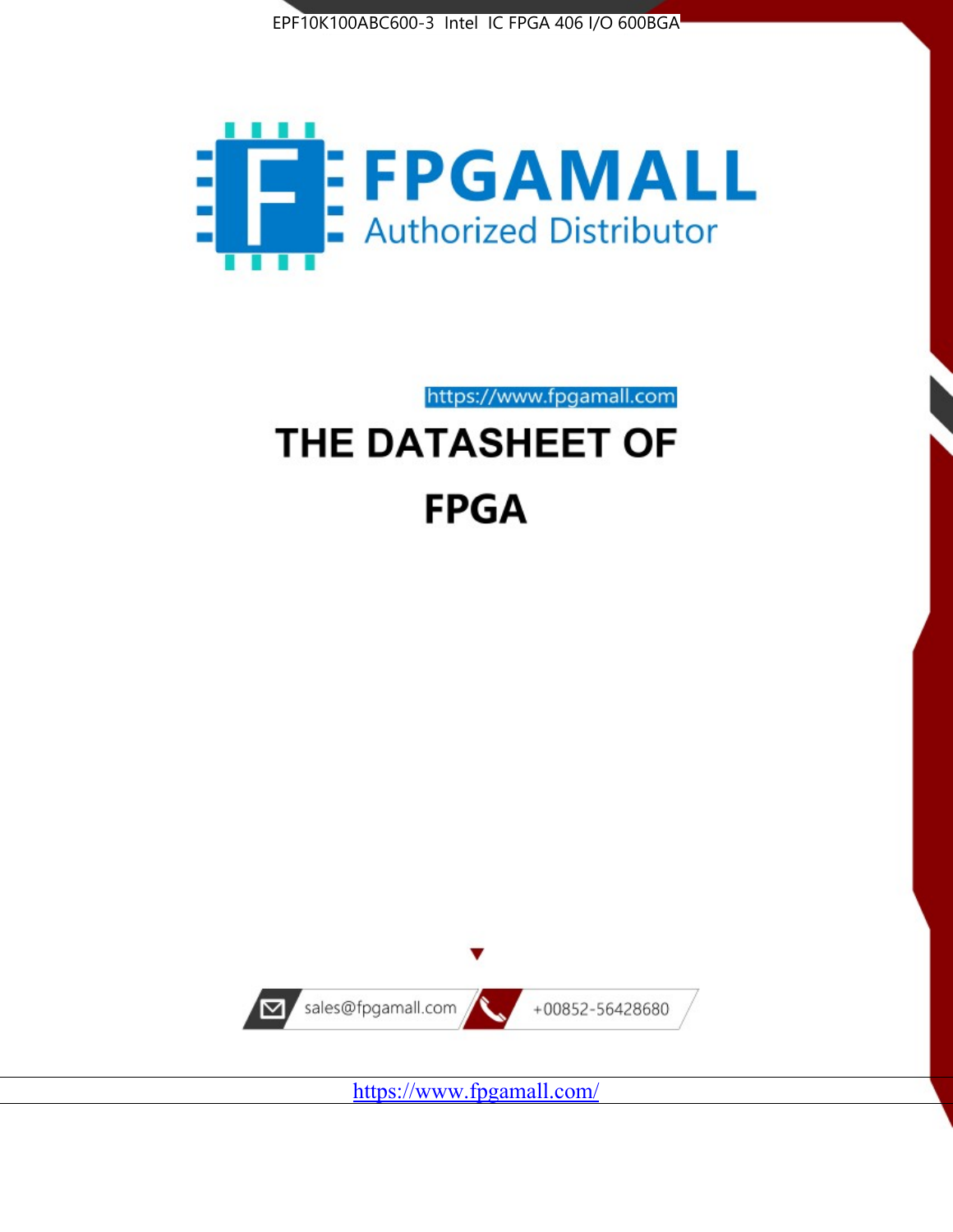#### EPF10K100ABC600-3 Intel IC FPGA 406 I/O 600BGA





## **FLEX 10K**

### **Embedded Programmable Logic Device Family**

#### **January 2003, ver. 4.2 Data Sheet**

**Features...** ■ The industry's first embedded programmable logic device (PLD) family, providing System-on-a-Programmable-Chip (SOPC) integration

- Embedded array for implementing megafunctions, such as efficient memory and specialized logic functions
- Logic array for general logic functions
- High density
	- 10,000 to 250,000 typical gates (see Tables 1 and 2)
	- Up to 40,960 RAM bits; 2,048 bits per embedded array block (EAB), all of which can be used without reducing logic capacity
- System-level features
	- $MultiVolt<sup>TM</sup> I/O interface support$
	- 5.0-V tolerant input pins in FLEX® 10KA devices
	- Low power consumption (typical specification less than 0.5 mA in standby mode for most devices)
	- FLEX 10K and FLEX 10KA devices support peripheral component interconnect Special Interest Group (PCI SIG) *PCI Local Bus Specification, Revision 2.2*
	- FLEX 10KA devices include pull-up clamping diode, selectable on a pin-by-pin basis for 3.3-V PCI compliance
	- Select FLEX 10KA devices support 5.0-V PCI buses with eight or fewer loads
	- Built-in Joint Test Action Group (JTAG) boundary-scan test (BST) circuitry compliant with IEEE Std. 1149.1-1990, available without consuming any device logic

#### *Table 1. FLEX 10K Device Features*

| <b>Feature</b>                    | <b>EPF10K10</b><br>EPF10K10A | <b>EPF10K20</b> | <b>EPF10K30</b><br><b>EPF10K30A</b> | <b>EPF10K40</b> | <b>EPF10K50</b><br><b>EPF10K50V</b> |
|-----------------------------------|------------------------------|-----------------|-------------------------------------|-----------------|-------------------------------------|
| Typical gates (logic and RAM) (1) | 10,000                       | 20,000          | 30,000                              | 40,000          | 50,000                              |
| Maximum system gates              | 31,000                       | 63,000          | 69,000                              | 93,000          | 116,000                             |
| Logic elements (LEs)              | 576                          | 1,152           | 1,728                               | 2,304           | 2,880                               |
| Logic array blocks (LABs)         | 72                           | 144             | 216                                 | 288             | 360                                 |
| Embedded array blocks (EABs)      | 3                            | 6               | 6                                   | 8               | 10                                  |
| <b>Total RAM bits</b>             | 6.144                        | 12,288          | 12,288                              | 16,384          | 20,480                              |
| Maximum user I/O pins             | 150                          | 189             | 246                                 | 189             | 310                                 |

#### **Altera Corporation 1**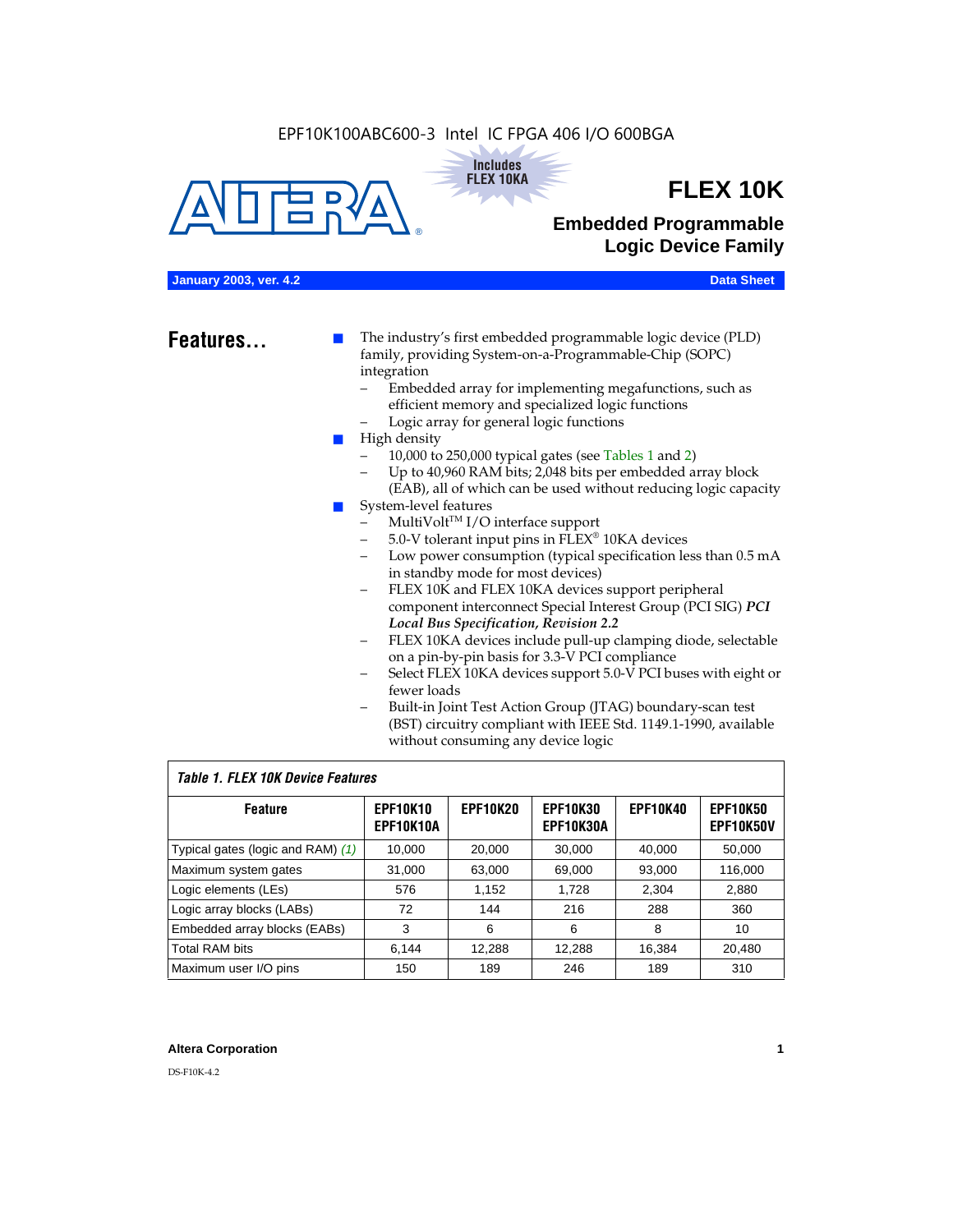| Table 2. FLEX 10K Device Features    |                 |                                |                   |                   |  |
|--------------------------------------|-----------------|--------------------------------|-------------------|-------------------|--|
| <b>Feature</b>                       | <b>EPF10K70</b> | <b>EPF10K100</b><br>EPF10K100A | <b>EPF10K130V</b> | <b>EPF10K250A</b> |  |
| Typical gates (logic and<br>RAM) (1) | 70.000          | 100.000                        | 130,000           | 250,000           |  |
| Maximum system gates                 | 118,000         | 158,000                        | 211,000           | 310,000           |  |
| <b>LEs</b>                           | 3.744           | 4,992                          | 6,656             | 12,160            |  |
| LABs                                 | 468             | 624                            | 832               | 1,520             |  |
| EABs                                 | 9               | 12                             | 16                | 20                |  |
| <b>Total RAM bits</b>                | 18,432          | 24.576                         | 32.768            | 40,960            |  |
| Maximum user I/O pins                | 358             | 406                            | 470               | 470               |  |

#### *Note to tables:*

(1) The embedded IEEE Std. 1149.1 JTAG circuitry adds up to 31,250 gates in addition to the listed typical or maximum system gates.

### **...and More Features**

- Devices are fabricated on advanced processes and operate with a 3.3-V or 5.0-V supply voltage (see Table 3
- In-circuit reconfigurability (ICR) via external configuration device, intelligent controller, or JTAG port
- $ClockLock^{TM}$  and  $ClockBoost^{TM}$  options for reduced clock delay/skew and clock multiplication
- Built-in low-skew clock distribution trees
- 100% functional testing of all devices; test vectors or scan chains are not required

| Table 3. Supply Voltages for FLEX 10K & FLEX 10KA Devices |               |  |  |  |
|-----------------------------------------------------------|---------------|--|--|--|
| 5.0-V Devices                                             | 3.3-V Devices |  |  |  |
| EPF10K10                                                  | EPF10K10A     |  |  |  |
| EPF10K20                                                  | EPF10K30A     |  |  |  |
| EPF10K30                                                  | EPF10K50V     |  |  |  |
| EPF10K40                                                  | EPF10K100A    |  |  |  |
| FPF10K50                                                  | EPF10K130V    |  |  |  |
| EPF10K70                                                  | EPF10K250A    |  |  |  |
| EPF10K100                                                 |               |  |  |  |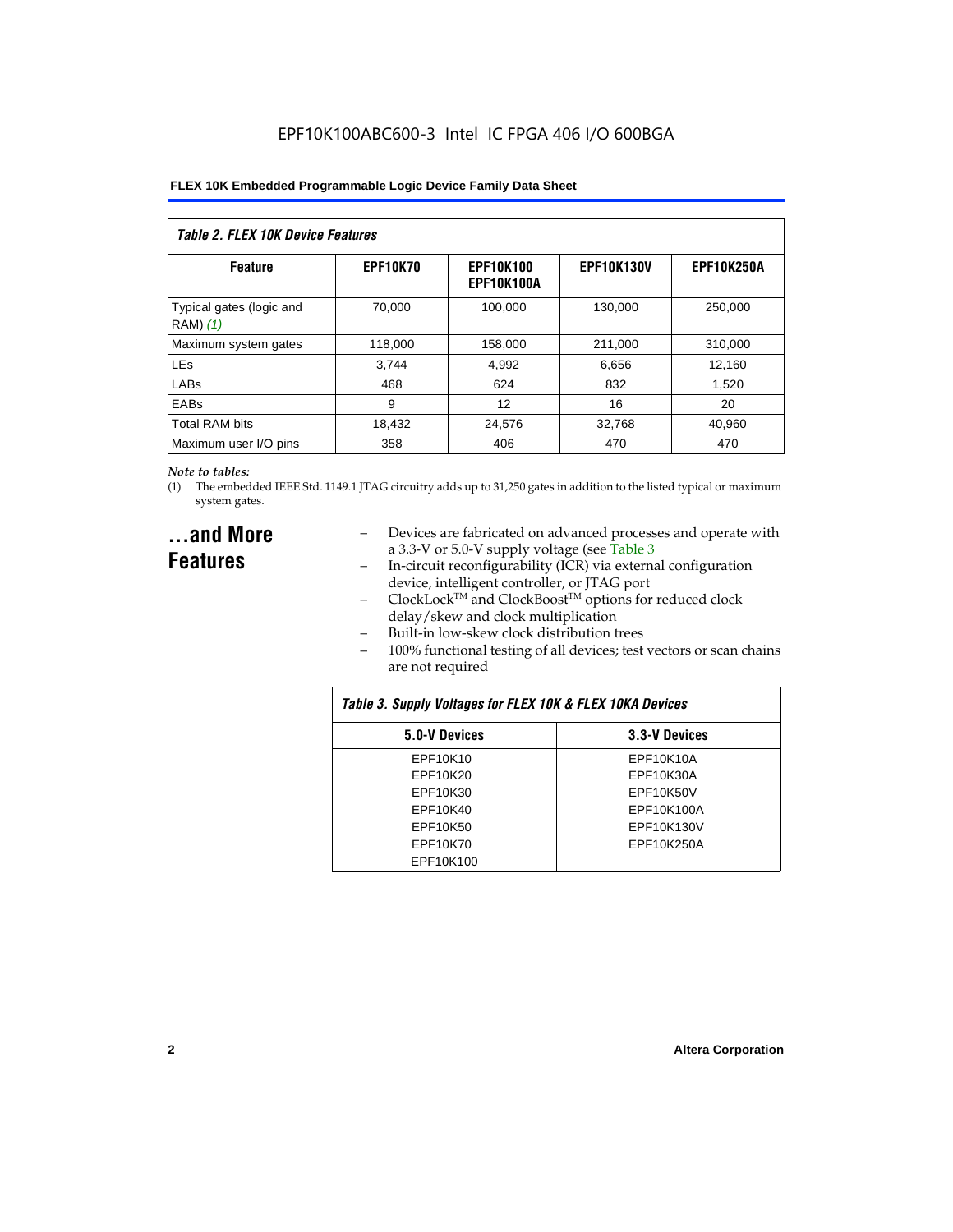- Flexible interconnect
	- FastTrack® Interconnect continuous routing structure for fast, predictable interconnect delays
	- Dedicated carry chain that implements arithmetic functions such as fast adders, counters, and comparators (automatically used by software tools and megafunctions)
	- Dedicated cascade chain that implements high-speed, high-fan-in logic functions (automatically used by software tools and megafunctions)
	- Tri-state emulation that implements internal tri-state buses
	- Up to six global clock signals and four global clear signals
- Powerful I/O pins
	- Individual tri-state output enable control for each pin
	- Open-drain option on each I/O pin
	- Programmable output slew-rate control to reduce switching noise
	- FLEX 10KA devices support hot-socketing
- Peripheral register for fast setup and clock-to-output delay
- Flexible package options
	- Available in a variety of packages with 84 to 600 pins (see Tables 4 and 5)
	- Pin-compatibility with other FLEX 10K devices in the same package
	- FineLine BGA<sup>TM</sup> packages maximize board space efficiency
- Software design support and automatic place-and-route provided by Altera development systems for Windows-based PCs and Sun SPARCstation, HP 9000 Series 700/800 workstations
- Additional design entry and simulation support provided by EDIF 2 0 0 and 3 0 0 netlist files, library of parameterized modules (LPM), DesignWare components, Verilog HDL, VHDL, and other interfaces to popular EDA tools from manufacturers such as Cadence, Exemplar Logic, Mentor Graphics, OrCAD, Synopsys, Synplicity, VeriBest, and Viewlogic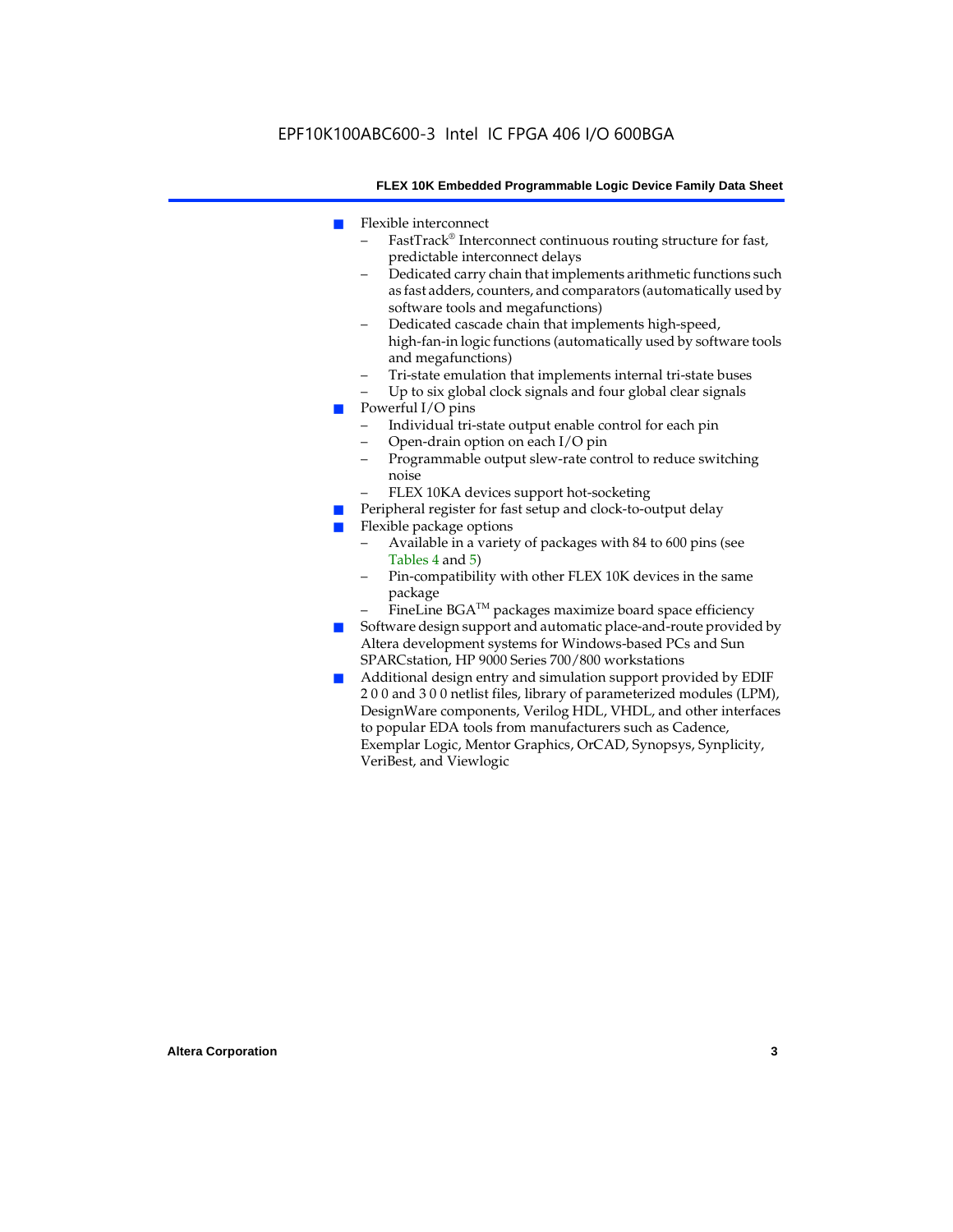| FLEX 10K Embedded Programmable Logic Device Family Data Sheet |  |
|---------------------------------------------------------------|--|
|---------------------------------------------------------------|--|

| <b>Device</b> | 84-Pin<br><b>PLCC</b> | $100-Pin$<br><b>TQFP</b> | 144-Pin TQFP | 208-Pin<br><b>PQFP</b><br><b>ROFP</b> | <b>240-Pin</b><br><b>PQFP</b><br><b>RQFP</b> |
|---------------|-----------------------|--------------------------|--------------|---------------------------------------|----------------------------------------------|
| EPF10K10      | 59                    |                          | 102          | 134                                   |                                              |
| EPF10K10A     |                       | 66                       | 102          | 134                                   |                                              |
| EPF10K20      |                       |                          | 102          | 147                                   | 189                                          |
| EPF10K30      |                       |                          |              | 147                                   | 189                                          |
| EPF10K30A     |                       |                          | 102          | 147                                   | 189                                          |
| EPF10K40      |                       |                          |              | 147                                   | 189                                          |
| EPF10K50      |                       |                          |              |                                       | 189                                          |
| EPF10K50V     |                       |                          |              |                                       | 189                                          |
| EPF10K70      |                       |                          |              |                                       | 189                                          |
| EPF10K100     |                       |                          |              |                                       |                                              |
| EPF10K100A    |                       |                          |              |                                       | 189                                          |
| EPF10K130V    |                       |                          |              |                                       |                                              |
| EPF10K250A    |                       |                          |              |                                       |                                              |

| Table 5. FLEX 10K Package Options & I/O Pin Count (Continued)<br>Note $(1)$ |                |                       |                                |                       |                                |                |                |
|-----------------------------------------------------------------------------|----------------|-----------------------|--------------------------------|-----------------------|--------------------------------|----------------|----------------|
| <b>Device</b>                                                               | 503-Pin<br>PGA | 599-Pin<br><b>PGA</b> | 256-Pin<br><b>FineLine BGA</b> | 356-Pin<br><b>BGA</b> | 484-Pin<br><b>FineLine BGA</b> | 600-Pin<br>BGA | 403-Pin<br>PGA |
| EPF10K10                                                                    |                |                       |                                |                       |                                |                |                |
| EPF10K10A                                                                   |                |                       | 150                            |                       | 150 $(2)$                      |                |                |
| EPF10K20                                                                    |                |                       |                                |                       |                                |                |                |
| EPF10K30                                                                    |                |                       |                                | 246                   |                                |                |                |
| EPF10K30A                                                                   |                |                       | 191                            | 246                   | 246                            |                |                |
| EPF10K40                                                                    |                |                       |                                |                       |                                |                |                |
| EPF10K50                                                                    |                |                       |                                | 274                   |                                |                | 310            |
| EPF10K50V                                                                   |                |                       |                                | 274                   |                                |                |                |
| EPF10K70                                                                    | 358            |                       |                                |                       |                                |                |                |
| EPF10K100                                                                   | 406            |                       |                                |                       |                                |                |                |
| EPF10K100A                                                                  |                |                       |                                | 274                   | 369                            | 406            |                |
| EPF10K130V                                                                  |                | 470                   |                                |                       |                                | 470            |                |
| EPF10K250A                                                                  |                | 470                   |                                |                       |                                | 470            |                |

 $\mathbf{r}$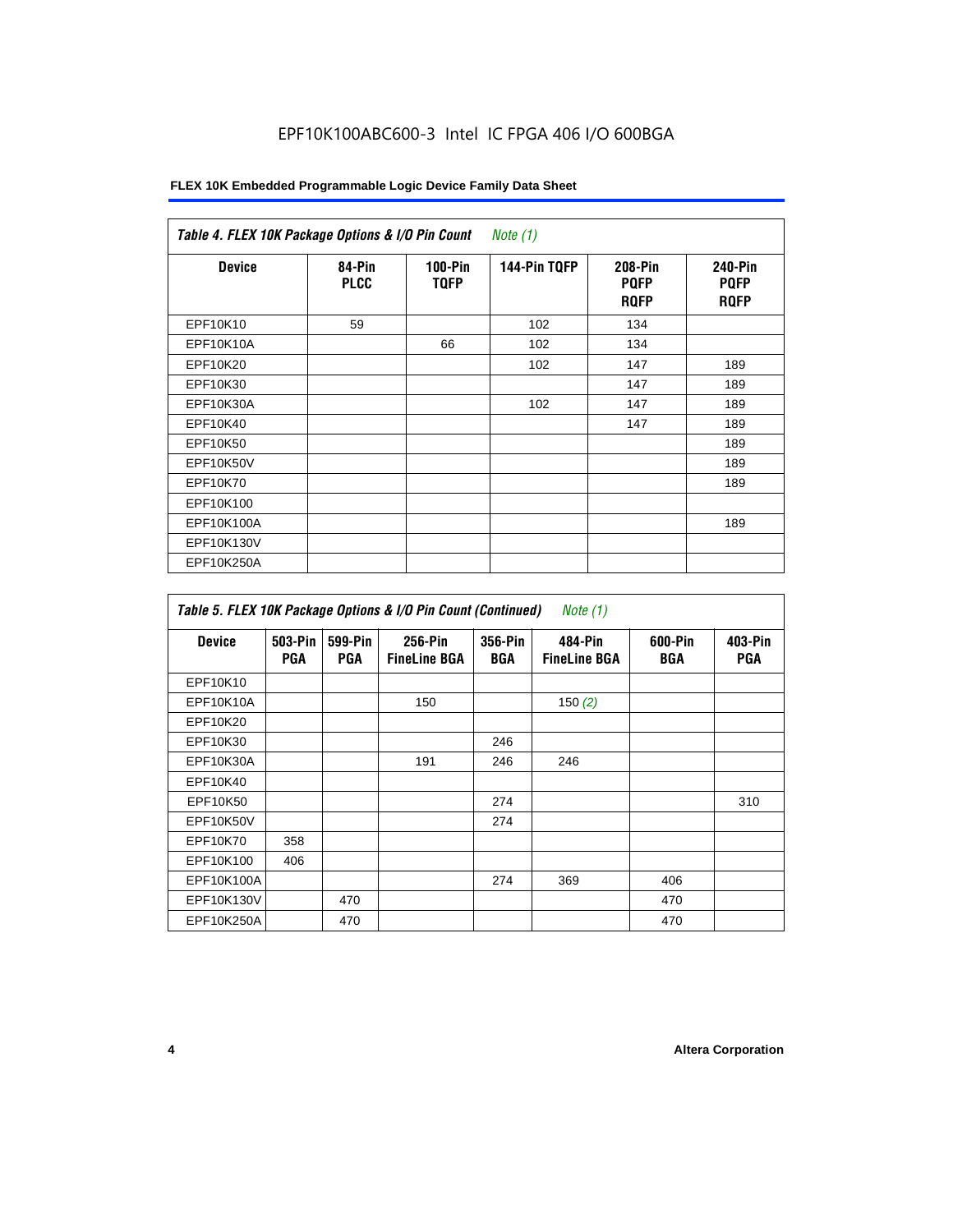### *Notes to tables:*

- FLEX 10K and FLEX 10KA device package types include plastic J-lead chip carrier (PLCC), thin quad flat pack (TQFP), plastic quad flat pack (PQFP), power quad flat pack (RQFP), ball-grid array (BGA), pin-grid array (PGA), and FineLine BGA™ packages.
- (2) This option is supported with a 256-pin FineLine BGA package. By using SameFrame pin migration, all FineLine BGA packages are pin compatible. For example, a board can be designed to support both 256-pin and 484-pin FineLine BGA packages. The Altera software automatically avoids conflicting pins when future migration is set.

### **General Description**

Altera's FLEX 10K devices are the industry's first embedded PLDs. Based on reconfigurable CMOS SRAM elements, the Flexible Logic Element MatriX (FLEX) architecture incorporates all features necessary to implement common gate array megafunctions. With up to 250,000 gates, the FLEX 10K family provides the density, speed, and features to integrate entire systems, including multiple 32-bit buses, into a single device.

FLEX 10K devices are reconfigurable, which allows 100% testing prior to shipment. As a result, the designer is not required to generate test vectors for fault coverage purposes. Additionally, the designer does not need to manage inventories of different ASIC designs; FLEX 10K devices can be configured on the board for the specific functionality required.

Table 6 shows FLEX 10K performance for some common designs. All performance values were obtained with Synopsys DesignWare or LPM functions. No special design technique was required to implement the applications; the designer simply inferred or instantiated a function in a Verilog HDL, VHDL, Altera Hardware Description Language (AHDL), or schematic design file.

| TADIE D. FLEA TUN & FLEA TUNA FEITUITITAIICE  |            |                                   |                   |                   |                   |                   |            |              |
|-----------------------------------------------|------------|-----------------------------------|-------------------|-------------------|-------------------|-------------------|------------|--------------|
| Application                                   |            | <b>Performance</b><br><b>Used</b> |                   |                   | <b>Resources</b>  |                   |            | <b>Units</b> |
|                                               | <b>LEs</b> | <b>EABs</b>                       | -1 Speed<br>Grade | -2 Speed<br>Grade | -3 Speed<br>Grade | -4 Speed<br>Grade |            |              |
| 16-bit loadable<br>counter $(1)$              | 16         | $\Omega$                          | 204               | 166               | 125               | 95                | <b>MHz</b> |              |
| 16-bit accumulator (1)                        | 16         | $\Omega$                          | 204               | 166               | 125               | 95                | <b>MHz</b> |              |
| 16-to-1 multiplexer $(2)$                     | 10         | $\Omega$                          | 4.2               | 5.8               | 6.0               | 7.0               | ns         |              |
| $256 \times 8$ RAM read<br>cycle speed $(3)$  | $\Omega$   | 1                                 | 172               | 145               | 108               | 84                | <b>MHz</b> |              |
| $256 \times 8$ RAM write<br>cycle speed $(3)$ | 0          | 1                                 | 106               | 89                | 68                | 63                | <b>MHz</b> |              |

*Table 6. FLEX 10K & FLEX 10KA Performance*

#### *Notes:*

(1) The speed grade of this application is limited because of clock high and low specifications.

(2) This application uses combinatorial inputs and outputs.

(3) This application uses registered inputs and outputs.

#### **Altera Corporation 5**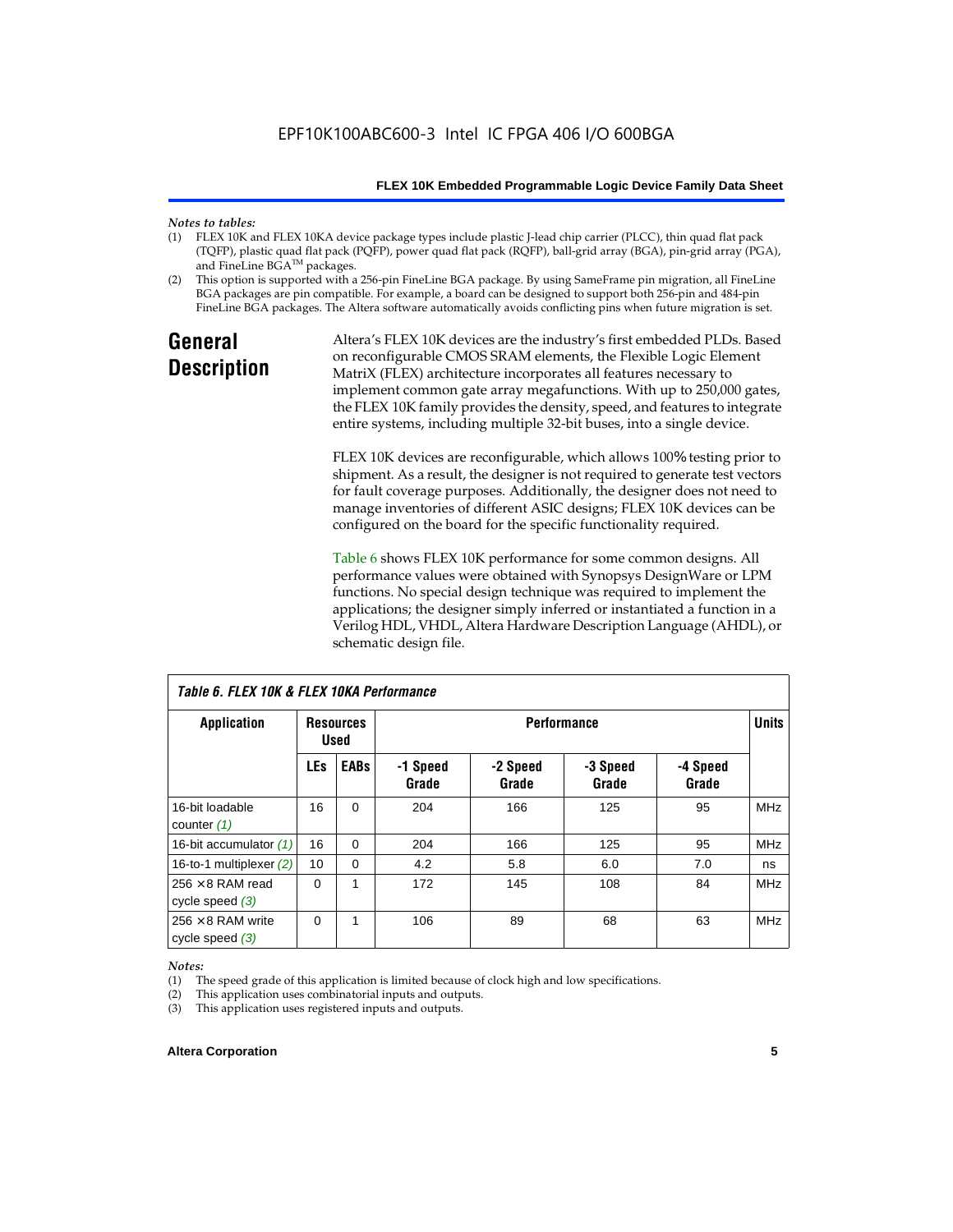The FLEX 10K architecture is similar to that of embedded gate arrays, the fastest-growing segment of the gate array market. As with standard gate arrays, embedded gate arrays implement general logic in a conventional "sea-of-gates" architecture. In addition, embedded gate arrays have dedicated die areas for implementing large, specialized functions. By embedding functions in silicon, embedded gate arrays provide reduced die area and increased speed compared to standard gate arrays. However, embedded megafunctions typically cannot be customized, limiting the designer's options. In contrast, FLEX 10K devices are programmable, providing the designer with full control over embedded megafunctions and general logic while facilitating iterative design changes during debugging.

Each FLEX 10K device contains an embedded array and a logic array. The embedded array is used to implement a variety of memory functions or complex logic functions, such as digital signal processing (DSP), microcontroller, wide-data-path manipulation, and data-transformation functions. The logic array performs the same function as the sea-of-gates in the gate array: it is used to implement general logic, such as counters, adders, state machines, and multiplexers. The combination of embedded and logic arrays provides the high performance and high density of embedded gate arrays, enabling designers to implement an entire system on a single device.

FLEX 10K devices are configured at system power-up with data stored in an Altera serial configuration device or provided by a system controller. Altera offers the EPC1, EPC2, EPC16, and EPC1441 configuration devices, which configure FLEX 10K devices via a serial data stream. Configuration data can also be downloaded from system RAM or from Altera's BitBlaster<sup>™</sup> serial download cable or ByteBlasterMV<sup>™</sup> parallel port download cable. After a FLEX 10K device has been configured, it can be reconfigured in-circuit by resetting the device and loading new data. Because reconfiguration requires less than 320 ms, real-time changes can be made during system operation.

FLEX 10K devices contain an optimized interface that permits microprocessors to configure FLEX 10K devices serially or in parallel, and synchronously or asynchronously. The interface also enables microprocessors to treat a FLEX 10K device as memory and configure the device by writing to a virtual memory location, making it very easy for the designer to reconfigure the device.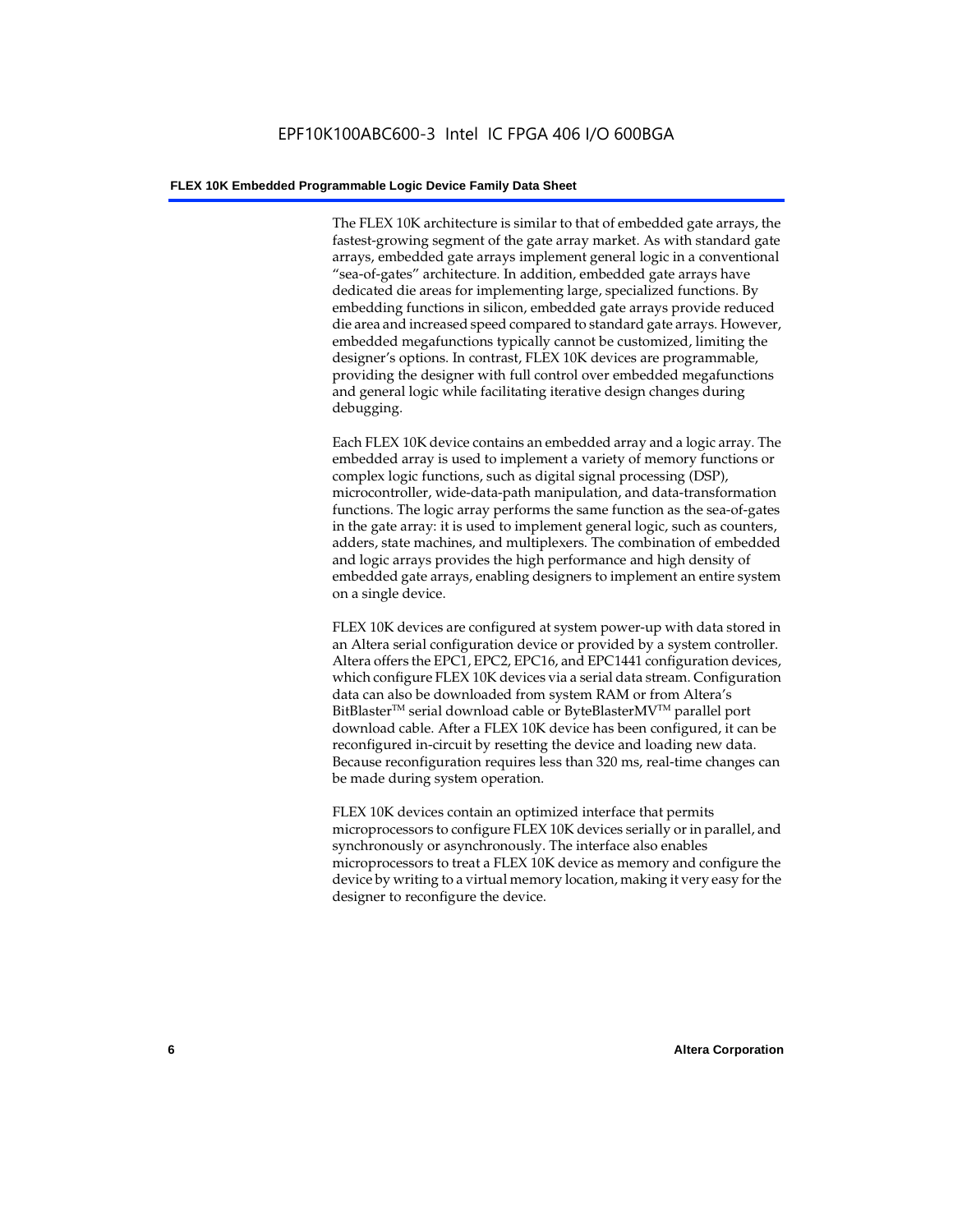For more information, see the following documents:

- *Configuration Devices for APEX & FLEX Devices Data Sheet*
- $BitBlaster$  Serial Download Cable Data Sheet
- *ByteBlasterMV Parallel Port Download Cable Data Sheet*
- *Application Note 116 (Configuring APEX 20K, FLEX 10K & FLEX 6000 Devices)*

FLEX 10K devices are supported by Altera development systems; single, integrated packages that offer schematic, text (including AHDL), and waveform design entry, compilation and logic synthesis, full simulation and worst-case timing analysis, and device configuration. The Altera software provides EDIF 2 0 0 and 3 0 0, LPM, VHDL, Verilog HDL, and other interfaces for additional design entry and simulation support from other industry-standard PC- and UNIX workstation-based EDA tools.

The Altera software works easily with common gate array EDA tools for synthesis and simulation. For example, the Altera software can generate Verilog HDL files for simulation with tools such as Cadence Verilog-XL. Additionally, the Altera software contains EDA libraries that use devicespecific features such as carry chains which are used for fast counter and arithmetic functions. For instance, the Synopsys Design Compiler library supplied with the Altera development systems include DesignWare functions that are optimized for the FLEX 10K architecture.

The Altera development systems run on Windows-based PCs and Sun SPARCstation, and HP 9000 Series 700/800 workstations.



f See the *MAX+PLUS II Programmable Logic Development System & Software Data Sheet* for more information.

### **Functional Description**

Each FLEX 10K device contains an embedded array to implement memory and specialized logic functions, and a logic array to implement general logic.

The embedded array consists of a series of EABs. When implementing memory functions, each EAB provides 2,048 bits, which can be used to create RAM, ROM, dual-port RAM, or first-in first-out (FIFO) functions. When implementing logic, each EAB can contribute 100 to 600 gates towards complex logic functions, such as multipliers, microcontrollers, state machines, and DSP functions. EABs can be used independently, or multiple EABs can be combined to implement larger functions.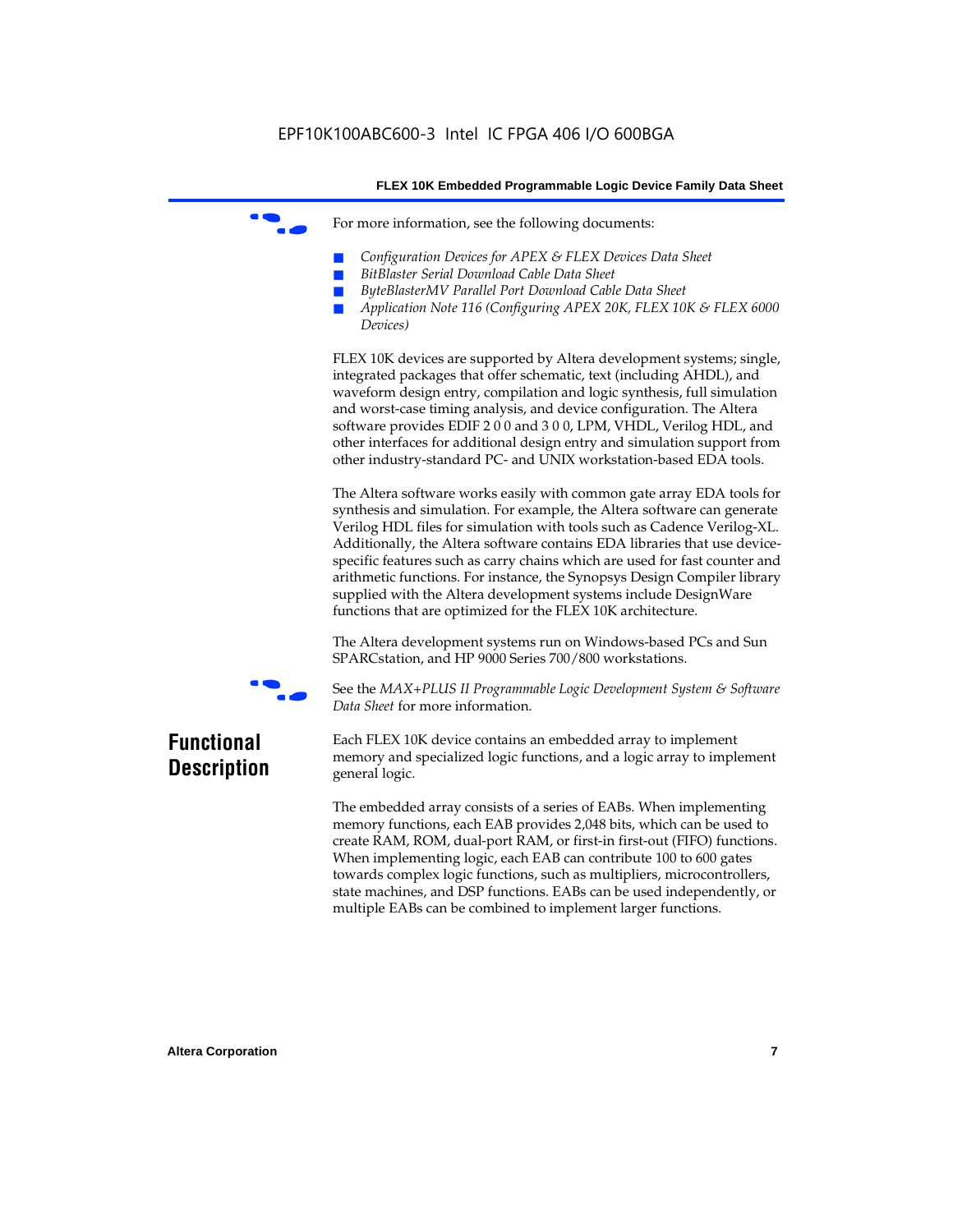The logic array consists of logic array blocks (LABs). Each LAB contains eight LEs and a local interconnect. An LE consists of a 4-input look-up table (LUT), a programmable flipflop, and dedicated signal paths for carry and cascade functions. The eight LEs can be used to create medium-sized blocks of logic—8-bit counters, address decoders, or state machines—or combined across LABs to create larger logic blocks. Each LAB represents about 96 usable gates of logic.

Signal interconnections within FLEX 10K devices and to and from device pins are provided by the FastTrack Interconnect, a series of fast, continuous row and column channels that run the entire length and width of the device.

Each I/O pin is fed by an I/O element (IOE) located at the end of each row and column of the FastTrack Interconnect. Each IOE contains a bidirectional I/O buffer and a flipflop that can be used as either an output or input register to feed input, output, or bidirectional signals. When used with a dedicated clock pin, these registers provide exceptional performance. As inputs, they provide setup times as low as 1.6 ns and hold times of 0 ns; as outputs, these registers provide clock-to-output times as low as 5.3 ns. IOEs provide a variety of features, such as JTAG BST support, slew-rate control, tri-state buffers, and open-drain outputs.

Figure 1 shows a block diagram of the FLEX 10K architecture. Each group of LEs is combined into an LAB; LABs are arranged into rows and columns. Each row also contains a single EAB. The LABs and EABs are interconnected by the FastTrack Interconnect. IOEs are located at the end of each row and column of the FastTrack Interconnect.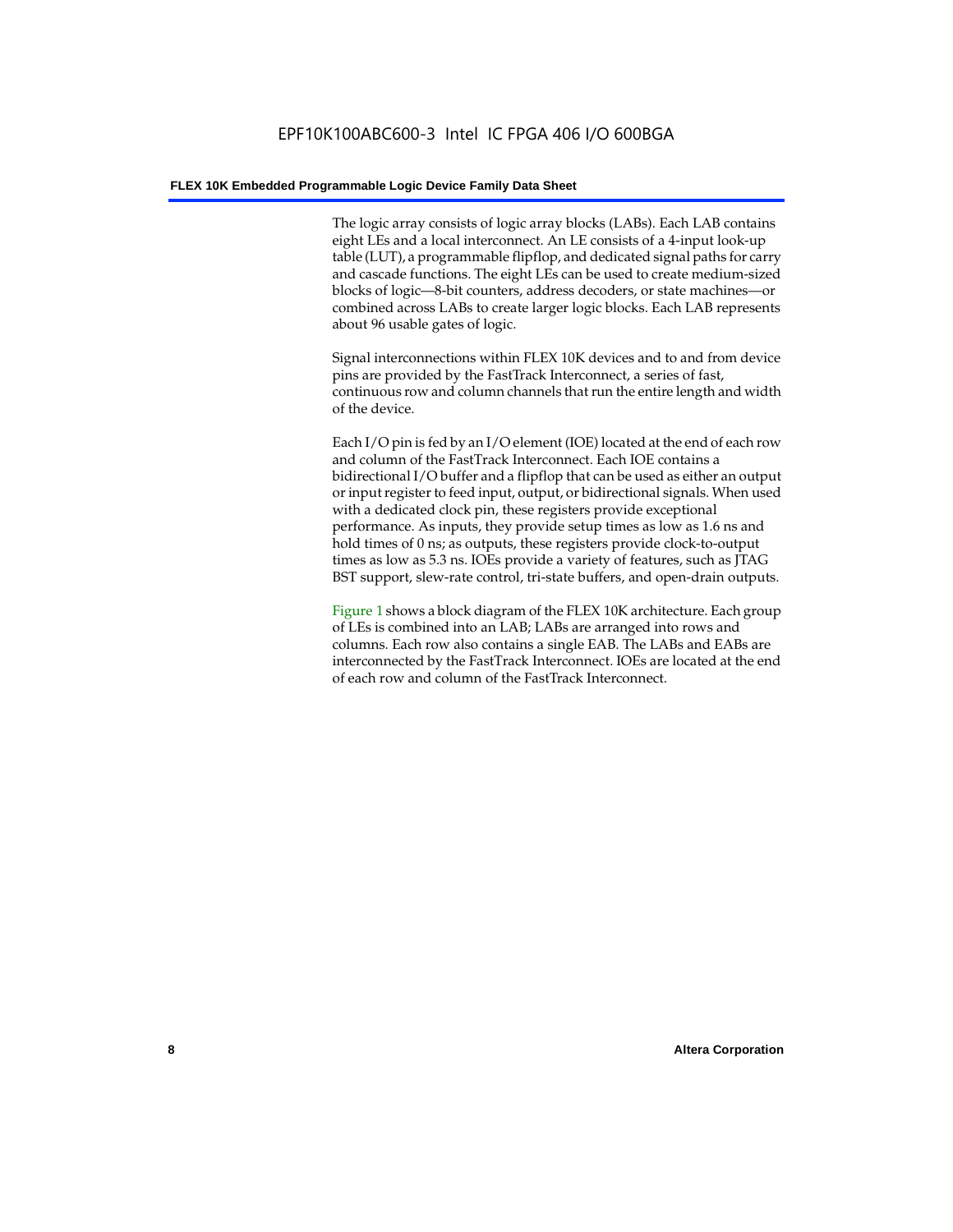

*Figure 1. FLEX 10K Device Block Diagram*

FLEX 10K devices provide six dedicated inputs that drive the flipflops' control inputs to ensure the efficient distribution of high-speed, low-skew (less than 1.5 ns) control signals. These signals use dedicated routing channels that provide shorter delays and lower skews than the FastTrack Interconnect. Four of the dedicated inputs drive four global signals. These four global signals can also be driven by internal logic, providing an ideal solution for a clock divider or an internally generated asynchronous clear signal that clears many registers in the device.

#### **Embedded Array Block**

The EAB is a flexible block of RAM with registers on the input and output ports, and is used to implement common gate array megafunctions. The EAB is also suitable for functions such as multipliers, vector scalars, and error correction circuits, because it is large and flexible. These functions can be combined in applications such as digital filters and microcontrollers.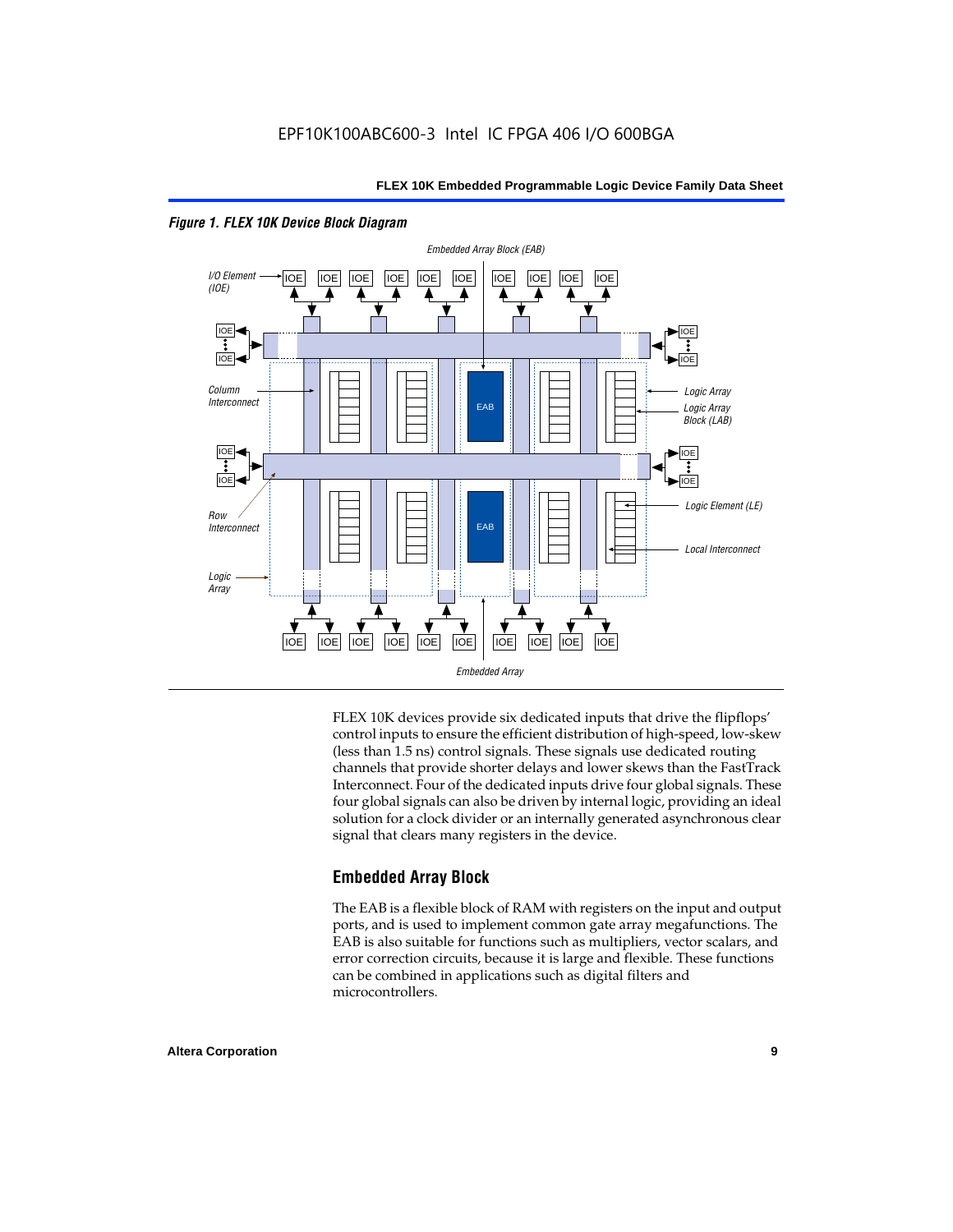Logic functions are implemented by programming the EAB with a readonly pattern during configuration, creating a large LUT. With LUTs, combinatorial functions are implemented by looking up the results, rather than by computing them. This implementation of combinatorial functions can be faster than using algorithms implemented in general logic, a performance advantage that is further enhanced by the fast access times of EABs. The large capacity of EABs enables designers to implement complex functions in one logic level without the routing delays associated with linked LEs or field-programmable gate array (FPGA) RAM blocks. For example, a single EAB can implement a  $4 \times 4$  multiplier with eight inputs and eight outputs. Parameterized functions such as LPM functions can automatically take advantage of the EAB.

The EAB provides advantages over FPGAs, which implement on-board RAM as arrays of small, distributed RAM blocks. These FPGA RAM blocks contain delays that are less predictable as the size of the RAM increases. In addition, FPGA RAM blocks are prone to routing problems because small blocks of RAM must be connected together to make larger blocks. In contrast, EABs can be used to implement large, dedicated blocks of RAM that eliminate these timing and routing concerns.

EABs can be used to implement synchronous RAM, which is easier to use than asynchronous RAM. A circuit using asynchronous RAM must generate the RAM write enable (WE) signal, while ensuring that its data and address signals meet setup and hold time specifications relative to the WE signal. In contrast, the EAB's synchronous RAM generates its own WE signal and is self-timed with respect to the global clock. A circuit using the EAB's self-timed RAM need only meet the setup and hold time specifications of the global clock.

When used as RAM, each EAB can be configured in any of the following sizes:  $256 \times 8$ ,  $512 \times 4$ ,  $1,024 \times 2$ , or  $2,048 \times 1$ . See Figure 2.



**10 Altera Corporation**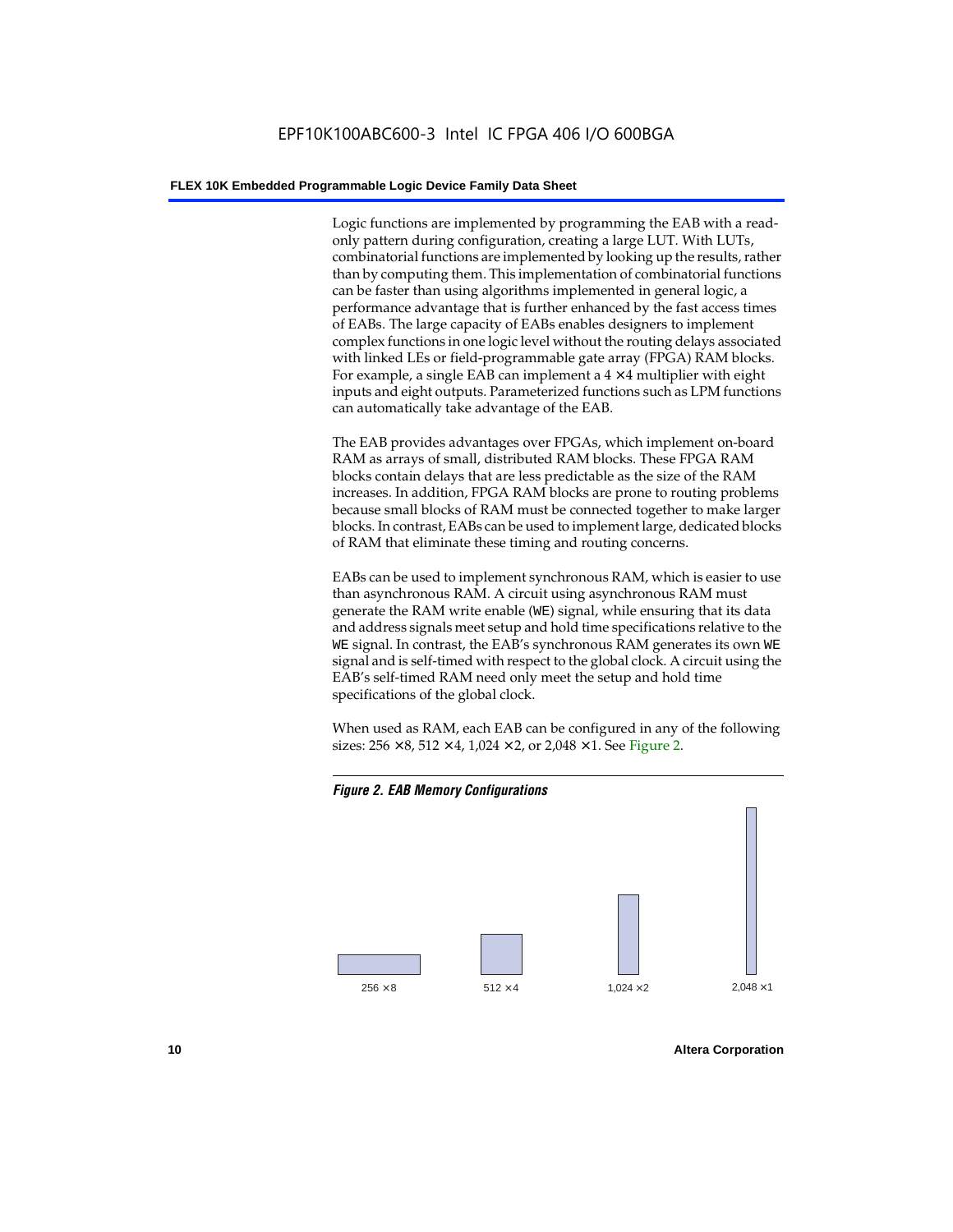Larger blocks of RAM are created by combining multiple EABs. For example, two  $256 \times 8$  RAM blocks can be combined to form a  $256 \times 16$  RAM block; two 512  $\times$  4 blocks of RAM can be combined to form a  $512 \times 8$  RAM block. See Figure 3.



If necessary, all EABs in a device can be cascaded to form a single RAM block. EABs can be cascaded to form RAM blocks of up to 2,048 words without impacting timing. Altera's software automatically combines EABs to meet a designer's RAM specifications.

EABs provide flexible options for driving and controlling clock signals. Different clocks can be used for the EAB inputs and outputs. Registers can be independently inserted on the data input, EAB output, or the address and WE inputs. The global signals and the EAB local interconnect can drive the WE signal. The global signals, dedicated clock pins, and EAB local interconnect can drive the EAB clock signals. Because the LEs drive the EAB local interconnect, the LEs can control the WE signal or the EAB clock signals.

Each EAB is fed by a row interconnect and can drive out to row and column interconnects. Each EAB output can drive up to two row channels and up to two column channels; the unused row channel can be driven by other LEs. This feature increases the routing resources available for EAB outputs. See Figure 4.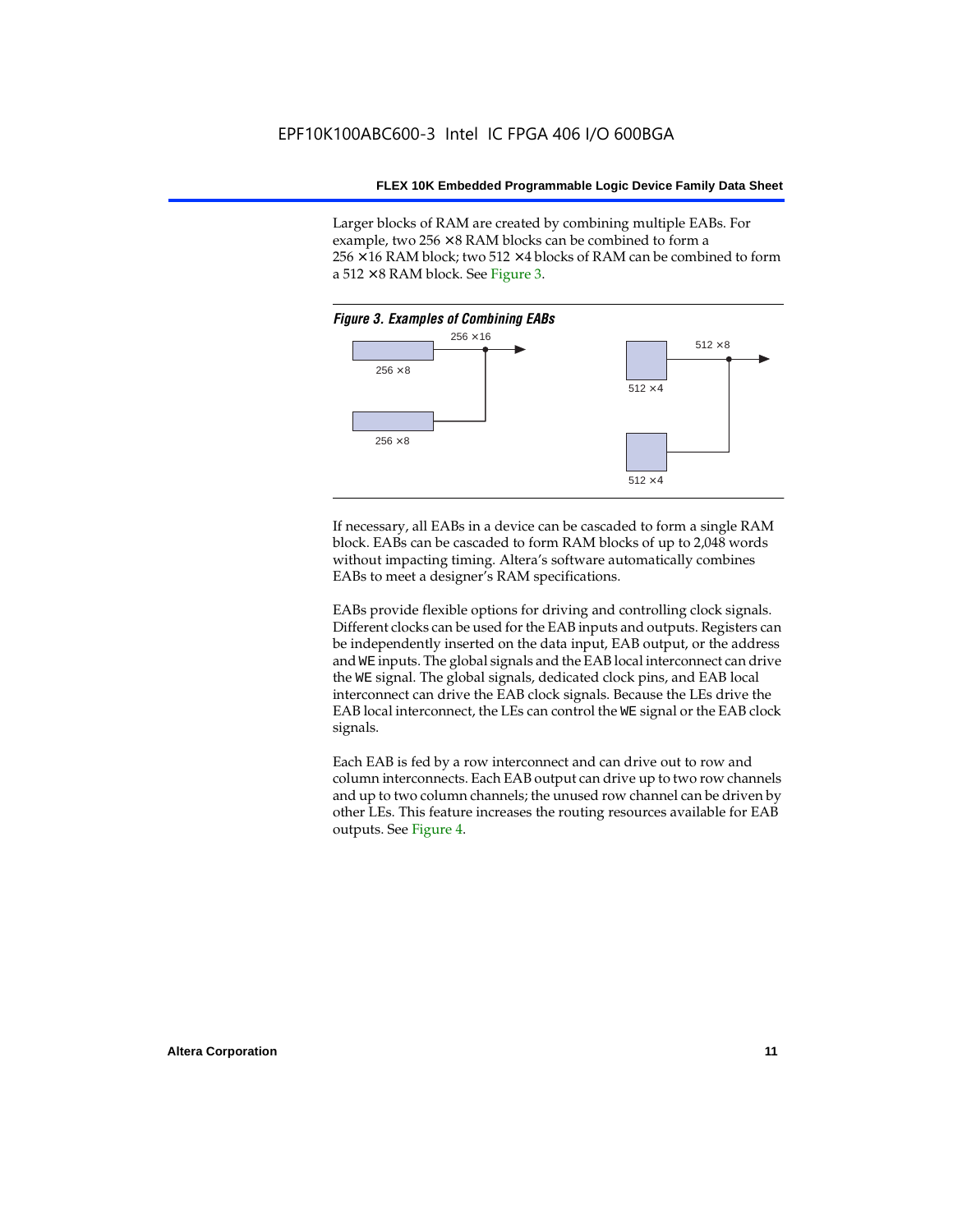

*Note:*<br>(1) **H** 

(1) EPF10K10, EPF10K10A, EPF10K20, EPF10K30, EPF10K30A, EPF10K40, EPF10K50, and EPF10K50V devices have 22 EAB local interconnect channels; EPF10K70, EPF10K100, EPF10K100A, EPF10K130V, and EPF10K250A devices have 26.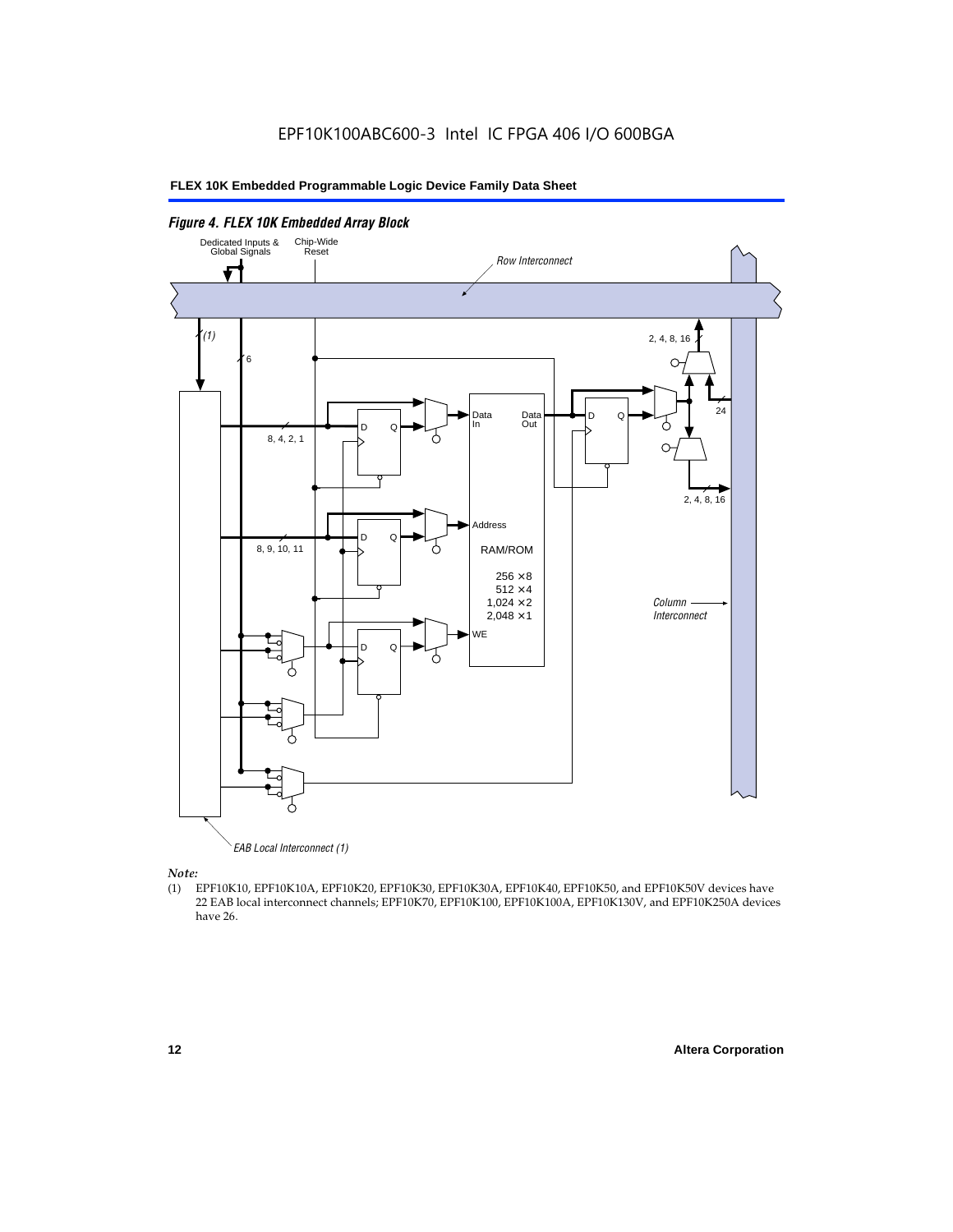#### **Logic Array Block**

Each LAB consists of eight LEs, their associated carry and cascade chains, LAB control signals, and the LAB local interconnect. The LAB provides the coarse-grained structure to the FLEX 10K architecture, facilitating efficient routing with optimum device utilization and high performance. See Figure 5.



#### *Notes:*

- (1) EPF10K10, EPF10K10A, EPF10K20, EPF10K30, EPF10K30A, EPF10K40, EPF10K50, and EPF10K50V devices have 22 inputs to the LAB local interconnect channel from the row; EPF10K70, EPF10K100, EPF10K100A, EPF10K130V, and EPF10K250A devices have 26.
- (2) EPF10K10, EPF10K10A, EPF10K20, EPF10K30, EPF10K30A, EPF10K40, EPF10K50, and EPF10K50V devices have 30 LAB local interconnect channels; EPF10K70, EPF10K100, EPF10K100A, EPF10K130V, and EPF10K250A devices have 34 LABs.

#### **Altera Corporation 13 13**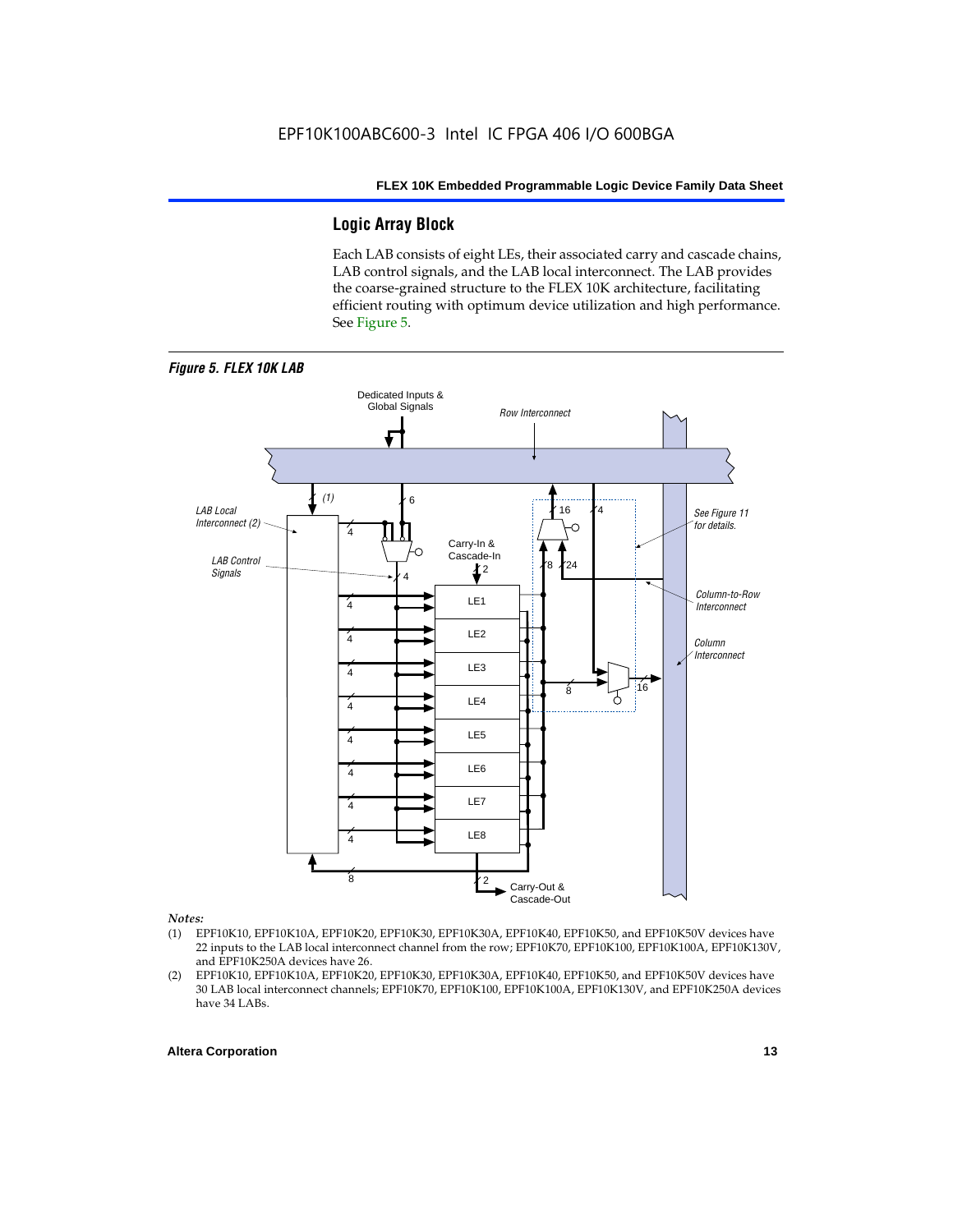Each LAB provides four control signals with programmable inversion that can be used in all eight LEs. Two of these signals can be used as clocks; the other two can be used for clear/preset control. The LAB clocks can be driven by the dedicated clock input pins, global signals, I/O signals, or internal signals via the LAB local interconnect. The LAB preset and clear control signals can be driven by the global signals, I/O signals, or internal signals via the LAB local interconnect. The global control signals are typically used for global clock, clear, or preset signals because they provide asynchronous control with very low skew across the device. If logic is required on a control signal, it can be generated in one or more LEs in any LAB and driven into the local interconnect of the target LAB. In addition, the global control signals can be generated from LE outputs.

#### **Logic Element**

The LE, the smallest unit of logic in the FLEX 10K architecture, has a compact size that provides efficient logic utilization. Each LE contains a four-input LUT, which is a function generator that can quickly compute any function of four variables. In addition, each LE contains a programmable flipflop with a synchronous enable, a carry chain, and a cascade chain. Each LE drives both the local and the FastTrack Interconnect. See Figure 6.



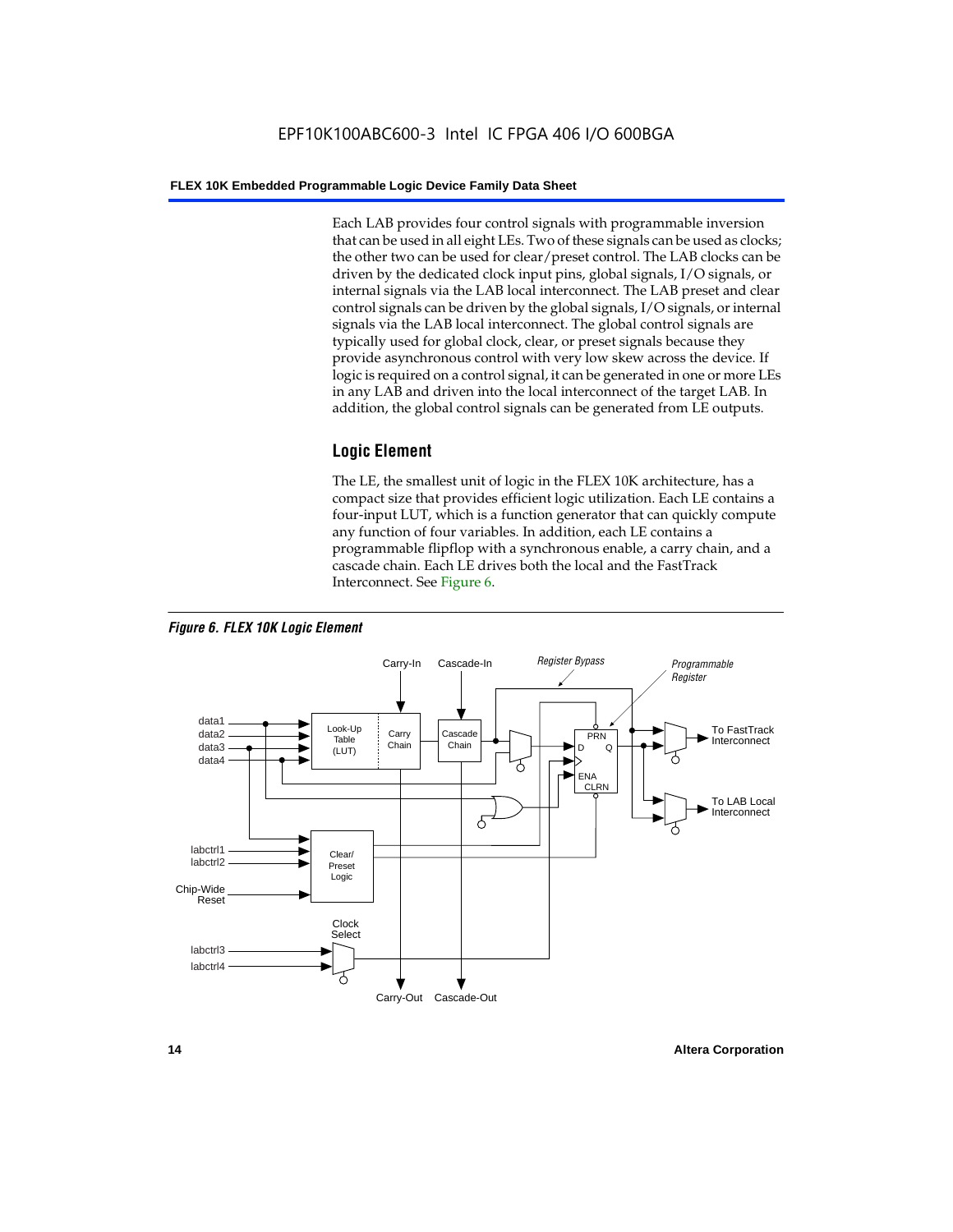The programmable flipflop in the LE can be configured for D, T, JK, or SR operation. The clock, clear, and preset control signals on the flipflop can be driven by global signals, general-purpose I/O pins, or any internal logic. For combinatorial functions, the flipflop is bypassed and the output of the LUT drives the output of the LE.

The LE has two outputs that drive the interconnect; one drives the local interconnect and the other drives either the row or column FastTrack Interconnect. The two outputs can be controlled independently. For example, the LUT can drive one output while the register drives the other output. This feature, called register packing, can improve LE utilization because the register and the LUT can be used for unrelated functions.

The FLEX 10K architecture provides two types of dedicated high-speed data paths that connect adjacent LEs without using local interconnect paths: carry chains and cascade chains. The carry chain supports highspeed counters and adders; the cascade chain implements wide-input functions with minimum delay. Carry and cascade chains connect all LEs in an LAB and all LABs in the same row. Intensive use of carry and cascade chains can reduce routing flexibility. Therefore, the use of these chains should be limited to speed-critical portions of a design.

#### *Carry Chain*

The carry chain provides a very fast (as low as 0.2 ns) carry-forward function between LEs. The carry-in signal from a lower-order bit drives forward into the higher-order bit via the carry chain, and feeds into both the LUT and the next portion of the carry chain. This feature allows the FLEX 10K architecture to implement high-speed counters, adders, and comparators of arbitrary width efficiently. Carry chain logic can be created automatically by the Compiler during design processing, or manually by the designer during design entry. Parameterized functions such as LPM and DesignWare functions automatically take advantage of carry chains.

Carry chains longer than eight LEs are automatically implemented by linking LABs together. For enhanced fitting, a long carry chain skips alternate LABs in a row. A carry chain longer than one LAB skips either from even-numbered LAB to even-numbered LAB, or from oddnumbered LAB to odd-numbered LAB. For example, the last LE of the first LAB in a row carries to the first LE of the third LAB in the row. The carry chain does not cross the EAB at the middle of the row. For instance, in the EPF10K50 device, the carry chain stops at the eighteenth LAB and a new one begins at the nineteenth LAB.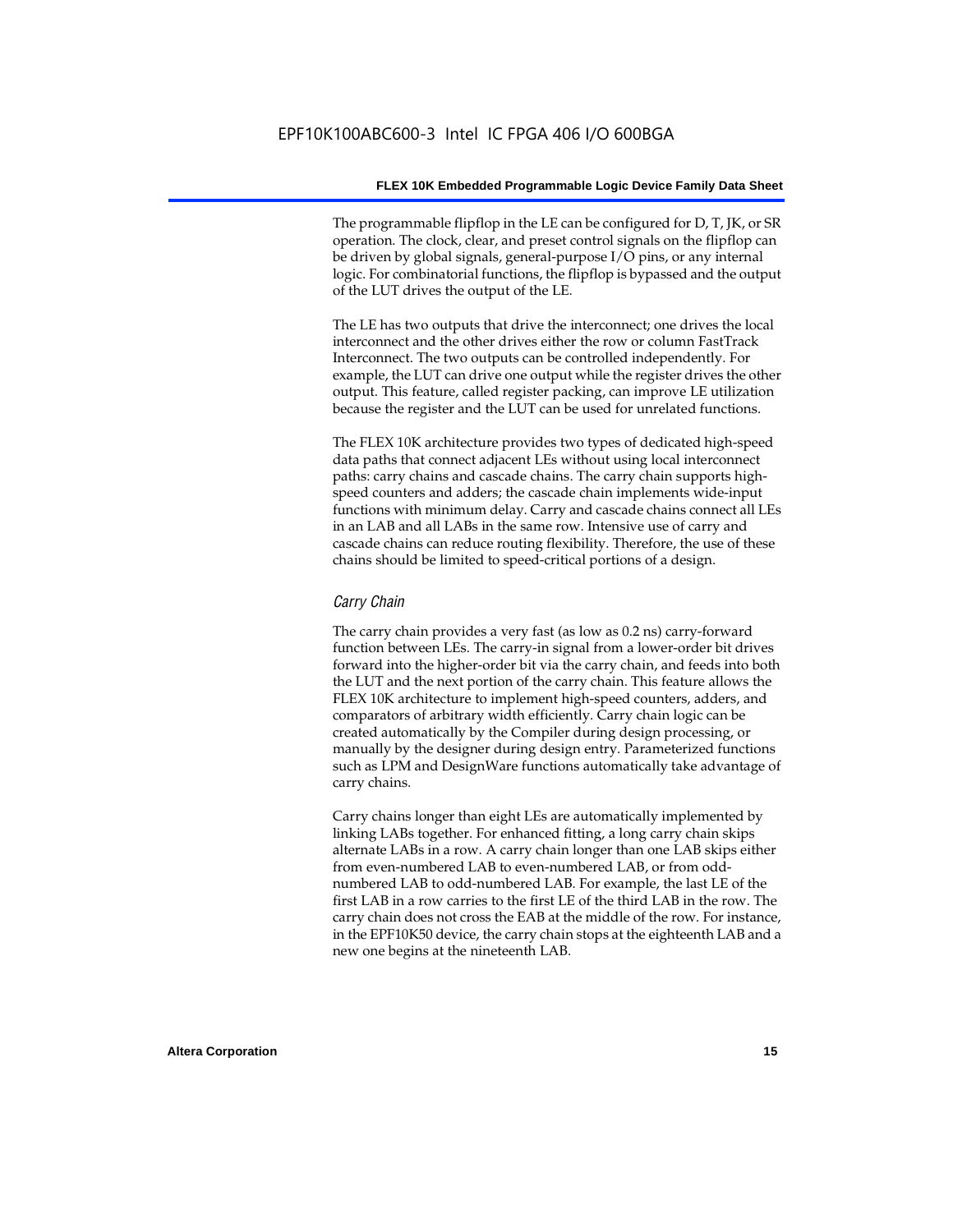Figure 7 shows how an *n*-bit full adder can be implemented in  $n + 1$  LEs with the carry chain. One portion of the LUT generates the sum of two bits using the input signals and the carry-in signal; the sum is routed to the output of the LE. The register can either be bypassed for simple adders or be used for an accumulator function. The carry chain logic generates the carry-out signal, which is routed directly to the carry-in signal of the nexthigher-order bit. The final carry-out signal is routed to an LE, where it can be used as a general-purpose signal.



*Figure 7. Carry Chain Operation (n-bit Full Adder)*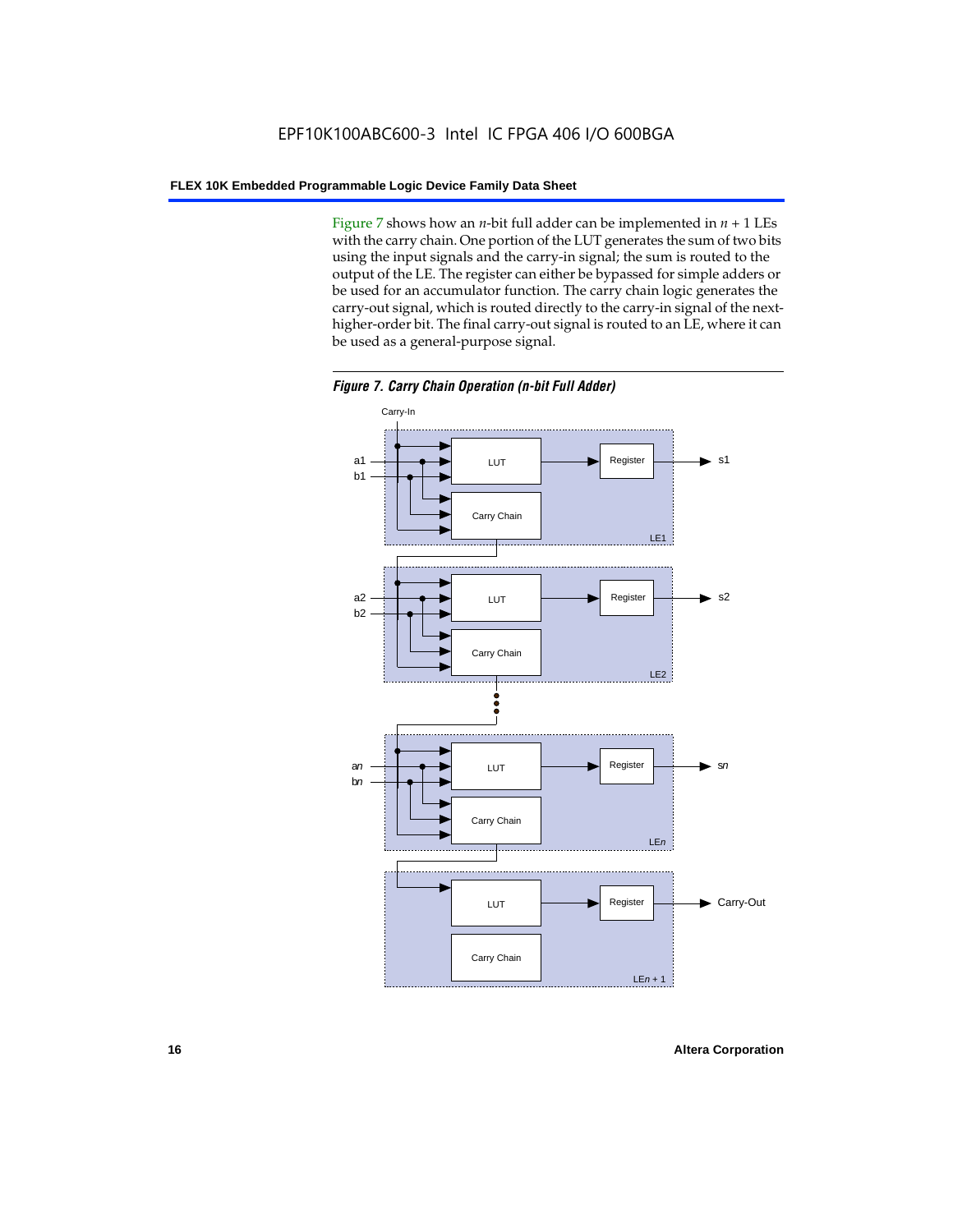#### *Cascade Chain*

With the cascade chain, the FLEX 10K architecture can implement functions that have a very wide fan-in. Adjacent LUTs can be used to compute portions of the function in parallel; the cascade chain serially connects the intermediate values. The cascade chain can use a logical AND or logical OR (via De Morgan's inversion) to connect the outputs of adjacent LEs. Each additional LE provides four more inputs to the effective width of a function, with a delay as low as 0.7 ns per LE. Cascade chain logic can be created automatically by the Compiler during design processing, or manually by the designer during design entry.

Cascade chains longer than eight bits are implemented automatically by linking several LABs together. For easier routing, a long cascade chain skips every other LAB in a row. A cascade chain longer than one LAB skips either from even-numbered LAB to even-numbered LAB, or from odd-numbered LAB to odd-numbered LAB (e.g., the last LE of the first LAB in a row cascades to the first LE of the third LAB). The cascade chain does not cross the center of the row (e.g., in the EPF10K50 device, the cascade chain stops at the eighteenth LAB and a new one begins at the nineteenth LAB). This break is due to the EAB's placement in the middle of the row.

Figure 8 shows how the cascade function can connect adjacent LEs to form functions with a wide fan-in. These examples show functions of 4*n* variables implemented with *n* LEs. The LE delay is as low as 1.6 ns; the cascade chain delay is as low as 0.7 ns. With the cascade chain, 3.7 ns is needed to decode a 16-bit address.



#### *Figure 8. Cascade Chain Operation*

**Altera Corporation 17 17**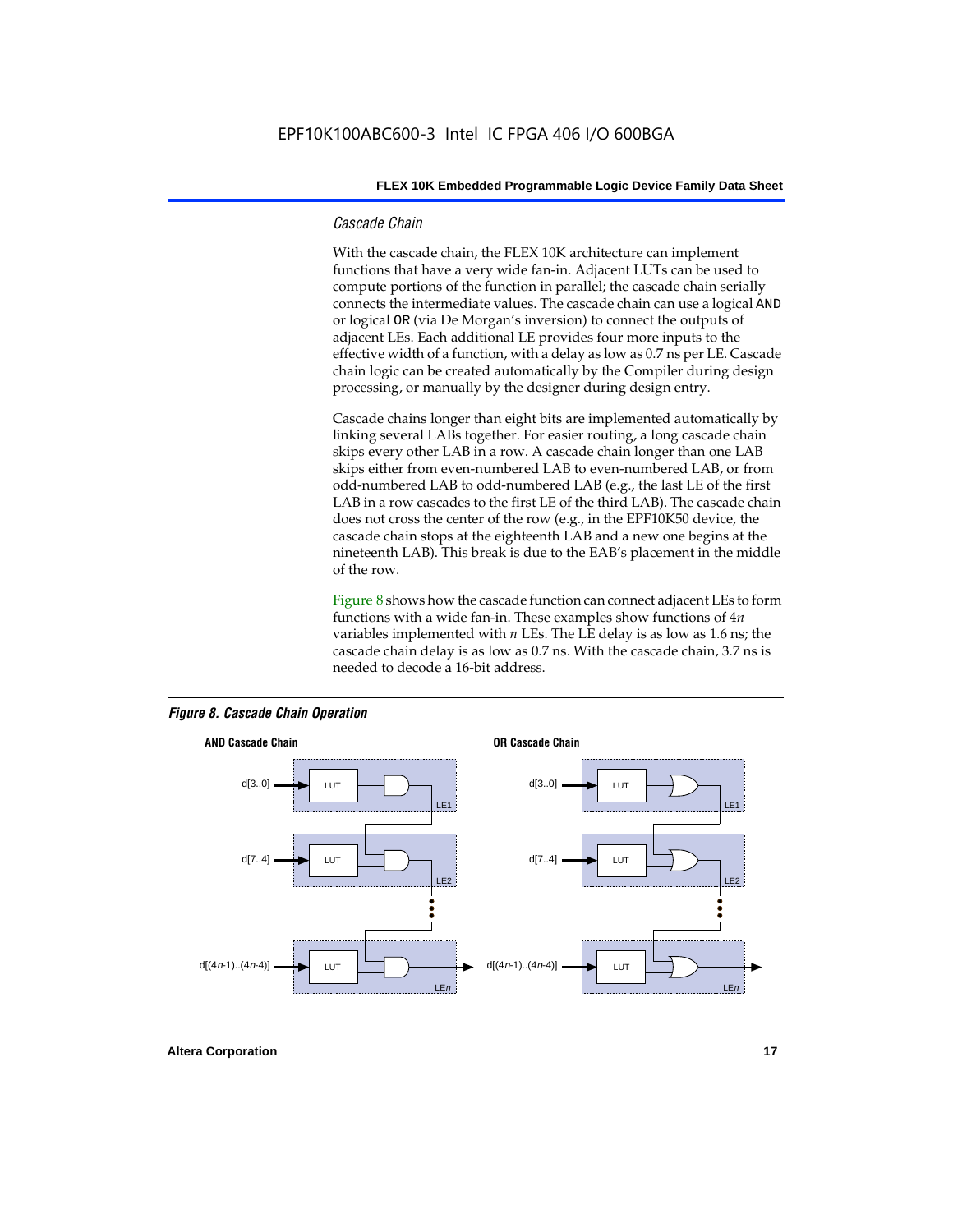#### *LE Operating Modes*

The FLEX 10K LE can operate in the following four modes:

- Normal mode
- Arithmetic mode
- Up/down counter mode
- Clearable counter mode

Each of these modes uses LE resources differently. In each mode, seven available inputs to the LE—the four data inputs from the LAB local interconnect, the feedback from the programmable register, and the carry-in and cascade-in from the previous LE—are directed to different destinations to implement the desired logic function. Three inputs to the LE provide clock, clear, and preset control for the register. The Altera software, in conjunction with parameterized functions such as LPM and DesignWare functions, automatically chooses the appropriate mode for common functions such as counters, adders, and multipliers. If required, the designer can also create special-purpose functions which use a specific LE operating mode for optimal performance.

The architecture provides a synchronous clock enable to the register in all four modes. The Altera software can set DATA1 to enable the register synchronously, providing easy implementation of fully synchronous designs.

Figure 9 shows the LE operating modes.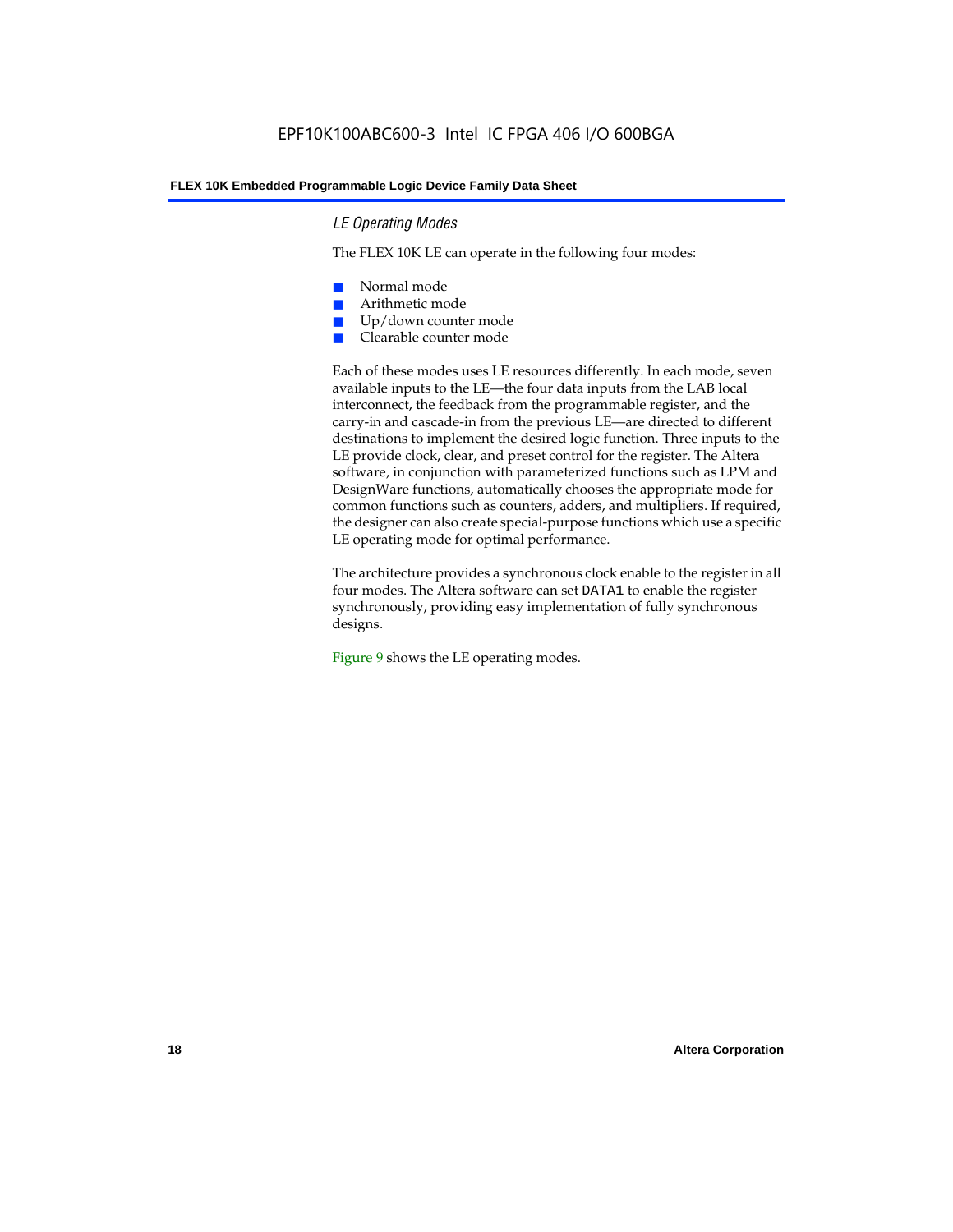#### *Figure 9. FLEX 10K LE Operating Modes*







#### **Up/Down Counter Mode**



#### **Clearable Counter Mode**



#### *Note:*

(1) Packed registers cannot be used with the cascade chain.

#### **Altera Corporation 19**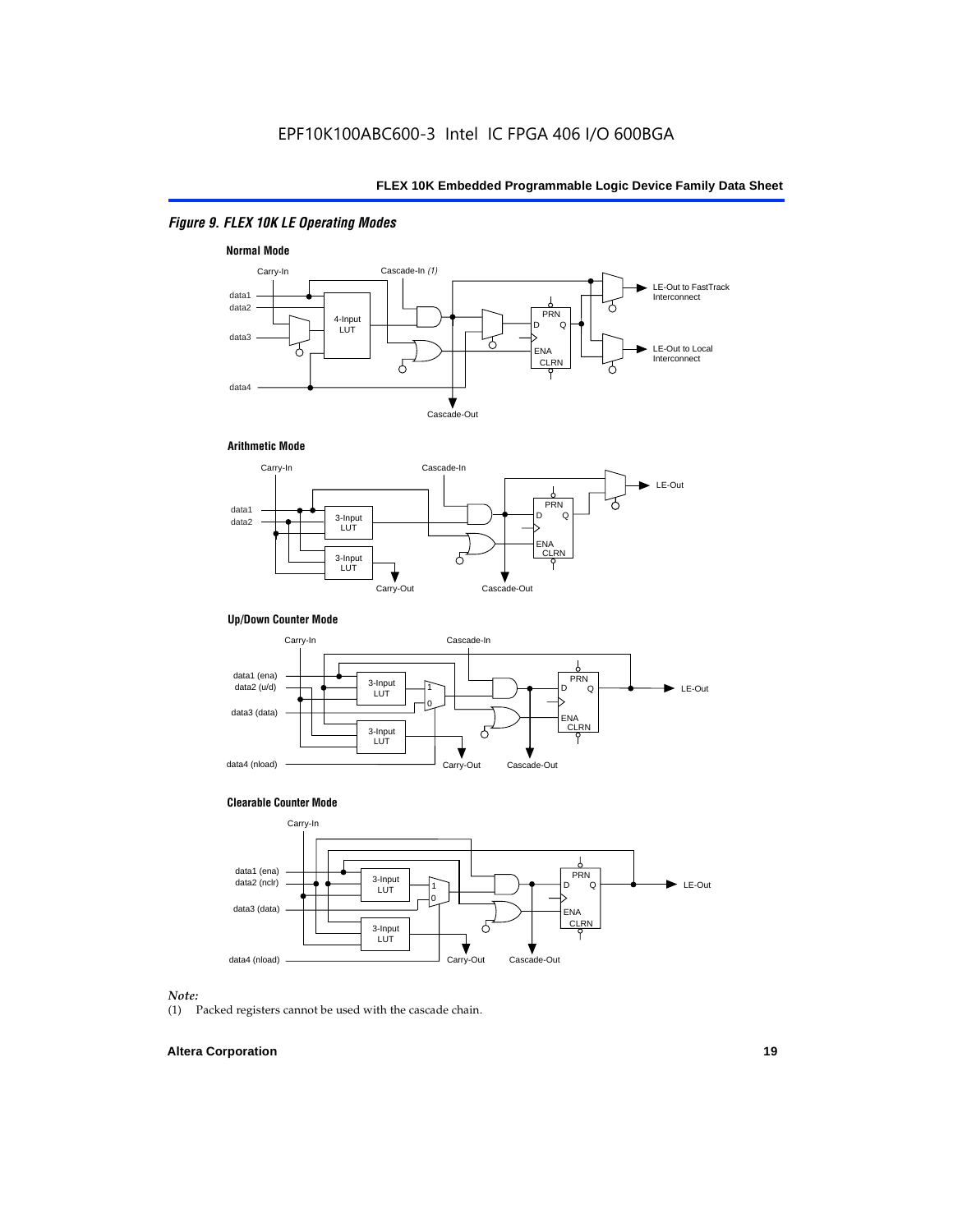#### **Normal Mode**

The normal mode is suitable for general logic applications and wide decoding functions that can take advantage of a cascade chain. In normal mode, four data inputs from the LAB local interconnect and the carry-in are inputs to a four-input LUT. The Compiler automatically selects the carry-in or the DATA3 signal as one of the inputs to the LUT. The LUT output can be combined with the cascade-in signal to form a cascade chain through the cascade-out signal. Either the register or the LUT can be used to drive both the local interconnect and the FastTrack Interconnect at the same time.

The LUT and the register in the LE can be used independently; this feature is known as register packing. To support register packing, the LE has two outputs; one drives the local interconnect and the other drives the FastTrack Interconnect. The DATA4 signal can drive the register directly, allowing the LUT to compute a function that is independent of the registered signal; a three-input function can be computed in the LUT, and a fourth independent signal can be registered. Alternatively, a four-input function can be generated, and one of the inputs to this function can be used to drive the register. The register in a packed LE can still use the clock enable, clear, and preset signals in the LE. In a packed LE, the register can drive the FastTrack Interconnect while the LUT drives the local interconnect, or vice versa.

#### **Arithmetic Mode**

The arithmetic mode offers 2 three-input LUTs that are ideal for implementing adders, accumulators, and comparators. One LUT computes a three-input function, and the other generates a carry output. As shown in Figure 9 on page 19, the first LUT uses the carry-in signal and two data inputs from the LAB local interconnect to generate a combinatorial or registered output. For example, in an adder, this output is the sum of three signals: a, b, and carry-in. The second LUT uses the same three signals to generate a carry-out signal, thereby creating a carry chain. The arithmetic mode also supports simultaneous use of the cascade chain.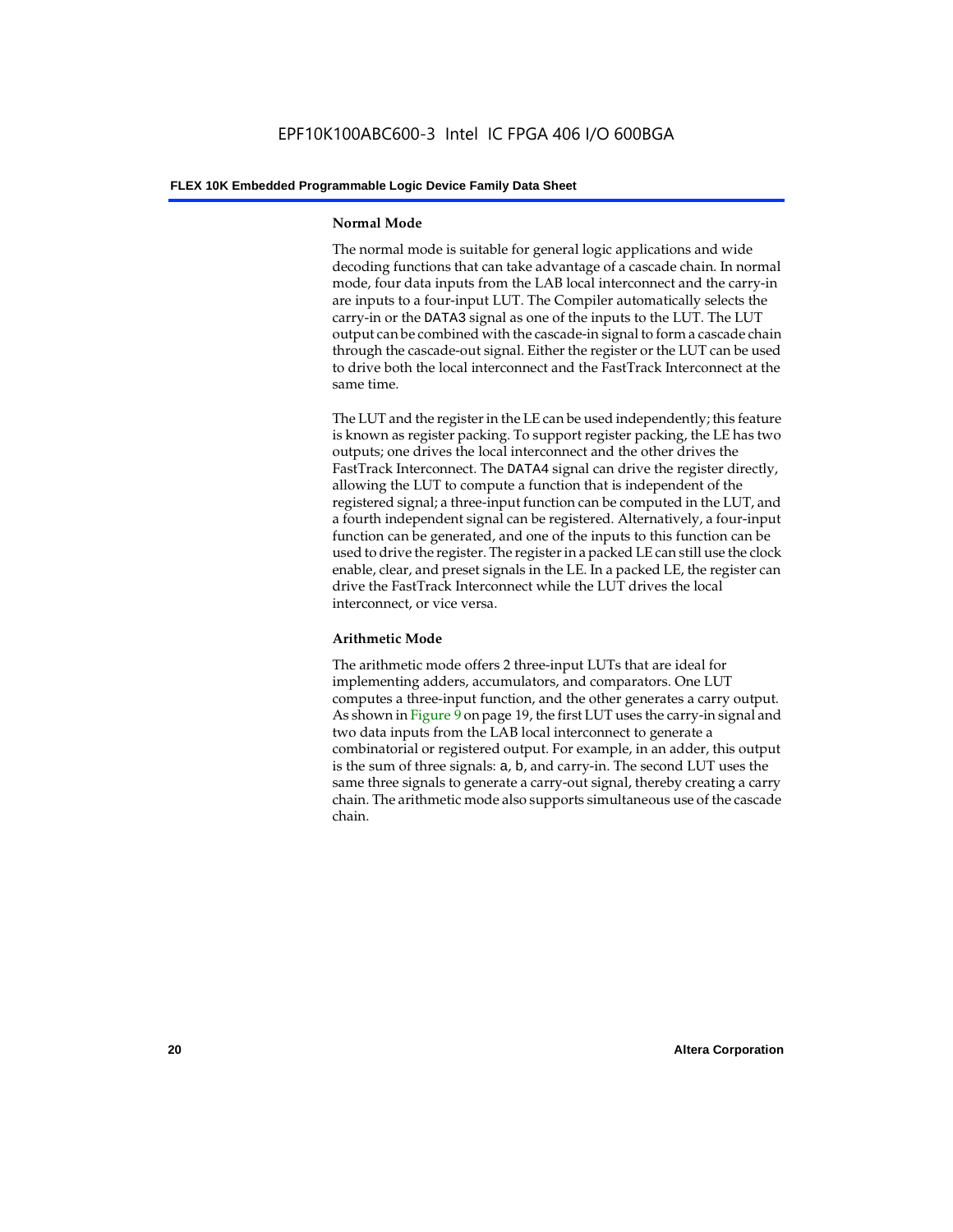#### **Up/Down Counter Mode**

The up/down counter mode offers counter enable, clock enable, synchronous up/down control, and data loading options. These control signals are generated by the data inputs from the LAB local interconnect, the carry-in signal, and output feedback from the programmable register. The Up/down counter mode uses 2 three-input LUTs: one generates the counter data, and the other generates the fast carry bit. A 2-to-1 multiplexer provides synchronous loading. Data can also be loaded asynchronously with the clear and preset register control signals, without using the LUT resources.

#### **Clearable Counter Mode**

The clearable counter mode is similar to the up/down counter mode, but supports a synchronous clear instead of the up/down control. The clear function is substituted for the cascade-in signal in the up/down counter mode. Clearable counter mode uses 2 three-input LUTs: one generates the counter data, and the other generates the fast carry bit. Synchronous loading is provided by a 2-to-1 multiplexer. The output of this multiplexer is ANDed with a synchronous clear signal.

#### *Internal Tri-State Emulation*

Internal tri-state emulation provides internal tri-stating without the limitations of a physical tri-state bus. In a physical tri-state bus, the tri-state buffers' output enable (OE) signals select which signal drives the bus. However, if multiple OE signals are active, contending signals can be driven onto the bus. Conversely, if no OE signals are active, the bus will float. Internal tri-state emulation resolves contending tri-state buffers to a low value and floating buses to a high value, thereby eliminating these problems. The Altera software automatically implements tri-state bus functionality with a multiplexer.

#### *Clear & Preset Logic Control*

Logic for the programmable register's clear and preset functions is controlled by the DATA3, LABCTRL1, and LABCTRL2 inputs to the LE. The clear and preset control structure of the LE asynchronously loads signals into a register. Either LABCTRL1 or LABCTRL2 can control the asynchronous clear. Alternatively, the register can be set up so that LABCTRL1 implements an asynchronous load. The data to be loaded is driven to DATA3; when LABCTRL1 is asserted, DATA3 is loaded into the register.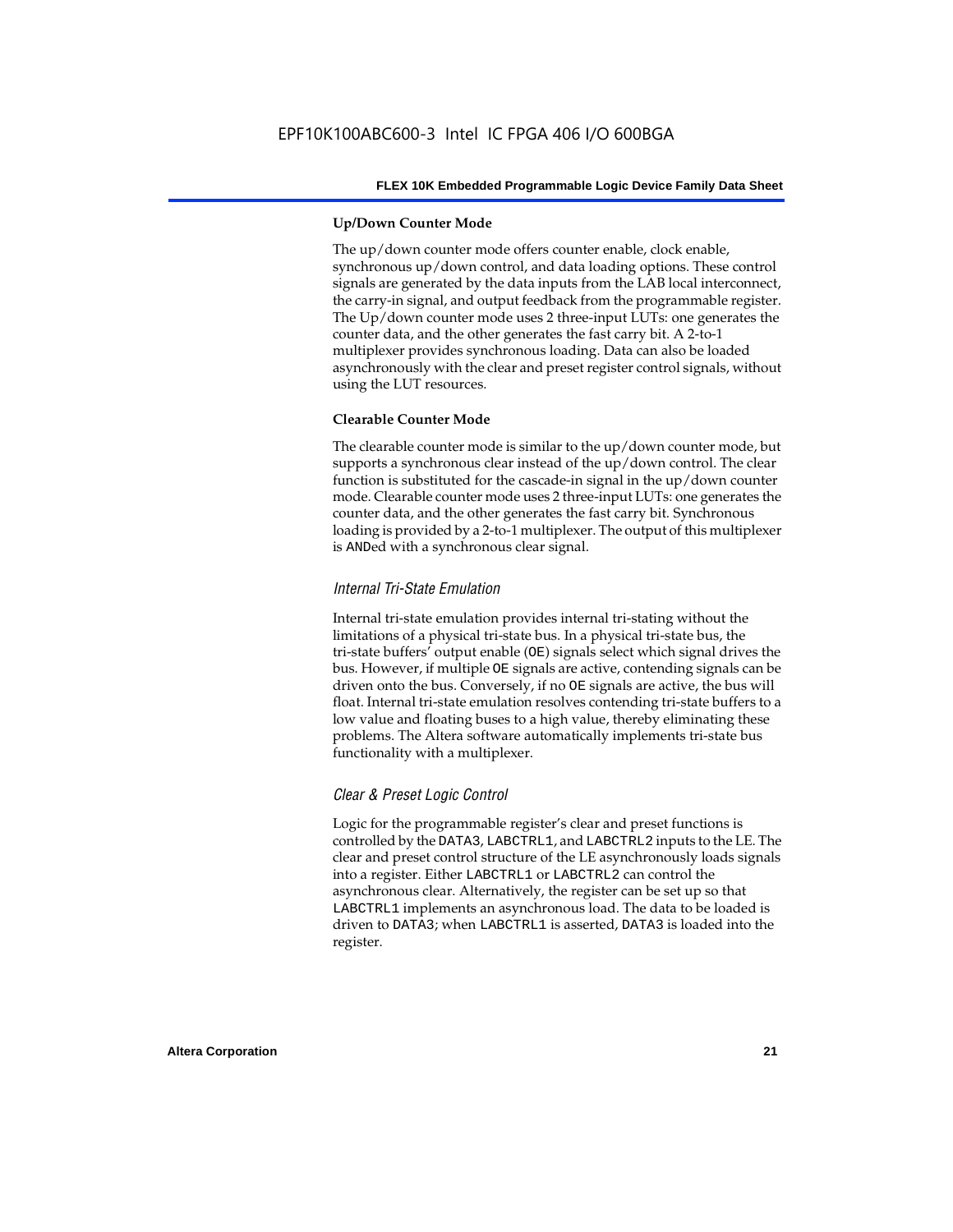During compilation, the Compiler automatically selects the best control signal implementation. Because the clear and preset functions are activelow, the Compiler automatically assigns a logic high to an unused clear or preset.

The clear and preset logic is implemented in one of the following six modes chosen during design entry:

- Asynchronous clear
- Asynchronous preset
- Asynchronous clear and preset
- Asynchronous load with clear
- Asynchronous load with preset
- Asynchronous load without clear or preset

In addition to the six clear and preset modes, FLEX 10K devices provide a chip-wide reset pin that can reset all registers in the device. Use of this feature is set during design entry. In any of the clear and preset modes, the chip-wide reset overrides all other signals. Registers with asynchronous presets may be preset when the chip-wide reset is asserted. Inversion can be used to implement the asynchronous preset. Figure 10 shows examples of how to enter a section of a design for the desired functionality.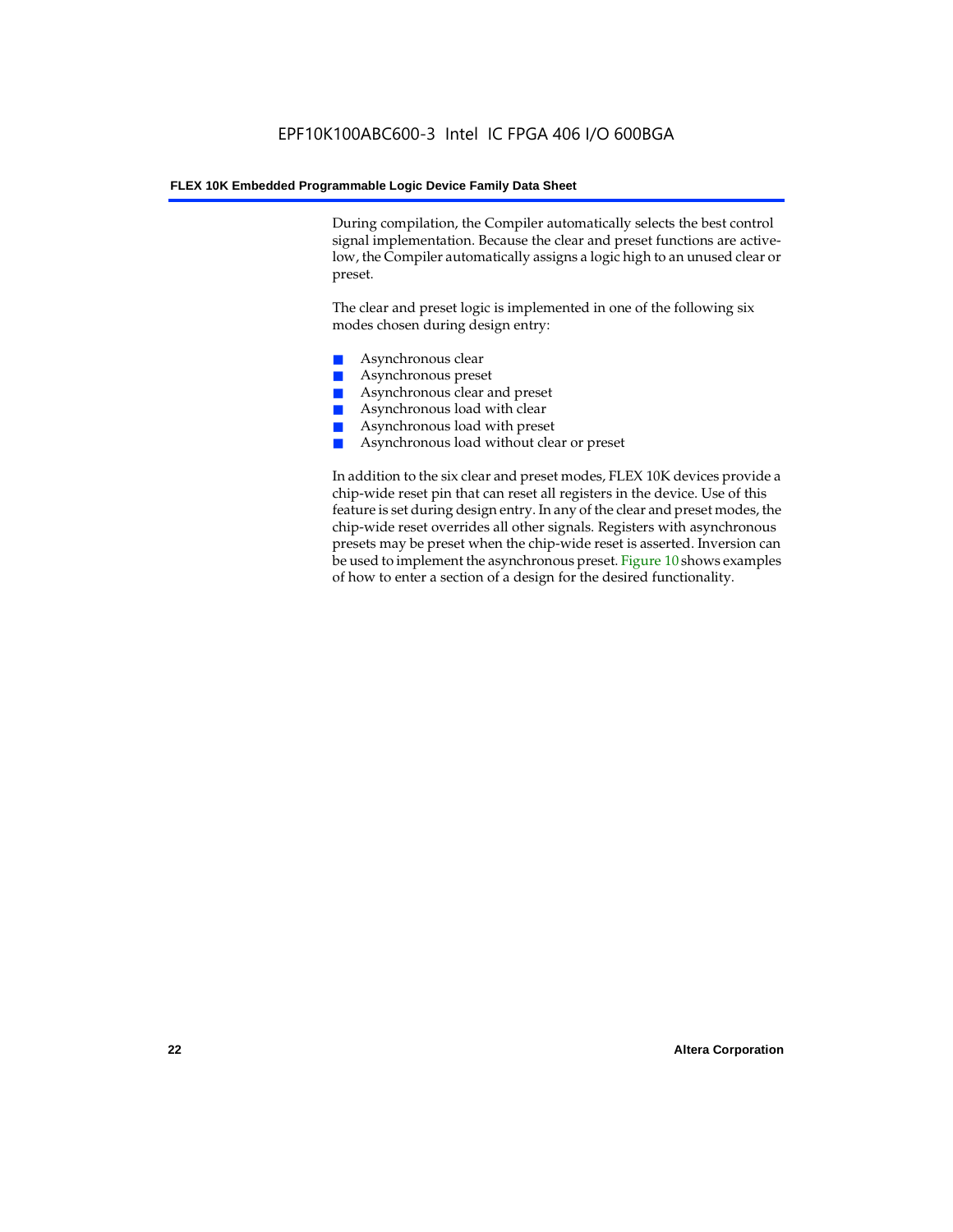### *Figure 10. LE Clear & Preset Modes*



#### **Asynchronous Clear**

The flipflop can be cleared by either LABCTRL1 or LABCTRL2. In this mode, the preset signal is tied to  $V_{CC}$  to deactivate it.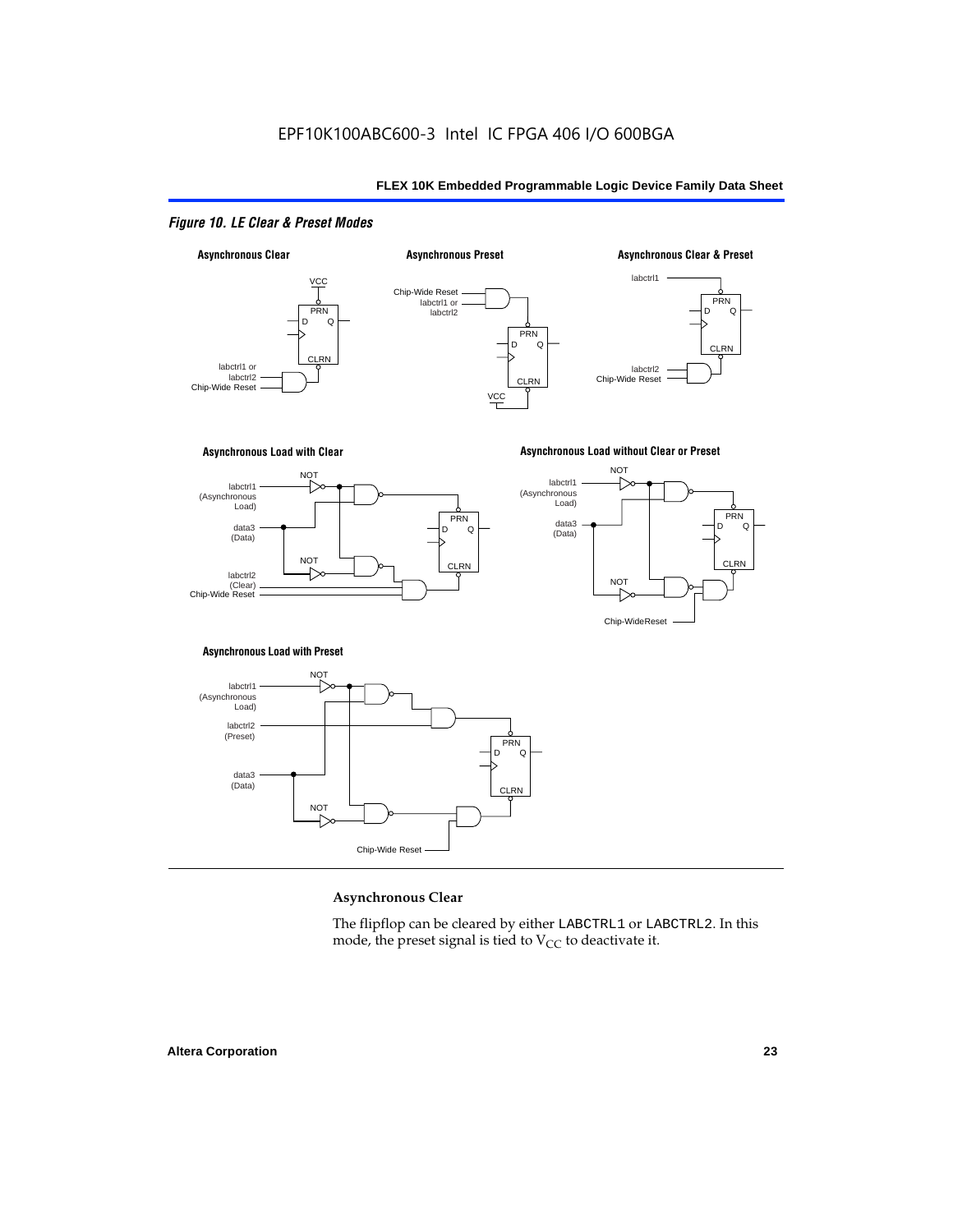#### **Asynchronous Preset**

An asynchronous preset is implemented as either an asynchronous load, or with an asynchronous clear. If DATA3 is tied to  $V_{CC}$ , asserting LABCTRL1 asynchronously loads a one into the register. Alternatively, the Altera software can provide preset control by using the clear and inverting the input and output of the register. Inversion control is available for the inputs to both LEs and IOEs. Therefore, if a register is preset by only one of the two LABCTRL signals, the DATA3 input is not needed and can be used for one of the LE operating modes.

#### **Asynchronous Preset & Clear**

When implementing asynchronous clear and preset, LABCTRL1 controls the preset and LABCTRL2 controls the clear. DATA3 is tied to  $V_{CC}$ , therefore, asserting LABCTRL1 asynchronously loads a one into the register, effectively presetting the register. Asserting LABCTRL2 clears the register.

#### **Asynchronous Load with Clear**

When implementing an asynchronous load in conjunction with the clear, LABCTRL1 implements the asynchronous load of DATA3 by controlling the register preset and clear. LABCTRL2 implements the clear by controlling the register clear; LABCTRL2 does not have to feed the preset circuits.

#### **Asynchronous Load with Preset**

When implementing an asynchronous load in conjunction with preset, the Altera software provides preset control by using the clear and inverting the input and output of the register. Asserting LABCTRL2 presets the register, while asserting LABCTRL1 loads the register. The Altera software inverts the signal that drives DATA3 to account for the inversion of the register's output.

#### **Asynchronous Load without Preset or Clear**

When implementing an asynchronous load without preset or clear, LABCTRL1 implements the asynchronous load of DATA3 by controlling the register preset and clear.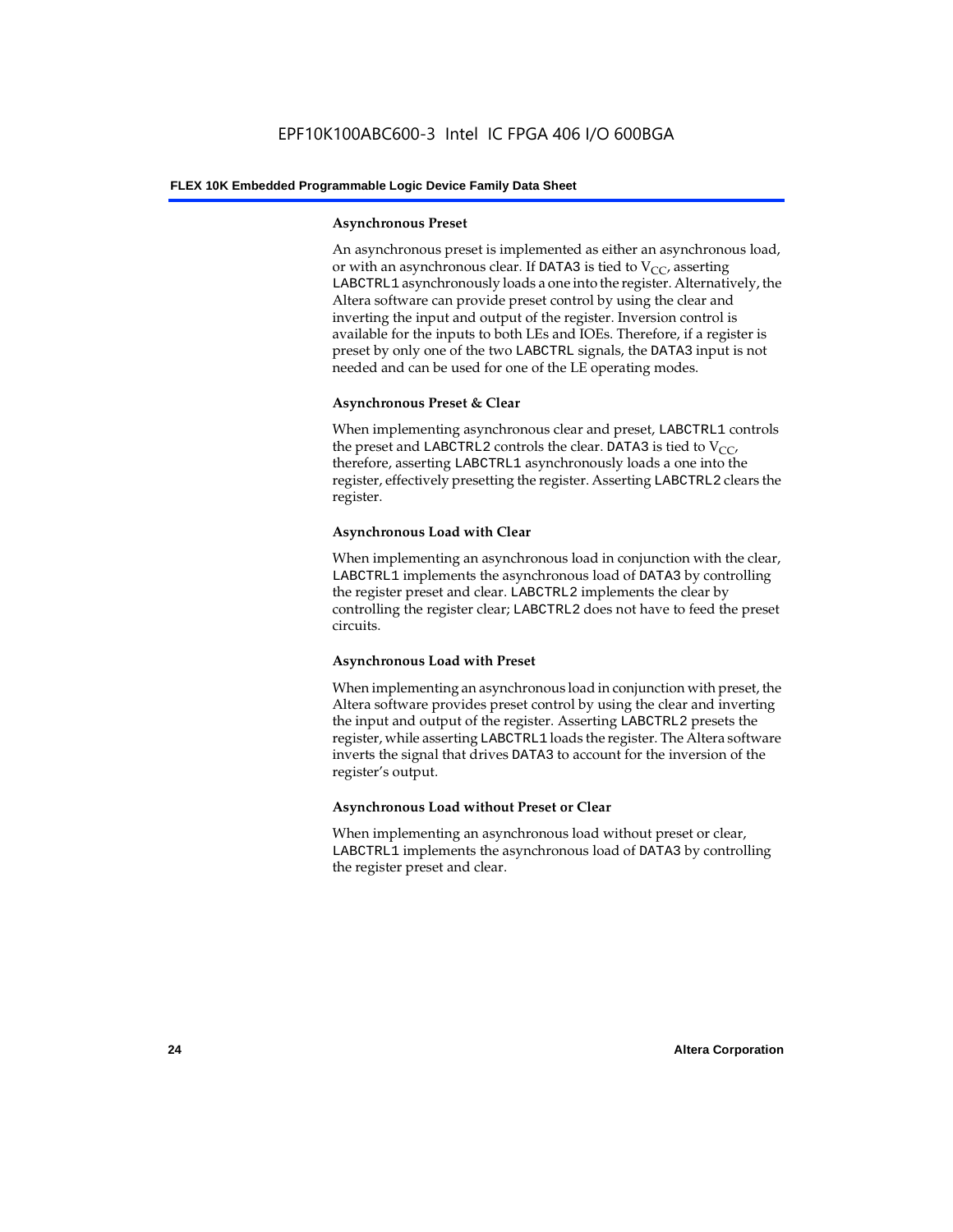#### **FastTrack Interconnect**

In the FLEX 10K architecture, connections between LEs and device I/O pins are provided by the FastTrack Interconnect, which is a series of continuous horizontal and vertical routing channels that traverse the device. This global routing structure provides predictable performance, even in complex designs. In contrast, the segmented routing in FPGAs requires switch matrices to connect a variable number of routing paths, increasing the delays between logic resources and reducing performance.

The FastTrack Interconnect consists of row and column interconnect channels that span the entire device. Each row of LABs is served by a dedicated row interconnect. The row interconnect can drive I/O pins and feed other LABs in the device. The column interconnect routes signals between rows and can drive I/O pins.

A row channel can be driven by an LE or by one of three column channels. These four signals feed dual 4-to-1 multiplexers that connect to two specific row channels. These multiplexers, which are connected to each LE, allow column channels to drive row channels even when all eight LEs in an LAB drive the row interconnect.

Each column of LABs is served by a dedicated column interconnect. The column interconnect can then drive I/O pins or another row's interconnect to route the signals to other LABs in the device. A signal from the column interconnect, which can be either the output of an LE or an input from an I/O pin, must be routed to the row interconnect before it can enter an LAB or EAB. Each row channel that is driven by an IOE or EAB can drive one specific column channel.

Access to row and column channels can be switched between LEs in adjacent pairs of LABs. For example, an LE in one LAB can drive the row and column channels normally driven by a particular LE in the adjacent LAB in the same row, and vice versa. This routing flexibility enables routing resources to be used more efficiently. See Figure 11.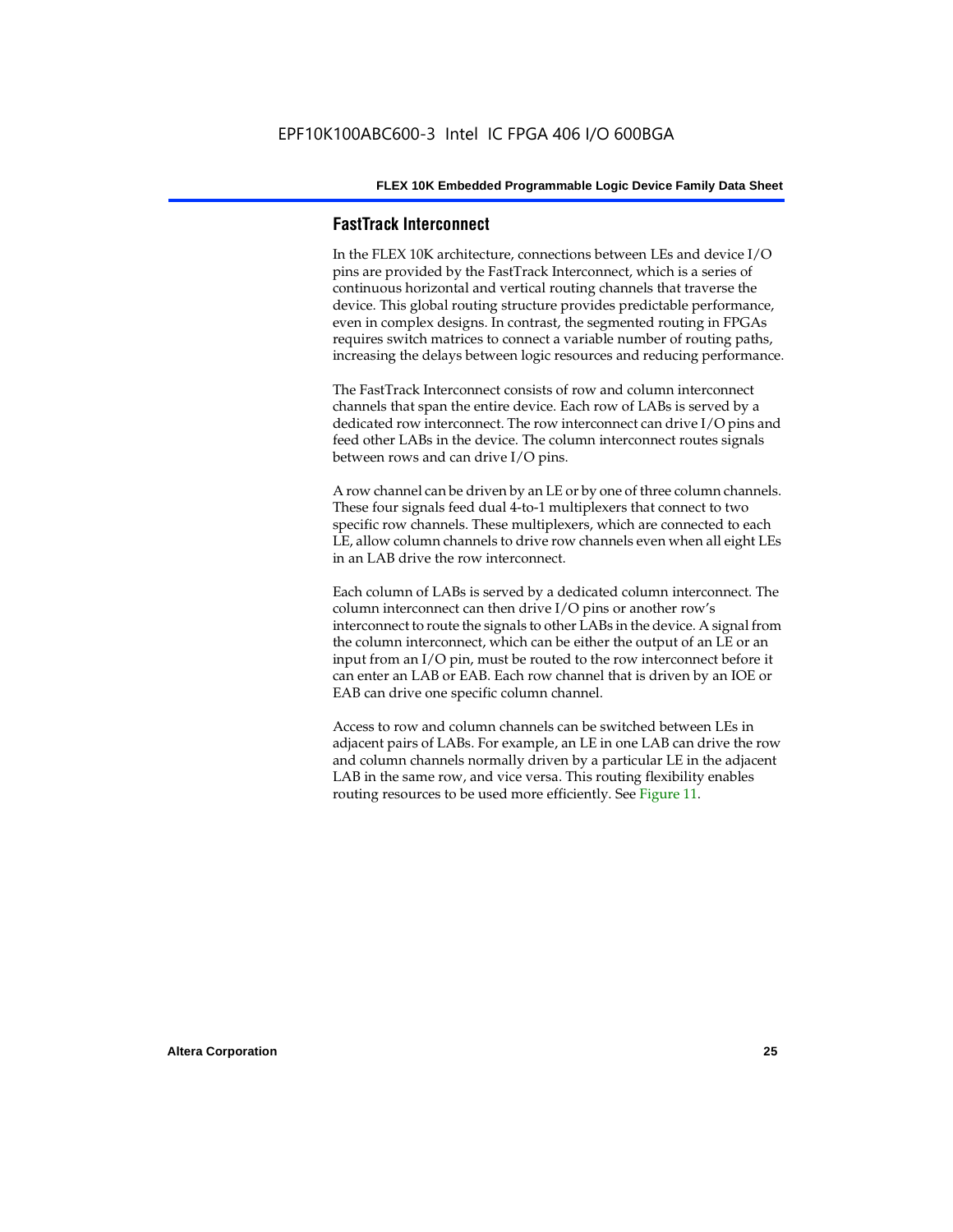#### *Figure 11. LAB Connections to Row & Column Interconnect*

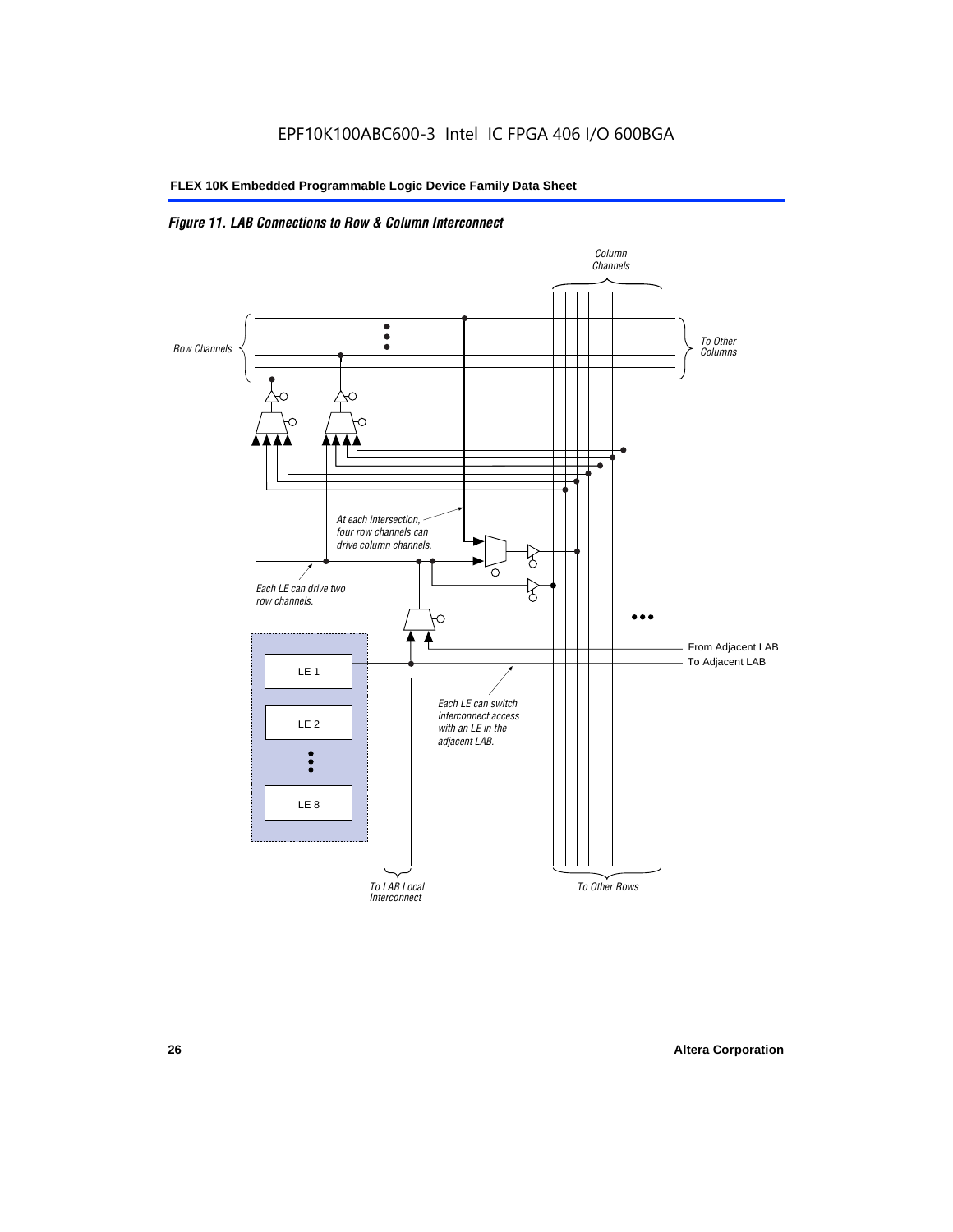For improved routing, the row interconnect is comprised of a combination of full-length and half-length channels. The full-length channels connect to all LABs in a row; the half-length channels connect to the LABs in half of the row. The EAB can be driven by the half-length channels in the left half of the row and by the full-length channels. The EAB drives out to the full-length channels. In addition to providing a predictable, row-wide interconnect, this architecture provides increased routing resources. Two neighboring LABs can be connected using a half-row channel, thereby saving the other half of the channel for the other half of the row.

Table 7 summarizes the FastTrack Interconnect resources available in each FLEX 10K device.

| Table 7. FLEX 10K FastTrack Interconnect Resources |             |                                   |                |                               |  |
|----------------------------------------------------|-------------|-----------------------------------|----------------|-------------------------------|--|
| <b>Device</b>                                      | <b>Rows</b> | <b>Channels per</b><br><b>Row</b> | <b>Columns</b> | <b>Channels per</b><br>Column |  |
| EPF10K10                                           | 3           | 144                               | 24             | 24                            |  |
| EPF10K10A                                          |             |                                   |                |                               |  |
| EPF10K20                                           | 6           | 144                               | 24             | 24                            |  |
| EPF10K30                                           | 6           | 216                               | 36             | 24                            |  |
| EPF10K30A                                          |             |                                   |                |                               |  |
| EPF10K40                                           | 8           | 216                               | 36             | 24                            |  |
| EPF10K50                                           | 10          | 216                               | 36             | 24                            |  |
| <b>EPF10K50V</b>                                   |             |                                   |                |                               |  |
| EPF10K70                                           | 9           | 312                               | 52             | 24                            |  |
| EPF10K100                                          | 12          | 312                               | 52             | 24                            |  |
| EPF10K100A                                         |             |                                   |                |                               |  |
| EPF10K130V                                         | 16          | 312                               | 52             | 32                            |  |
| EPF10K250A                                         | 20          | 456                               | 76             | 40                            |  |

In addition to general-purpose I/O pins, FLEX 10K devices have six dedicated input pins that provide low-skew signal distribution across the device. These six inputs can be used for global clock, clear, preset, and peripheral output enable and clock enable control signals. These signals are available as control signals for all LABs and IOEs in the device.

The dedicated inputs can also be used as general-purpose data inputs because they can feed the local interconnect of each LAB in the device. However, the use of dedicated inputs as data inputs can introduce additional delay into the control signal network.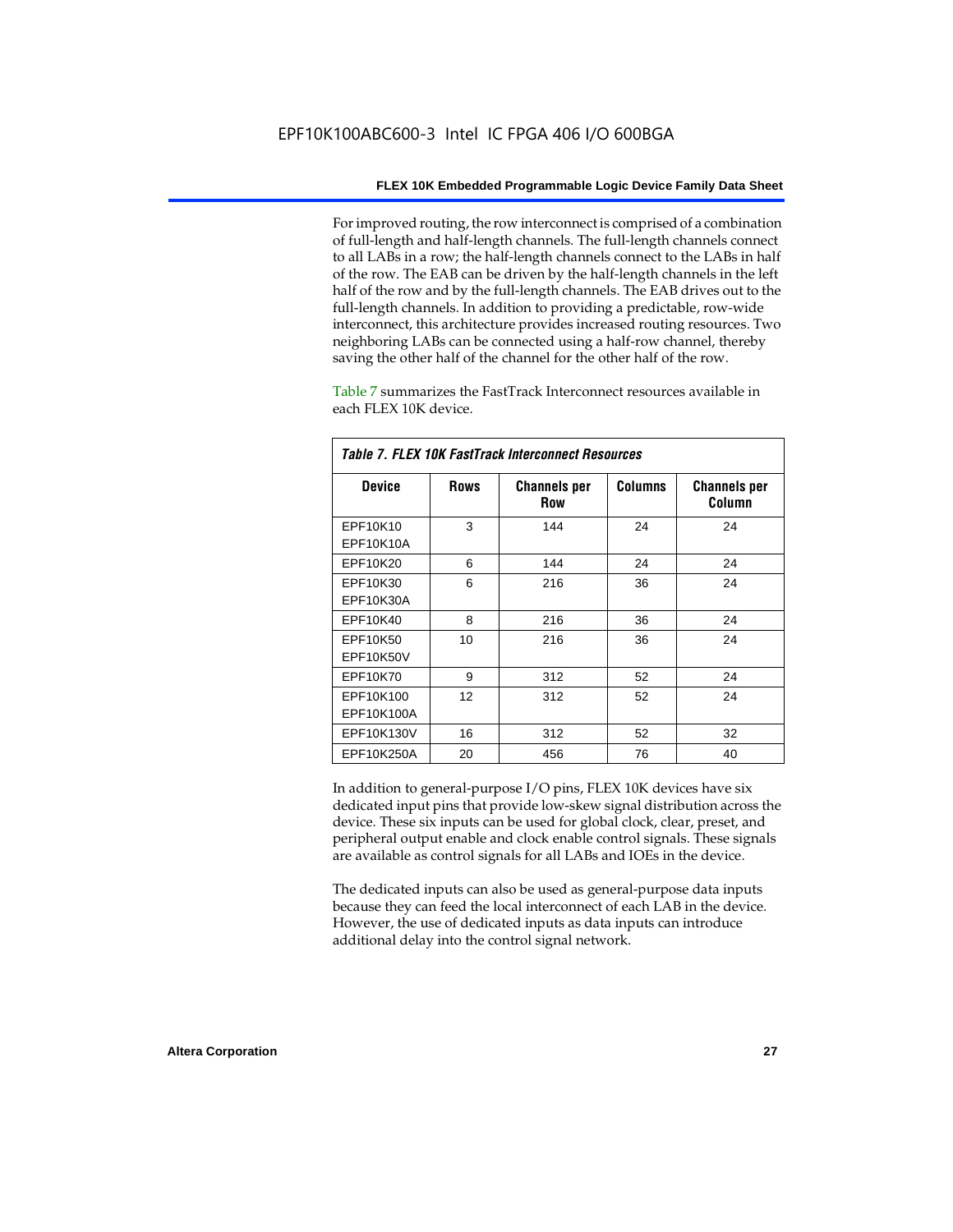Figure 12 shows the interconnection of adjacent LABs and EABs with row, column, and local interconnects, as well as the associated cascade and carry chains. Each LAB is labeled according to its location: a letter represents the row and a number represents the column. For example, LAB B3 is in row B, column 3.



*Figure 12. Interconnect Resources*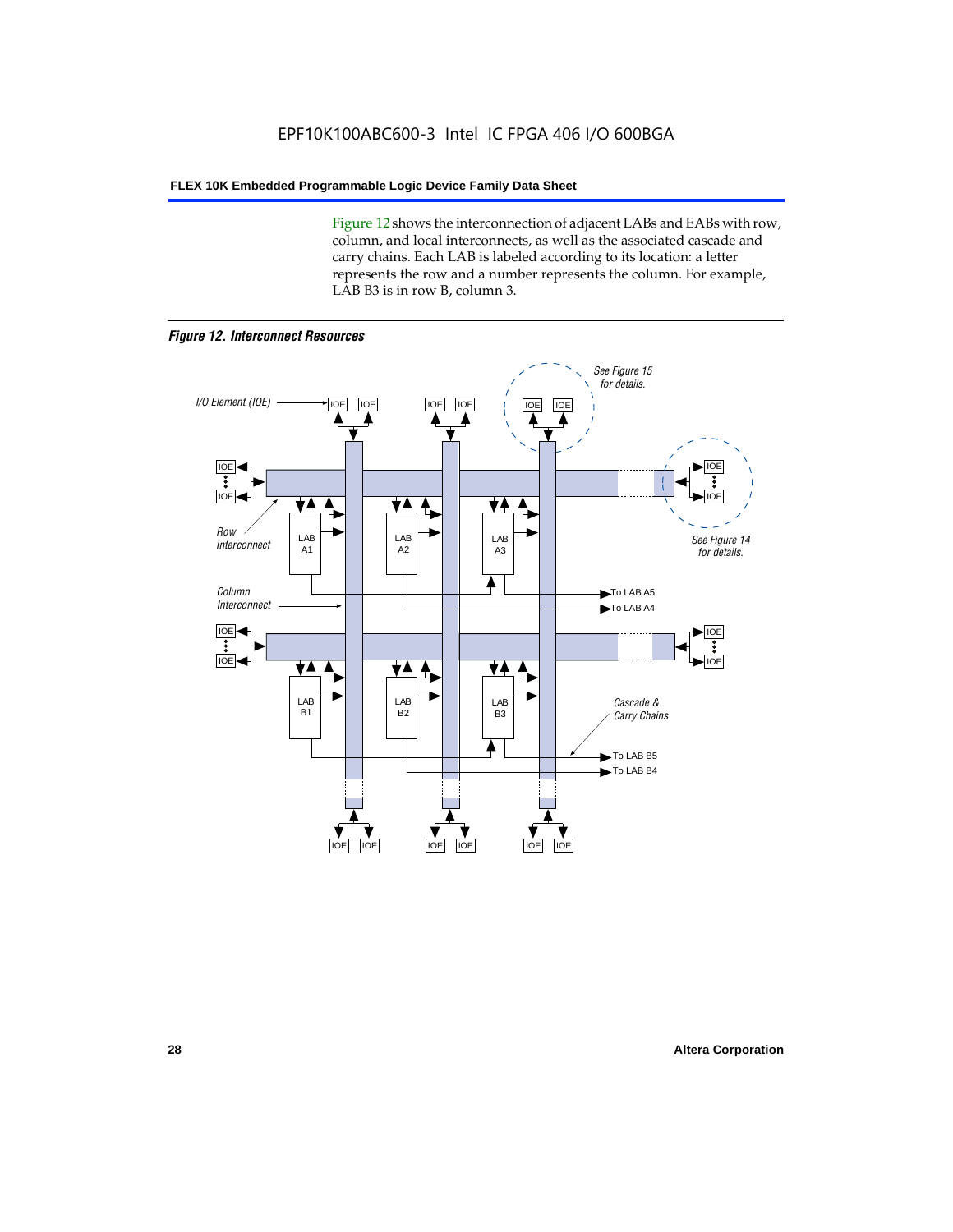#### **I/O Element**

An I/O element (IOE) contains a bidirectional I/O buffer and a register that can be used either as an input register for external data that requires a fast setup time, or as an output register for data that requires fast clockto-output performance. In some cases, using an LE register for an input register will result in a faster setup time than using an IOE register. IOEs can be used as input, output, or bidirectional pins. For bidirectional registered I/O implementation, the output register should be in the IOE and, the data input and output enable register should be LE registers placed adjacent to the bidirectional pin. The Compiler uses the programmable inversion option to invert signals from the row and column interconnect automatically where appropriate. Figure 13 shows the bidirectional I/O registers.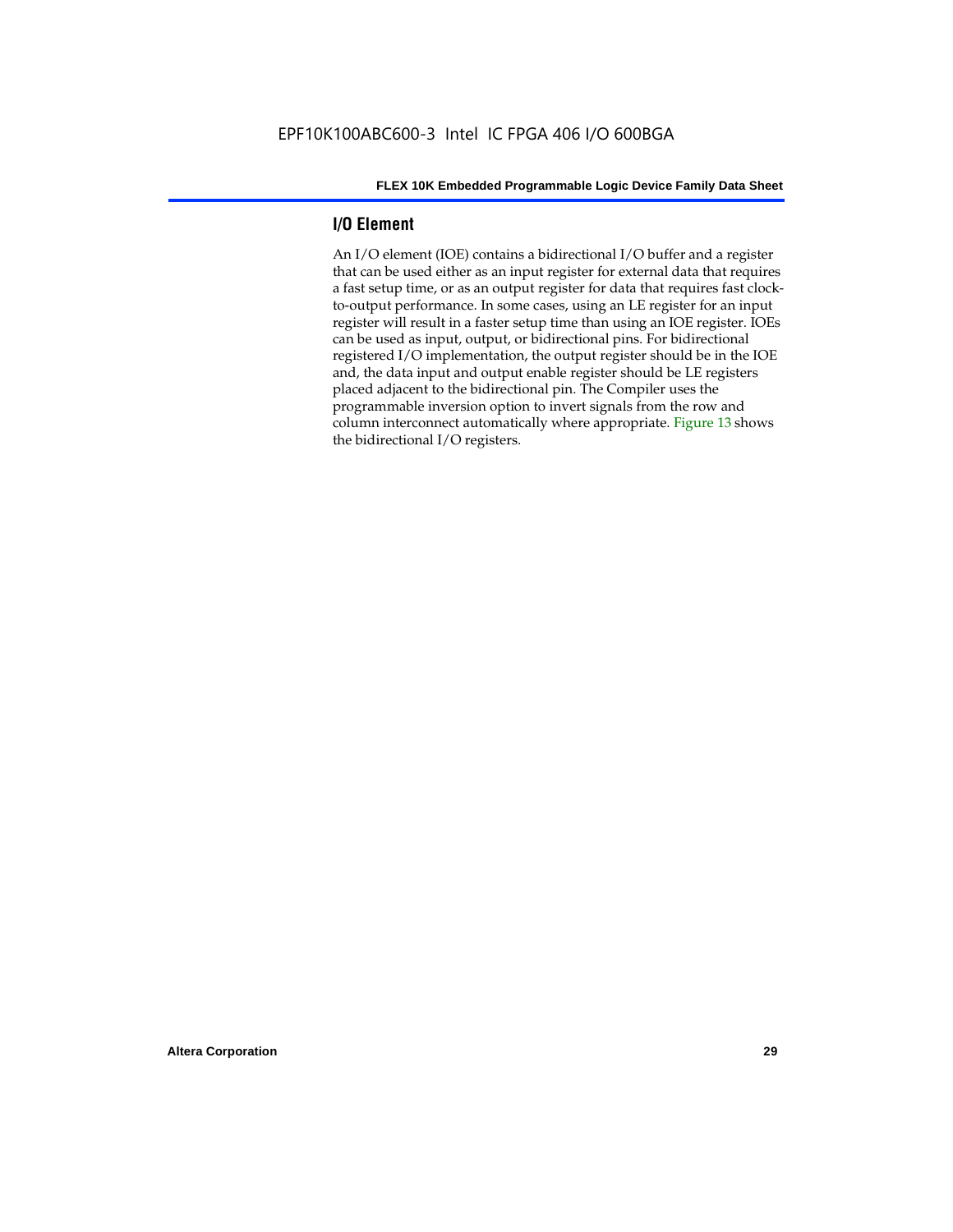#### *Figure 13. Bidirectional I/O Registers*

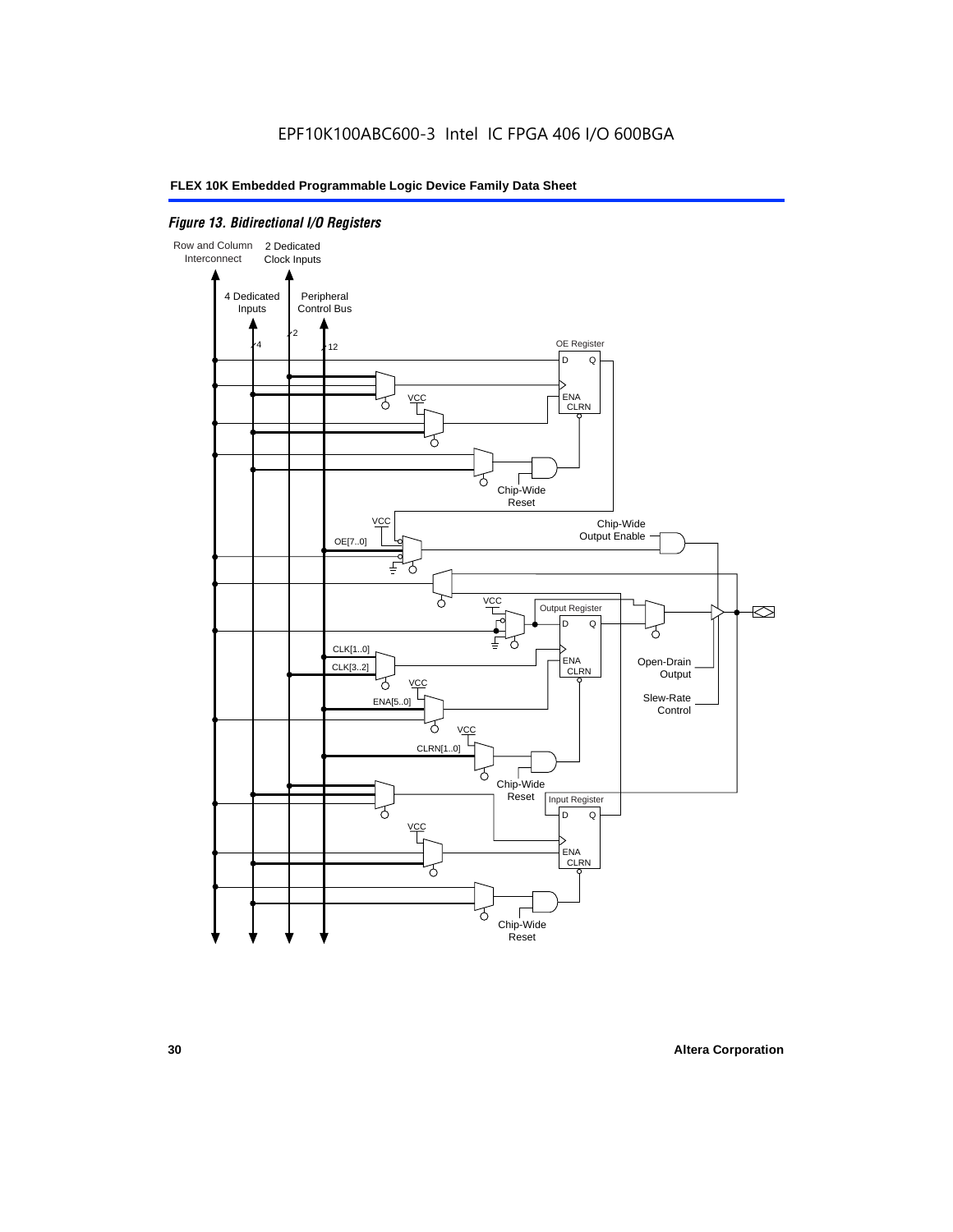Each IOE selects the clock, clear, clock enable, and output enable controls from a network of I/O control signals called the peripheral control bus. The peripheral control bus uses high-speed drivers to minimize signal skew across devices; it provides up to 12 peripheral control signals that can be allocated as follows:

- Up to eight output enable signals
- Up to six clock enable signals
- Up to two clock signals
- Up to two clear signals

If more than six clock enable or eight output enable signals are required, each IOE on the device can be controlled by clock enable and output enable signals driven by specific LEs. In addition to the two clock signals available on the peripheral control bus, each IOE can use one of two dedicated clock pins. Each peripheral control signal can be driven by any of the dedicated input pins or the first LE of each LAB in a particular row. In addition, an LE in a different row can drive a column interconnect, which causes a row interconnect to drive the peripheral control signal. The chip-wide reset signal will reset all IOE registers, overriding any other control signals.

Tables 8 and 9 list the sources for each peripheral control signal, and the rows that can drive global signals. These tables also show how the output enable, clock enable, clock, and clear signals share 12 peripheral control signals.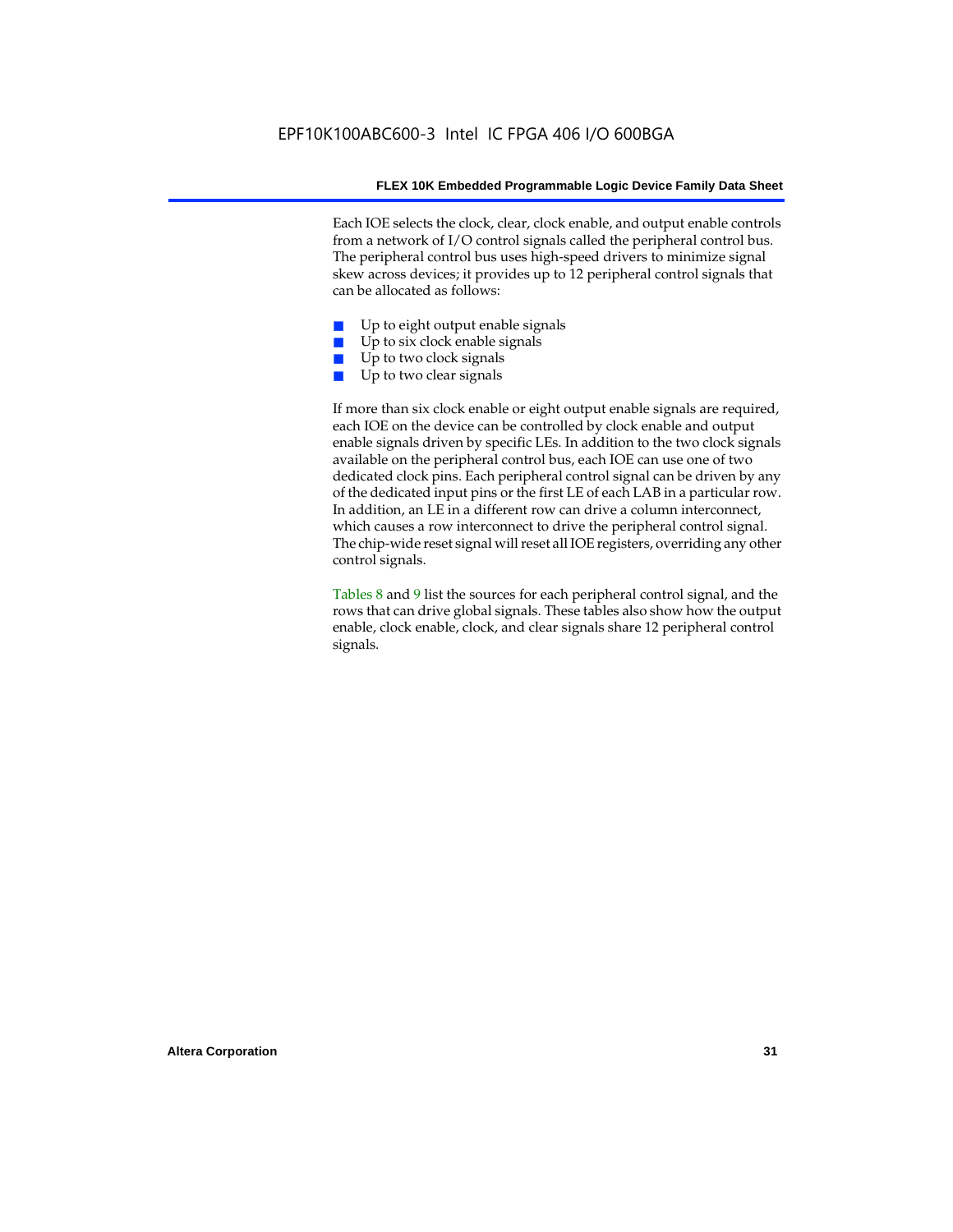| Table 8. EPF10K10, EPF10K20, EPF10K30, EPF10K40 & EPF10K50 Peripheral Bus Sources |                              |                 |                              |                 |                              |  |
|-----------------------------------------------------------------------------------|------------------------------|-----------------|------------------------------|-----------------|------------------------------|--|
| <b>Peripheral</b><br><b>Control Signal</b>                                        | <b>EPF10K10</b><br>EPF10K10A | <b>EPF10K20</b> | <b>EPF10K30</b><br>EPF10K30A | <b>EPF10K40</b> | <b>EPF10K50</b><br>EPF10K50V |  |
| OE0                                                                               | Row A                        | Row A           | Row A                        | Row A           | Row A                        |  |
| OE1                                                                               | Row A                        | Row B           | Row B                        | Row C           | Row B                        |  |
| OE <sub>2</sub>                                                                   | Row B                        | Row C           | Row C                        | Row D           | Row D                        |  |
| OE3                                                                               | Row B                        | Row D           | Row D                        | Row E           | Row F                        |  |
| OE4                                                                               | Row C                        | Row E           | Row E                        | Row F           | Row H                        |  |
| OE5                                                                               | Row C                        | Row F           | Row F                        | Row G           | Row J                        |  |
| CLKENA0/CLK0/GLOBAL0                                                              | Row A                        | Row A           | Row A                        | Row B           | Row A                        |  |
| CLKENA1/OE6/GLOBAL1                                                               | Row A                        | Row B           | Row B                        | Row C           | Row C                        |  |
| CLKENA2/CLR0                                                                      | Row B                        | Row C           | Row C                        | Row D           | Row E                        |  |
| CLKENA3/OE7/GLOBAL2                                                               | Row B                        | Row D           | Row D                        | Row E           | Row G                        |  |
| CLKENA4/CLR1                                                                      | Row C                        | Row E           | Row E                        | Row F           | Row I                        |  |
| CLKENA5/CLK1/GLOBAL3                                                              | Row C                        | Row F           | Row F                        | Row H           | Row J                        |  |

### *Table 9. EPF10K70, EPF10K100, EPF10K130V & EPF10K250A Peripheral Bus Sources*

| Peripheral<br><b>Control Signal</b> | <b>EPF10K70</b> | <b>EPF10K100</b><br><b>EPF10K100A</b> | <b>EPF10K130V</b> | <b>EPF10K250A</b> |
|-------------------------------------|-----------------|---------------------------------------|-------------------|-------------------|
| OE0                                 | Row A           | Row A                                 | Row C             | Row E             |
| OE1                                 | Row B           | Row C                                 | Row E             | Row G             |
| OE <sub>2</sub>                     | Row D           | Row E                                 | Row G             | Row I             |
| OE3                                 | Row I           | Row L                                 | Row N             | Row P             |
| OE4                                 | Row G           | Row I                                 | Row K             | Row M             |
| OE5                                 | Row H           | Row K                                 | Row M             | Row O             |
| CLKENA0/CLK0/GLOBAL0                | Row E           | Row F                                 | Row H             | Row J             |
| CLKENA1/OE6/GLOBAL1                 | Row C           | Row D                                 | Row F             | Row H             |
| CLKENA2/CLR0                        | Row B           | Row B                                 | Row D             | Row F             |
| CLKENA3/OE7/GLOBAL2                 | Row F           | Row H                                 | Row J             | Row L             |
| CLKENA4/CLR1                        | Row H           | Row J                                 | Row L             | Row N             |
| CLKENA5/CLK1/GLOBAL3                | Row E           | Row G                                 | Row I             | Row K             |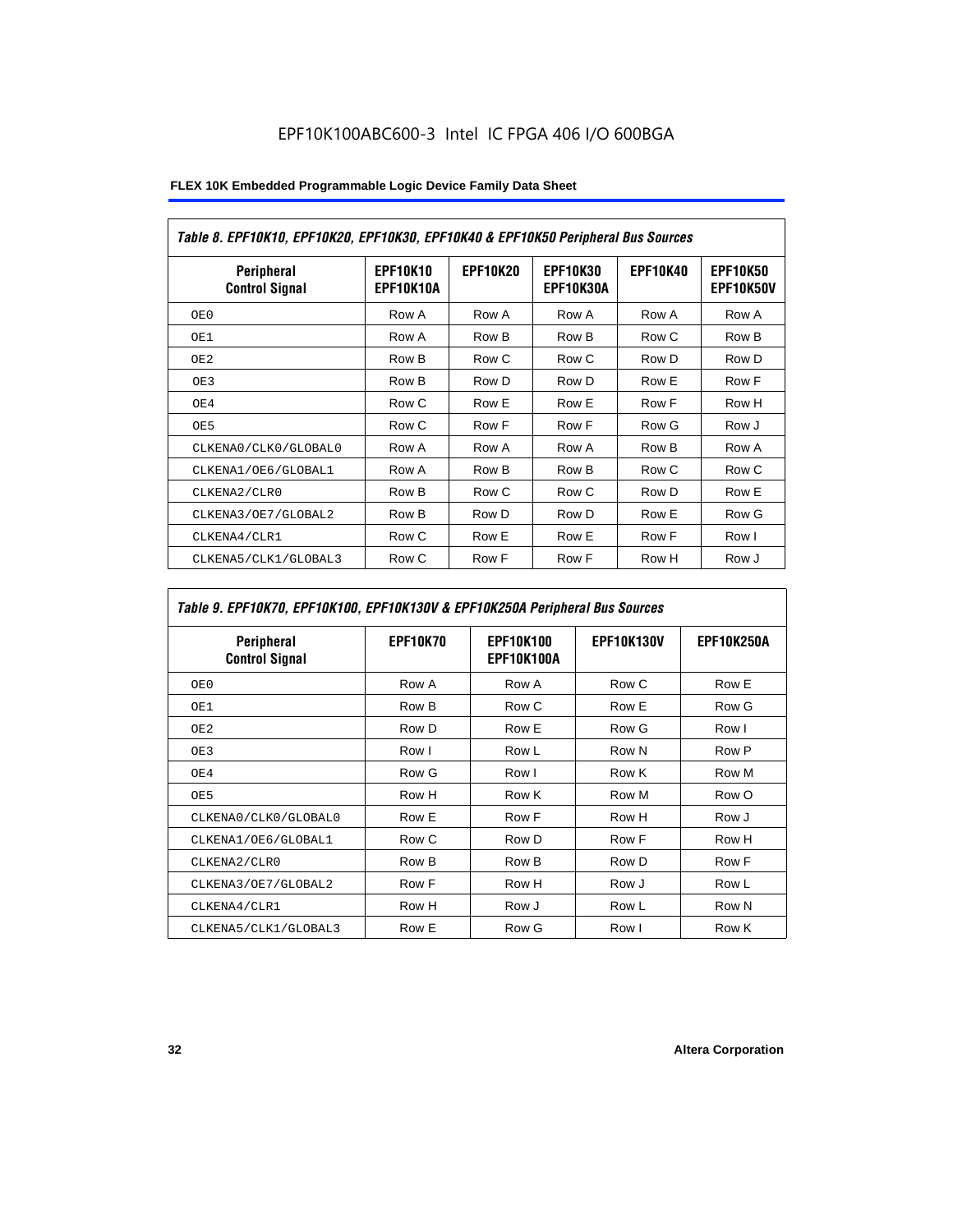Signals on the peripheral control bus can also drive the four global signals, referred to as GLOBAL0 through GLOBAL3 in Tables 8 and 9. The internally generated signal can drive the global signal, providing the same low-skew, low-delay characteristics for an internally generated signal as for a signal driven by an input. This feature is ideal for internally generated clear or clock signals with high fan-out. When a global signal is driven by internal logic, the dedicated input pin that drives that global signal cannot be used. The dedicated input pin should be driven to a known logic state (such as ground) and not be allowed to float.

When the chip-wide output enable pin is held low, it will tri-state all pins on the device. This option can be set in the Global Project Device Options menu. Additionally, the registers in the IOE can be reset by holding the chip-wide reset pin low.

#### *Row-to-IOE Connections*

When an IOE is used as an input signal, it can drive two separate row channels. The signal is accessible by all LEs within that row. When an IOE is used as an output, the signal is driven by a multiplexer that selects a signal from the row channels. Up to eight IOEs connect to each side of each row channel. See Figure 14.

#### *Figure 14. FLEX 10K Row-to-IOE Connections*

*The values for m and n are provided in Table 10.*

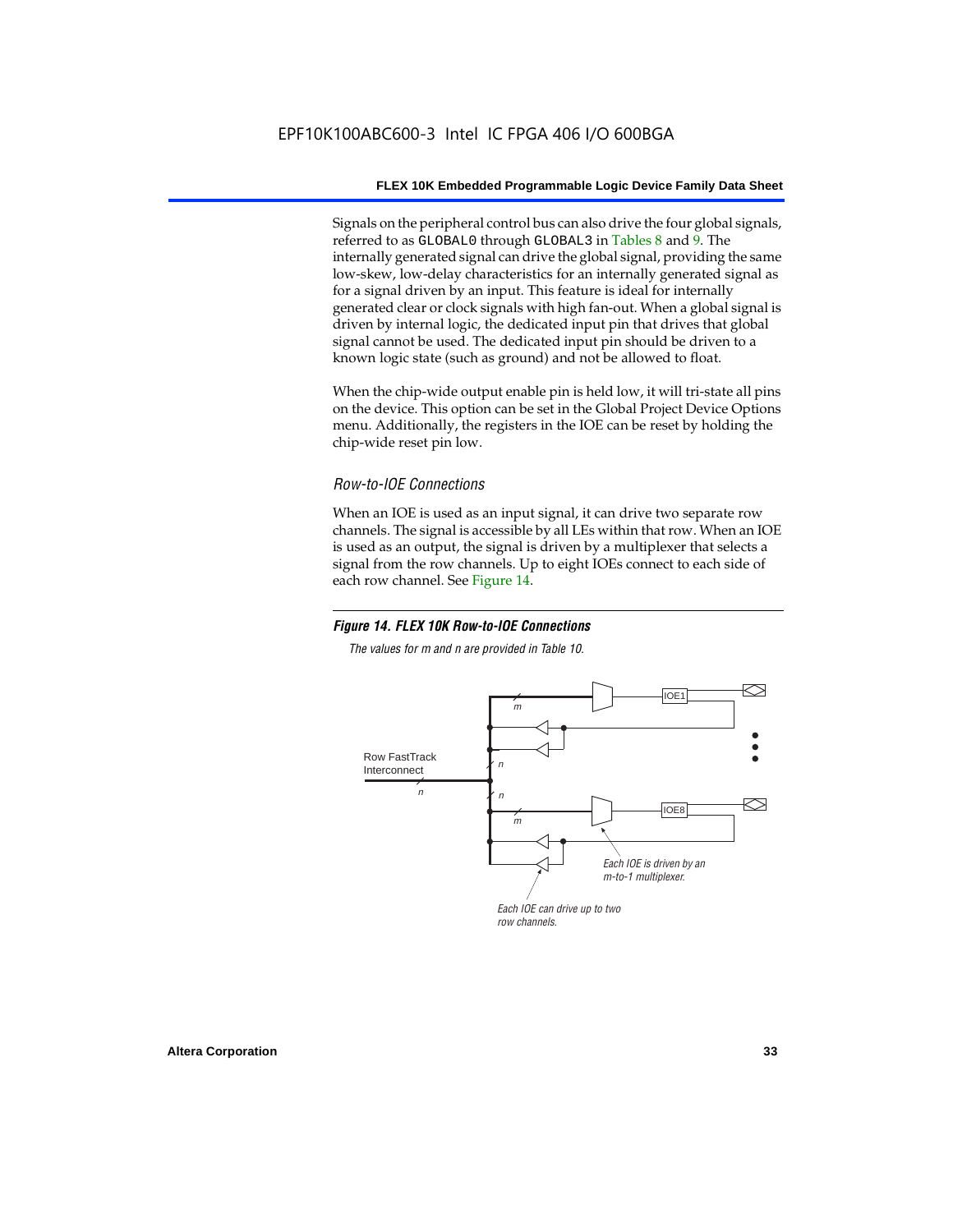| Table 10. FLEX 10K Row-to-IOE Interconnect Resources |                      |                          |  |  |  |
|------------------------------------------------------|----------------------|--------------------------|--|--|--|
| <b>Device</b>                                        | Channels per Row (n) | Row Channels per Pin (m) |  |  |  |
| EPF10K10<br>EPF10K10A                                | 144                  | 18                       |  |  |  |
| EPF10K20                                             | 144                  | 18                       |  |  |  |
| EPF10K30<br>EPF10K30A                                | 216                  | 27                       |  |  |  |
| EPF10K40                                             | 216                  | 27                       |  |  |  |
| EPF10K50<br>EPF10K50V                                | 216                  | 27                       |  |  |  |
| EPF10K70                                             | 312                  | 39                       |  |  |  |
| EPF10K100<br>EPF10K100A                              | 312                  | 39                       |  |  |  |
| EPF10K130V                                           | 312                  | 39                       |  |  |  |
| EPF10K250A                                           | 456                  | 57                       |  |  |  |

Table 10 lists the FLEX 10K row-to-IOE interconnect resources.

#### *Column-to-IOE Connections*

When an IOE is used as an input, it can drive up to two separate column channels. When an IOE is used as an output, the signal is driven by a multiplexer that selects a signal from the column channels. Two IOEs connect to each side of the column channels. Each IOE can be driven by column channels via a multiplexer. The set of column channels that each IOE can access is different for each IOE. See Figure 15.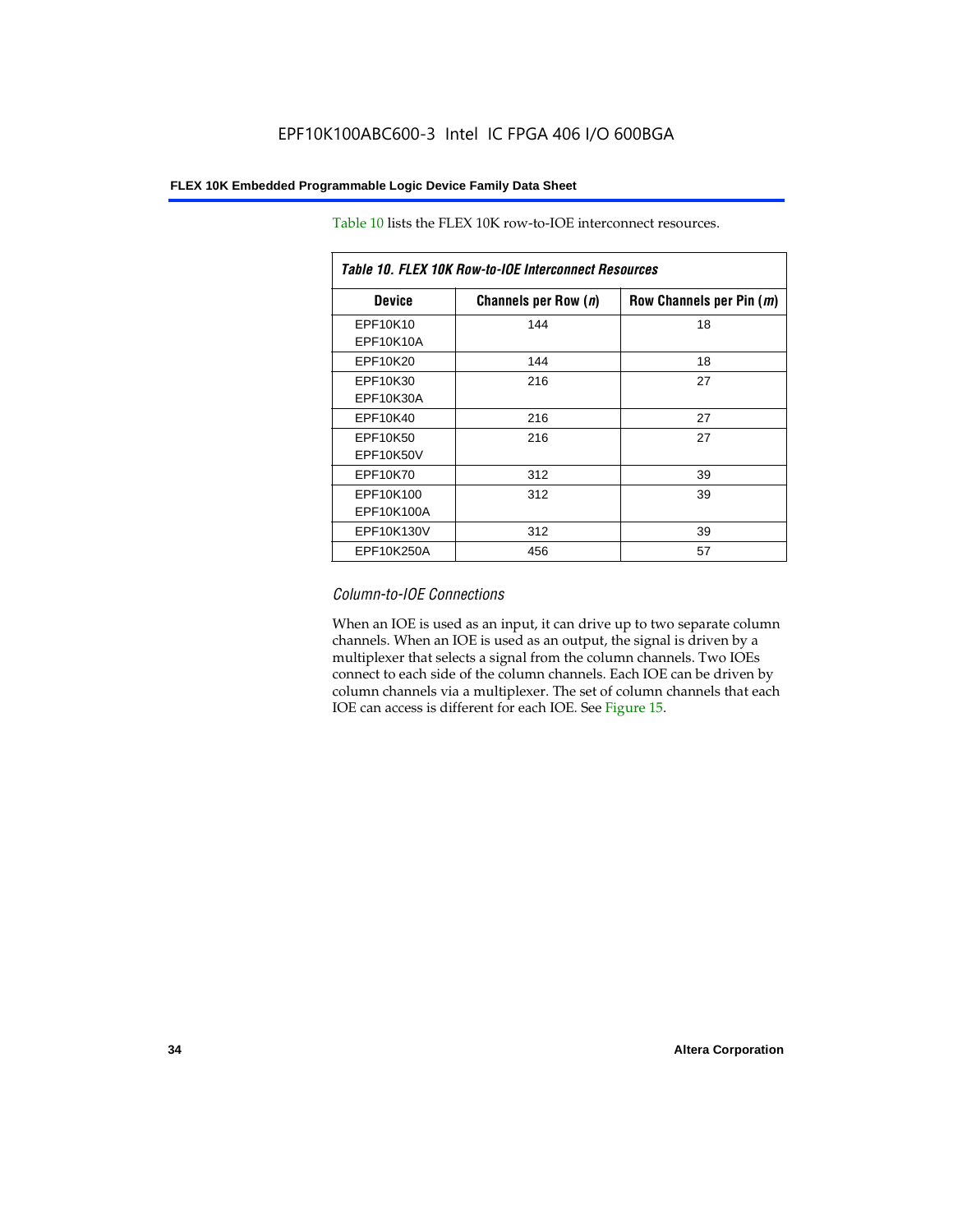#### *Figure 15. FLEX 10K Column-to-IOE Connections*

*The values for m and n are provided in Table 11.*



#### Table 11 lists the FLEX 10K column-to-IOE interconnect resources.

| Table 11, FLEX 10K Column-to-IOE Interconnect Resources |                         |                            |  |  |  |
|---------------------------------------------------------|-------------------------|----------------------------|--|--|--|
| <b>Device</b>                                           | Channels per Column (n) | Column Channel per Pin (m) |  |  |  |
| EPF10K10                                                | 24                      | 16                         |  |  |  |
| EPF10K10A                                               |                         |                            |  |  |  |
| EPF10K20                                                | 24                      | 16                         |  |  |  |
| EPF10K30                                                | 24                      | 16                         |  |  |  |
| EPF10K30A                                               |                         |                            |  |  |  |
| EPF10K40                                                | 24                      | 16                         |  |  |  |
| EPF10K50                                                | 24                      | 16                         |  |  |  |
| EPF10K50V                                               |                         |                            |  |  |  |
| EPF10K70                                                | 24                      | 16                         |  |  |  |
| EPF10K100                                               | 24                      | 16                         |  |  |  |
| EPF10K100A                                              |                         |                            |  |  |  |
| EPF10K130V                                              | 32                      | 24                         |  |  |  |
| EPF10K250A                                              | 40                      | 32                         |  |  |  |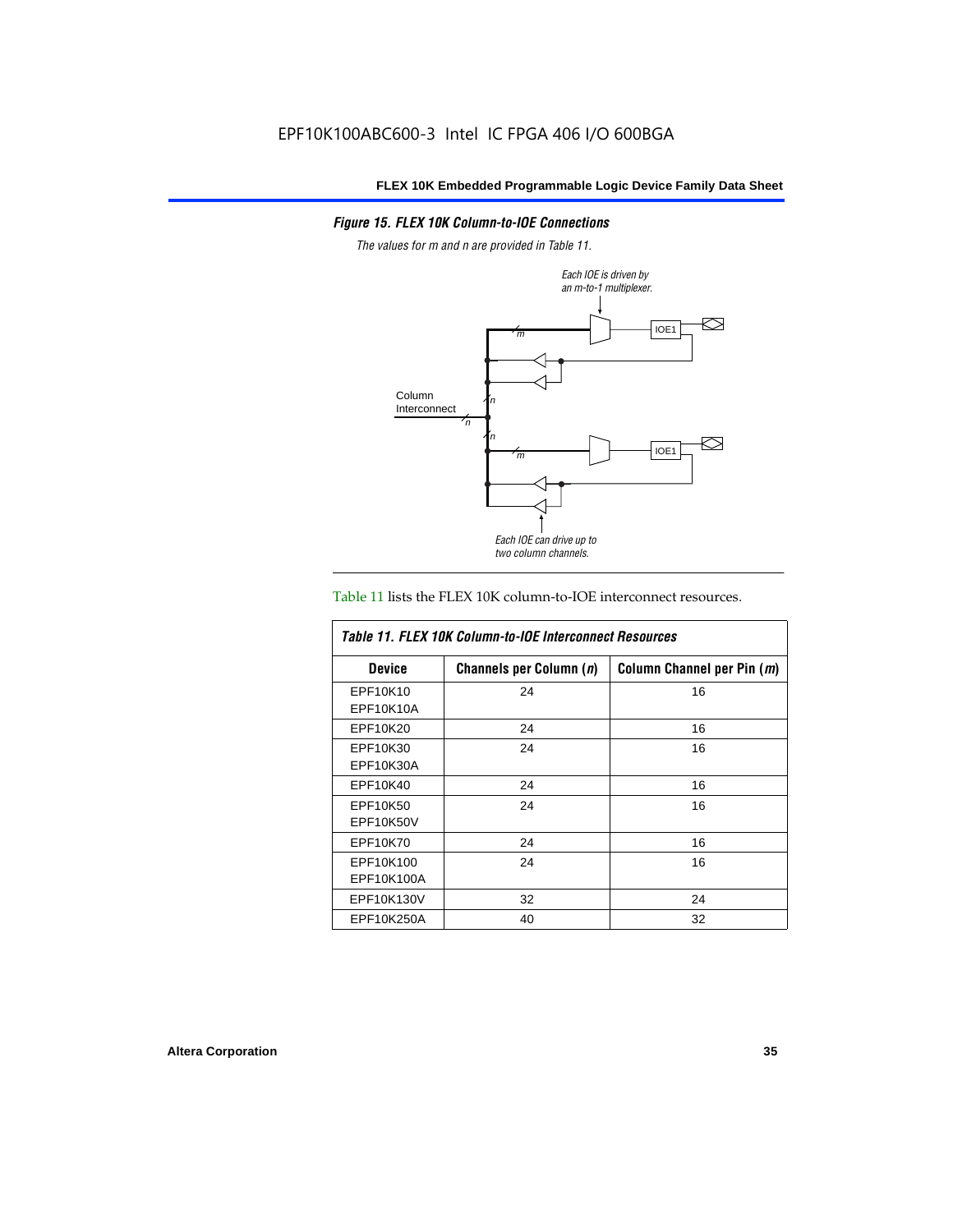# **SameFrame Pin-Outs**

FLEX 10KE devices support the SameFrame pin-out feature for FineLine BGA packages. The SameFrame pin-out feature is the arrangement of balls on FineLine BGA packages such that the lower-ballcount packages form a subset of the higher-ball-count packages. SameFrame pin-outs provide the flexibility to migrate not only from device to device within the same package, but also from one package to another. A given printed circuit board (PCB) layout can support multiple device density/package combinations. For example, a single board layout can support a range of devices from an EPF10K10A device in a 256-pin FineLine BGA package to an EPF10K100A device in a 484-pin FineLine BGA package.

The Altera software provides support to design PCBs with SameFrame pin-out devices. Devices can be defined for present and future use. The Altera software generates pin-outs describing how to lay out a board to take advantage of this migration (see Figure 16).







256-Pin FineLine BGA Package (Reduced I/O Count or Logic Requirements) 484-Pin FineLine BGA Package (Increased I/O Count or Logic Requirements)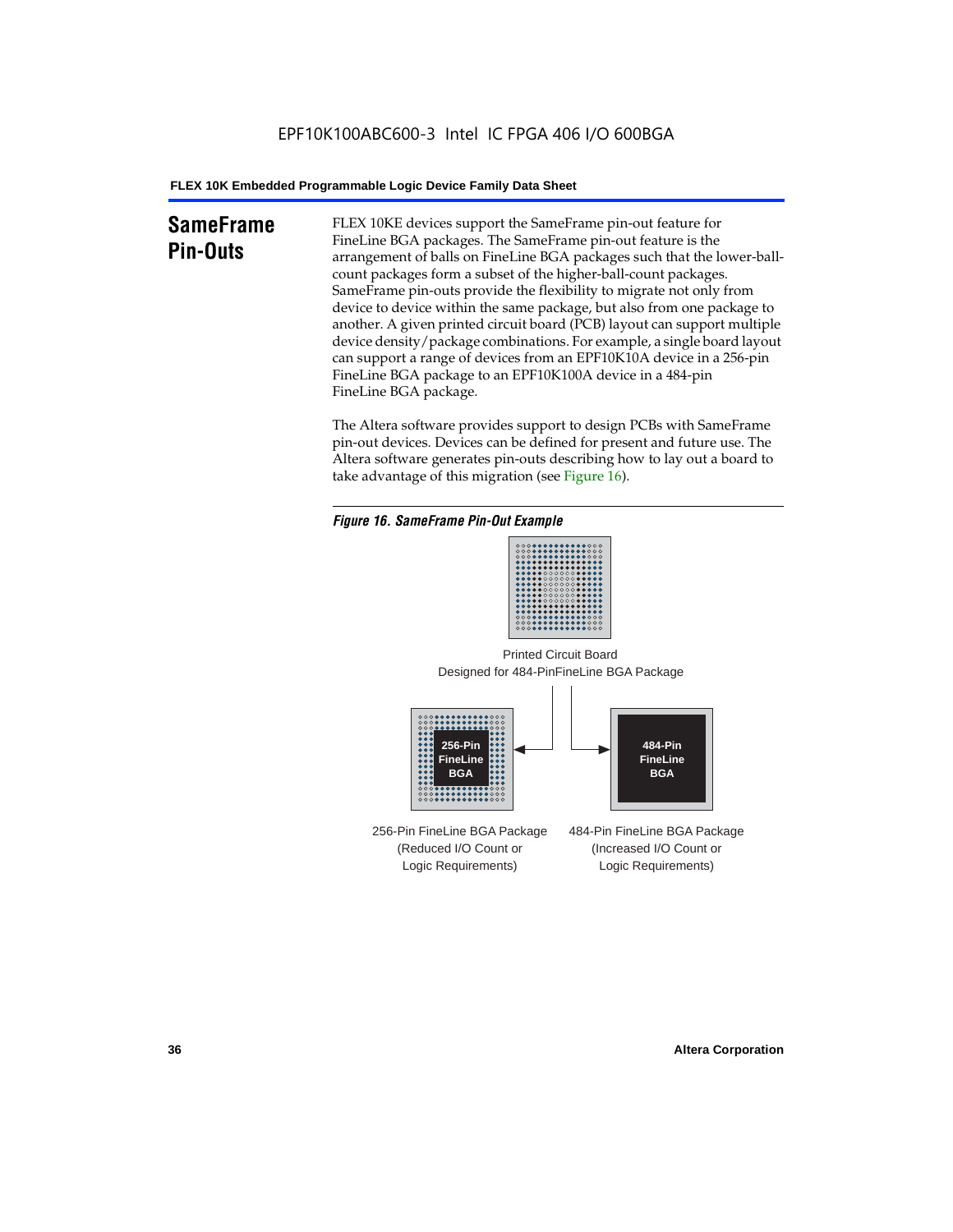| <b>ClockLock &amp;</b><br><b>ClockBoost</b><br><b>Features</b> | To support high-speed designs, selected FLEX 10K devices offer optional<br>ClockLock and ClockBoost circuitry containing a phase-locked loop (PLL)<br>that is used to increase design speed and reduce resource usage. The<br>ClockLock circuitry uses a synchronizing PLL that reduces the clock delay<br>and skew within a device. This reduction minimizes clock-to-output and<br>setup times while maintaining zero hold times. The ClockBoost circuitry,<br>which provides a clock multiplier, allows the designer to enhance device<br>area efficiency by sharing resources within the device. The ClockBoost<br>feature allows the designer to distribute a low-speed clock and multiply<br>that clock on-device. Combined, the ClockLock and ClockBoost features<br>provide significant improvements in system performance and<br>bandwidth. |
|----------------------------------------------------------------|------------------------------------------------------------------------------------------------------------------------------------------------------------------------------------------------------------------------------------------------------------------------------------------------------------------------------------------------------------------------------------------------------------------------------------------------------------------------------------------------------------------------------------------------------------------------------------------------------------------------------------------------------------------------------------------------------------------------------------------------------------------------------------------------------------------------------------------------------|
|                                                                | The ClockLock and ClockBoost features in FLEX 10K devices are enabled<br>through the Altera software. External devices are not required to use these<br>features. The output of the ClockLock and ClockBoost circuits is not<br>available at any of the device pins.                                                                                                                                                                                                                                                                                                                                                                                                                                                                                                                                                                                 |
|                                                                | The ClockLock and ClockBoost circuitry locks onto the rising edge of the<br>incoming clock. The circuit output can only drive the clock inputs of<br>registers; the generated clock cannot be gated or inverted.                                                                                                                                                                                                                                                                                                                                                                                                                                                                                                                                                                                                                                     |
|                                                                | The dedicated clock pin (GCLK1) supplies the clock to the ClockLock and<br>ClockBoost circuitry. When the dedicated clock pin is driving the<br>ClockLock or ClockBoost circuitry, it cannot drive elsewhere in the device.                                                                                                                                                                                                                                                                                                                                                                                                                                                                                                                                                                                                                          |
|                                                                | In designs that require both a multiplied and non-multiplied clock, the<br>clock trace on the board can be connected to GCLK1. With the Altera<br>software, GCLK1 can feed both the ClockLock and ClockBoost circuitry in<br>the FLEX 10K device. However, when both circuits are used, the other<br>clock pin (GCLK0) cannot be used. Figure 17 shows a block diagram of<br>how to enable both the ClockLock and ClockBoost circuits in the Altera<br>software. The example shown is a schematic, but a similar approach                                                                                                                                                                                                                                                                                                                            |

a block diagram of circuits in the Altera similar approach applies for designs created in AHDL, VHDL, and Verilog HDL. When the ClockLock and ClockBoost circuits are used simultaneously, the input frequency parameter must be the same for both circuits. In Figure 17, the input frequency must meet the requirements specified when the ClockBoost multiplication factor is two.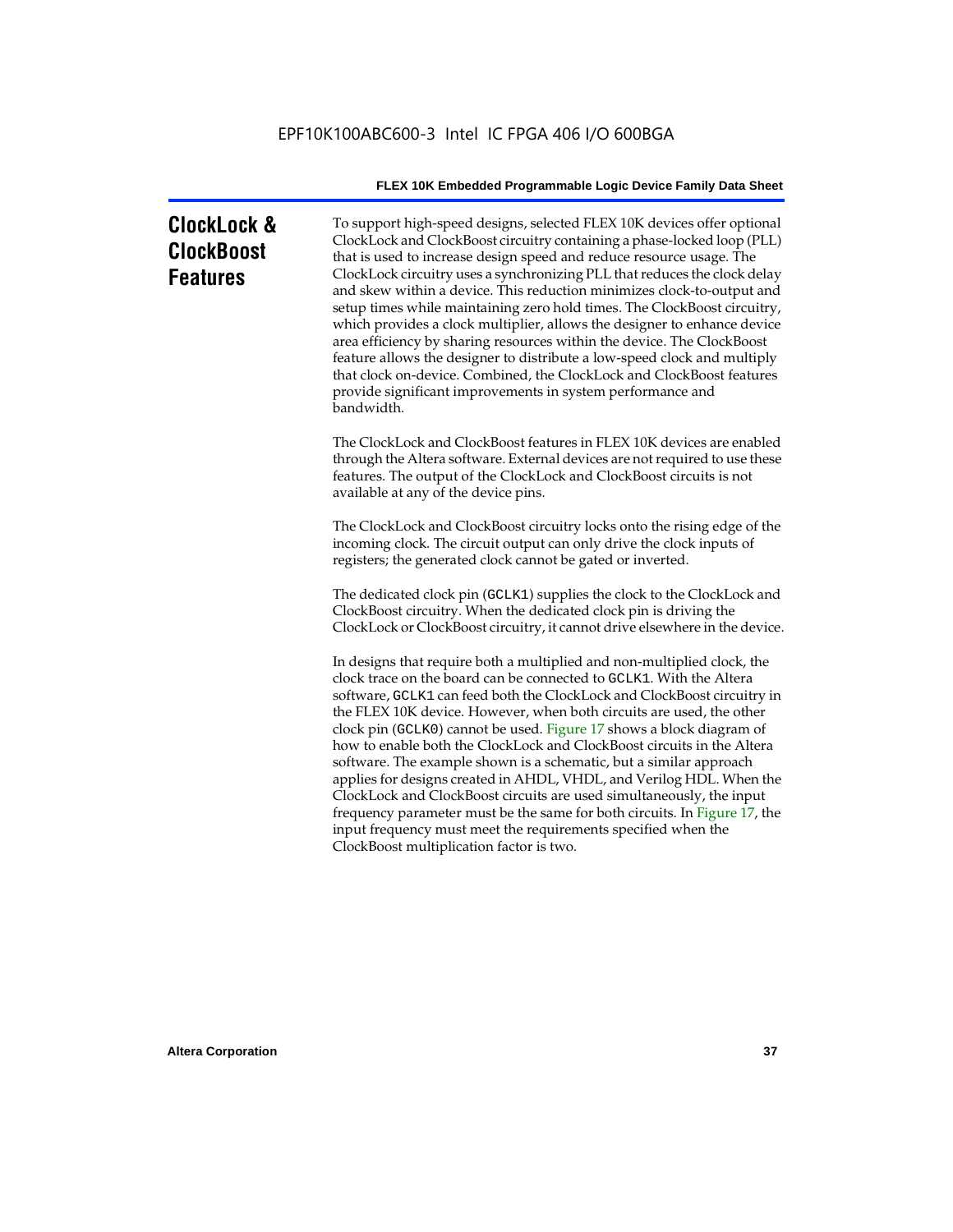

*Figure 17. Enabling ClockLock & ClockBoost in the Same Design*

To use both the ClockLock and ClockBoost circuits in the same design, designers must use Revision C EPF10K100GC503-3DX devices and MAX+PLUS II software versions 7.2 or higher. The die revision is indicated by the third digit of the nine-digit code on the top side of the device.

# **Output Configuration**

This section discusses the peripheral component interconnect (PCI) pull-up clamping diode option, slew-rate control, open-drain output option, MultiVolt I/O interface, and power sequencing for FLEX 10K devices. The PCI pull-up clamping diode, slew-rate control, and open-drain output options are controlled pin-by-pin via Altera logic options. The MultiVolt I/O interface is controlled by connecting  $V_{\text{CCIO}}$  to a different voltage than  $V_{\text{CCINT}}$ . Its effect can be simulated in the Altera software via the **Global Project Device Options** dialog box (Assign menu).

# **PCI Clamping Diodes**

The EPF10K10A and EPF10K30A devices have a pull-up clamping diode on every I/O, dedicated input, and dedicated clock pin. PCI clamping diodes clamp the transient overshoot caused by reflected waves to the  $V_{\text{CCIO}}$  value and are required for 3.3-V PCI compliance. Clamping diodes can also be used to limit overshoot in other systems.

Clamping diodes are controlled on a pin-by-pin basis via a logic option in the Altera software. When  $V_{\text{CCIO}}$  is 3.3 V, a pin that has the clamping diode turned on can be driven by a 2.5-V or 3.3-V signal, but not a 5.0-V signal. When  $V_{\text{CCIO}}$  is 2.5 V, a pin that has the clamping diode turned on can be driven by a 2.5-V signal, but not a 3.3-V or 5.0-V signal. However, a clamping diode can be turned on for a subset of pins, which allows devices to bridge between a 3.3-V PCI bus and a 5.0-V device.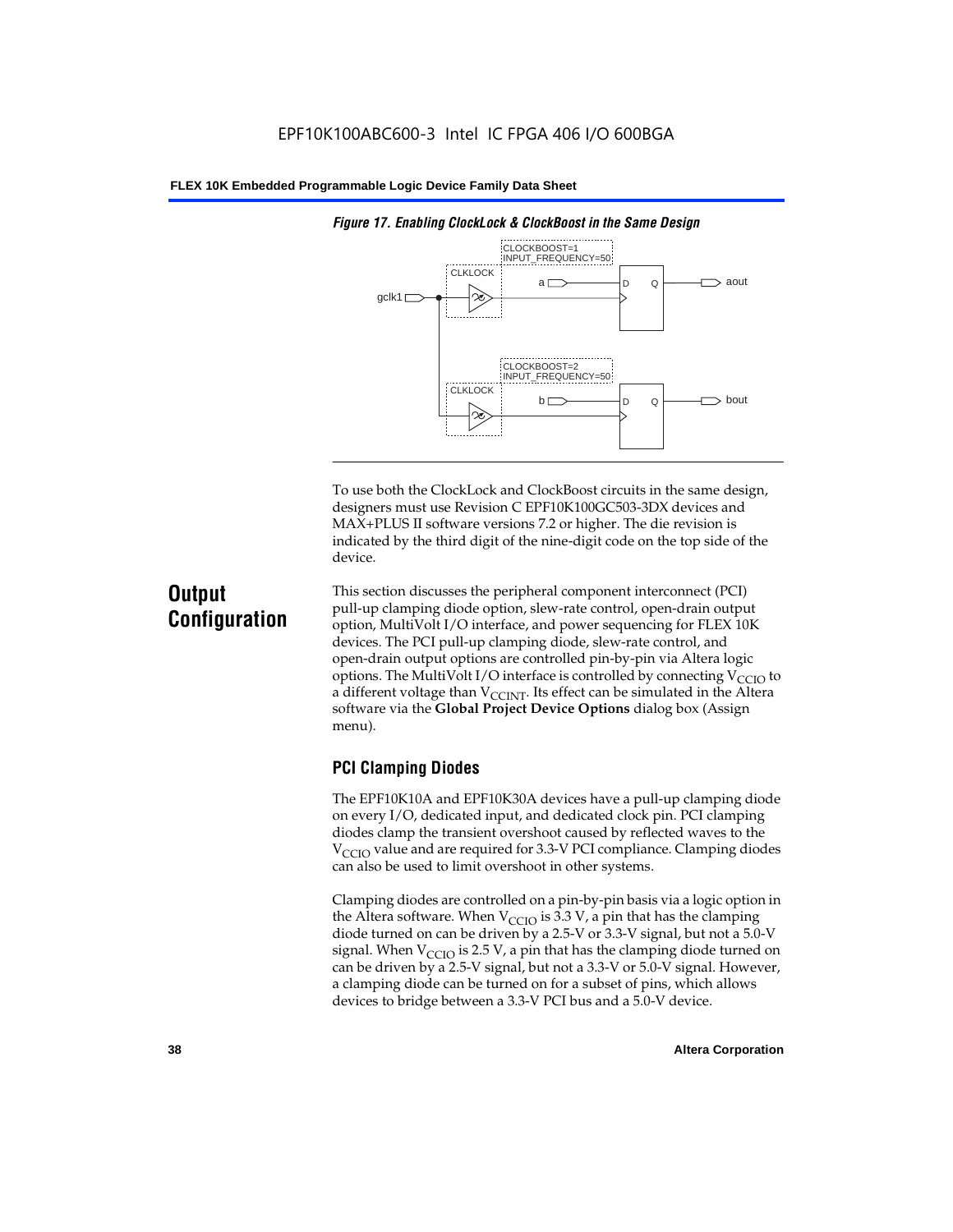## **Slew-Rate Control**

The output buffer in each IOE has an adjustable output slew rate that can be configured for low-noise or high-speed performance. A slower slew rate reduces system noise and adds a maximum delay of approximately 2.9 ns. The fast slew rate should be used for speed-critical outputs in systems that are adequately protected against noise. Designers can specify the slew rate on a pin-by-pin basis during design entry or assign a default slew rate to all pins on a device-wide basis. The slow slew rate setting affects only the falling edge of the output.

# **Open-Drain Output Option**

FLEX 10K devices provide an optional open-drain (electrically equivalent to an open-collector) output for each I/O pin. This open-drain output enables the device to provide system-level control signals (e.g., interrupt and write enable signals) that can be asserted by any of several devices. It can also provide an additional wired-OR plane. Additionally, the Altera software can convert tri-state buffers with grounded data inputs to opendrain pins automatically.

Open-drain output pins on FLEX 10K devices (with a pull-up resistor to the 5.0-V supply) can drive 5.0-V CMOS input pins that require a  $V<sub>IH</sub>$  of 3.5 V. When the open-drain pin is active, it will drive low. When the pin is inactive, the trace will be pulled up to 5.0 V by the resistor. The open-drain pin will only drive low or tri-state; it will never drive high. The rise time is dependent on the value of the pull-up resistor and load impedance. The  $I_{\text{OL}}$  current specification should be considered when selecting a pull-up resistor.

Output pins on 5.0-V FLEX 10K devices with  $V_{\text{CCIO}} = 3.3$  V or 5.0 V (with a pull-up resistor to the 5.0-V supply) can also drive 5.0-V CMOS input pins. In this case, the pull-up transistor will turn off when the pin voltage exceeds 3.3 V. Therefore, the pin does not have to be open-drain.

# **MultiVolt I/O Interface**

The FLEX 10K device architecture supports the MultiVolt I/O interface feature, which allows FLEX 10K devices to interface with systems of differing supply voltages. These devices have one set of  $V_{CC}$  pins for internal operation and input buffers (VCCINT) and another set for I/O output drivers (VCCIO).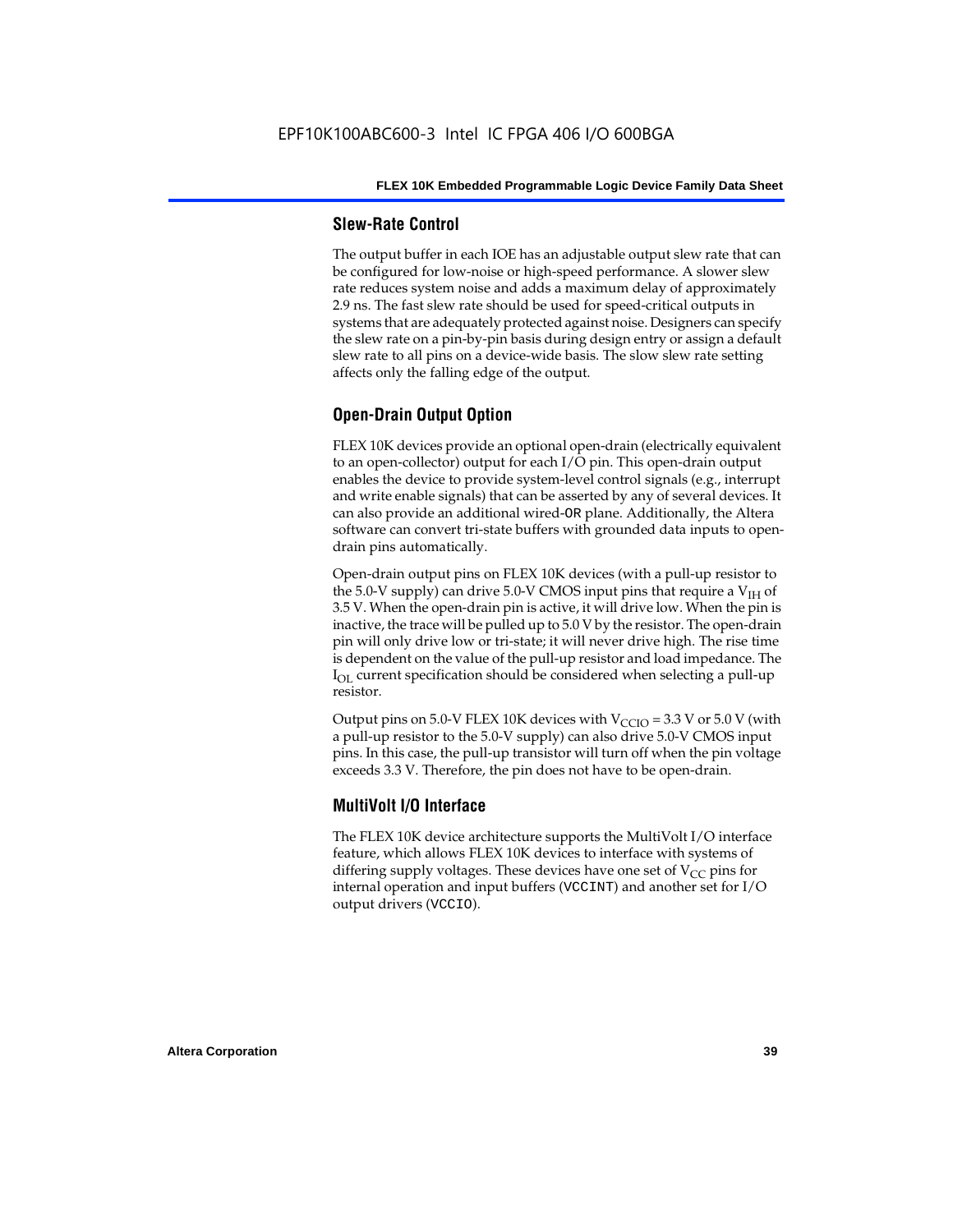Table 12 describes the FLEX 10K device supply voltages and MultiVolt I/O support levels.

| Table 12. Supply Voltages & MultiVolt I/O Support Levels |                          |                   |                                         |               |  |  |
|----------------------------------------------------------|--------------------------|-------------------|-----------------------------------------|---------------|--|--|
| <b>Devices</b>                                           | Supply Voltage (V)       |                   | <b>MultiVolt I/O Support Levels (V)</b> |               |  |  |
|                                                          | <b>V<sub>CCINT</sub></b> | V <sub>CCIO</sub> | Input                                   | <b>Output</b> |  |  |
| FLEX 10K (1)                                             | 5.0                      | 5.0               | 3.3 or 5.0                              | 5.0           |  |  |
|                                                          | 5.0                      | 3.3               | 3.3 or 5.0                              | 3.3 or 5.0    |  |  |
| EPF10K50V (1)                                            | 3.3                      | 3.3               | 3.3 or 5.0                              | 3.3 or 5.0    |  |  |
| EPF10K130V                                               | 3.3                      | 3.3               | 3.3 or 5.0                              | 3.3 or 5.0    |  |  |
| FLEX 10KA (1)                                            | 3.3                      | 3.3               | 2.5, 3.3, or 5.0                        | 3.3 or 5.0    |  |  |
|                                                          | 3.3                      | 2.5               | 2.5, 3.3, or 5.0                        | 2.5           |  |  |

*Note*

(1) 240-pin QFP packages do not support the MultiVolt I/O features, so they do not have separate V<sub>CCIO</sub> pins.

# **Power Sequencing & Hot-Socketing**

Because FLEX 10K devices can be used in a multi-voltage environment, they have been designed specifically to tolerate any possible power-up sequence. The  $V_{\text{CCIO}}$  and  $V_{\text{CCINT}}$  power supplies can be powered in any order.

Signals can be driven into FLEX 10KA devices before and during power up without damaging the device. Additionally, FLEX 10KA devices do not drive out during power up. Once operating conditions are reached, FLEX 10KA devices operate as specified by the user.

# **IEEE Std. 1149.1 (JTAG) Boundary-Scan Support**

All FLEX 10K devices provide JTAG BST circuitry that complies with the IEEE Std. 1149.1-1990 specification. All FLEX 10K devices can also be configured using the JTAG pins through the BitBlaster serial download cable, or ByteBlasterMV parallel port download cable, or via hardware that uses the Jam<sup>TM</sup> programming and test language. JTAG BST can be performed before or after configuration, but not during configuration. FLEX 10K devices support the JTAG instructions shown in Table 13.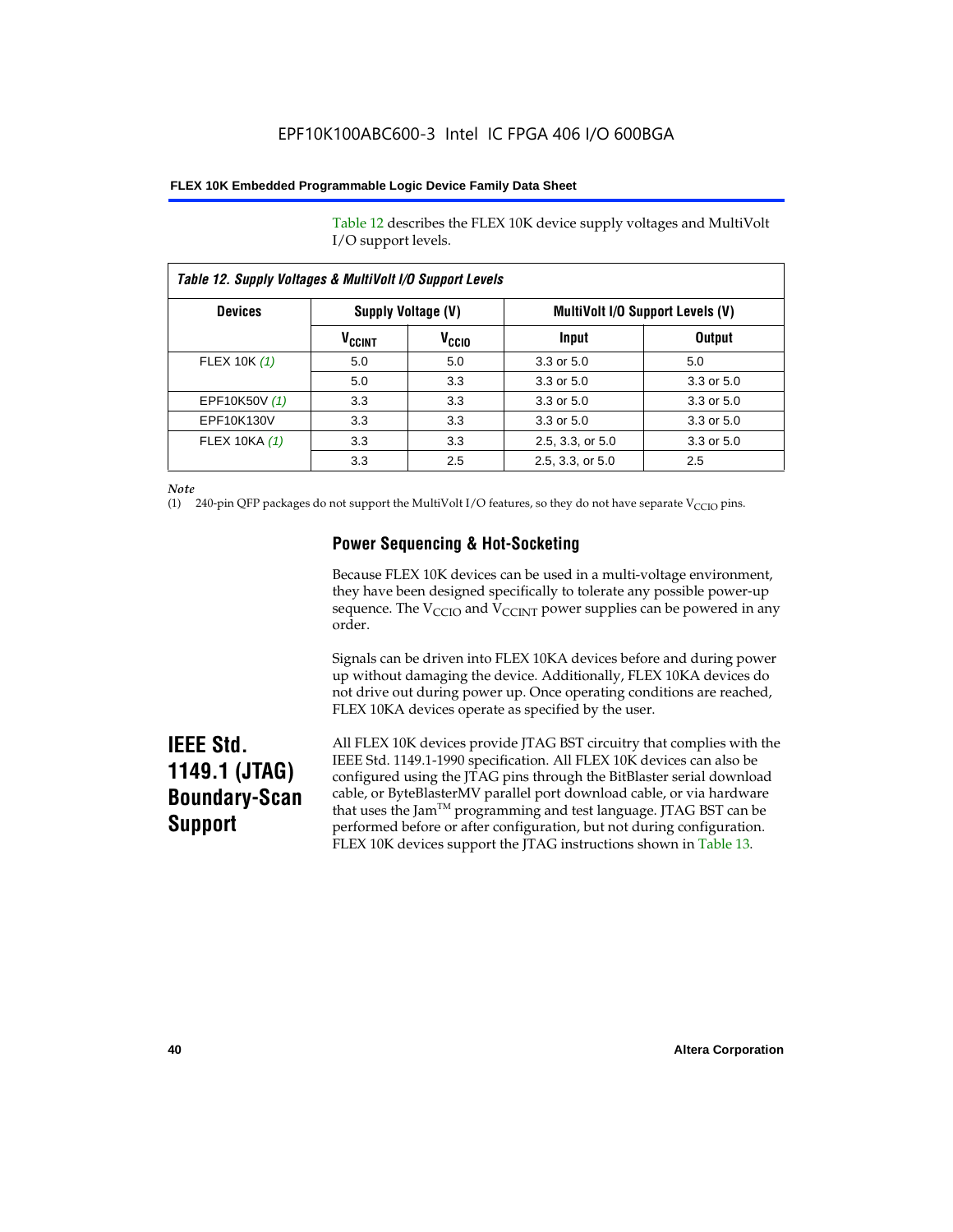|                         | <b>Table 13. FLEX 10K JTAG Instructions</b>                                                                                                                                                                                                 |  |  |  |  |
|-------------------------|---------------------------------------------------------------------------------------------------------------------------------------------------------------------------------------------------------------------------------------------|--|--|--|--|
| <b>JTAG Instruction</b> | <b>Description</b>                                                                                                                                                                                                                          |  |  |  |  |
| SAMPLE/PRELOAD          | Allows a snapshot of signals at the device pins to be captured and examined during<br>normal device operation, and permits an initial data pattern output at the device pins.                                                               |  |  |  |  |
| <b>EXTEST</b>           | Allows the external circuitry and board-level interconnections to be tested by forcing a<br>test pattern at the output pins and capturing test results at the input pins.                                                                   |  |  |  |  |
| <b>BYPASS</b>           | Places the 1-bit bypass register between the TDI and TDO pins, which allows the BST<br>data to pass synchronously through a selected device to adjacent devices during normal<br>device operation.                                          |  |  |  |  |
| <b>USERCODE</b>         | Selects the user electronic signature (USERCODE) register and places it between the<br>TDI and TDO pins, allowing the USERCODE to be serially shifted out of TDO.                                                                           |  |  |  |  |
| <b>IDCODE</b>           | Selects the IDCODE register and places it between TDI and TDO, allowing the IDCODE<br>to be serially shifted out of TDO.                                                                                                                    |  |  |  |  |
| <b>ICR Instructions</b> | These instructions are used when configuring a FLEX 10K device via JTAG ports with a<br>BitBlaster, or ByteBlasterMV or MasterBlaster download cable, or using a Jam File<br>(.jam) or Jam Byte-Code File (.jbc) via an embedded processor. |  |  |  |  |

The instruction register length of FLEX 10K devices is 10 bits. The USERCODE register length in FLEX 10K devices is 32 bits; 7 bits are determined by the user, and 25 bits are predetermined. Tables 14 and 15 show the boundary-scan register length and device IDCODE information for FLEX 10K devices.

| Table 14. FLEX 10K Boundary-Scan Register Length |                                                |  |  |  |
|--------------------------------------------------|------------------------------------------------|--|--|--|
| <b>Device</b>                                    | <b>Boundary-Scan</b><br><b>Register Length</b> |  |  |  |
| EPF10K10, EPF10K10A                              | 480                                            |  |  |  |
| EPF10K20                                         | 624                                            |  |  |  |
| EPF10K30, EPF10K30A                              | 768                                            |  |  |  |
| EPF10K40                                         | 864                                            |  |  |  |
| EPF10K50, EPF10K50V                              | 960                                            |  |  |  |
| EPF10K70                                         | 1,104                                          |  |  |  |
| EPF10K100, EPF10K100A                            | 1,248                                          |  |  |  |
| EPF10K130V                                       | 1,440                                          |  |  |  |
| EPF10K250A                                       | 1.440                                          |  |  |  |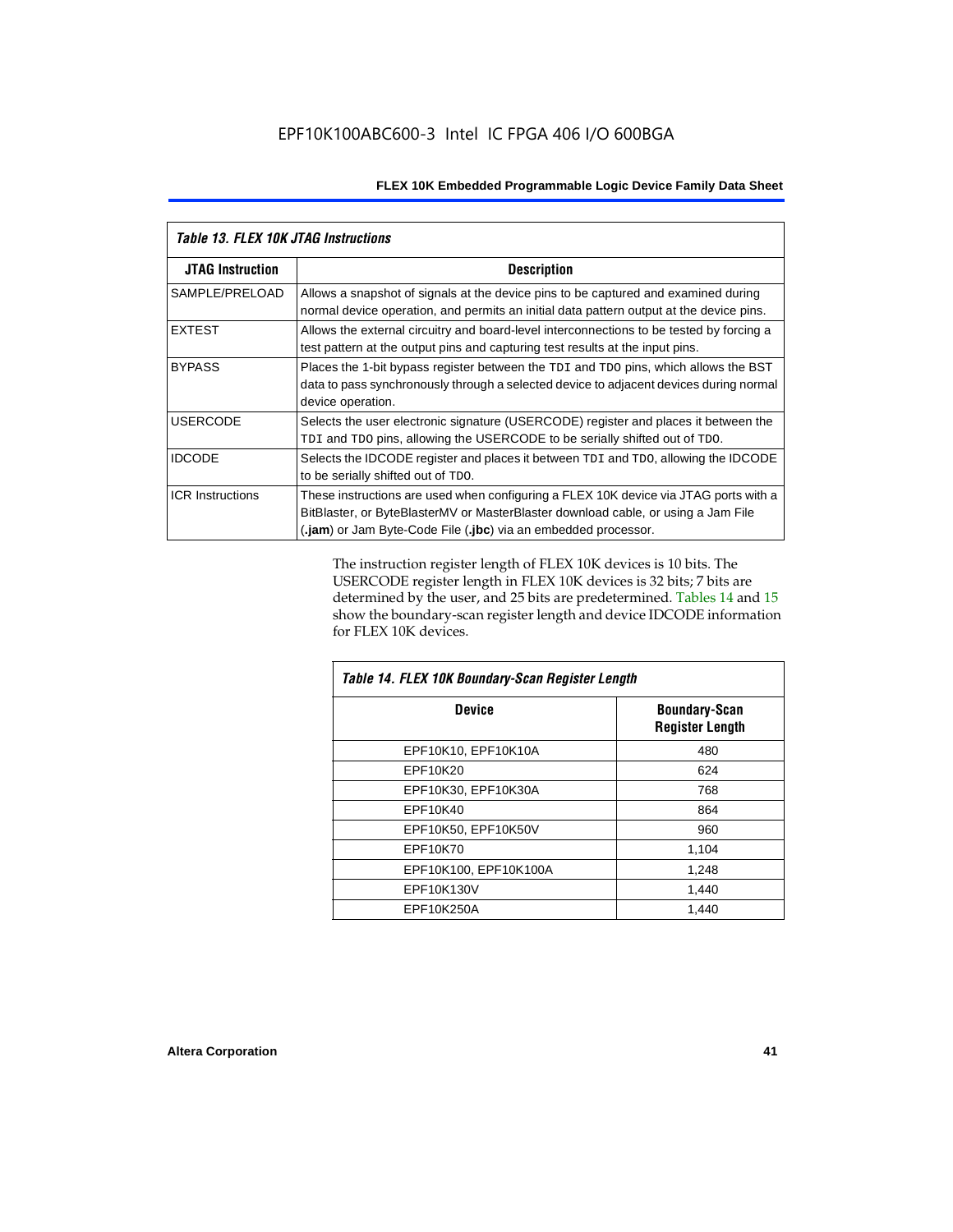| Table 15. 32-Bit FLEX 10K Device IDCODE<br>Note (1) |                            |                                           |                                                       |                    |  |  |  |  |
|-----------------------------------------------------|----------------------------|-------------------------------------------|-------------------------------------------------------|--------------------|--|--|--|--|
| <b>Device</b>                                       | <b>IDCODE (32 Bits)</b>    |                                           |                                                       |                    |  |  |  |  |
|                                                     | <b>Version</b><br>(4 Bits) | <b>Part Number</b><br>$(16 \text{ bits})$ | <b>Manufacturer's Identity</b><br>$(11 \text{ bits})$ | 1 $(1$ Bit)<br>(2) |  |  |  |  |
| EPF10K10, EPF10K10A                                 | 0000                       | 0001<br>0000<br>0001 0000                 | 00001101110                                           | $\mathbf{1}$       |  |  |  |  |
| EPF10K20                                            | 0000                       | 0000 0010 0000<br>0001                    | 00001101110                                           | 1                  |  |  |  |  |
| EPF10K30, EPF10K30A                                 | 0000                       | 0001 0000 0011 0000                       | 00001101110                                           | 1                  |  |  |  |  |
| EPF10K40                                            | 0000                       | 0000<br>0100<br>0001<br>0000              | 00001101110                                           | $\mathbf{1}$       |  |  |  |  |
| EPF10K50, EPF10K50V                                 | 0000                       | 0001 0000 0101 0000                       | 00001101110                                           | 1                  |  |  |  |  |
| EPF10K70                                            | 0000                       | 0000 0111 0000<br>0001                    | 00001101110                                           | $\mathbf{1}$       |  |  |  |  |
| EPF10K100, EPF10K100A                               | 0000                       | 0001 0000 0000<br>0000                    | 00001101110                                           | 1                  |  |  |  |  |
| EPF10K130V                                          | 0000                       | 0000<br>0001 0011 0000                    | 00001101110                                           | 1                  |  |  |  |  |
| EPF10K250A                                          | 0000                       | 0000<br>0010 0101 0000                    | 00001101110                                           | $\mathbf{1}$       |  |  |  |  |

#### *Notes:*

(1) The most significant bit (MSB) is on the left.

(2) The least significant bit (LSB) for all JTAG IDCODEs is 1.

FLEX 10K devices include weak pull-ups on JTAG pins.



**for more information, see the following documents:** 

- *Application Note 39 (IEEE 1149.1 (JTAG) Boundary-Scan Testing in Altera Devices)*
- *BitBlaster Serial Download Cable Data Sheet*
- *ByteBlasterMV Parallel Port Download Cable Data Sheet*
- *Jam Programming & Test Language Specification*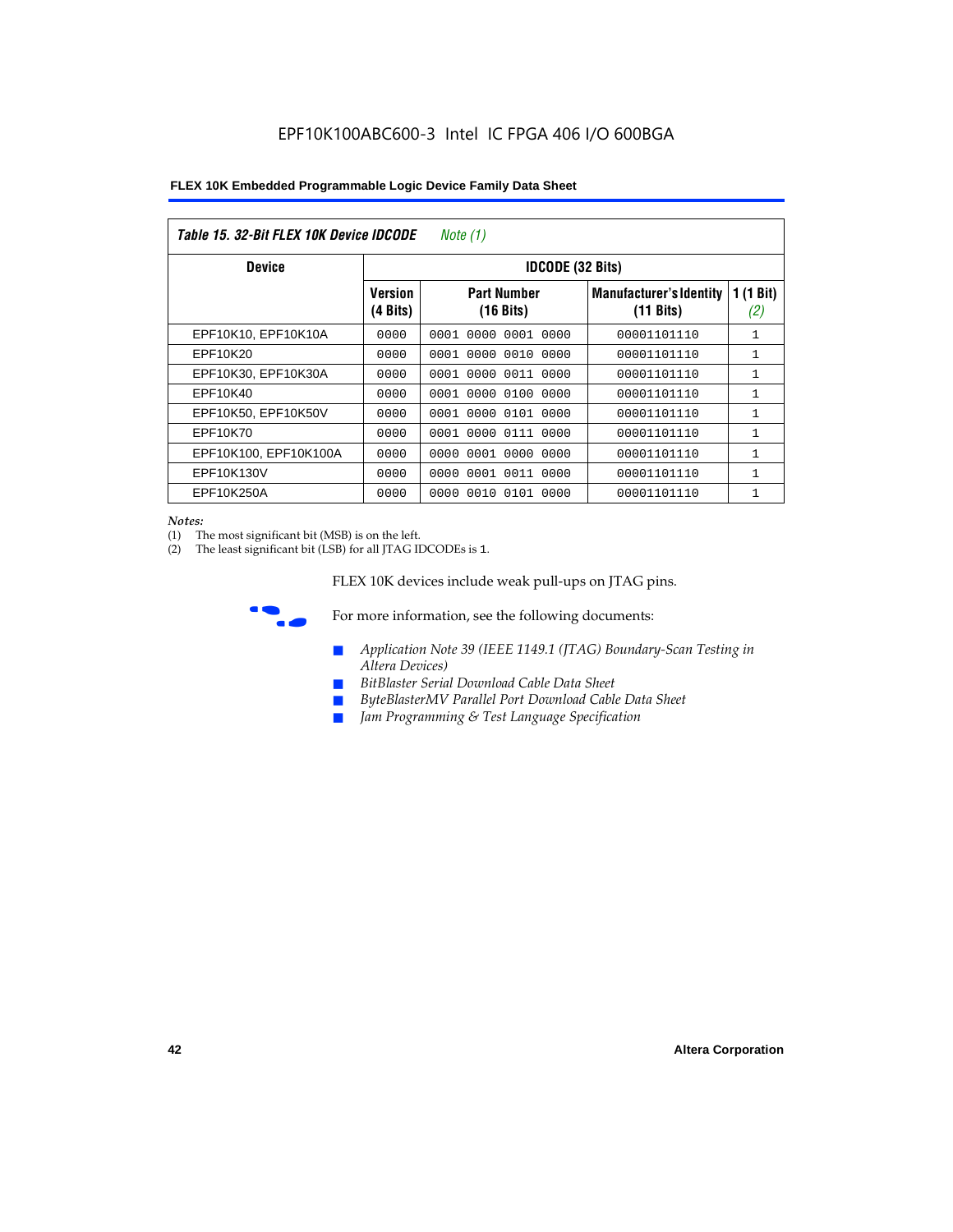Figure 18 shows the timing requirements for the JTAG signals.

*Figure 18. JTAG Waveforms*



Table 16 shows the timing parameters and values for FLEX 10K devices.

| Table 16. JTAG Timing Parameters & Values |                                                |     |            |      |  |
|-------------------------------------------|------------------------------------------------|-----|------------|------|--|
| <b>Symbol</b>                             | <b>Parameter</b>                               | Min | <b>Max</b> | Unit |  |
| t <sub>JCP</sub>                          | <b>TCK clock period</b>                        | 100 |            | ns   |  |
| t <sub>JCH</sub>                          | TCK clock high time                            | 50  |            | ns   |  |
| $t_{JCL}$                                 | TCK clock low time                             | 50  |            | ns   |  |
| tjpsu                                     | JTAG port setup time                           | 20  |            | ns   |  |
| t <sub>JPH</sub>                          | JTAG port hold time                            | 45  |            | ns   |  |
| <sup>t</sup> JPCO                         | JTAG port clock to output                      |     | 25         | ns   |  |
| t <sub>JPZX</sub>                         | JTAG port high impedance to valid output       |     | 25         | ns   |  |
| t <sub>JPXZ</sub>                         | JTAG port valid output to high impedance       |     | 25         | ns   |  |
| tussu                                     | Capture register setup time                    | 20  |            | ns   |  |
| $t_{JSH}$                                 | Capture register hold time                     | 45  |            | ns   |  |
| tjsco                                     | Update register clock to output                |     | 35         | ns   |  |
| t <sub>JSZX</sub>                         | Update register high-impedance to valid output |     | 35         | ns   |  |
| t <sub>JSXZ</sub>                         | Update register valid output to high impedance |     | 35         | ns   |  |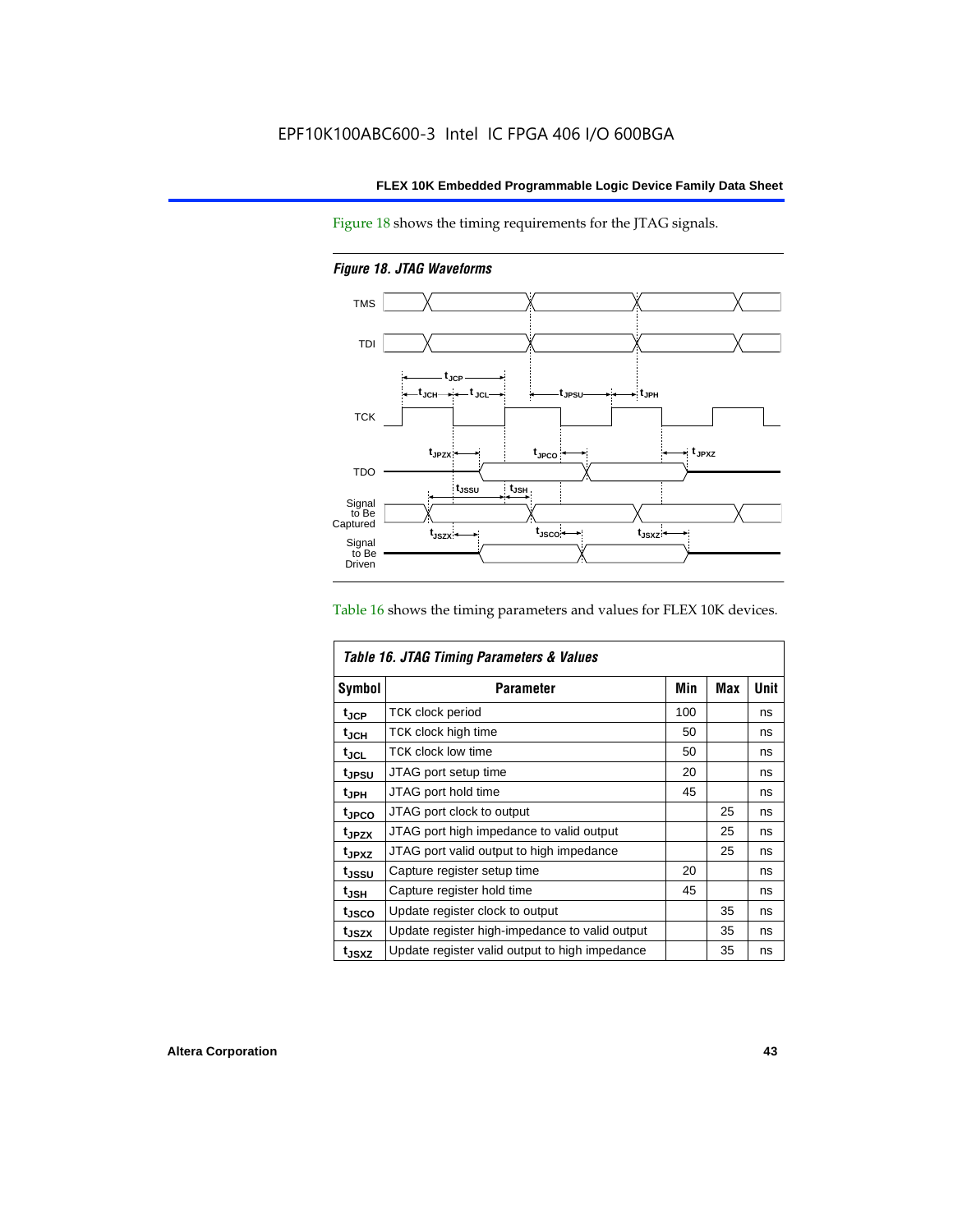**Generic Testing** Each FLEX 10K device is functionally tested. Complete testing of each configurable SRAM bit and all logic functionality ensures 100% yield. AC test measurements for FLEX 10K devices are made under conditions equivalent to those shown in Figure 19. Multiple test patterns can be used to configure devices during all stages of the production flow.

#### *Figure 19. FLEX 10K AC Test Conditions*

*Power supply transients can affect AC measurements. Simultaneous transitions of*  $V<sub>CC</sub>$ *multiple outputs should be avoided for* 464 Ω *accurate measurement. Threshold tests must* (703 Ω) ξ *not be performed under AC conditions.*  $[521 \Omega]$ *Large-amplitude, fast-ground-current* To Test Device *transients normally occur as the device* Output System *outputs discharge the load capacitances. When these transients flow through the parasitic inductance between the device* 250 Ω *ground pin and the test system ground,*  $(8.06 \text{ k}\Omega)$ C1 (includes *significant reductions in observable noise* [481 $\Omega$ ] JIG capacitance) *immunity can result. Numbers without*  Device input *parentheses are for 5.0-V devices or outputs.*  rise and fall *Numbers in parentheses are for 3.3-V devices*  times  $<$  3 ns ŧ *or outputs. Numbers in brackets are for 2.5-V devices or outputs.*

# **Operating Conditions**

Tables 17 through 21 provide information on absolute maximum ratings, recommended operating conditions, DC operating conditions, and capacitance for 5.0-V FLEX 10K devices.

| Table 17. FLEX 10K 5.0-V Device Absolute Maximum Ratings<br>Note (1) |                            |                              |        |     |              |  |
|----------------------------------------------------------------------|----------------------------|------------------------------|--------|-----|--------------|--|
| Symbol                                                               | <b>Parameter</b>           | <b>Conditions</b>            | Min    | Max | <b>Unit</b>  |  |
| $V_{\rm CC}$                                                         | Supply voltage             | With respect to ground $(2)$ | $-2.0$ | 7.0 | V            |  |
| $V_{I}$                                                              | DC input voltage           |                              | $-2.0$ | 7.0 | V            |  |
| $I_{\text{OUT}}$                                                     | DC output current, per pin |                              | $-25$  | 25  | mA           |  |
| $\mathsf{T}_{\texttt{STG}}$                                          | Storage temperature        | No bias                      | $-65$  | 150 | ° C          |  |
| $\mathsf{T}_{\mathsf{AMB}}$                                          | Ambient temperature        | Under bias                   | $-65$  | 135 | $^{\circ}$ C |  |
| $T_{\rm J}$                                                          | Junction temperature       | Ceramic packages, under bias |        | 150 | ° C          |  |
|                                                                      |                            | PQFP, TQFP, RQFP, and BGA    |        | 135 | $^{\circ}$ C |  |
|                                                                      |                            | packages, under bias         |        |     |              |  |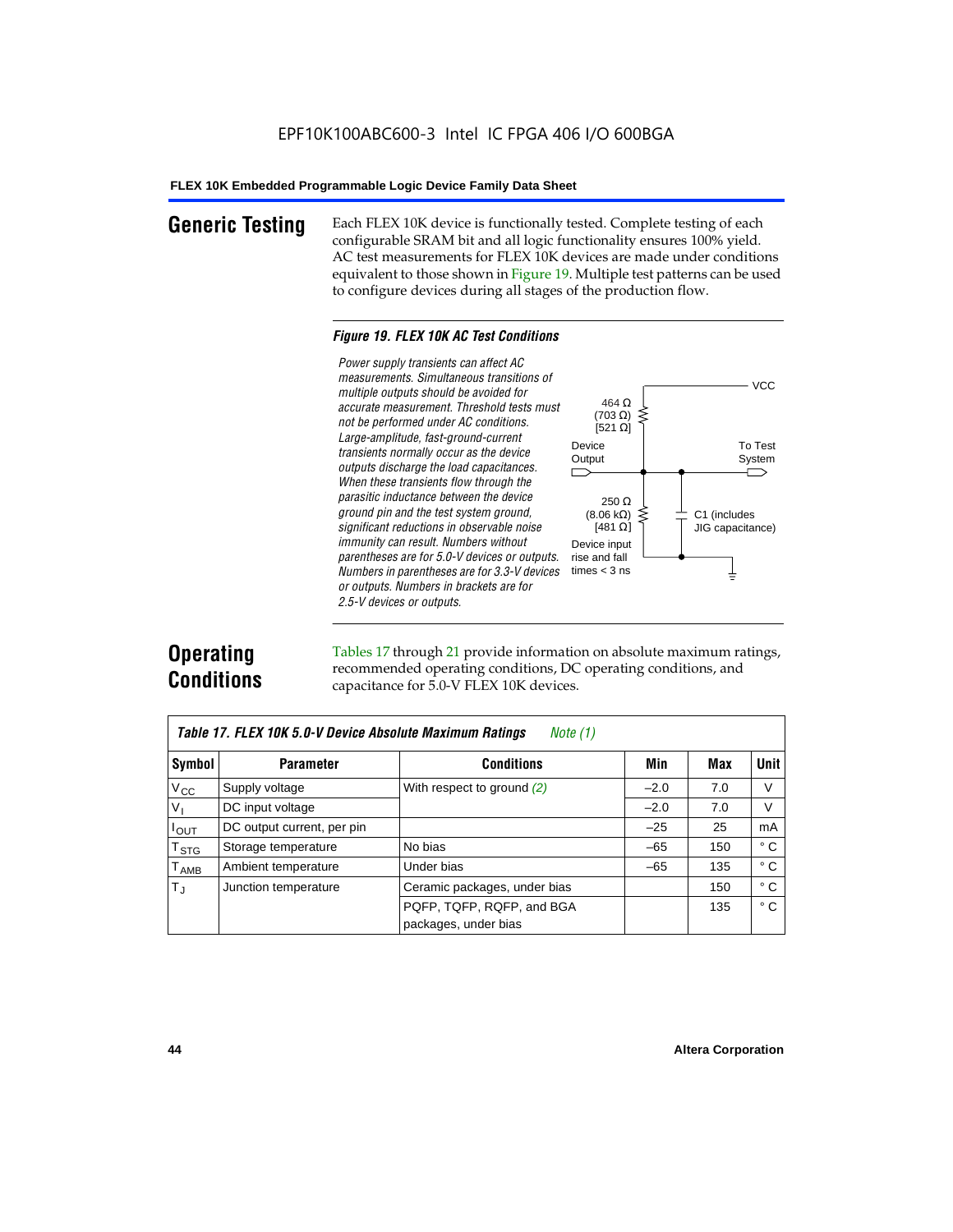|                          | Table 18. FLEX 10K 5.0-V Device Recommended Operating Conditions |                    |             |                       |              |  |  |
|--------------------------|------------------------------------------------------------------|--------------------|-------------|-----------------------|--------------|--|--|
| Symbol                   | <b>Parameter</b>                                                 | <b>Conditions</b>  | Min         | Max                   | Unit         |  |  |
| <b>V<sub>CCINT</sub></b> | Supply voltage for internal logic<br>and input buffers           | (3), (4)           | 4.75 (4.50) | 5.25(5.50)            | V            |  |  |
| V <sub>CCIO</sub>        | Supply voltage for output<br>buffers, 5.0-V operation            | (3), (4)           | 4.75 (4.50) | 5.25(5.50)            | $\vee$       |  |  |
|                          | Supply voltage for output<br>buffers, 3.3-V operation            | (3), (4)           | 3.00(3.00)  | 3.60(3.60)            | $\vee$       |  |  |
| V <sub>1</sub>           | Input voltage                                                    |                    | $-0.5$      | $V_{\rm CCINT}$ + 0.5 | V            |  |  |
| $V_{\rm O}$              | Output voltage                                                   |                    | 0           | V <sub>ccio</sub>     | V            |  |  |
| $T_A$                    | Ambient temperature                                              | For commercial use | $\mathbf 0$ | 70                    | ° C          |  |  |
|                          |                                                                  | For industrial use | $-40$       | 85                    | $^{\circ}$ C |  |  |
| $T_{\rm J}$              | Operating temperature                                            | For commercial use | $\Omega$    | 85                    | ° C          |  |  |
|                          |                                                                  | For industrial use | $-40$       | 100                   | $^{\circ}$ C |  |  |
| $t_{R}$                  | Input rise time                                                  |                    |             | 40                    | ns           |  |  |
| $t_F$                    | Input fall time                                                  |                    |             | 40                    | ns           |  |  |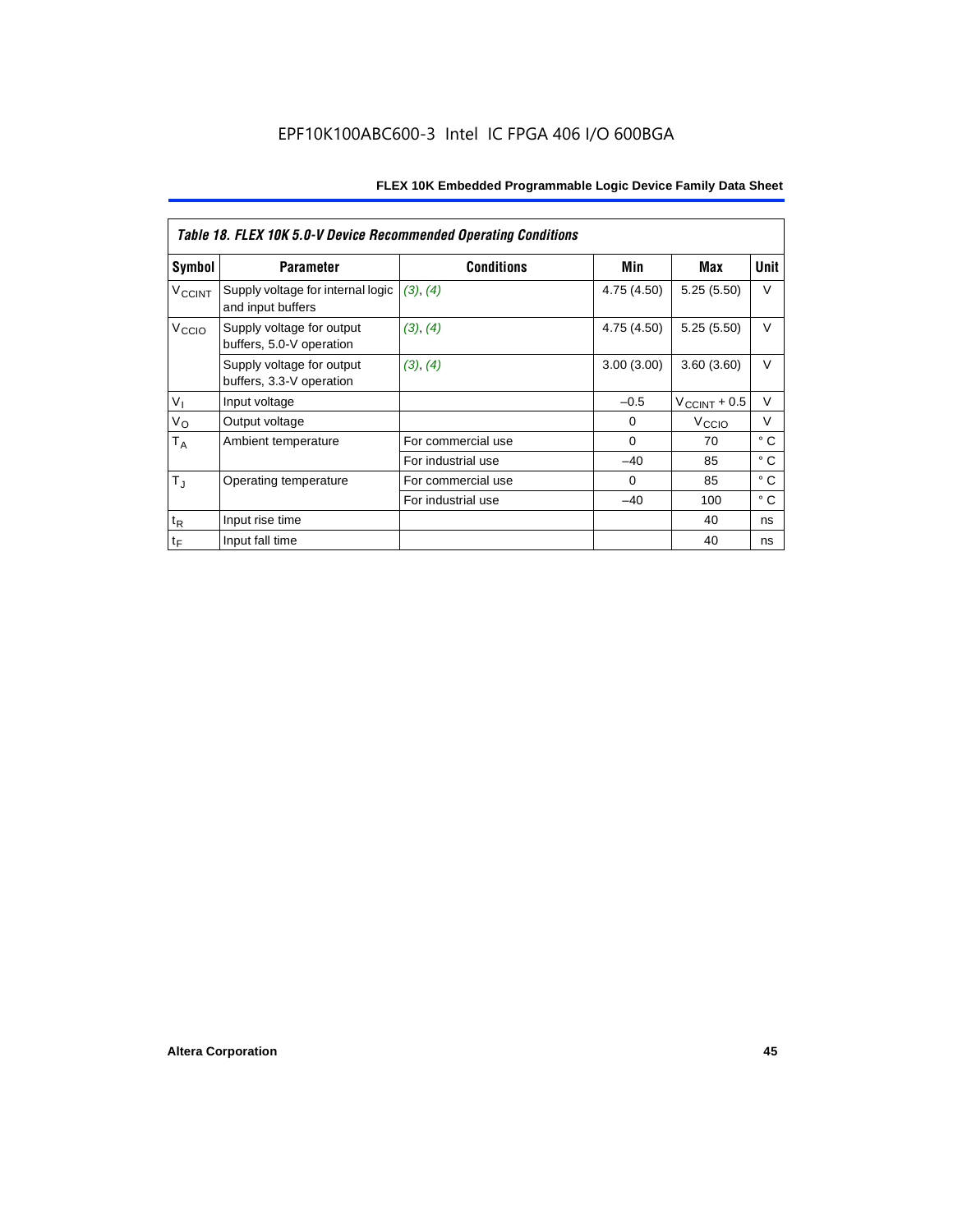# EPF10K100ABC600-3 Intel IC FPGA 406 I/O 600BGA

|                           | Table 19. FLEX 10K 5.0-V Device DC Operating Conditions<br><i>Notes</i> $(5)$ , $(6)$ |                                                   |                         |            |                   |             |  |
|---------------------------|---------------------------------------------------------------------------------------|---------------------------------------------------|-------------------------|------------|-------------------|-------------|--|
| Symbol                    | <b>Parameter</b>                                                                      | <b>Conditions</b>                                 | Min                     | <b>Typ</b> | <b>Max</b>        | <b>Unit</b> |  |
| $V_{\text{IH}}$           | High-level input<br>voltage                                                           |                                                   | 2.0                     |            | $V_{CCINT} + 0.5$ | V           |  |
| $V_{IL}$                  | Low-level input voltage                                                               |                                                   | $-0.5$                  |            | 0.8               | V           |  |
| V <sub>OH</sub>           | 5.0-V high-level TTL<br>output voltage                                                | $I_{OH} = -4$ mA DC, $V_{CGIO} = 4.75$ V<br>(7)   | 2.4                     |            |                   | V           |  |
|                           | 3.3-V high-level TTL<br>output voltage                                                | $I_{OH} = -4$ mA DC, $V_{CGIO} = 3.00$ V<br>(7)   | 2.4                     |            |                   | V           |  |
|                           | 3.3-V high-level CMOS<br>output voltage                                               | $I_{OH} = -0.1$ mA DC, $V_{CCIO} = 3.00$ V<br>(7) | $V_{\text{CCIO}} - 0.2$ |            |                   | $\vee$      |  |
| $V_{OL}$                  | 5.0-V low-level TTL<br>output voltage                                                 | $I_{OL}$ = 12 mA DC, $V_{CCIO}$ = 4.75 V<br>(8)   |                         |            | 0.45              | $\vee$      |  |
|                           | 3.3-V low-level TTL<br>output voltage                                                 | $I_{OL}$ = 12 mA DC, $V_{CCIO}$ = 3.00 V<br>(8)   |                         |            | 0.45              | $\vee$      |  |
|                           | 3.3-V low-level CMOS<br>output voltage                                                | $I_{OL}$ = 0.1 mA DC, $V_{CCIO}$ = 3.00 V<br>(8)  |                         |            | 0.2               | $\vee$      |  |
| $\mathbf{I}_{\mathbf{I}}$ | Input pin leakage<br>current                                                          | $V_1 = V_{CC}$ or ground<br>(9)                   | $-10$                   |            | 10                | μA          |  |
| $I_{OZ}$                  | Tri-stated I/O pin<br>leakage current                                                 | $V_{O} = V_{CC}$ or ground<br>(9)                 | $-40$                   |            | 40                | μA          |  |
| $I_{CC0}$                 | V <sub>CC</sub> supply current<br>(standby)                                           | $V_1$ = ground, no load                           |                         | 0.5        | 10                | mA          |  |

| Table 20. 5.0-V Device Capacitance of EPF10K10, EPF10K20 & EPF10K30 Devices | Note (10) |
|-----------------------------------------------------------------------------|-----------|
|-----------------------------------------------------------------------------|-----------|

| Symbol    | <b>Parameter</b>                                                         | <b>Conditions</b>                   | Min | Max | Unit |
|-----------|--------------------------------------------------------------------------|-------------------------------------|-----|-----|------|
| $C_{IN}$  | Input capacitance                                                        | $V_{IN} = 0 V$ , f = 1.0 MHz        |     |     | pF   |
| CINCLK    | Input capacitance on dedicated $V_{IN} = 0 V$ , f = 1.0 MHz<br>clock pin |                                     |     | 12  | pF   |
| $C_{OUT}$ | Output capacitance                                                       | $V_{\text{OUT}} = 0 V, f = 1.0 MHz$ |     |     | рF   |

|           |                                                                          | Table 21. 5.0-V Device Capacitance of EPF10K40, EPF10K50, EPF10K70 & EPF10K100 Devices |     | <i>Note (10)</i> |      |
|-----------|--------------------------------------------------------------------------|----------------------------------------------------------------------------------------|-----|------------------|------|
| Symbol    | <b>Parameter</b>                                                         | <b>Conditions</b>                                                                      | Min | Max              | Unit |
| $C_{IN}$  | Input capacitance                                                        | $V_{IN} = 0 V$ , f = 1.0 MHz                                                           |     | 10               | рF   |
| CINCLK    | Input capacitance on dedicated $V_{IN} = 0 V$ , f = 1.0 MHz<br>clock pin |                                                                                        |     | 15               | рF   |
| $C_{OUT}$ | Output capacitance                                                       | $V_{OIII}$ = 0 V, f = 1.0 MHz                                                          |     | 10               | рF   |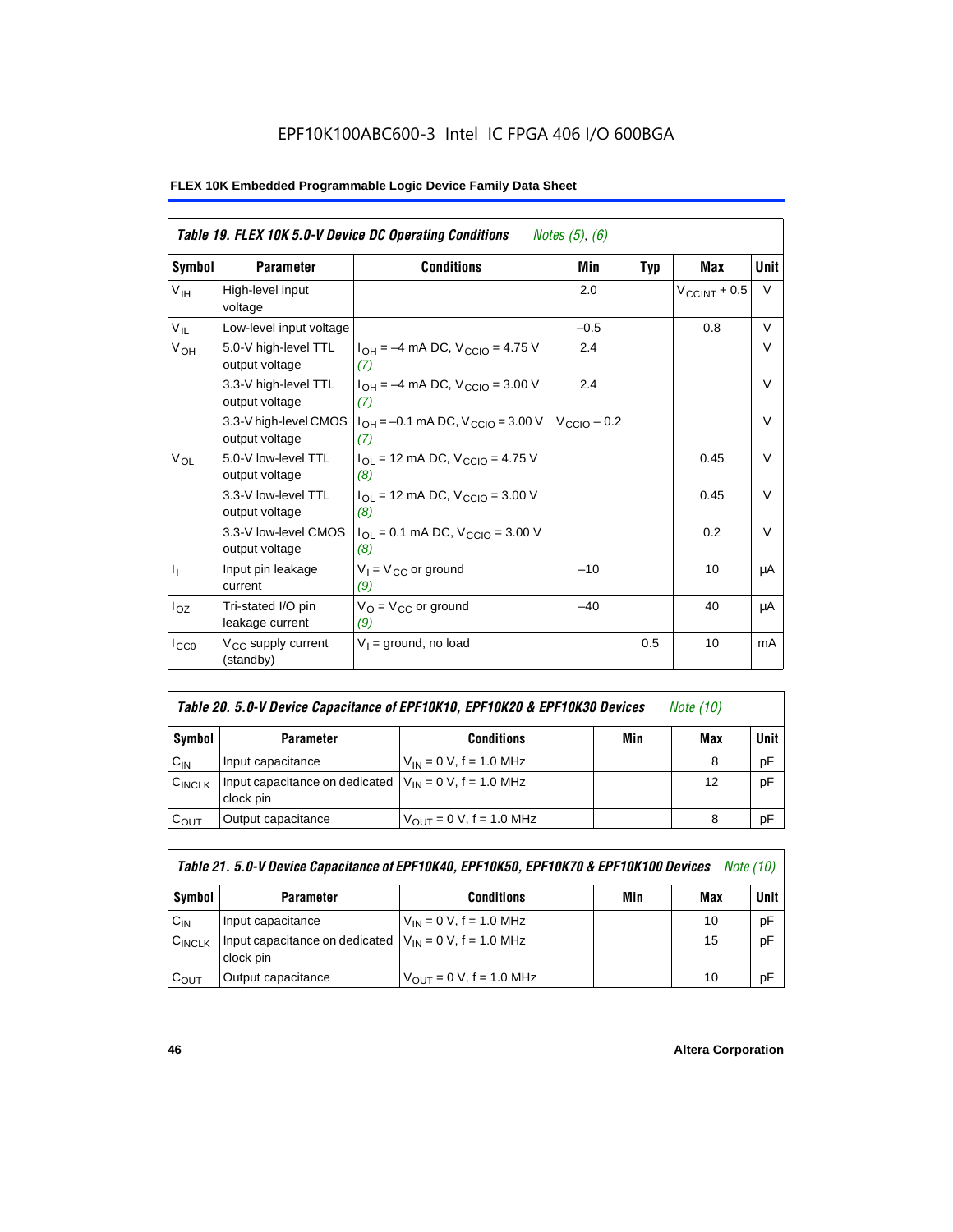#### *Notes to tables:*

- (1) See the *Operating Requirements for Altera Devices Data Sheet*.
- Minimum DC input voltage is  $-0.5$  V. During transitions, the inputs may undershoot to  $-2.0$  V for input currents less than 100 mA and periods shorter than 20 ns.
- (3) Numbers in parentheses are for industrial-temperature-range devices.<br>(4) Maximum  $V_{CC}$  rise time is 100 ms.  $V_{CC}$  must rise monotonically.
- (4) Maximum V<sub>CC</sub> rise time is 100 ms. V<sub>CC</sub> must rise monotonically.<br>(5) Typical values are for T<sub>A</sub> = 25° C and V<sub>CC</sub> = 5.0 V.
- (5) Typical values are for  $T_A = 25^\circ$  C and  $V_{CC} = 5.0$  V.<br>(6) These values are specified under the Recommende
- (6) These values are specified under the Recommended Operation Condition shown in Table 18 on page 45.<br>(7) The  $I_{OH}$  parameter refers to high-level TTL or CMOS output current.
- (7) The  $I_{OH}$  parameter refers to high-level TTL or CMOS output current.<br>(8) The  $I_{OL}$  parameter refers to low-level TTL or CMOS output current. T
- The I<sub>OL</sub> parameter refers to low-level TTL or CMOS output current. This parameter applies to open-drain pins as well as output pins.
- (9) This value is specified for normal device operation. The value may vary during power-up.
- (10) Capacitance is sample-tested only.

Figure 20 shows the typical output drive characteristics of FLEX 10K devices with 5.0-V and 3.3-V  $V_{CCIO}$ . The output driver is compliant with the 5.0-V *PCI Local Bus Specification, Revision 2.2* (for 5.0-V  $V_{\text{CCIO}}$ ).

*Figure 20. Output Drive Characteristics of FLEX 10K Devices*

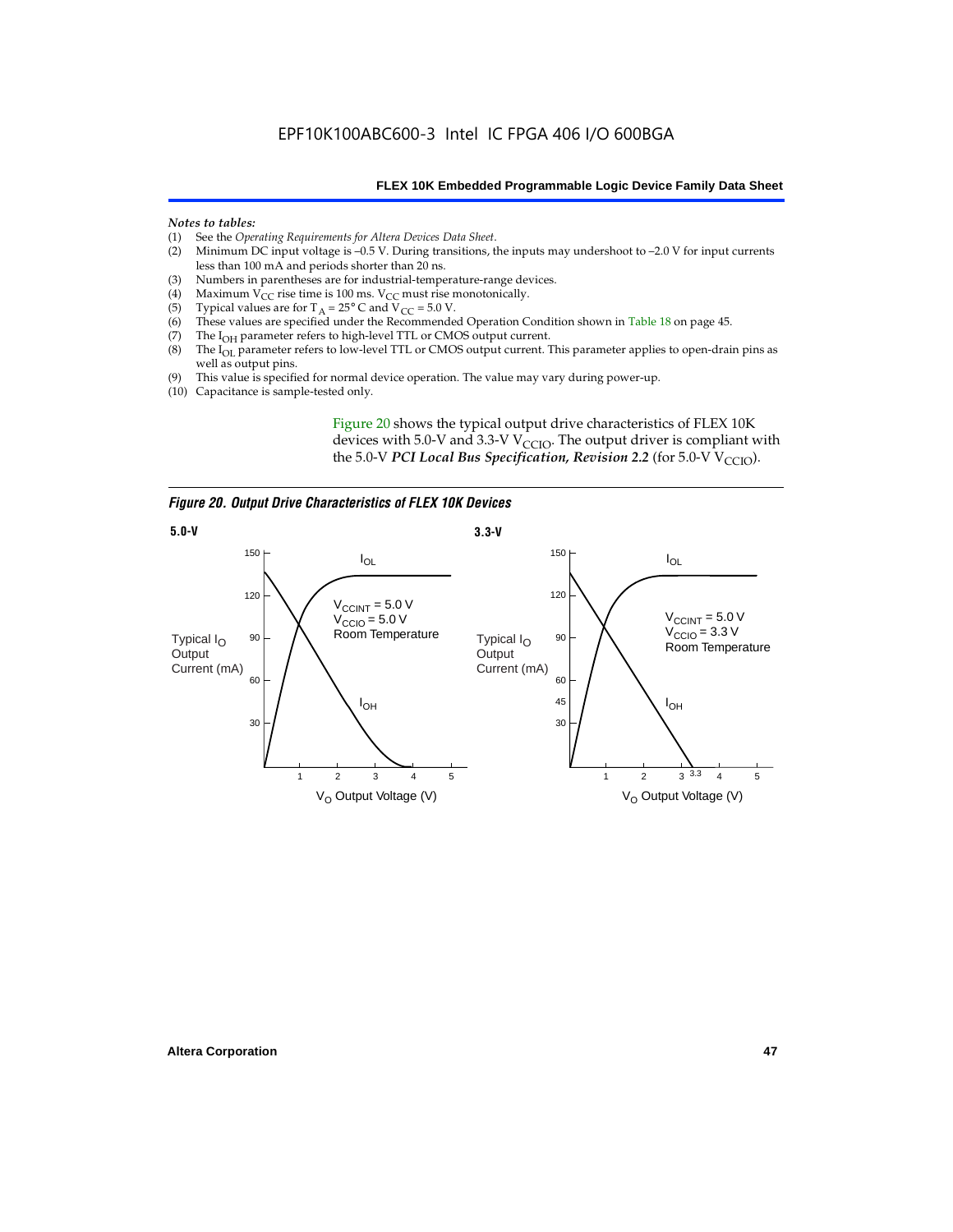Tables 22 through 25 provide information on absolute maximum ratings, recommended operating conditions, DC operating conditions, and capacitance for EPF10K50V and EPF10K130V devices.

| Table 22. EPF10K50V & EPF10K130V Device Absolute Maximum Ratings |                            |                                      |        |      |             |
|------------------------------------------------------------------|----------------------------|--------------------------------------|--------|------|-------------|
| Symbol                                                           | <b>Parameter</b>           | <b>Conditions</b>                    | Min    | Max  | <b>Unit</b> |
| $V_{\rm CC}$                                                     | Supply voltage             | With respect to ground $(2)$         | $-0.5$ | 4.6  | V           |
| $V_{I}$                                                          | DC input voltage           |                                      | $-2.0$ | 5.75 | V           |
| $I_{\text{OUT}}$                                                 | DC output current, per pin |                                      | $-25$  | 25   | mA          |
| $\mathsf{T}_{\text{STG}}$                                        | Storage temperature        | No bias                              | $-65$  | 150  | ° C         |
| $T_{\sf AMB}$                                                    | Ambient temperature        | Under bias                           | $-65$  | 135  | ° C         |
| $T_{\rm J}$                                                      | Junction temperature       | Ceramic packages, under bias         |        | 150  | ° C         |
|                                                                  |                            | RQFP and BGA packages, under<br>bias |        | 135  | ° C         |

| Table 23. EPF10K50V & EPF10K130V Device Recommended Operating Conditions |                                                        |                    |            |                   |              |  |  |
|--------------------------------------------------------------------------|--------------------------------------------------------|--------------------|------------|-------------------|--------------|--|--|
| Symbol                                                                   | <b>Parameter</b>                                       | <b>Conditions</b>  | Min        | Max               | Unit         |  |  |
| <b>V<sub>CCINT</sub></b>                                                 | Supply voltage for internal logic<br>and input buffers | (3), (4)           | 3.00(3.00) | 3.60(3.60)        | $\vee$       |  |  |
| V <sub>CCIO</sub>                                                        | Supply voltage for output<br>buffers                   | (3), (4)           | 3.00(3.00) | 3.60(3.60)        | V            |  |  |
| $V_{1}$                                                                  | Input voltage                                          | (5)                | $-0.5$     | 5.75              | $\vee$       |  |  |
| $V_{\rm O}$                                                              | Output voltage                                         |                    | $\Omega$   | V <sub>CCIO</sub> | $\vee$       |  |  |
| $T_A$                                                                    | Ambient temperature                                    | For commercial use | $\Omega$   | 70                | $^{\circ}$ C |  |  |
|                                                                          |                                                        | For industrial use | $-40$      | 85                | ° C          |  |  |
| $T_{\rm J}$                                                              | Operating temperature                                  | For commercial use | $\Omega$   | 85                | $^{\circ}$ C |  |  |
|                                                                          |                                                        | For industrial use | $-40$      | 100               | ° C          |  |  |
| $t_{R}$                                                                  | Input rise time                                        |                    |            | 40                | ns           |  |  |
| $t_F$                                                                    | Input fall time                                        |                    |            | 40                | ns           |  |  |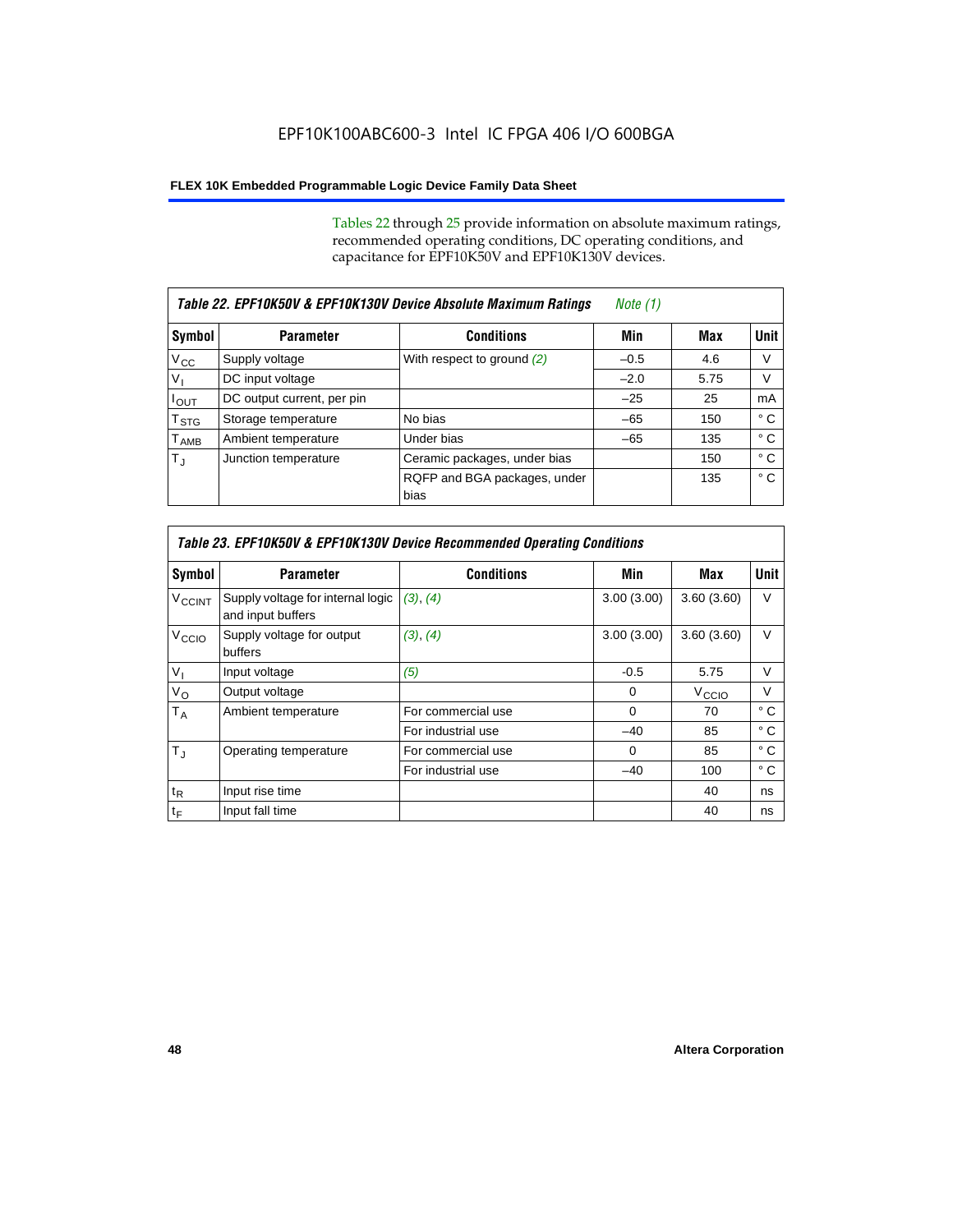| Table 24. EPF10K50V & EPF10K130V Device DC Operating Conditions<br><i>Notes <math>(6)</math>, <math>(7)</math></i> |                                          |                                          |                         |            |      |        |
|--------------------------------------------------------------------------------------------------------------------|------------------------------------------|------------------------------------------|-------------------------|------------|------|--------|
| Symbol                                                                                                             | <b>Parameter</b>                         | <b>Conditions</b>                        | Min                     | <b>Typ</b> | Max  | Unit   |
| V <sub>IH</sub>                                                                                                    | High-level input voltage                 |                                          | 2.0                     |            | 5.75 | V      |
| $V_{IL}$                                                                                                           | Low-level input voltage                  |                                          | $-0.5$                  |            | 0.8  | V      |
| V <sub>OH</sub>                                                                                                    | 3.3-V high-level TTL output<br>voltage   | $I_{OH} = -8$ mA DC (8)                  | 2.4                     |            |      | V      |
|                                                                                                                    | 3.3-V high-level CMOS output<br>voltage  | $I_{OH} = -0.1$ mA DC (8)                | $V_{\text{CCIO}} - 0.2$ |            |      | V      |
| $V_{OL}$                                                                                                           | 3.3-V low-level TTL output<br>voltage    | $I_{\Omega I}$ = 8 mA DC (9)             |                         |            | 0.45 | $\vee$ |
|                                                                                                                    | 3.3-V low-level CMOS output<br>voltage   | $I_{\text{OI}} = 0.1 \text{ mA DC } (9)$ |                         |            | 0.2  | V      |
| $\mathsf{I}_1$                                                                                                     | Input pin leakage current                | $V_1 = 5.3$ V to -0.3 V (10)             | $-10$                   |            | 10   | μA     |
| $I_{OZ}$                                                                                                           | Tri-stated I/O pin leakage<br>current    | $V_O = 5.3 V$ to -0.3 V (10)             | $-10$                   |            | 10   | μA     |
| $I_{CC0}$                                                                                                          | V <sub>CC</sub> supply current (standby) | $V_1$ = ground, no load                  |                         | 0.3        | 10   | mA     |
|                                                                                                                    |                                          | $V_1$ = ground, no load (11)             |                         | 10         |      | mA     |

| Table 25. EPF10K50V & EPF10K130V Device Capacitance<br>(12) |                                                                          |                               |     |     |             |  |
|-------------------------------------------------------------|--------------------------------------------------------------------------|-------------------------------|-----|-----|-------------|--|
| Symbol                                                      | <b>Parameter</b>                                                         | <b>Conditions</b>             | Min | Max | <b>Unit</b> |  |
| $C_{IN}$                                                    | Input capacitance                                                        | $V_{IN} = 0 V$ , f = 1.0 MHz  |     | 10  | pF          |  |
| $C_{\text{INCLK}}$                                          | Input capacitance on dedicated $V_{IN} = 0 V$ , f = 1.0 MHz<br>clock pin |                               |     | 15  | pF          |  |
| $C_{OUT}$                                                   | Output capacitance                                                       | $V_{OUT} = 0 V$ , f = 1.0 MHz |     | 10  | pF          |  |

#### *Notes to tables:*

- (1) See the *Operating Requirements for Altera Devices Data Sheet*.
- Minimum DC input voltage is –0.5 V. During transitions, the inputs may undershoot to –2.0 V or overshoot to 5.75 V for input currents less than 100 mA and periods shorter than 20 ns.
- (3) Numbers in parentheses are for industrial-temperature-range devices.<br>(4) Maximum  $V_{CC}$  rise time is 100 ms.  $V_{CC}$  must rise monotonically.
- (4) Maximum  $V_{CC}$  rise time is 100 ms.  $V_{CC}$  must rise monotonically.<br>(5) EPF10K50V and EPF10K130V device inputs may be driven before
- (5) EPF10K50V and EPF10K130V device inputs may be driven before V<sub>CCINT</sub> and V<sub>CCIO</sub> are powered.<br>(6) Typical values are for T<sub>A</sub> = 25° C and V<sub>CC</sub> = 3.3 V.
- Typical values are for  $T_A = 25^\circ$  C and  $V_{CC} = 3.3$  V.
- (7) These values are specified under the EPF10K50V and EPF10K130V device Recommended Operating Conditions in Table 23 on page 48.
- (8) The  $I<sub>OH</sub>$  parameter refers to high-level TTL or CMOS output current.
- (9) The  $I_{OL}$  parameter refers to low-level TTL or CMOS output current. This parameter applies to open-drain pins as well as output pins.
- (10) This value is specified for normal device operation. The value may vary during power-up.
- (11) This parameter applies to -1 speed grade EPF10K50V devices, -2 speed grade EPF10K50V industrial temperature devices, and -2 speed grade EPF10K130V devices.
- (12) Capacitance is sample-tested only.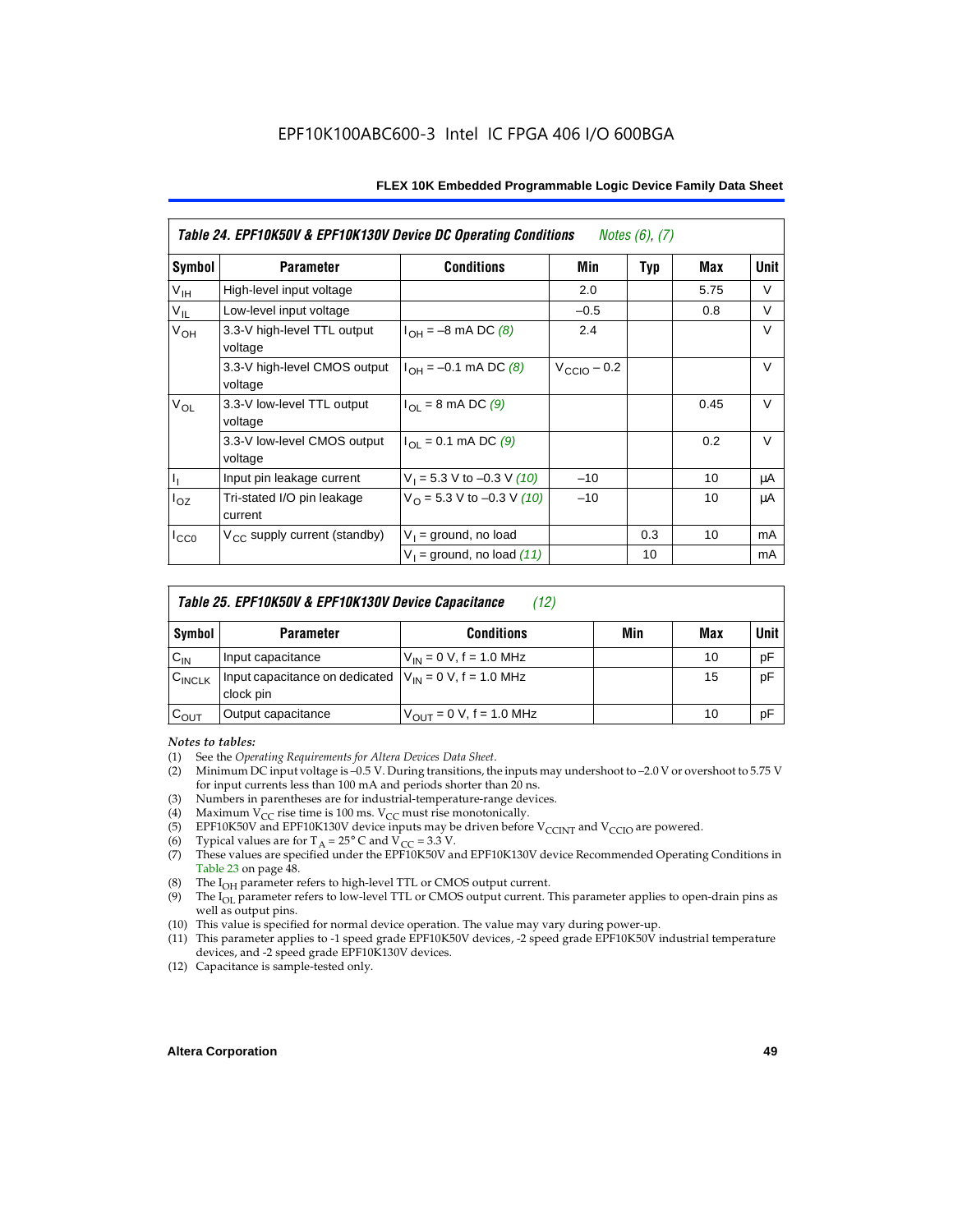Figure 21 shows the typical output drive characteristics of EPF10K50V and EPF10K130V devices.

### *Figure 21. Output Drive Characteristics of EPF10K50V & EPF10K130V Devices*



Tables 26 through 31 provide information on absolute maximum ratings, recommended operating conditions, DC operating conditions, and capacitance for 3.3-V FLEX 10K devices.

|                  | Table 26. FLEX 10KA 3.3-V Device Absolute Maximum Ratings<br>Note (1) |                              |        |      |              |  |  |
|------------------|-----------------------------------------------------------------------|------------------------------|--------|------|--------------|--|--|
| Symbol           | <b>Parameter</b>                                                      | <b>Conditions</b>            | Min    | Max  | Unit         |  |  |
| $V_{\rm CC}$     | Supply voltage                                                        | With respect to ground $(2)$ | $-0.5$ | 4.6  | V            |  |  |
| $V_{I}$          | DC input voltage                                                      |                              | $-2.0$ | 5.75 | V            |  |  |
| $I_{OUT}$        | DC output current, per pin                                            |                              | $-25$  | 25   | mA           |  |  |
| $T_{\text{STG}}$ | Storage temperature                                                   | No bias                      | $-65$  | 150  | $^{\circ}$ C |  |  |
| $T_{\sf AMB}$    | Ambient temperature                                                   | Under bias                   | $-65$  | 135  | ° C          |  |  |
| $T_{\rm J}$      | Junction temperature                                                  | Ceramic packages, under bias |        | 150  | ° C          |  |  |
|                  |                                                                       | PQFP, TQFP, RQFP, and BGA    |        | 135  | $^{\circ}$ C |  |  |
|                  |                                                                       | packages, under bias         |        |      |              |  |  |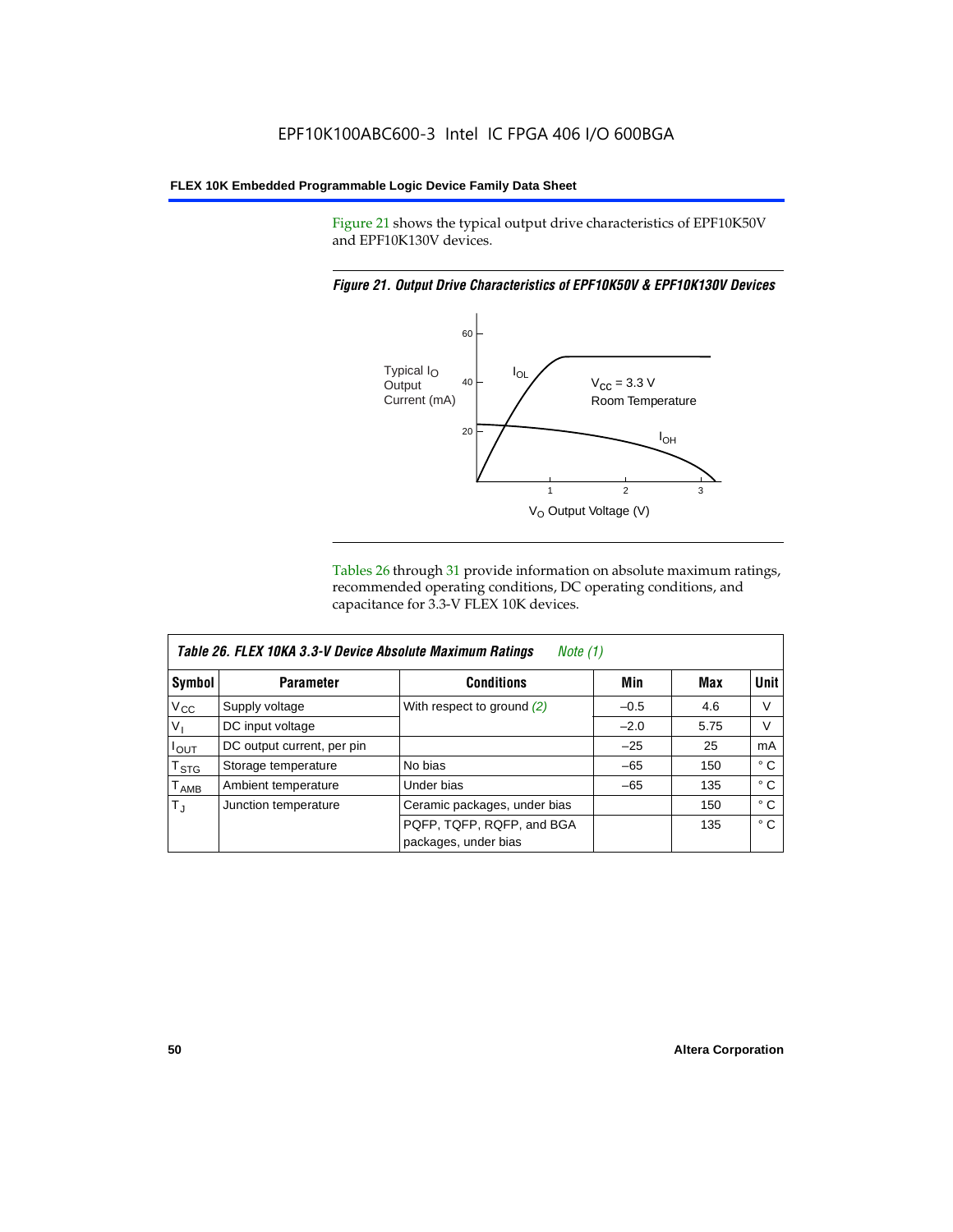| Table 27. FLEX 10KA 3.3-V Device Recommended Operating Conditions |                                                        |                    |            |                   |              |  |  |
|-------------------------------------------------------------------|--------------------------------------------------------|--------------------|------------|-------------------|--------------|--|--|
| Symbol                                                            | <b>Parameter</b>                                       | <b>Conditions</b>  | Min        | Max               | Unit         |  |  |
| VCCINT                                                            | Supply voltage for internal logic<br>and input buffers | (3), (4)           | 3.00(3.00) | 3.60(3.60)        | V            |  |  |
| V <sub>ccio</sub>                                                 | Supply voltage for output<br>buffers, 3.3-V operation  | (3), (4)           | 3.00(3.00) | 3.60(3.60)        | $\vee$       |  |  |
|                                                                   | Supply voltage for output<br>buffers, 2.5-V operation  | (3), (4)           | 2.30(2.30) | 2.70(2.70)        | $\vee$       |  |  |
| $V_{I}$                                                           | Input voltage                                          | (5)                | $-0.5$     | 5.75              | $\vee$       |  |  |
| $V_{\rm O}$                                                       | Output voltage                                         |                    | 0          | V <sub>CCIO</sub> | $\vee$       |  |  |
| $T_A$                                                             | Ambient temperature                                    | For commercial use | $\Omega$   | 70                | $^{\circ}$ C |  |  |
|                                                                   |                                                        | For industrial use | $-40$      | 85                | $^{\circ}$ C |  |  |
| $T_{\rm J}$                                                       | Operating temperature                                  | For commercial use | $\Omega$   | 85                | ° C          |  |  |
|                                                                   |                                                        | For industrial use | $-40$      | 100               | ° C          |  |  |
| $t_{R}$                                                           | Input rise time                                        |                    |            | 40                | ns           |  |  |
| $t_F$                                                             | Input fall time                                        |                    |            | 40                | ns           |  |  |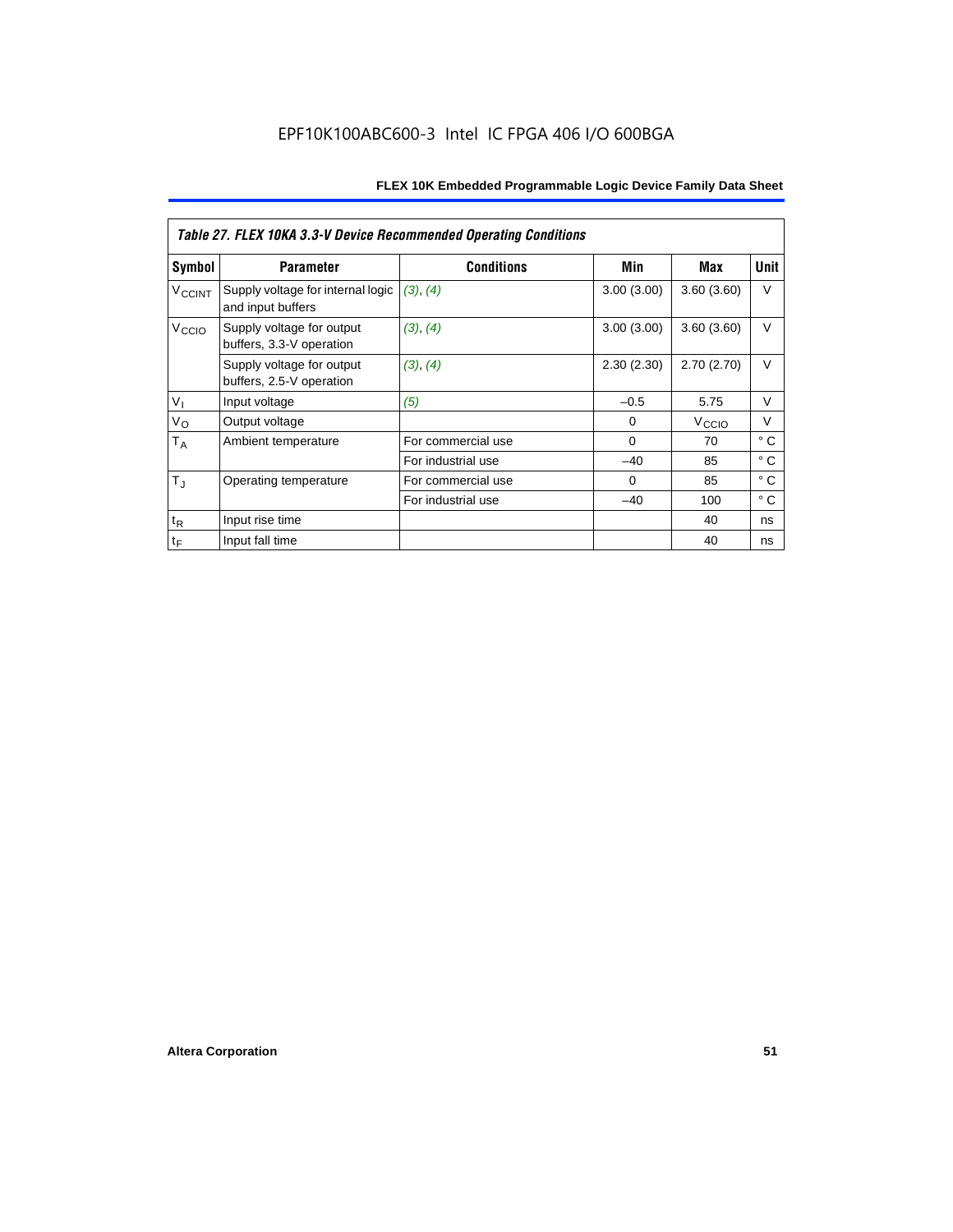# EPF10K100ABC600-3 Intel IC FPGA 406 I/O 600BGA

| Table 28. FLEX 10KA 3.3-V Device DC Operating Conditions<br><i>Notes</i> $(6)$ , $(7)$ |                                          |                                                                                 |                                                             |            |                              |        |  |
|----------------------------------------------------------------------------------------|------------------------------------------|---------------------------------------------------------------------------------|-------------------------------------------------------------|------------|------------------------------|--------|--|
| <b>Symbol</b>                                                                          | <b>Parameter</b>                         | <b>Conditions</b>                                                               | Min                                                         | <b>Typ</b> | Max                          | Unit   |  |
| V <sub>IH</sub>                                                                        | High-level input voltage                 |                                                                                 | $1.7$ or<br>$0.5 \times V_{CCINT}$<br>whichever is<br>lower |            | 5.75                         | V      |  |
| $V_{IL}$                                                                               | Low-level input voltage                  |                                                                                 | $-0.5$                                                      |            | $0.3 \times V_{CCINT}$       | $\vee$ |  |
| $V_{OH}$                                                                               | 3.3-V high-level TTL output<br>voltage   | $I_{OH} = -11$ mA DC,<br>$V_{\text{CCIO}} = 3.00 \text{ V } (8)$                | 2.4                                                         |            |                              | $\vee$ |  |
|                                                                                        | 3.3-V high-level CMOS output<br>voltage  | $I_{OH} = -0.1$ mA DC,<br>$V_{\text{CCIO}} = 3.00 \text{ V } (8)$               | $V_{\text{CCIO}} - 0.2$                                     |            |                              | V      |  |
|                                                                                        | 3.3-V high-level PCI output<br>voltage   | $I_{OH} = -0.5$ mA DC,<br>$V_{\text{CCIO}} = 3.00$ to 3.60 V (8)                | $0.9 \times V_{\text{CCIO}}$                                |            |                              | $\vee$ |  |
|                                                                                        | 2.5-V high-level output voltage          | $I_{OH} = -0.1$ mA DC,<br>$V_{\text{CCIO}} = 2.30 \text{ V } (8)$               | 2.1                                                         |            |                              | $\vee$ |  |
|                                                                                        |                                          | $I_{OH} = -1$ mA DC,<br>$V_{\text{CCIO}} = 2.30 \text{ V } (8)$                 | 2.0                                                         |            |                              | $\vee$ |  |
|                                                                                        |                                          | $I_{OH} = -2$ mA DC,<br>$V_{\text{CCIO}} = 2.30 \text{ V } (8)$                 | 1.7                                                         |            |                              | V      |  |
| $V_{OL}$                                                                               | 3.3-V low-level TTL output<br>voltage    | $I_{OL}$ = 9 mA DC,<br>$V_{\text{CCIO}} = 3.00 \text{ V} (9)$                   |                                                             |            | 0.45                         | $\vee$ |  |
|                                                                                        | 3.3-V low-level CMOS output<br>voltage   | $I_{\text{OI}} = 0.1 \text{ mA} \text{ DC},$<br>$V_{\text{CCIO}} = 3.00 V (9)$  |                                                             |            | 0.2                          | $\vee$ |  |
|                                                                                        | 3.3-V low-level PCI output<br>voltage    | $I_{\text{O1}} = 1.5 \text{ mA DC}$ ,<br>$V_{\text{CCIO}} = 3.00$ to 3.60 V (9) |                                                             |            | $0.1 \times V_{\text{CCIO}}$ | V      |  |
|                                                                                        | 2.5-V low-level output voltage           | $I_{OL} = 0.1$ mA DC,<br>$V_{\text{CCIO}} = 2.30 V (9)$                         |                                                             |            | 0.2                          | $\vee$ |  |
|                                                                                        |                                          | $I_{OL}$ = 1 mA DC,<br>$V_{\text{CCIO}} = 2.30 \text{ V} (9)$                   |                                                             |            | 0.4                          | $\vee$ |  |
|                                                                                        |                                          | $I_{OL}$ = 2 mA DC,<br>$V_{\text{CCIO}} = 2.30 V (9)$                           |                                                             |            | 0.7                          | $\vee$ |  |
| Τ,                                                                                     | Input pin leakage current                | $V_1 = 5.3$ V to -0.3 V (10)                                                    | $-10$                                                       |            | 10                           | μA     |  |
| $I_{OZ}$                                                                               | Tri-stated I/O pin leakage<br>current    | $V_O = 5.3 V to -0.3 V (10)$                                                    | $-10$                                                       |            | 10                           | μA     |  |
| $I_{CC0}$                                                                              | V <sub>CC</sub> supply current (standby) | $V_1$ = ground, no load                                                         |                                                             | 0.3        | 10                           | mA     |  |
|                                                                                        |                                          | $V_1$ = ground, no load (11)                                                    |                                                             | 10         |                              | mA     |  |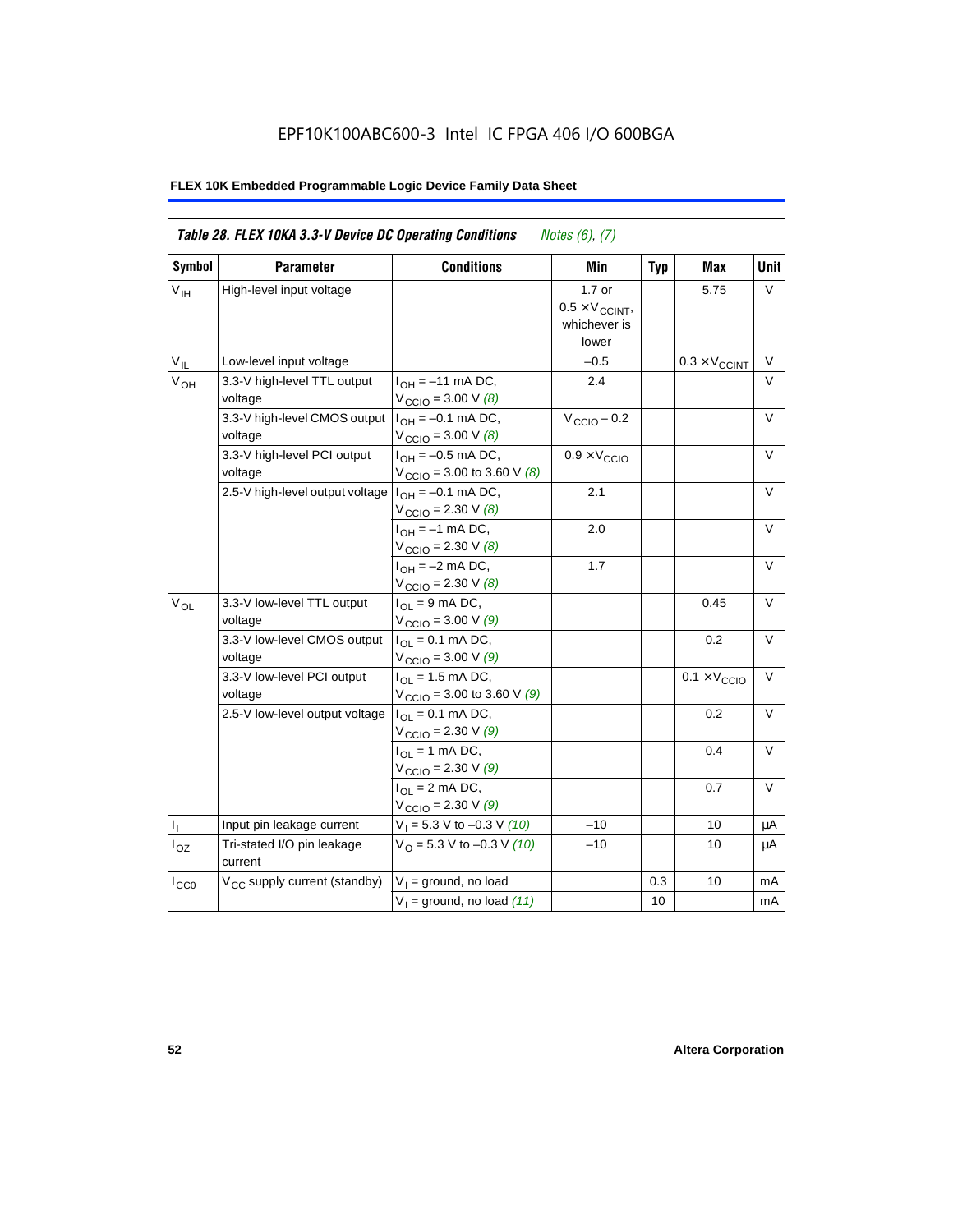| Table 29. 3.3-V Device Capacitance of EPF10K10A & EPF10K30A Devices |                                                                           |                               | <i>Note</i> (12) |     |        |
|---------------------------------------------------------------------|---------------------------------------------------------------------------|-------------------------------|------------------|-----|--------|
| Symbol                                                              | <b>Parameter</b>                                                          | <b>Conditions</b>             | Min              | Max | Unit I |
| $C_{IN}$                                                            | Input capacitance                                                         | $V_{IN} = 0 V$ , f = 1.0 MHz  |                  | 8   | pF     |
| $C_{\text{INCLK}}$                                                  | Input capacitance on dedicated $ V_{IN} = 0 V$ , f = 1.0 MHz<br>clock pin |                               |                  | 12  | pF     |
| $C_{OUT}$                                                           | Output capacitance                                                        | $V_{OUT} = 0 V$ , f = 1.0 MHz |                  | 8   | pF     |

#### *Table 30. 3.3-V Device Capacitance of EPF10K100A Devices Note (12)*

| Symbol             | <b>Parameter</b>                                                        | <b>Conditions</b>                   | Min | Max | <b>Unit</b> |
|--------------------|-------------------------------------------------------------------------|-------------------------------------|-----|-----|-------------|
| $C_{IN}$           | Input capacitance                                                       | $V_{IN} = 0 V$ , f = 1.0 MHz        |     | 10  | pF          |
| $C_{\text{INCLK}}$ | Input capacitance on dedicated $V_{1N} = 0$ V, f = 1.0 MHz<br>clock pin |                                     |     | 15  | pF          |
| $\mathrm{c_{out}}$ | Output capacitance                                                      | $V_{\text{OUT}} = 0$ V, f = 1.0 MHz |     | 10  | pF          |

# *Table 31. 3.3-V Device Capacitance of EPF10K250A Devices Note (12)*

| Symbol             | <b>Parameter</b>                                                          | <b>Conditions</b>                                           | Min | Max | <b>Unit</b> |
|--------------------|---------------------------------------------------------------------------|-------------------------------------------------------------|-----|-----|-------------|
| $C_{IN}$           | Input capacitance                                                         | $V_{IN} = 0 V$ , f = 1.0 MHz                                |     | 10  | pF          |
| $C_{\text{INCLK}}$ | Input capacitance on dedicated $ V_{IN} = 0 V$ , f = 1.0 MHz<br>clock pin |                                                             |     | 15  | pF          |
| $C_{\text{OUT}}$   | Output capacitance                                                        | $V_{\text{OUT}} = 0 \text{ V}, \text{ f} = 1.0 \text{ MHz}$ |     | 10  | pF          |

#### *Notes to tables:*

- (1) See the *Operating Requirements for Altera Devices Data Sheet*.
- (2) Minimum DC voltage input is –0.5 V. During transitions, the inputs may undershoot to –2.0 V or overshoot to 5.75 V for input currents less than 100 mA and periods shorter than 20 ns.
- (3) Numbers in parentheses are for industrial-temperature-range devices.
- 
- (4) Maximum V<sub>CC</sub> rise time is 100 ms, and V<sub>CC</sub> must rise monotonically.<br>(5) ELEX 10KA device inputs may be driven before V<sub>CCINT</sub> and V<sub>CCIO</sub> ar (5) FLEX 10KA device inputs may be driven before  $V_{CCTN}$  and  $V_{CCTO}$  are powered.<br>(6) Typical values are for T<sub>A</sub> = 25° C and  $V_{CC}$  = 3.3 V.
- (6) Typical values are for  $T_A = 25^\circ$  C and  $V_{CC} = 3.3$  V.<br>(7) These values are specified under the Recommende
- These values are specified under the Recommended Operating Conditions shown in Table 27 on page 51.
- (8) The  $I_{OH}$  parameter refers to high-level TTL, PCI, or CMOS output current. The  $I_{OH}$  parameter refers to low-level TTL, PCI, or CMOS output current. The
- The I<sub>OL</sub> parameter refers to low-level TTL, PCI, or CMOS output current. This parameter applies to open-drain pins as well as output pins.
- (10) This value is specified for normal device operation. The value may vary during power-up.
- (11) This parameter applies to all -1 speed grade commercial temperature devices and all -2 speed grade industrial-temperature devices.
- (12) Capacitance is sample-tested only.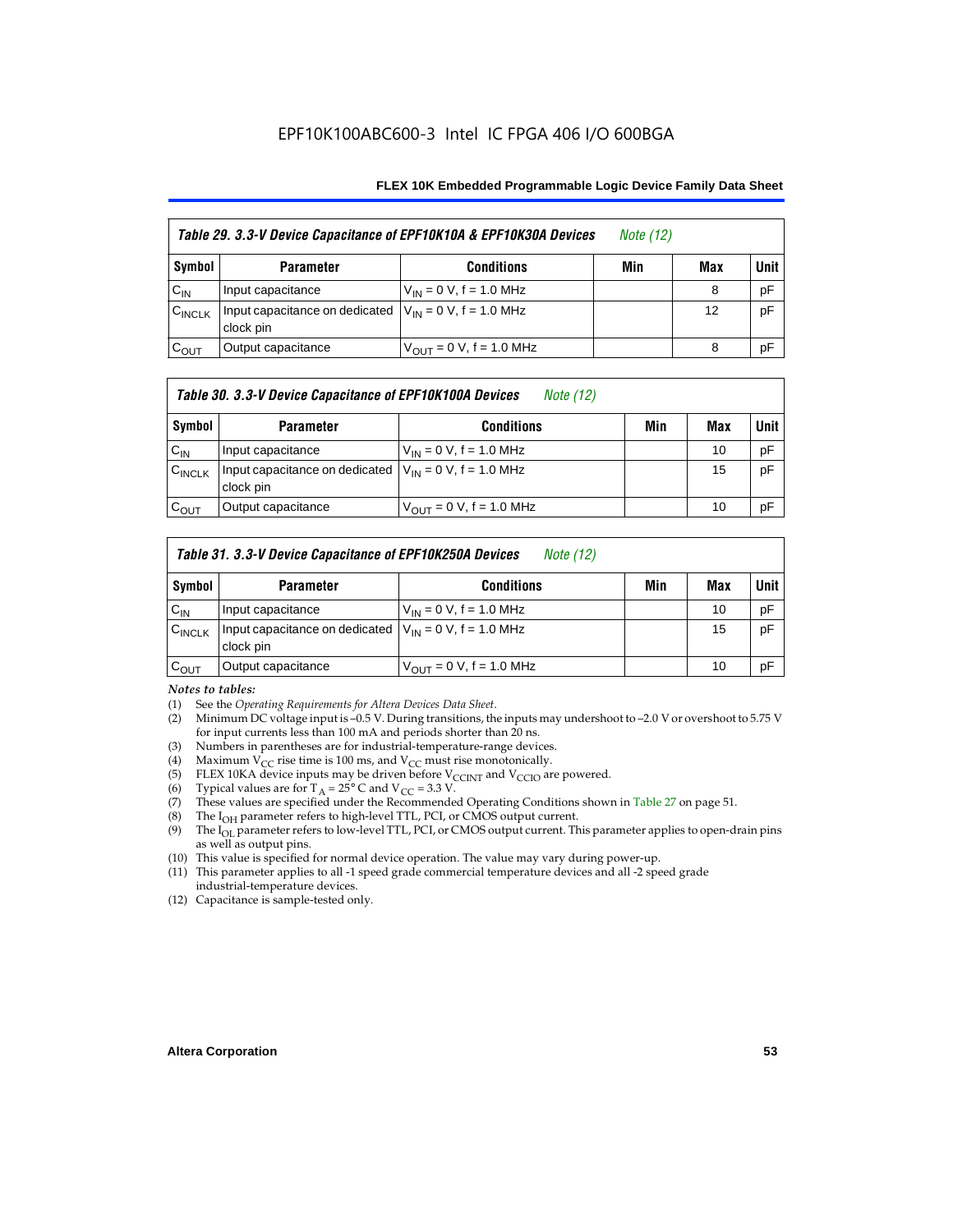Figure 22 shows the typical output drive characteristics of EPF10K10A, EPF10K30A, EPF10K100A, and EPF10K250A devices with 3.3-V and 2.5-V V<sub>CCIO</sub>. The output driver is compliant with the 3.3-V PCI Local Bus *Specification, Revision 2.2* (with 3.3-V V<sub>CCIO</sub>). Moreover, device analysis shows that the EPF10K10A, EPF10K30A, and EPF 10K100A devices can drive a 5.0-V PCI bus with eight or fewer loads.

*Figure 22. Output Drive Characteristics for EPF10K10A, EPF10K30A & EPF10K100A Devices*



Figure 23 shows the typical output drive characteristics of the EPF10K250A device with 3.3-V and 2.5-V  $V_{\text{CCIO}}$ .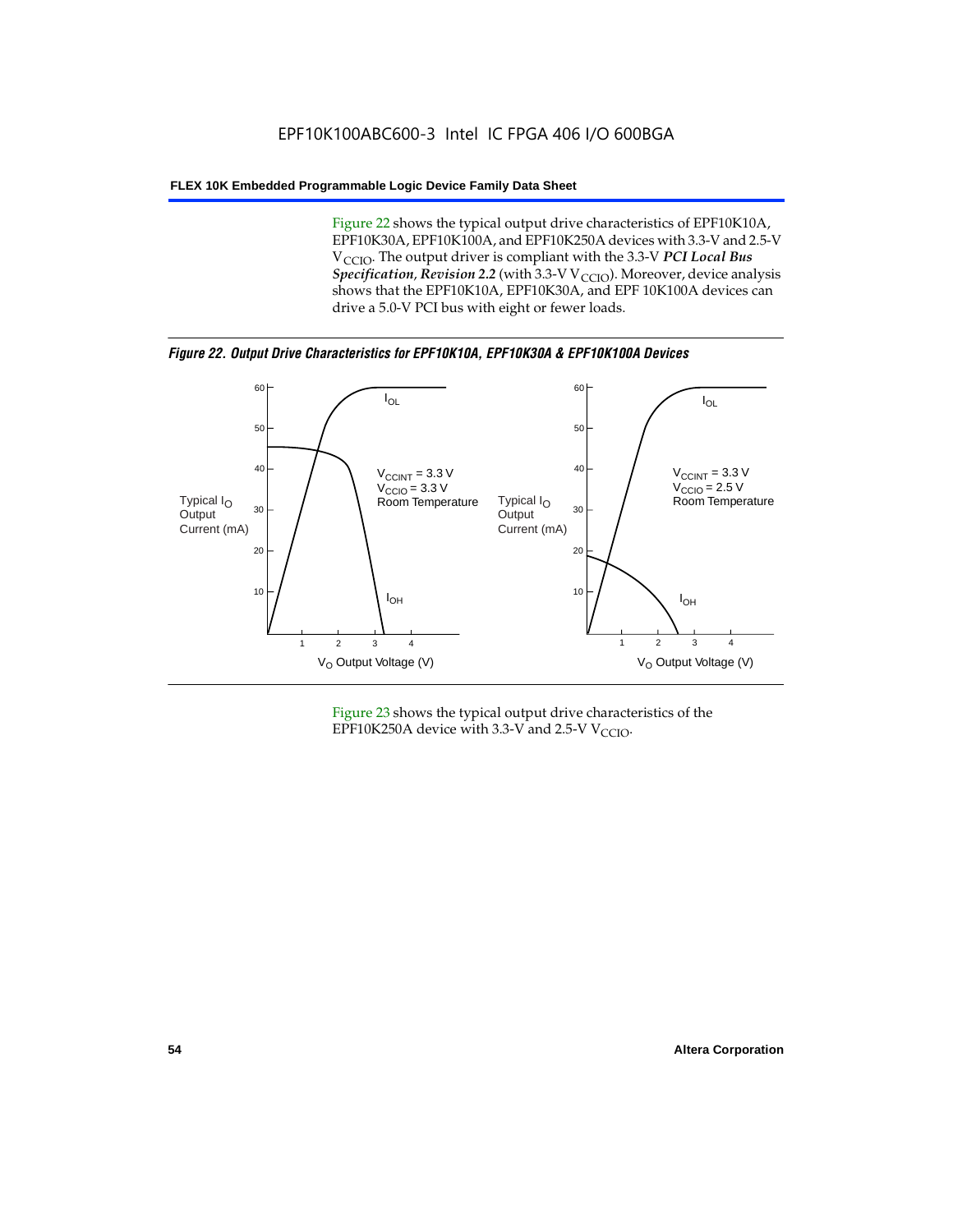



**Timing Model** The continuous, high-performance FastTrack Interconnect routing resources ensure predictable performance and accurate simulation and timing analysis. This predictable performance contrasts with that of FPGAs, which use a segmented connection scheme and therefore have unpredictable performance.

> Device performance can be estimated by following the signal path from a source, through the interconnect, to the destination. For example, the registered performance between two LEs on the same row can be calculated by adding the following parameters:

- **E** LE register clock-to-output delay  $(t_{CO})$ <br> **E** Interconnect delay  $(t_{CMBOW})$
- Interconnect delay (*t<sub>SAMEROW</sub>*)
- LE look-up table delay  $(t_{LUT})$
- LE register setup time ( $t_{SI}$ )

The routing delay depends on the placement of the source and destination LEs. A more complex registered path may involve multiple combinatorial LEs between the source and destination LEs.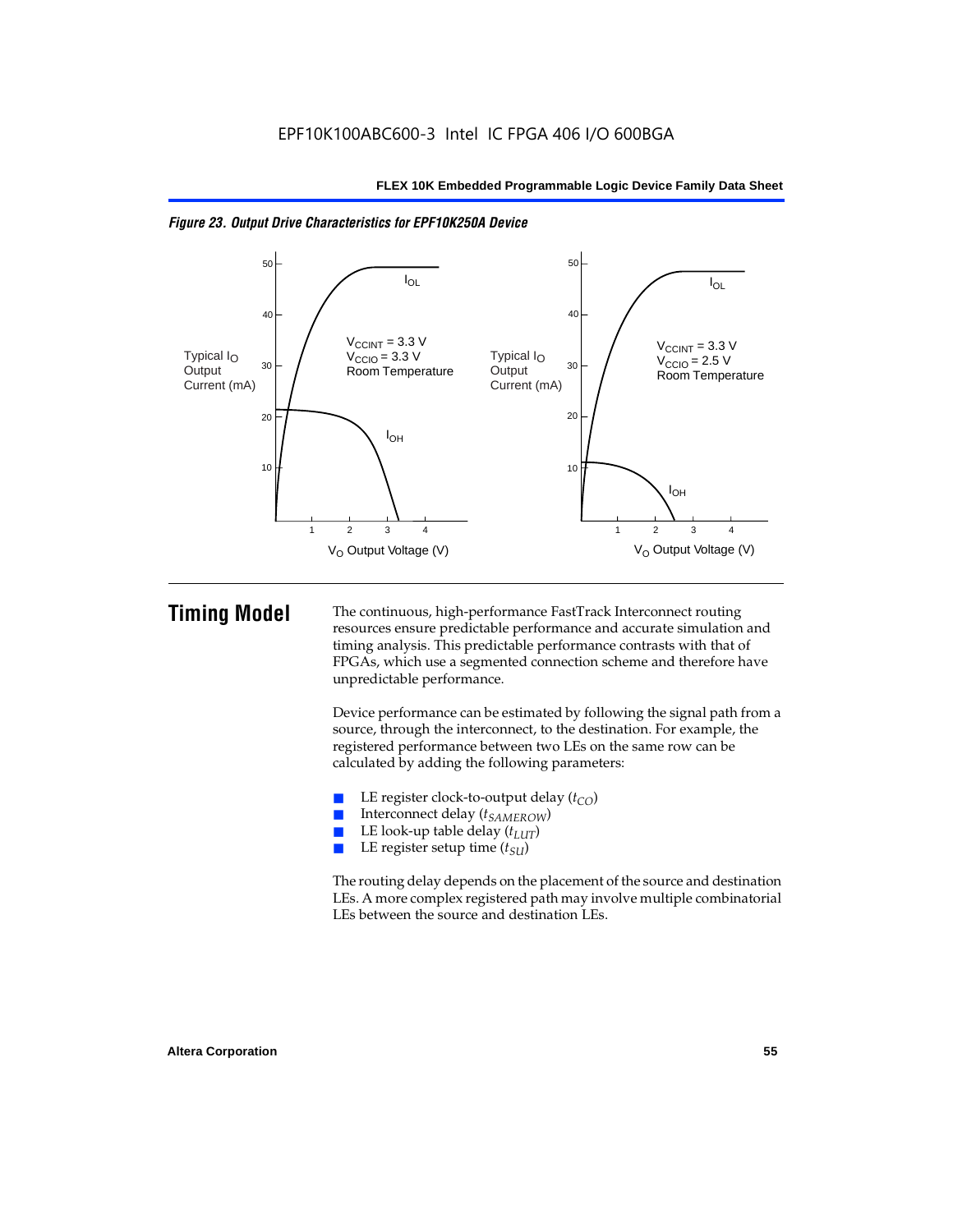Timing simulation and delay prediction are available with the MAX+PLUS II Simulator and Timing Analyzer, or with industrystandard EDA tools. The Simulator offers both pre-synthesis functional simulation to evaluate logic design accuracy and post-synthesis timing simulation with 0.1-ns resolution. The Timing Analyzer provides pointto-point timing delay information, setup and hold time analysis, and device-wide performance analysis.

Figure 24 shows the overall timing model, which maps the possible paths to and from the various elements of the FLEX 10K device.

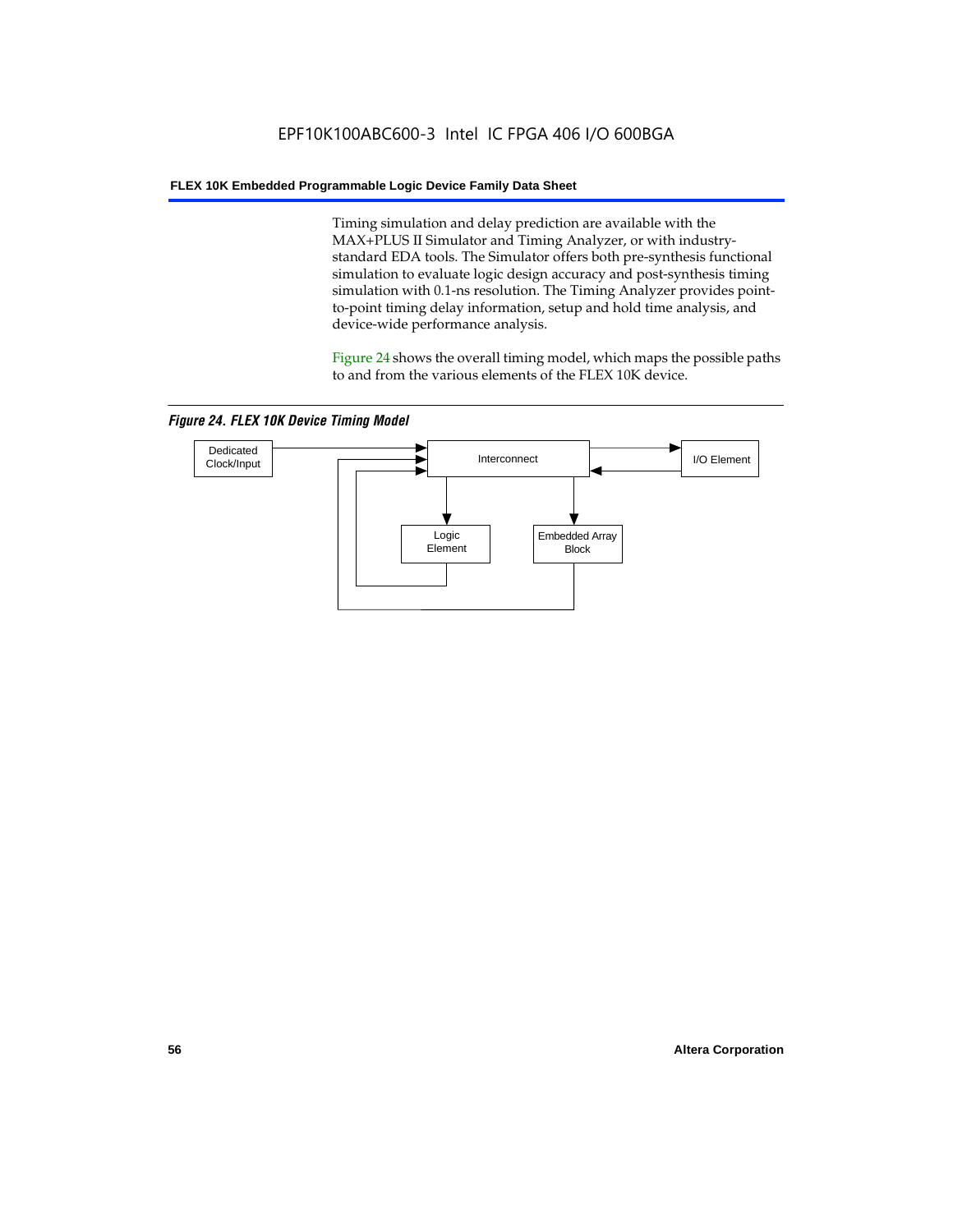Figures 25 through 27 show the delays that correspond to various paths and functions within the LE, IOE, and EAB timing models.



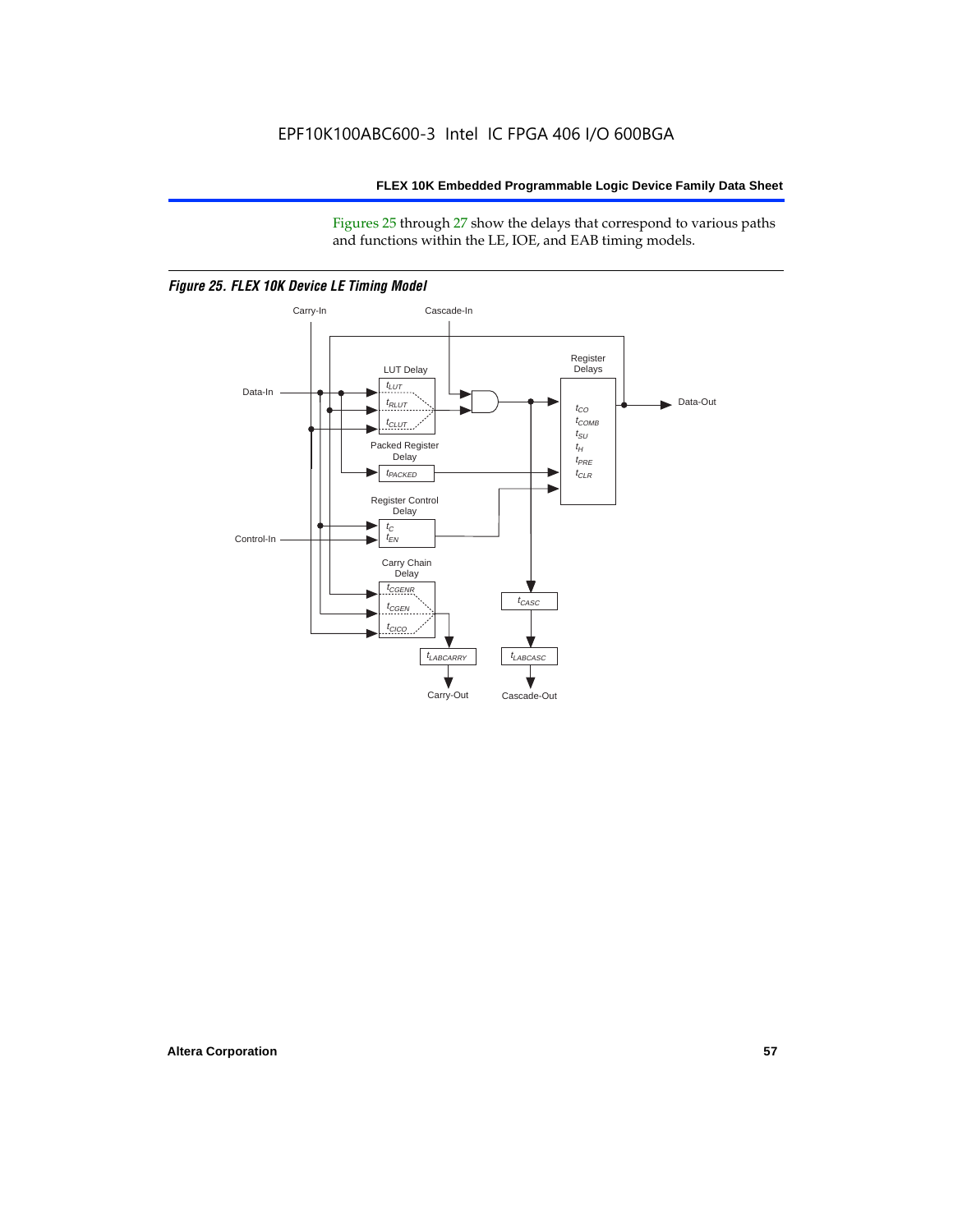

# *Figure 26. FLEX 10K Device IOE Timing Model*

*Figure 27. FLEX 10K Device EAB Timing Model*



Figures 28 shows the timing model for bidirectional I/O pin timing.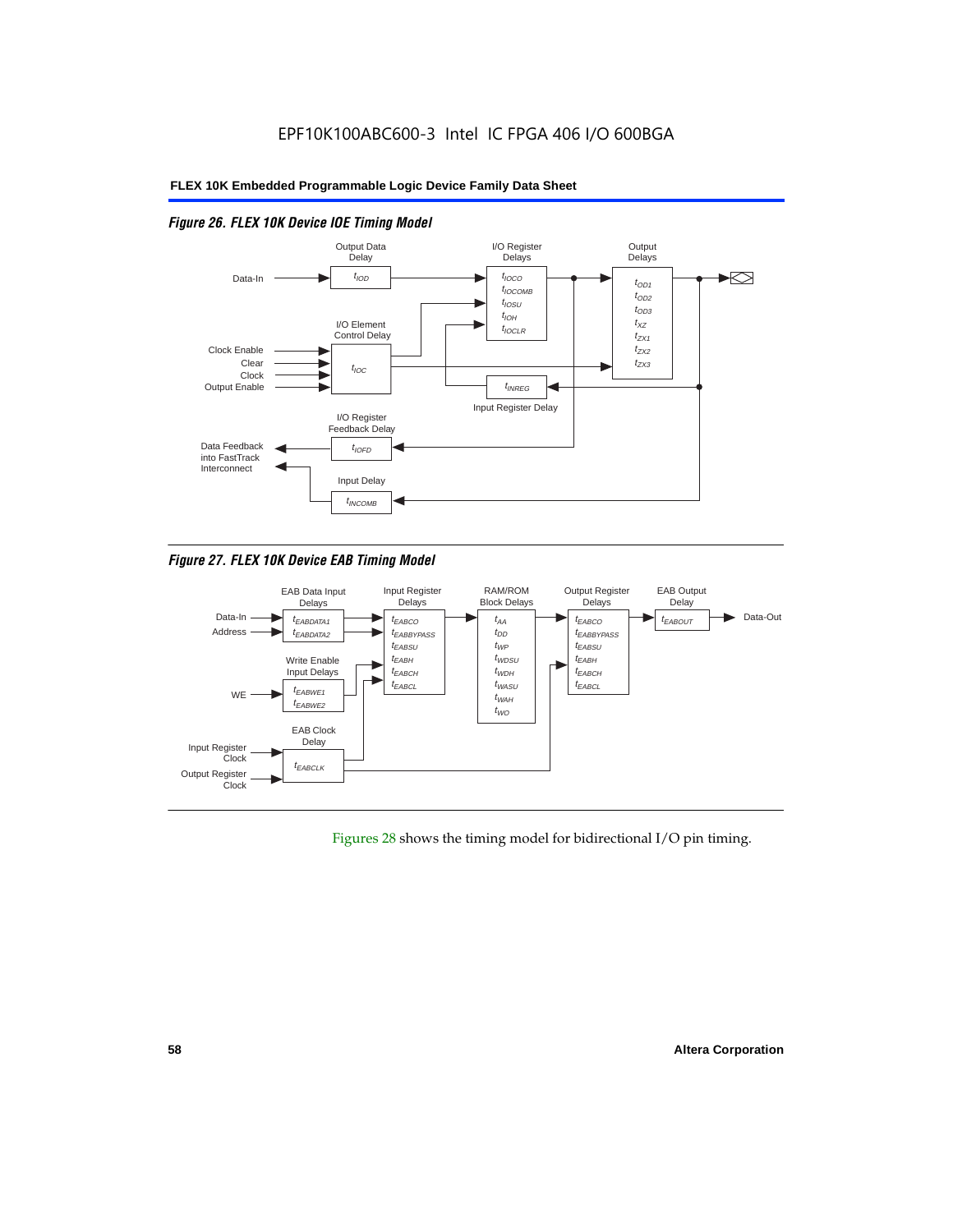

*Figure 28. Synchronous Bidirectional Pin External Timing Model*

Tables 32 through 36 describe the FLEX 10K device internal timing parameters. These internal timing parameters are expressed as worst-case values. Using hand calculations, these parameters can be used to estimate design performance. However, before committing designs to silicon, actual worst-case performance should be modeled using timing simulation and analysis. Tables 37 through 38 describe FLEX 10K external timing parameters.

| Table 32. LE Timing Microparameters (Part 1 of 2)<br>Note $(1)$ |                                         |                   |  |  |  |
|-----------------------------------------------------------------|-----------------------------------------|-------------------|--|--|--|
| Symbol                                                          | <b>Parameter</b>                        | <b>Conditions</b> |  |  |  |
| $t_{LUT}$                                                       | LUT delay for data-in                   |                   |  |  |  |
| $t_{CLUT}$                                                      | LUT delay for carry-in                  |                   |  |  |  |
| $t_{RLUT}$                                                      | LUT delay for LE register feedback      |                   |  |  |  |
| <b><i>FPACKED</i></b>                                           | Data-in to packed register delay        |                   |  |  |  |
| $t_{EN}$                                                        | LE register enable delay                |                   |  |  |  |
| $t_{CICO}$                                                      | Carry-in to carry-out delay             |                   |  |  |  |
| $t_{\text{GEN}}$                                                | Data-in to carry-out delay              |                   |  |  |  |
| $t_{CGENR}$                                                     | LE register feedback to carry-out delay |                   |  |  |  |
| t <sub>CASC</sub>                                               | Cascade-in to cascade-out delay         |                   |  |  |  |
| $t_C$                                                           | LE register control signal delay        |                   |  |  |  |
| $t_{CO}$                                                        | LE register clock-to-output delay       |                   |  |  |  |
| $t_{COMB}$                                                      | Combinatorial delay                     |                   |  |  |  |

Г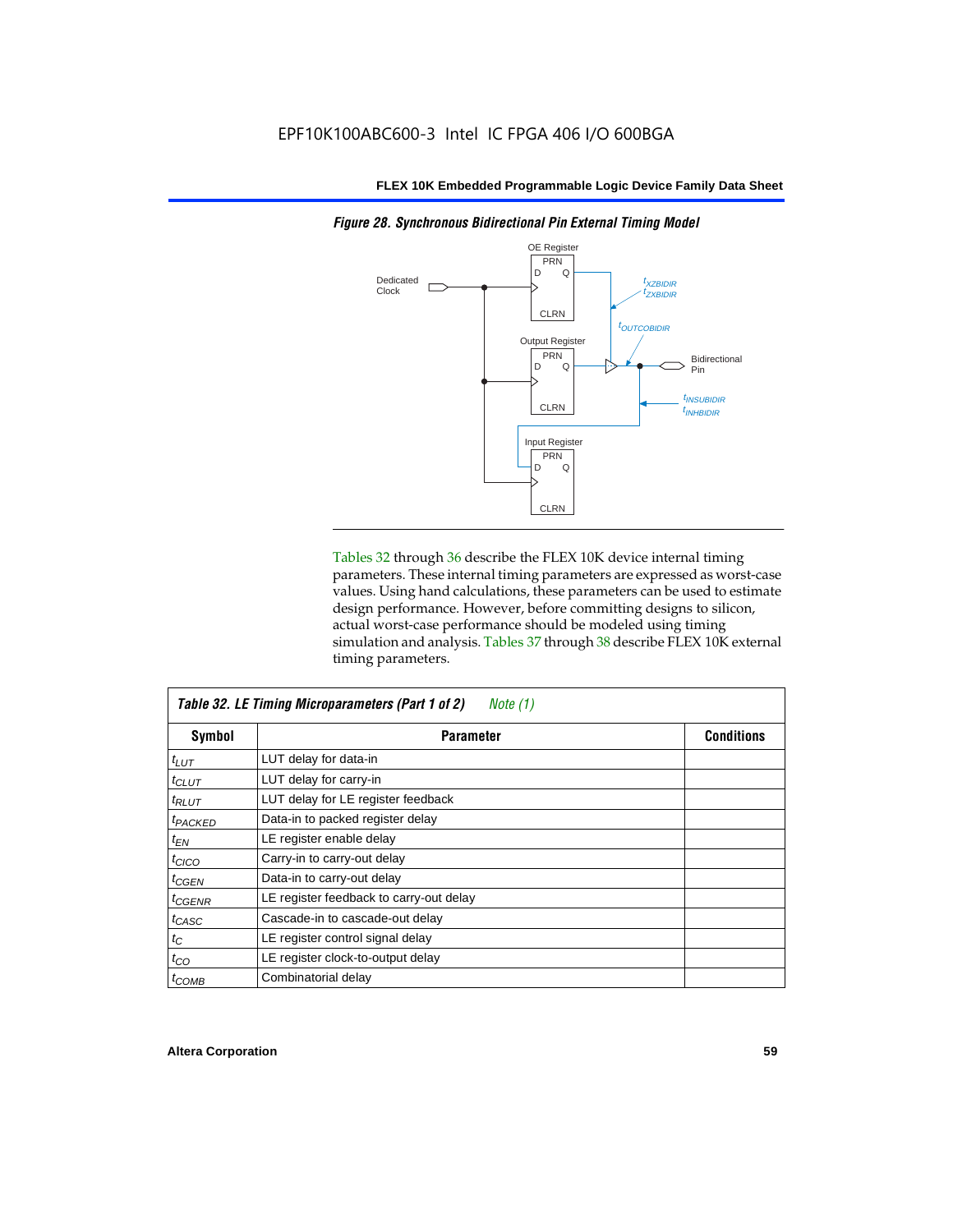| Table 32. LE Timing Microparameters (Part 2 of 2)<br>Note (1) |                                                                                                                                         |                   |  |  |  |
|---------------------------------------------------------------|-----------------------------------------------------------------------------------------------------------------------------------------|-------------------|--|--|--|
| <b>Symbol</b>                                                 | <b>Parameter</b>                                                                                                                        | <b>Conditions</b> |  |  |  |
| $t_{\rm SU}$                                                  | LE register setup time for data and enable signals before clock; LE register<br>recovery time after asynchronous clear, preset, or load |                   |  |  |  |
| $t_H$                                                         | LE register hold time for data and enable signals after clock                                                                           |                   |  |  |  |
| $t_{PRE}$                                                     | LE register preset delay                                                                                                                |                   |  |  |  |
| $t_{CLR}$                                                     | LE register clear delay                                                                                                                 |                   |  |  |  |
| $t_{CH}$                                                      | Minimum clock high time from clock pin                                                                                                  |                   |  |  |  |
| $t_{CL}$                                                      | Minimum clock low time from clock pin                                                                                                   |                   |  |  |  |

# *Table 33. IOE Timing Microparameters Note (1)*

| Symbol             | <b>Parameter</b>                                                                                                         | <b>Conditions</b>  |
|--------------------|--------------------------------------------------------------------------------------------------------------------------|--------------------|
| t <sub>IOD</sub>   | IOE data delay                                                                                                           |                    |
| $t_{\text{IOC}}$   | IOE register control signal delay                                                                                        |                    |
| $t_{IOCO}$         | IOE register clock-to-output delay                                                                                       |                    |
| $t_{IOCOMB}$       | IOE combinatorial delay                                                                                                  |                    |
| $t_{IOSU}$         | IOE register setup time for data and enable signals before clock; IOE register<br>recovery time after asynchronous clear |                    |
| $t_{IOH}$          | IOE register hold time for data and enable signals after clock                                                           |                    |
| $t_{IOCLR}$        | IOE register clear time                                                                                                  |                    |
| $t_{OD1}$          | Output buffer and pad delay, slow slew rate = off, $V_{\text{CCIO}} = V_{\text{CCINT}}$                                  | $C1 = 35$ pF $(2)$ |
| $t_{OD2}$          | Output buffer and pad delay, slow slew rate = off, $V_{CCIO}$ = low voltage                                              | $C1 = 35$ pF $(3)$ |
| $t_{OD3}$          | Output buffer and pad delay, slow slew rate $=$ on                                                                       | $C1 = 35$ pF $(4)$ |
| $t_{XZ}$           | IOE output buffer disable delay                                                                                          |                    |
| $t_{ZX1}$          | IOE output buffer enable delay, slow slew rate = off, $V_{\text{CCIO}} = V_{\text{CCINT}}$                               | $C1 = 35$ pF $(2)$ |
| $t_{ZX2}$          | IOE output buffer enable delay, slow slew rate = off, $V_{\text{CCIO}}$ = low voltage                                    | $C1 = 35$ pF $(3)$ |
| $t_{ZX3}$          | IOE output buffer enable delay, slow slew rate $=$ on                                                                    | $C1 = 35$ pF $(4)$ |
| <sup>t</sup> INREG | IOE input pad and buffer to IOE register delay                                                                           |                    |
| $t_{IOFD}$         | IOE register feedback delay                                                                                              |                    |
| $t_{INCOMB}$       | IOE input pad and buffer to FastTrack Interconnect delay                                                                 |                    |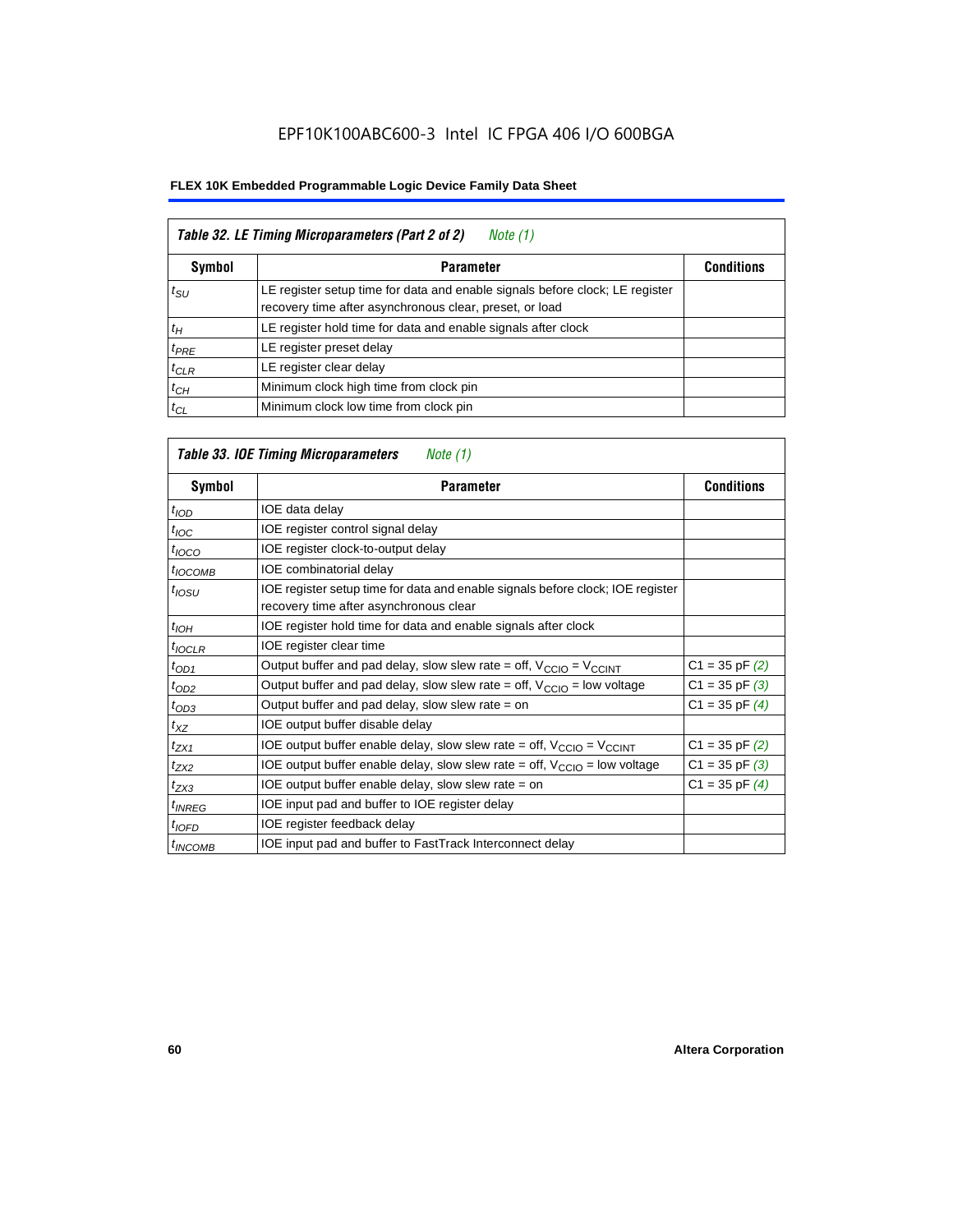| <b>Table 34. EAB Timing Microparameters</b><br>Note (1) |                                                      |                   |  |  |  |
|---------------------------------------------------------|------------------------------------------------------|-------------------|--|--|--|
| Symbol                                                  | <b>Parameter</b>                                     | <b>Conditions</b> |  |  |  |
| $t_{EABDATA1}$                                          | Data or address delay to EAB for combinatorial input |                   |  |  |  |
| <sup>t</sup> EABDATA2                                   | Data or address delay to EAB for registered input    |                   |  |  |  |
| $t_{EABWE1}$                                            | Write enable delay to EAB for combinatorial input    |                   |  |  |  |
| t <sub>EABWE2</sub>                                     | Write enable delay to EAB for registered input       |                   |  |  |  |
| <sup>t</sup> EABCLK                                     | EAB register clock delay                             |                   |  |  |  |
| $t_{EABCO}$                                             | EAB register clock-to-output delay                   |                   |  |  |  |
| <sup>t</sup> EABBYPASS                                  | Bypass register delay                                |                   |  |  |  |
| <sup>t</sup> EABSU                                      | EAB register setup time before clock                 |                   |  |  |  |
| $t_{EABH}$                                              | EAB register hold time after clock                   |                   |  |  |  |
| $t_{AA}$                                                | Address access delay                                 |                   |  |  |  |
| $t_{WP}$                                                | Write pulse width                                    |                   |  |  |  |
| $t_{WDSU}$                                              | Data setup time before falling edge of write pulse   | (5)               |  |  |  |
| $t_{WDH}$                                               | Data hold time after falling edge of write pulse     | (5)               |  |  |  |
| $t_{WASU}$                                              | Address setup time before rising edge of write pulse | (5)               |  |  |  |
| $t_{WAH}$                                               | Address hold time after falling edge of write pulse  | (5)               |  |  |  |
| $t_{WO}$                                                | Write enable to data output valid delay              |                   |  |  |  |
| $t_{DD}$                                                | Data-in to data-out valid delay                      |                   |  |  |  |
| <sup>t</sup> EABOUT                                     | Data-out delay                                       |                   |  |  |  |
| <sup>t</sup> EABCH                                      | Clock high time                                      |                   |  |  |  |
| <sup>t</sup> EABCL                                      | Clock low time                                       |                   |  |  |  |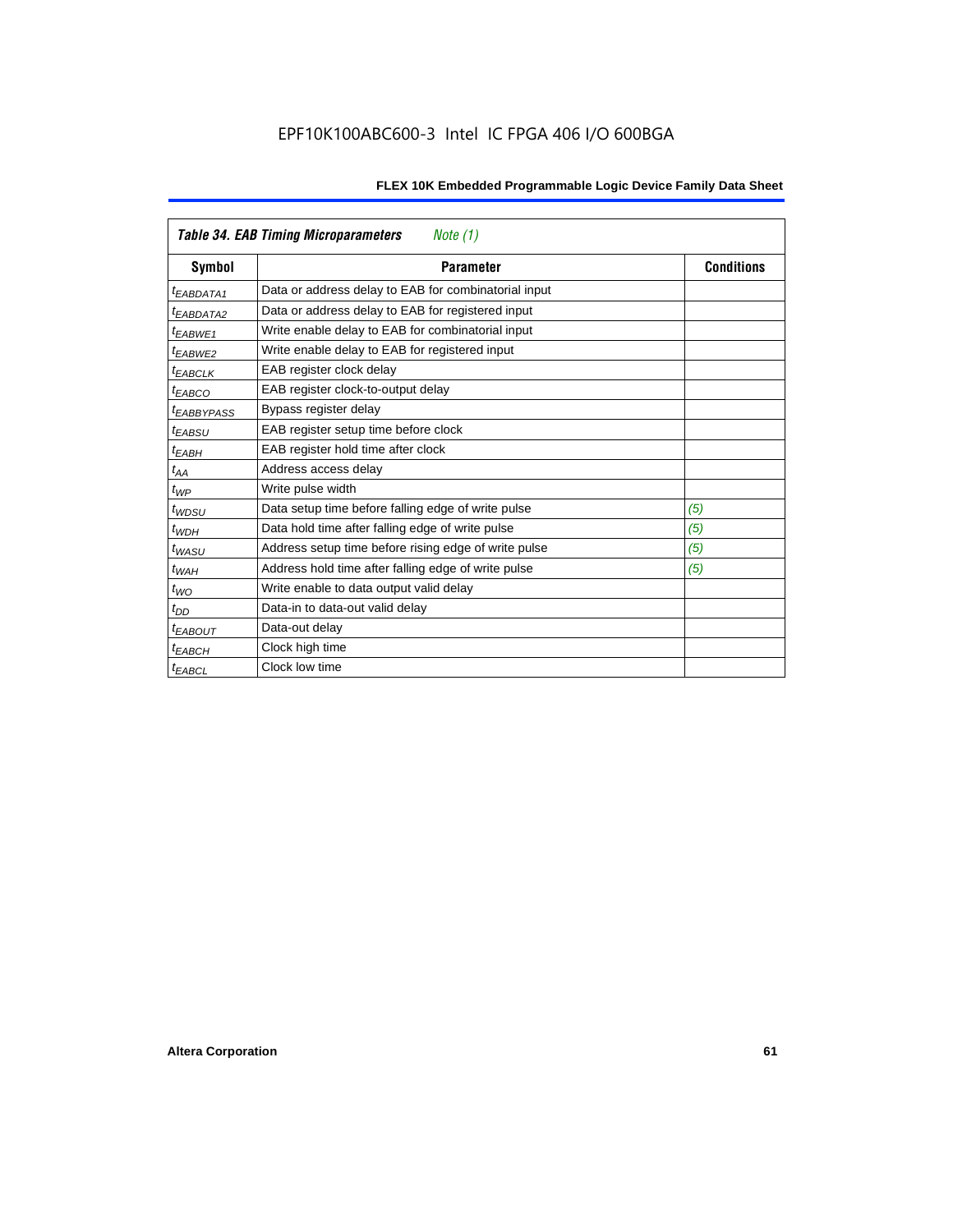|                        | <b>Table 35. EAB Timing Macroparameters</b><br>Notes $(1)$ , $(6)$                        |                   |  |  |  |  |  |
|------------------------|-------------------------------------------------------------------------------------------|-------------------|--|--|--|--|--|
| Symbol                 | <b>Parameter</b>                                                                          | <b>Conditions</b> |  |  |  |  |  |
| <sup>t</sup> EABAA     | EAB address access delay                                                                  |                   |  |  |  |  |  |
| <sup>t</sup> EABRCCOMB | EAB asynchronous read cycle time                                                          |                   |  |  |  |  |  |
| <sup>t</sup> EABRCREG  | EAB synchronous read cycle time                                                           |                   |  |  |  |  |  |
| t <sub>EABWP</sub>     | EAB write pulse width                                                                     |                   |  |  |  |  |  |
| <sup>t</sup> EABWCCOMB | EAB asynchronous write cycle time                                                         |                   |  |  |  |  |  |
| <sup>t</sup> EABWCREG  | EAB synchronous write cycle time                                                          |                   |  |  |  |  |  |
| <sup>t</sup> EABDD     | EAB data-in to data-out valid delay                                                       |                   |  |  |  |  |  |
| <sup>t</sup> EABDATACO | EAB clock-to-output delay when using output registers                                     |                   |  |  |  |  |  |
| <sup>t</sup> EABDATASU | EAB data/address setup time before clock when using input register                        |                   |  |  |  |  |  |
| <sup>t</sup> EABDATAH  | EAB data/address hold time after clock when using input register                          |                   |  |  |  |  |  |
| <sup>t</sup> EABWESU   | EAB WE setup time before clock when using input register                                  |                   |  |  |  |  |  |
| <sup>t</sup> EABWEH    | EAB WE hold time after clock when using input register                                    |                   |  |  |  |  |  |
| t <sub>EABWDSU</sub>   | EAB data setup time before falling edge of write pulse when not using input<br>registers  |                   |  |  |  |  |  |
| <sup>t</sup> EABWDH    | EAB data hold time after falling edge of write pulse when not using input                 |                   |  |  |  |  |  |
|                        | registers                                                                                 |                   |  |  |  |  |  |
| t <sub>EABWASU</sub>   | EAB address setup time before rising edge of write pulse when not using                   |                   |  |  |  |  |  |
|                        | input registers                                                                           |                   |  |  |  |  |  |
| $t_{FARMAH}$           | EAB address hold time after falling edge of write pulse when not using input<br>registers |                   |  |  |  |  |  |
| $t_{EABWO}$            | EAB write enable to data output valid delay                                               |                   |  |  |  |  |  |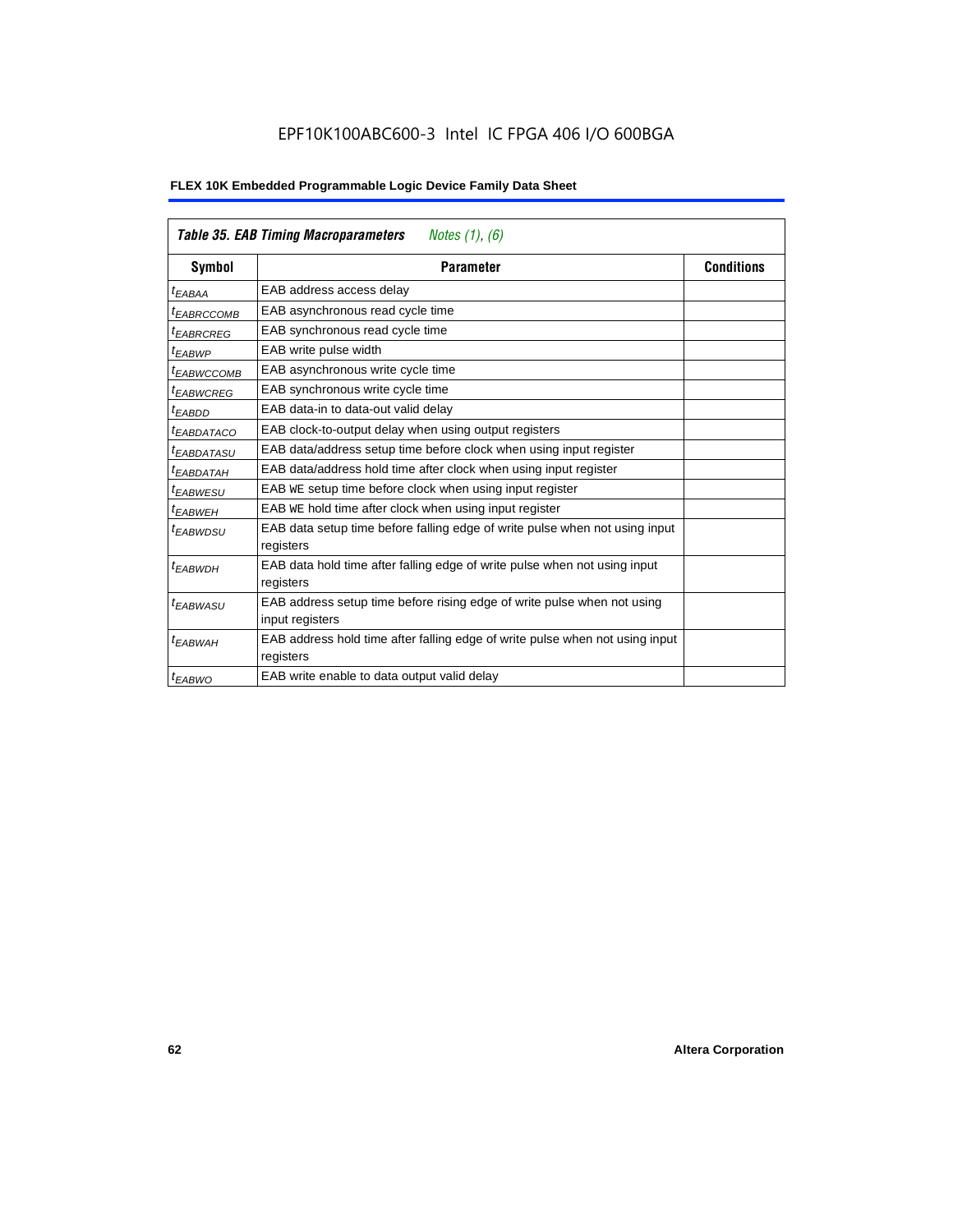| Table 36. Interconnect Timing Microparameters<br>Note $(1)$ |                                                                                                                         |                   |  |  |  |
|-------------------------------------------------------------|-------------------------------------------------------------------------------------------------------------------------|-------------------|--|--|--|
| Symbol                                                      | <b>Parameter</b>                                                                                                        | <b>Conditions</b> |  |  |  |
| <sup>t</sup> DIN2IOE                                        | Delay from dedicated input pin to IOE control input                                                                     | (7)               |  |  |  |
| <sup>t</sup> DCLK2LE                                        | Delay from dedicated clock pin to LE or EAB clock                                                                       | (7)               |  |  |  |
| <sup>t</sup> DIN2DATA                                       | Delay from dedicated input or clock to LE or EAB data                                                                   | (7)               |  |  |  |
| <sup>t</sup> DCLK2IOE                                       | Delay from dedicated clock pin to IOE clock                                                                             | (7)               |  |  |  |
| $t_{DIN2LE}$                                                | Delay from dedicated input pin to LE or EAB control input                                                               | (7)               |  |  |  |
| <sup>t</sup> SAMELAB                                        | Routing delay for an LE driving another LE in the same LAB                                                              |                   |  |  |  |
| <sup>t</sup> SAMEROW                                        | Routing delay for a row IOE, LE, or EAB driving a row IOE, LE, or EAB in the<br>same row                                | (7)               |  |  |  |
| <sup>t</sup> SAMECOLUMN                                     | Routing delay for an LE driving an IOE in the same column                                                               | (7)               |  |  |  |
| <i>t<sub>DIFFROW</sub></i>                                  | Routing delay for a column IOE, LE, or EAB driving an LE or EAB in a different<br>row                                   | (7)               |  |  |  |
| <i>t</i> TWOROWS                                            | Routing delay for a row IOE or EAB driving an LE or EAB in a different row                                              | (7)               |  |  |  |
| <sup>t</sup> LEPERIPH                                       | Routing delay for an LE driving a control signal of an IOE via the peripheral<br>control bus                            | (7)               |  |  |  |
| <b>LABCARRY</b>                                             | Routing delay for the carry-out signal of an LE driving the carry-in signal of a<br>different LE in a different LAB     |                   |  |  |  |
| $t_{LABCASC}$                                               | Routing delay for the cascade-out signal of an LE driving the cascade-in<br>signal of a different LE in a different LAB |                   |  |  |  |

| <b>Table 37. External Timing Parameters</b><br>Notes (8), (10) |                                                                                                               |                   |  |  |  |
|----------------------------------------------------------------|---------------------------------------------------------------------------------------------------------------|-------------------|--|--|--|
| Symbol                                                         | <b>Parameter</b>                                                                                              | <b>Conditions</b> |  |  |  |
| t <sub>DRR</sub>                                               | Register-to-register delay via four LEs, three row interconnects, and four local $ g\rangle$<br>interconnects |                   |  |  |  |
| t <sub>INSU</sub>                                              | Setup time with global clock at IOE register                                                                  |                   |  |  |  |
| t <sub>INH</sub>                                               | Hold time with global clock at IOE register                                                                   |                   |  |  |  |
| <sup>I</sup> OUTCO                                             | Clock-to-output delay with global clock at IOE register                                                       |                   |  |  |  |

# *Table 38. External Bidirectional Timing Parameters Note (10)*

| Symbol                  | <b>Condition</b>                                                               |  |
|-------------------------|--------------------------------------------------------------------------------|--|
| <sup>t</sup> INSUBIDIR  | Setup time for bidirectional pins with global clock at adjacent LE register    |  |
| <sup>t</sup> INHBIDIR   | Hold time for bidirectional pins with global clock at adjacent LE register     |  |
| t <sub>outcobidir</sub> | Clock-to-output delay for bidirectional pins with global clock at IOE register |  |
| <sup>t</sup> xzbidir    | Synchronous IOE output buffer disable delay                                    |  |
| tzxbidir                | Synchronous IOE output buffer enable delay, slow slew rate = off               |  |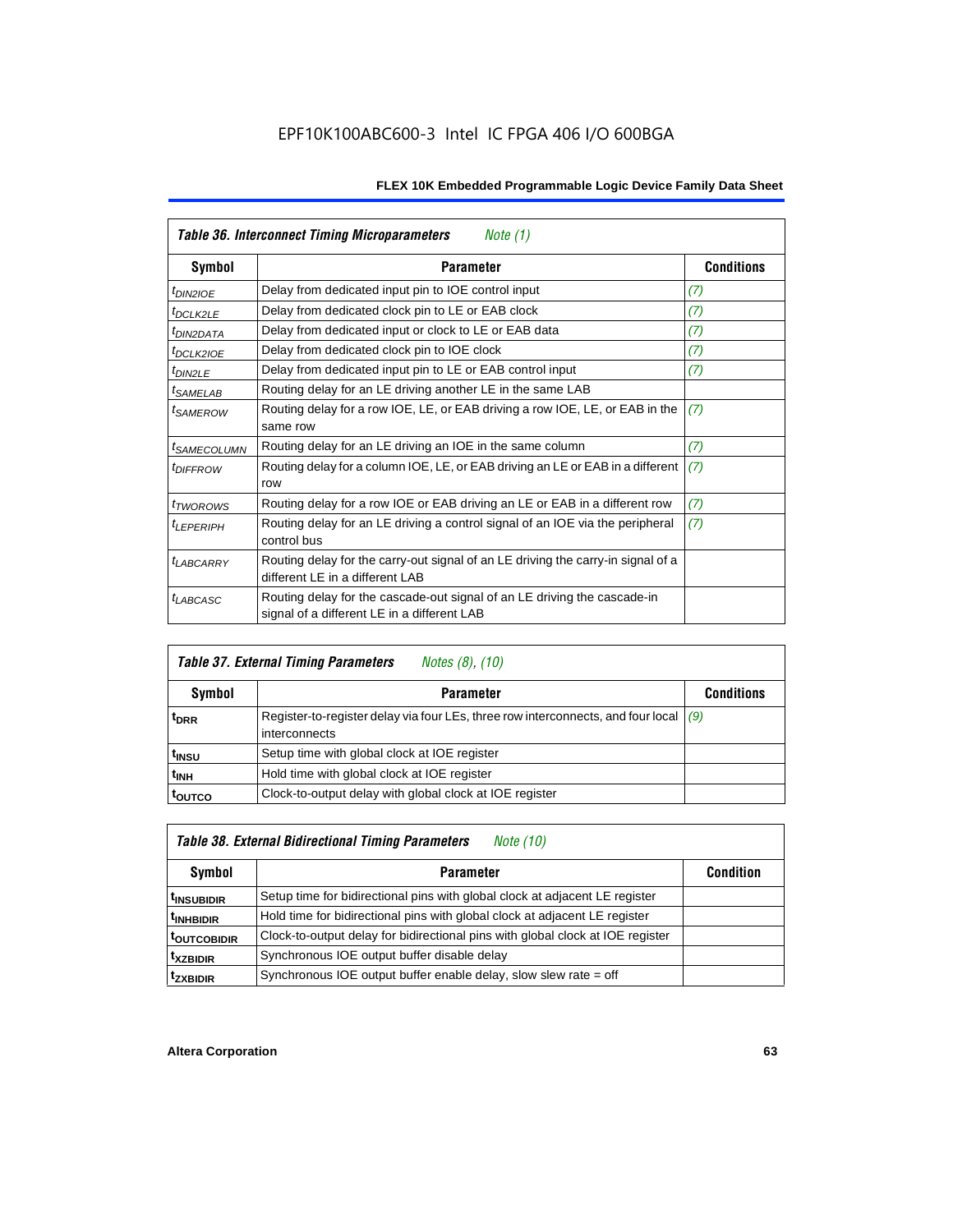# EPF10K100ABC600-3 Intel IC FPGA 406 I/O 600BGA

#### **FLEX 10K Embedded Programmable Logic Device Family Data Sheet**

#### *Notes to tables:*

| (1) Microparameters are timing delays contributed by individual architectural elements. These parameters cannot be |
|--------------------------------------------------------------------------------------------------------------------|
| measured explicitly.                                                                                               |

| (2) Operating conditions: $V_{CCIO} = 5.0 V \pm 5%$ for commercial use in FLEX 10K devices. |  |  |  |
|---------------------------------------------------------------------------------------------|--|--|--|
|                                                                                             |  |  |  |

 $V<sub>CCIO</sub>$  = 5.0 V  $\pm$  10% for industrial use in FLEX 10K devices.

 $V_{\text{CCIO}} = 3.3 \text{ V} \pm 10\%$  for commercial or industrial use in FLEX 10KA devices.

(3) Operating conditions:  $V_{\text{CCIO}} = 3.3 V \pm 10\%$  for commercial or industrial use in FLEX 10K devices.

 $V_{\text{CCIO}} = 2.5 \text{ V} \pm 0.2 \text{ V}$  for commercial or industrial use in FLEX 10KA devices.

- (4) Operating conditions:  $V_{\text{CCIO}} = 2.5 V$ , 3.3 V, or 5.0 V.<br>(5) Because the RAM in the EAB is self-timed, this param
- (5) Because the RAM in the EAB is self-timed, this parameter can be ignored when the WE signal is registered.<br>(6) EAB macroparameters are internal parameters that can simplify predicting the behavior of an EAB at its bou
- EAB macroparameters are internal parameters that can simplify predicting the behavior of an EAB at its boundary; these parameters are calculated by summing selected microparameters.
- (7) These parameters are worst-case values for typical applications. Post-compilation timing simulation and timing analysis are required to determine actual worst-case performance.
- (8) External reference timing parameters are factory-tested, worst-case values specified by Altera. A representative subset of signal paths is tested to approximate typical device applications.
- (9) Contact Altera Applications for test circuit specifications and test conditions.
- (10) These timing parameters are sample-tested only.

Figures 29 and 30 show the asynchronous and synchronous timing waveforms, respectively, for the EAB macroparameters in Table 34.

#### *Figure 29. EAB Asynchronous Timing Waveforms*

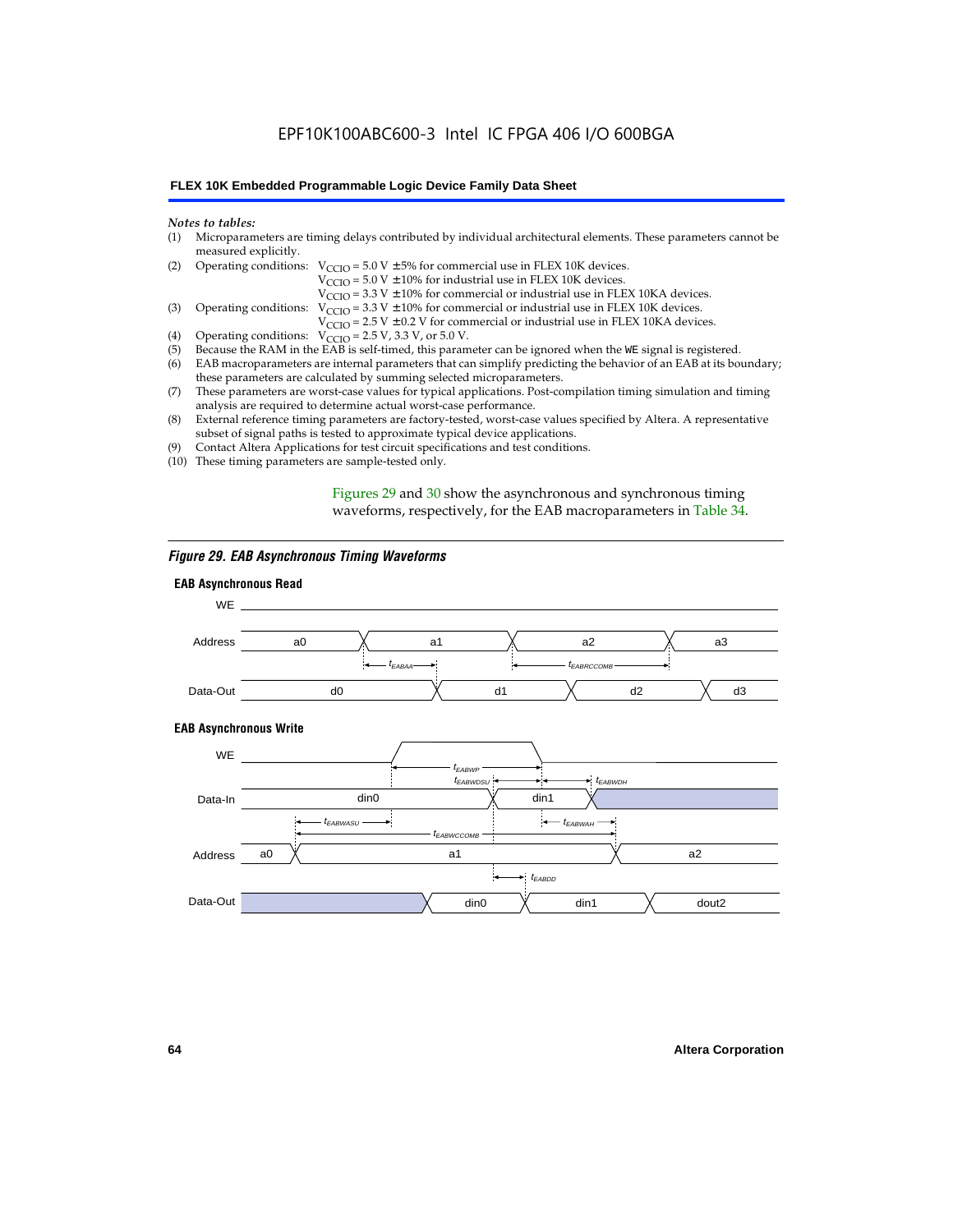# *Figure 30. EAB Synchronous Timing Waveforms*





#### **EAB Synchronous Write (EAB Output Registers Used)**

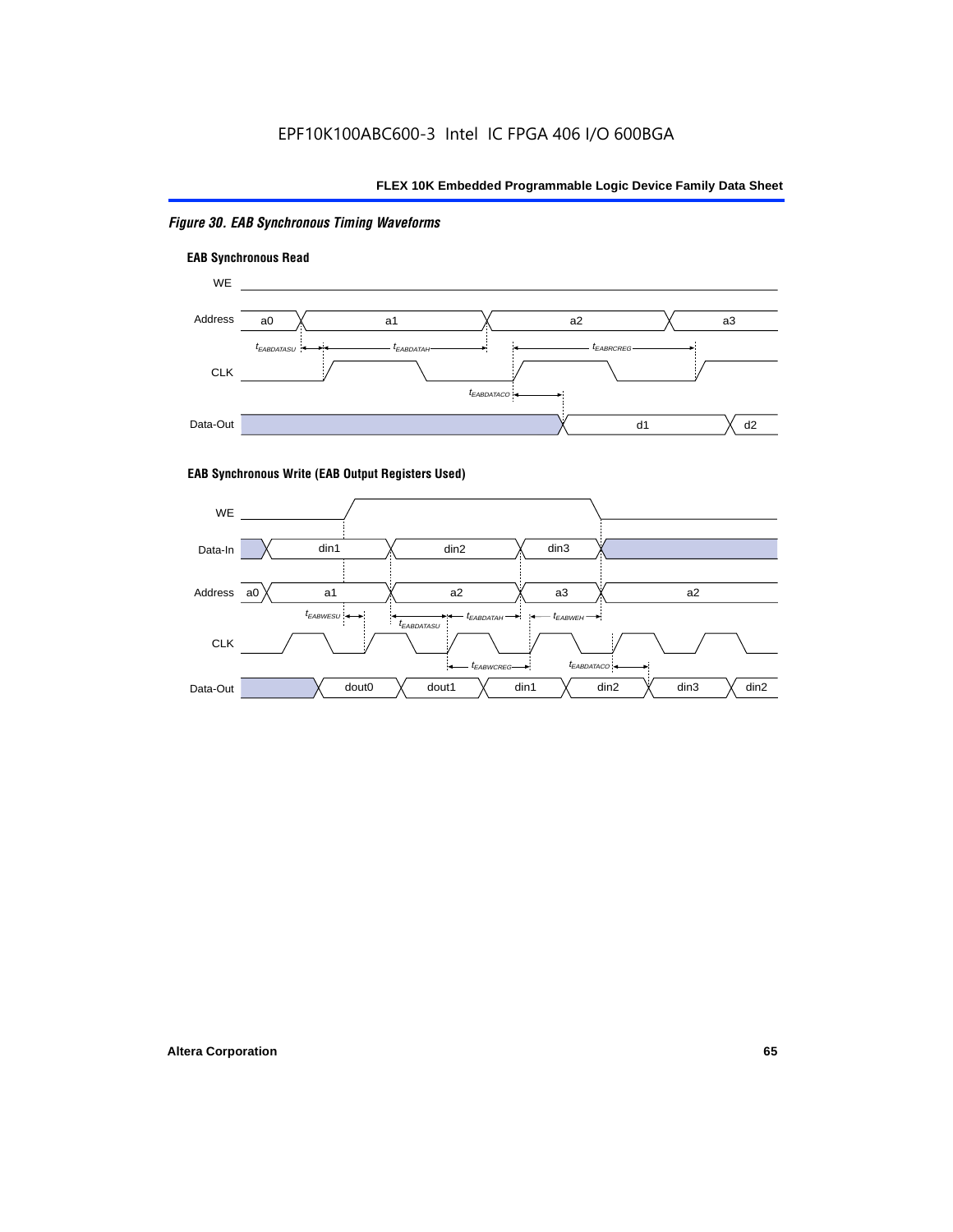Tables 39 through 47 show EPF10K10 and EPF10K20 device internal and external timing parameters.

| Symbol                     | -3 Speed Grade |     | -4 Speed Grade |     | <b>Unit</b> |
|----------------------------|----------------|-----|----------------|-----|-------------|
|                            | Min            | Max | Min            | Max |             |
| $t_{LUT}$                  |                | 1.4 |                | 1.7 | ns          |
| $t_{CLUT}$                 |                | 0.6 |                | 0.7 | ns          |
| $t_{RLUT}$                 |                | 1.5 |                | 1.9 | ns          |
| <b>t</b> <sub>PACKED</sub> |                | 0.6 |                | 0.9 | ns          |
| $t_{EN}$                   |                | 1.0 |                | 1.2 | ns          |
| $t_{CICO}$                 |                | 0.2 |                | 0.3 | ns          |
| $t_{\text{GEN}}$           |                | 0.9 |                | 1.2 | ns          |
| $t_{\text{GENR}}$          |                | 0.9 |                | 1.2 | ns          |
| $t_{CASC}$                 |                | 0.8 |                | 0.9 | ns          |
| $t_C$                      |                | 1.3 |                | 1.5 | ns          |
| $t_{CO}$                   |                | 0.9 |                | 1.1 | ns          |
| $t_{\text{COMB}}$          |                | 0.5 |                | 0.6 | ns          |
| $t_{\text{SU}}$            | 1.3            |     | 2.5            |     | ns          |
| $t_H$                      | 1.4            |     | 1.6            |     | ns          |
| $t_{PRE}$                  |                | 1.0 |                | 1.2 | ns          |
| $t_{\text{CLR}}$           |                | 1.0 |                | 1.2 | ns          |
| $t_{CH}$                   | 4.0            |     | 4.0            |     | ns          |
| $t_{CL}$                   | 4.0            |     | 4.0            |     | ns          |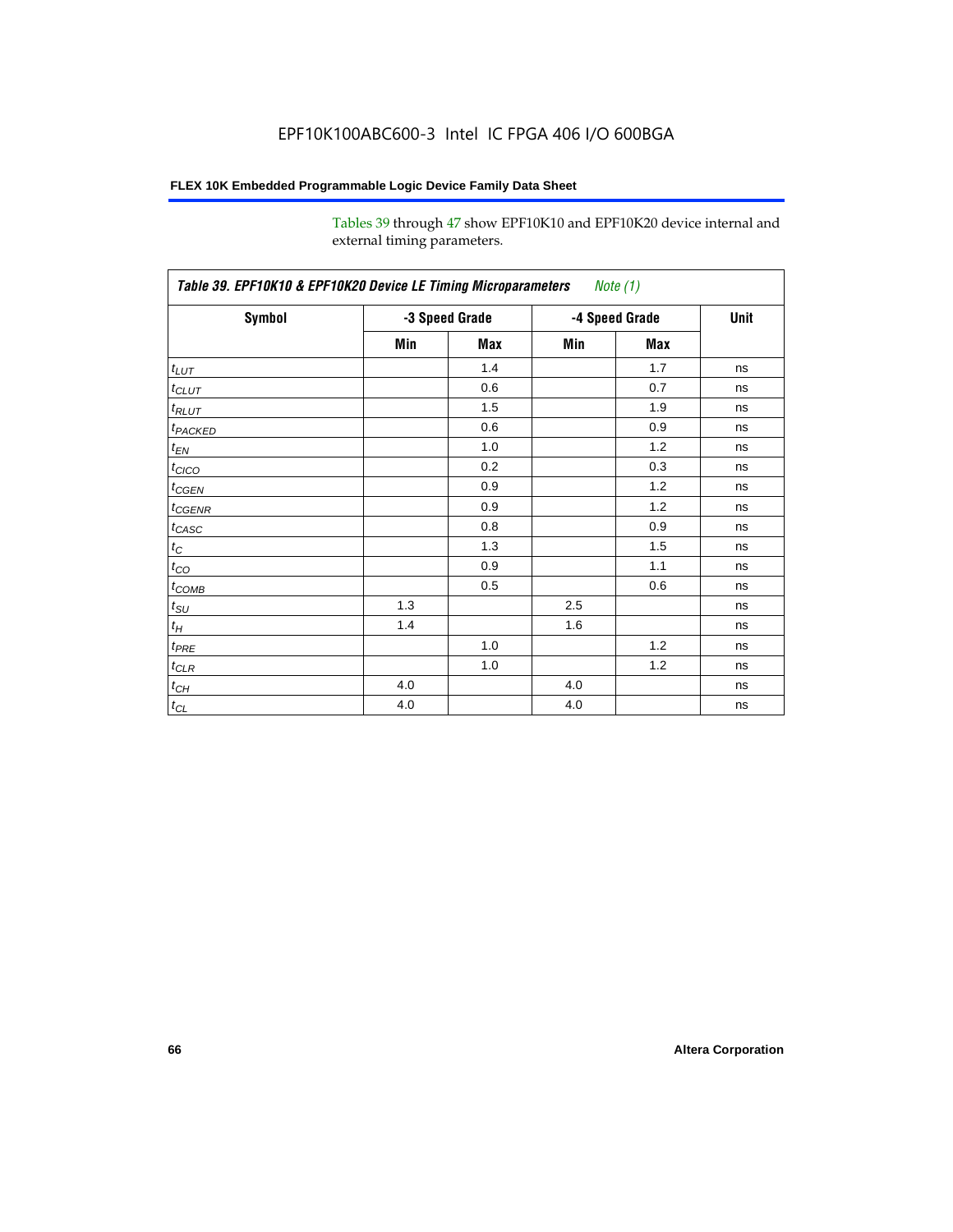| Table 40. EPF10K10 & EPF10K20 Device IOE Timing Microparameters<br>Note $(1)$ |                |            |                |            |      |  |
|-------------------------------------------------------------------------------|----------------|------------|----------------|------------|------|--|
| <b>Symbol</b>                                                                 | -3 Speed Grade |            | -4 Speed Grade |            | Unit |  |
|                                                                               | Min            | <b>Max</b> | Min            | <b>Max</b> |      |  |
| t <sub>IOD</sub>                                                              |                | 1.3        |                | 1.6        | ns   |  |
| $t_{\text{IOC}}$                                                              |                | 0.5        |                | 0.7        | ns   |  |
| $t_{IOCO}$                                                                    |                | 0.2        |                | 0.2        | ns   |  |
| $t_{IOCOMB}$                                                                  |                | 0.0        |                | 0.0        | ns   |  |
| $t_{IOSU}$                                                                    | 2.8            |            | 3.2            |            | ns   |  |
| $t_{IOH}$                                                                     | 1.0            |            | 1.2            |            | ns   |  |
| $t_{\text{OCLR}}$                                                             |                | 1.0        |                | 1.2        | ns   |  |
| $t_{OD1}$                                                                     |                | 2.6        |                | 3.5        | ns   |  |
| $t_{OD2}$                                                                     |                | 4.9        |                | 6.4        | ns   |  |
| $t_{OD3}$                                                                     |                | 6.3        |                | 8.2        | ns   |  |
| $t_{\mathsf{XZ}}$                                                             |                | 4.5        |                | 5.4        | ns   |  |
| $t_{ZX1}$                                                                     |                | 4.5        |                | 5.4        | ns   |  |
| $t_{ZX2}$                                                                     |                | 6.8        |                | 8.3        | ns   |  |
| $t_{ZX3}$                                                                     |                | 8.2        |                | 10.1       | ns   |  |
| $t_{INREG}$                                                                   |                | 6.0        |                | 7.5        | ns   |  |
| $t_{IOFD}$                                                                    |                | 3.1        |                | 3.5        | ns   |  |
| $t_{INCOMB}$                                                                  |                | 3.1        |                | 3.5        | ns   |  |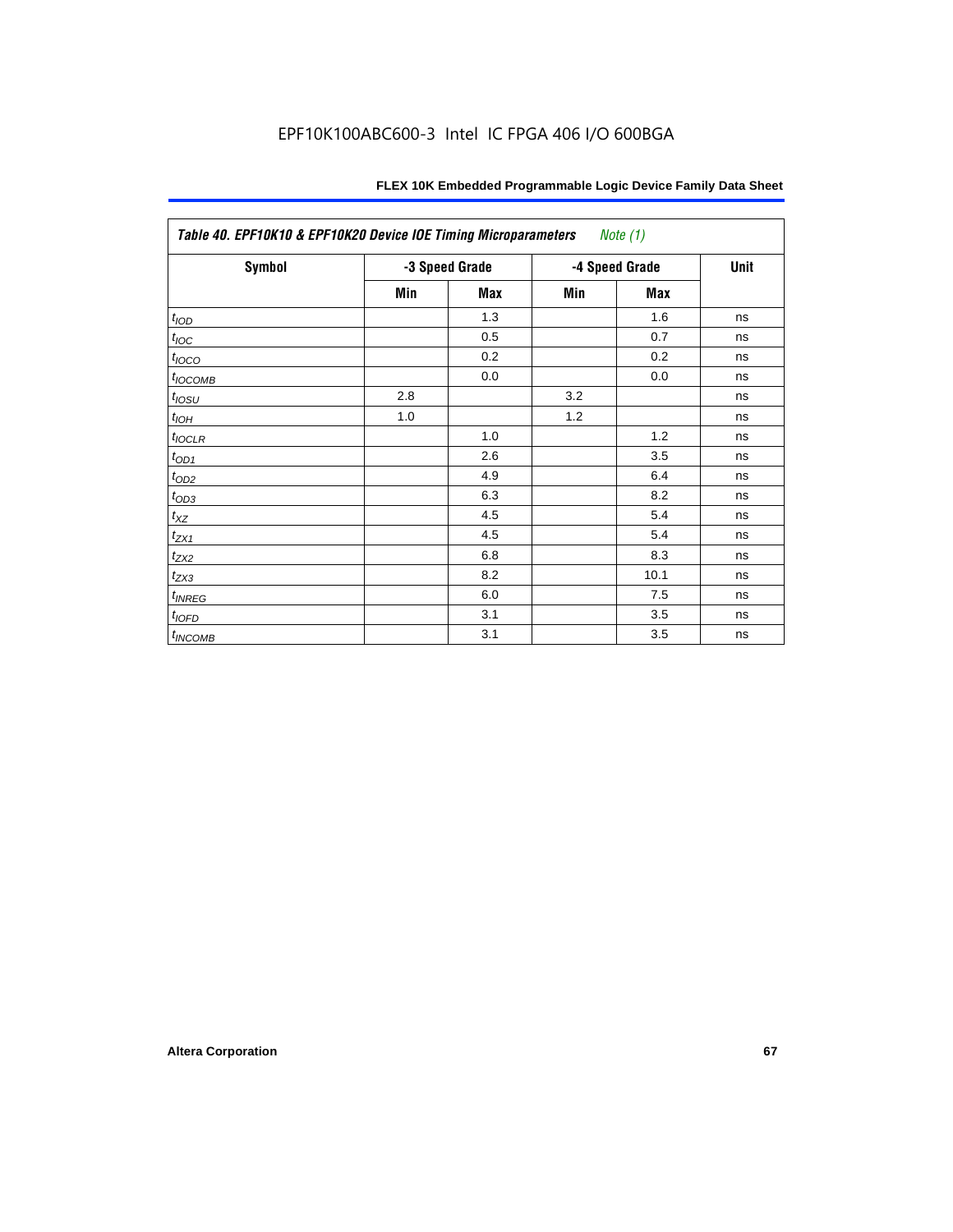# EPF10K100ABC600-3 Intel IC FPGA 406 I/O 600BGA

| Symbol                 | -3 Speed Grade |            | -4 Speed Grade |            | Unit |
|------------------------|----------------|------------|----------------|------------|------|
|                        | Min            | <b>Max</b> | Min            | <b>Max</b> |      |
| <sup>t</sup> EABDATA1  |                | 1.5        |                | 1.9        | ns   |
| <sup>t</sup> EABDATA2  |                | 4.8        |                | 6.0        | ns   |
| t <sub>EABWE1</sub>    |                | 1.0        |                | 1.2        | ns   |
| <sup>t</sup> EABWE2    |                | 5.0        |                | 6.2        | ns   |
| <sup>t</sup> EABCLK    |                | 1.0        |                | 2.2        | ns   |
| t <sub>EABCO</sub>     |                | 0.5        |                | 0.6        | ns   |
| <sup>t</sup> EABBYPASS |                | 1.5        |                | 1.9        | ns   |
| $t_{EABSU}$            | 1.5            |            | 1.8            |            | ns   |
| $t_{EABH}$             | 2.0            |            | 2.5            |            | ns   |
| $t_{AA}$               |                | 8.7        |                | 10.7       | ns   |
| $t_{\mathit{WP}}$      | 5.8            |            | 7.2            |            | ns   |
| $t_{WDSU}$             | 1.6            |            | 2.0            |            | ns   |
| $t_{WDH}$              | 0.3            |            | 0.4            |            | ns   |
| $t_{WASU}$             | 0.5            |            | 0.6            |            | ns   |
| $t_{W\underline{AH}}$  | 1.0            |            | 1.2            |            | ns   |
| $t_{WO}$               |                | 5.0        |                | 6.2        | ns   |
| $t_{DD}$               |                | 5.0        |                | 6.2        | ns   |
| <sup>t</sup> EABOUT    |                | 0.5        |                | 0.6        | ns   |
| $t_{EABCH}$            | 4.0            |            | 4.0            |            | ns   |
| $t_{EABCL}$            | 5.8            |            | 7.2            |            | ns   |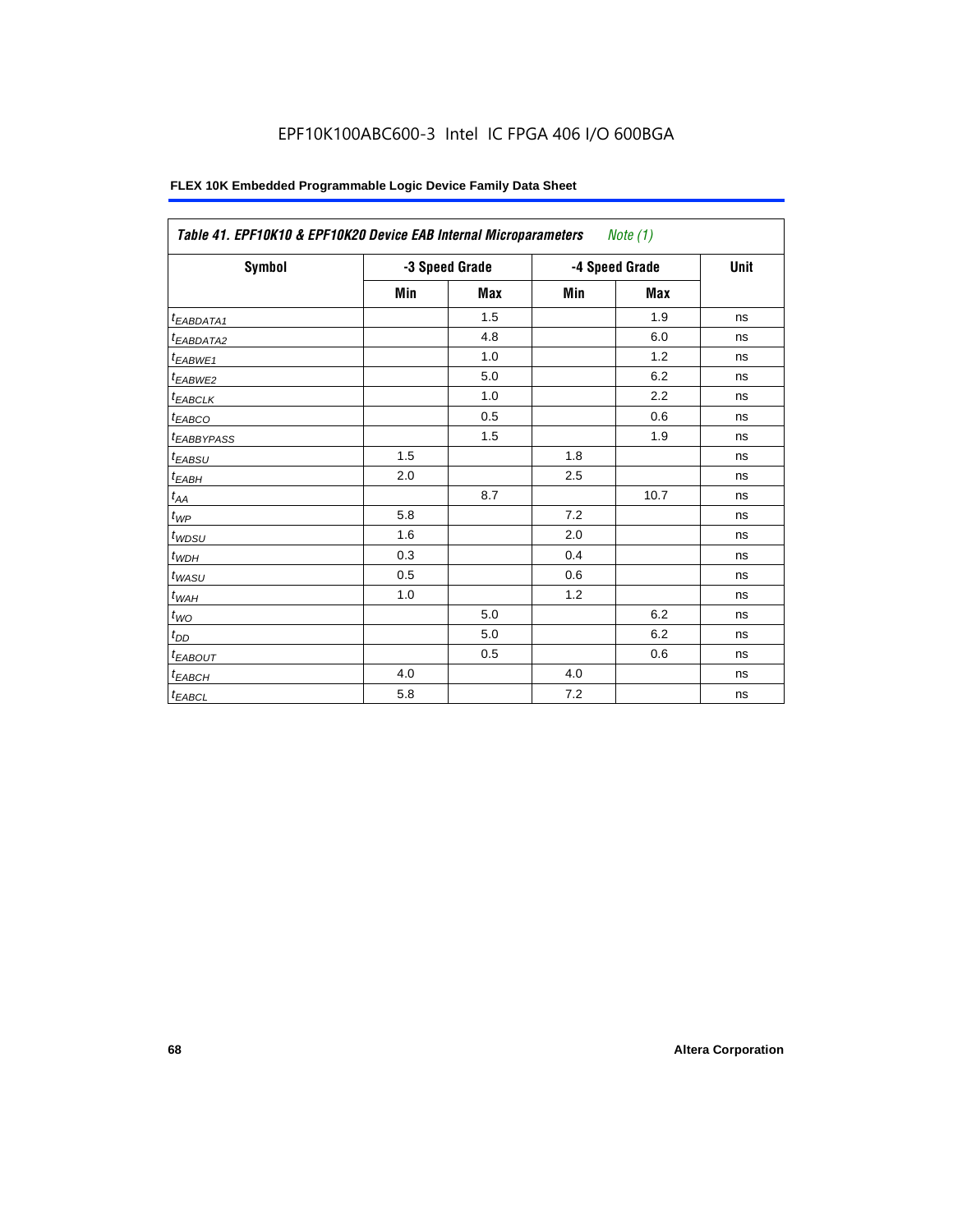| Table 42. EPF10K10 & EPF10K20 Device EAB Internal Timing Macroparameters<br>Note (1) |                |      |                |            |             |
|--------------------------------------------------------------------------------------|----------------|------|----------------|------------|-------------|
| <b>Symbol</b>                                                                        | -3 Speed Grade |      | -4 Speed Grade |            | <b>Unit</b> |
|                                                                                      | Min            | Max  | Min            | <b>Max</b> |             |
| t <sub>EABAA</sub>                                                                   |                | 13.7 |                | 17.0       | ns          |
| <i>EABRCCOMB</i>                                                                     | 13.7           |      | 17.0           |            | ns          |
| <b><i>EABRCREG</i></b>                                                               | 9.7            |      | 11.9           |            | ns          |
| <sup>t</sup> EABWP                                                                   | 5.8            |      | 7.2            |            | ns          |
| <sup>t</sup> EABWCCOMB                                                               | 7.3            |      | 9.0            |            | ns          |
| <sup>t</sup> EABWCREG                                                                | 13.0           |      | 16.0           |            | ns          |
| t <sub>EABDD</sub>                                                                   |                | 10.0 |                | 12.5       | ns          |
| <i>EABDATACO</i>                                                                     |                | 2.0  |                | 3.4        | ns          |
| <sup>t</sup> EABDATASU                                                               | 5.3            |      | 5.6            |            | ns          |
| <sup>t</sup> EABDATAH                                                                | 0.0            |      | 0.0            |            | ns          |
| <sup>t</sup> EABWESU                                                                 | 5.5            |      | 5.8            |            | ns          |
| <sup>t</sup> EABWEH                                                                  | 0.0            |      | 0.0            |            | ns          |
| <i>t<sub>EABWDSU</sub></i>                                                           | 5.5            |      | 5.8            |            | ns          |
| <sup>t</sup> EABWDH                                                                  | 0.0            |      | 0.0            |            | ns          |
| <sup>t</sup> EABWASU                                                                 | 2.1            |      | 2.7            |            | ns          |
| <sup>t</sup> EABWAH                                                                  | 0.0            |      | 0.0            |            | ns          |
| t <sub>EABWO</sub>                                                                   |                | 9.5  |                | 11.8       | ns          |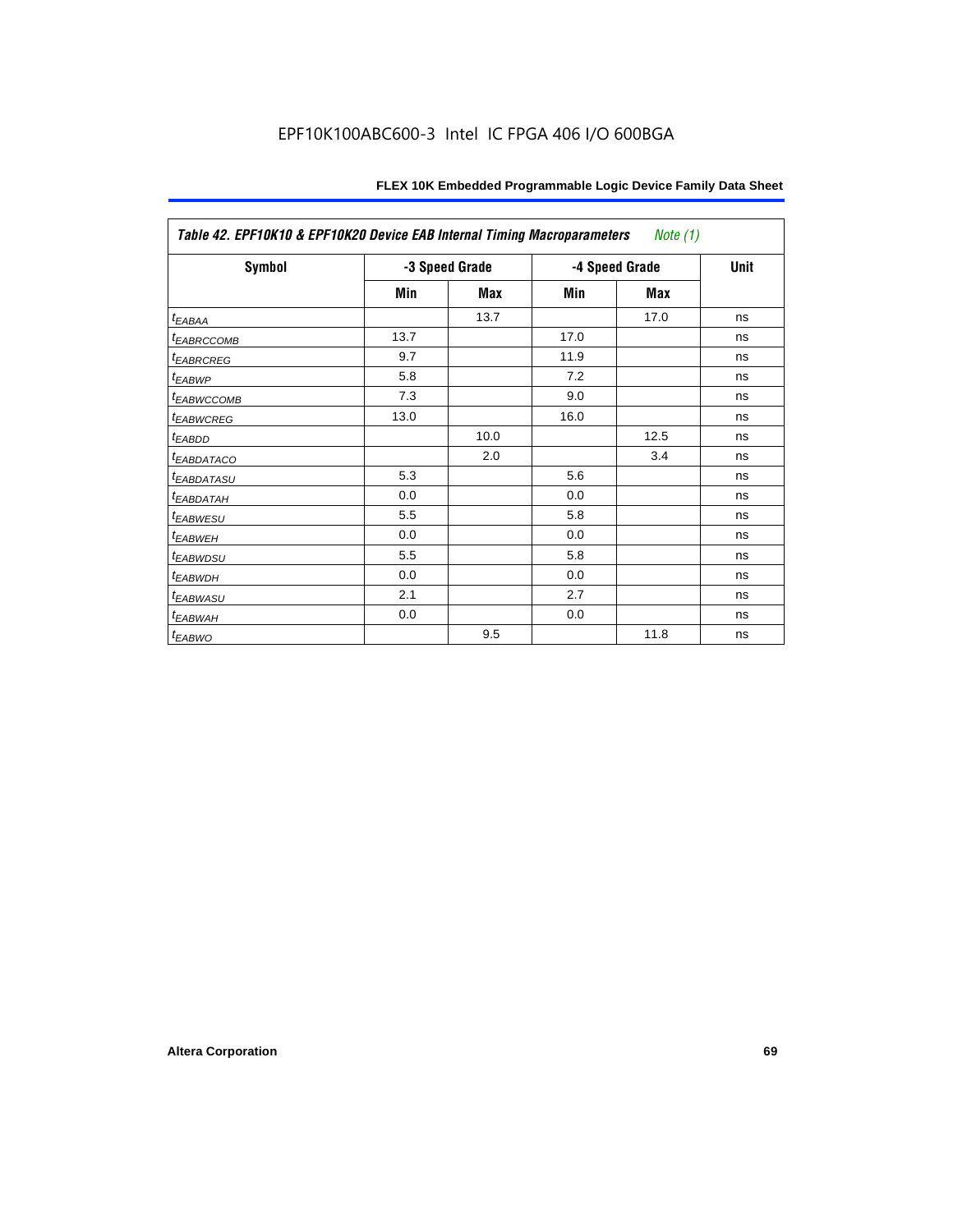| <b>Table 43. EPF10K10 Device Interconnect Timing Microparameters</b><br><i>Note</i> $(1)$ |                |            |                |            |             |  |
|-------------------------------------------------------------------------------------------|----------------|------------|----------------|------------|-------------|--|
| <b>Symbol</b>                                                                             | -3 Speed Grade |            | -4 Speed Grade |            | <b>Unit</b> |  |
|                                                                                           | Min            | <b>Max</b> | Min            | <b>Max</b> |             |  |
| <sup>t</sup> DIN2IOE                                                                      |                | 4.8        |                | 6.2        | ns          |  |
| $t_{DIN2LE}$                                                                              |                | 2.6        |                | 3.8        | ns          |  |
| <sup>t</sup> DIN2DATA                                                                     |                | 4.3        |                | 5.2        | ns          |  |
| <sup>t</sup> DCLK2IOE                                                                     |                | 3.4        |                | 4.0        | ns          |  |
| <sup>t</sup> DCLK2LE                                                                      |                | 2.6        |                | 3.8        | ns          |  |
| <sup>t</sup> SAMELAB                                                                      |                | 0.6        |                | 0.6        | ns          |  |
| <sup>t</sup> SAMEROW                                                                      |                | 3.6        |                | 3.8        | ns          |  |
| <sup>t</sup> SAMECOLUMN                                                                   |                | 0.9        |                | 1.1        | ns          |  |
| <i>t<sub>DIFFROW</sub></i>                                                                |                | 4.5        |                | 4.9        | ns          |  |
| <sup>t</sup> TWOROWS                                                                      |                | 8.1        |                | 8.7        | ns          |  |
| <sup>t</sup> LEPERIPH                                                                     |                | 3.3        |                | 3.9        | ns          |  |
| <sup>t</sup> LABCARRY                                                                     |                | 0.5        |                | 0.8        | ns          |  |
| <sup>t</sup> LABCASC                                                                      |                | 2.7        |                | 3.0        | ns          |  |

| Symbol                  | -3 Speed Grade |     | -4 Speed Grade |     | Unit |
|-------------------------|----------------|-----|----------------|-----|------|
|                         | Min            | Max | Min            | Max |      |
| $t_{DINZIOE}$           |                | 5.2 |                | 6.6 | ns   |
| <sup>t</sup> DIN2LE     |                | 2.6 |                | 3.8 | ns   |
| <sup>t</sup> DIN2DATA   |                | 4.3 |                | 5.2 | ns   |
| <sup>I</sup> DCLK2IOE   |                | 4.3 |                | 4.0 | ns   |
| t <sub>DCLK2LE</sub>    |                | 2.6 |                | 3.8 | ns   |
| <sup>t</sup> SAMELAB    |                | 0.6 |                | 0.6 | ns   |
| <sup>I</sup> SAMEROW    |                | 3.7 |                | 3.9 | ns   |
| <sup>t</sup> SAMECOLUMN |                | 1.4 |                | 1.6 | ns   |
| <sup>I</sup> DIFFROW    |                | 5.1 |                | 5.5 | ns   |
| <sup>t</sup> TWOROWS    |                | 8.8 |                | 9.4 | ns   |
| <sup>t</sup> LEPERIPH   |                | 4.7 |                | 5.6 | ns   |
| <b>LABCARRY</b>         |                | 0.5 |                | 0.8 | ns   |
| <sup>t</sup> LABCASC    |                | 2.7 |                | 3.0 | ns   |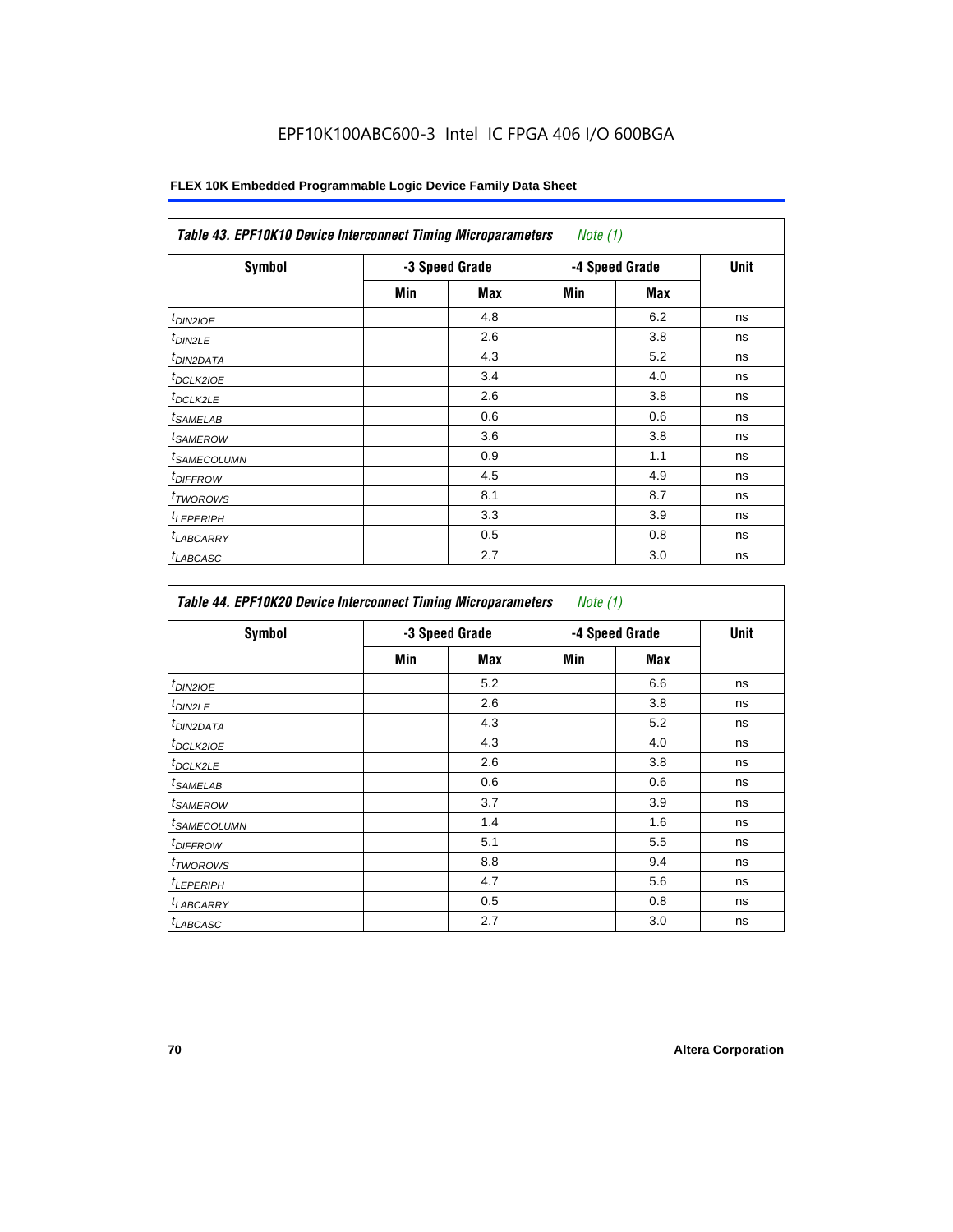| Table 45. EPF10K10 & EPF10K20 Device External Timing Parameters<br>Note (1) |                |      |                |      |             |  |
|-----------------------------------------------------------------------------|----------------|------|----------------|------|-------------|--|
| <b>Symbol</b>                                                               | -3 Speed Grade |      | -4 Speed Grade |      | <b>Unit</b> |  |
|                                                                             | Min            | Max  | Min            | Max  |             |  |
| t <sub>DRR</sub>                                                            |                | 16.1 |                | 20.0 | ns          |  |
| $t_{INSU}$ (2), (3)                                                         | 5.5            |      | 6.0            |      | ns          |  |
| $t_{INH}$ (3)                                                               | 0.0            |      | 0.0            |      | ns          |  |
| $\vert$ toutco (3)                                                          | 2.0            | 6.7  | 2.0            | 8.4  | ns          |  |

| Table 46. EPF10K10 Device External Bidirectional Timing Parameters<br>Note $(1)$ |                |            |                |      |             |  |  |
|----------------------------------------------------------------------------------|----------------|------------|----------------|------|-------------|--|--|
| Symbol                                                                           | -3 Speed Grade |            | -4 Speed Grade |      | <b>Unit</b> |  |  |
|                                                                                  | Min            | <b>Max</b> | Min            | Max  |             |  |  |
| <sup>t</sup> INSUBIDIR                                                           | 4.5            |            | 5.6            |      | ns          |  |  |
| <sup>t</sup> INHBIDIR                                                            | 0.0            |            | 0.0            |      | ns          |  |  |
| <sup>t</sup> OUTCOBIDIR                                                          | 2.0            | 6.7        | 2.0            | 8.4  | ns          |  |  |
| <b>txzbidir</b>                                                                  |                | 10.5       |                | 13.4 | ns          |  |  |
| tzxbidir                                                                         |                | 10.5       |                | 13.4 | ns          |  |  |

| Table 47. EPF10K20 Device External Bidirectional Timing Parameters<br><i>Note</i> $(1)$ |                |      |                |      |             |  |
|-----------------------------------------------------------------------------------------|----------------|------|----------------|------|-------------|--|
| Symbol                                                                                  | -3 Speed Grade |      | -4 Speed Grade |      | <b>Unit</b> |  |
|                                                                                         | Min            | Max  | Min            | Max  |             |  |
| <sup>t</sup> INSUBIDIR                                                                  | 4.6            |      | 5.7            |      | ns          |  |
| <sup>t</sup> INHBIDIR                                                                   | 0.0            |      | 0.0            |      | ns          |  |
| <b>TOUTCOBIDIR</b>                                                                      | 2.0            | 6.7  | 2.0            | 8.4  | ns          |  |
| <sup>t</sup> xzbidir                                                                    |                | 10.5 |                | 13.4 | ns          |  |
| <sup>t</sup> zxbidir                                                                    |                | 10.5 |                | 13.4 | ns          |  |

*Notes to tables:*

(1) All timing parameters are described in Tables 32 through 38 in this data sheet.

(2) Using an LE to register the signal may provide a lower setup time.

(3) This parameter is specified by characterization.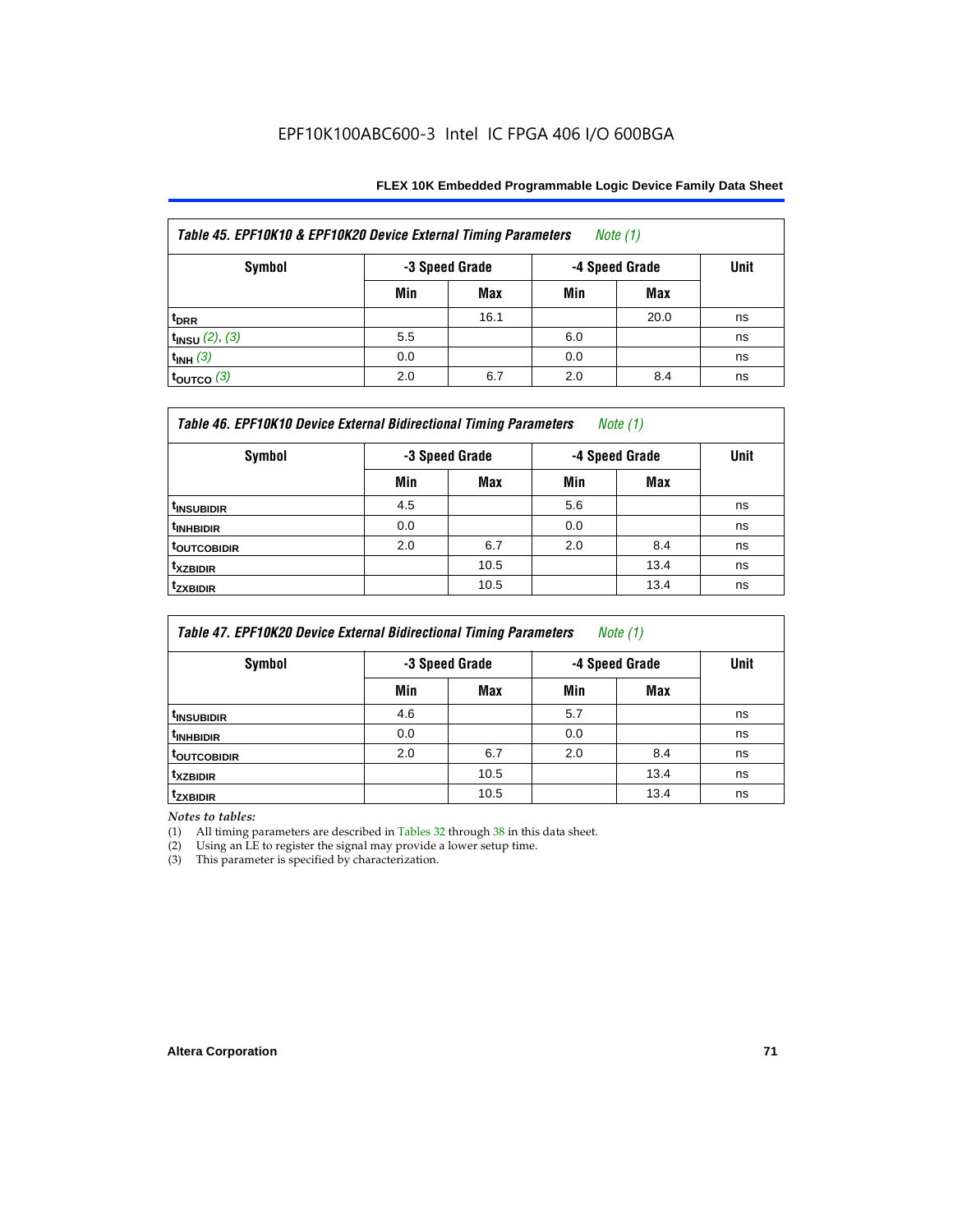Tables 48 through 56 show EPF10K30, EPF10K40, and EPF10K50 device internal and external timing parameters.

| Table 48. EPF10K30, EPF10K40 & EPF10K50 Device LE Timing Microparameters<br><i>Note</i> $(1)$ |     |                |     |                |    |  |  |  |
|-----------------------------------------------------------------------------------------------|-----|----------------|-----|----------------|----|--|--|--|
| <b>Symbol</b>                                                                                 |     | -3 Speed Grade |     | -4 Speed Grade |    |  |  |  |
|                                                                                               | Min | Max            | Min | Max            |    |  |  |  |
| $t_{LUT}$                                                                                     |     | 1.3            |     | 1.8            | ns |  |  |  |
| $t_{CLUT}$                                                                                    |     | 0.6            |     | 0.6            | ns |  |  |  |
| $t_{RLUT}$                                                                                    |     | 1.5            |     | 2.0            | ns |  |  |  |
| t <sub>PACKED</sub>                                                                           |     | 0.5            |     | 0.8            | ns |  |  |  |
| $t_{EN}$                                                                                      |     | 0.9            |     | 1.5            | ns |  |  |  |
| $t_{CICO}$                                                                                    |     | 0.2            |     | 0.4            | ns |  |  |  |
| $t_{CGEN}$                                                                                    |     | 0.9            |     | 1.4            | ns |  |  |  |
| $t_{\sf GENR}$                                                                                |     | 0.9            |     | 1.4            | ns |  |  |  |
| $t_{CASC}$                                                                                    |     | 1.0            |     | 1.2            | ns |  |  |  |
| $t_C$                                                                                         |     | 1.3            |     | 1.6            | ns |  |  |  |
| $t_{CO}$                                                                                      |     | 0.9            |     | 1.2            | ns |  |  |  |
| $t_{\text{COMB}}$                                                                             |     | 0.6            |     | 0.6            | ns |  |  |  |
| $t_{\sf SU}$                                                                                  | 1.4 |                | 1.4 |                | ns |  |  |  |
| $t_H$                                                                                         | 0.9 |                | 1.3 |                | ns |  |  |  |
| $t_{PRE}$                                                                                     |     | 0.9            |     | 1.2            | ns |  |  |  |
| $t_{\text{CLR}}$                                                                              |     | 0.9            |     | 1.2            | ns |  |  |  |
| $t_{CH}$                                                                                      | 4.0 |                | 4.0 |                | ns |  |  |  |
| $t_{CL}$                                                                                      | 4.0 |                | 4.0 |                | ns |  |  |  |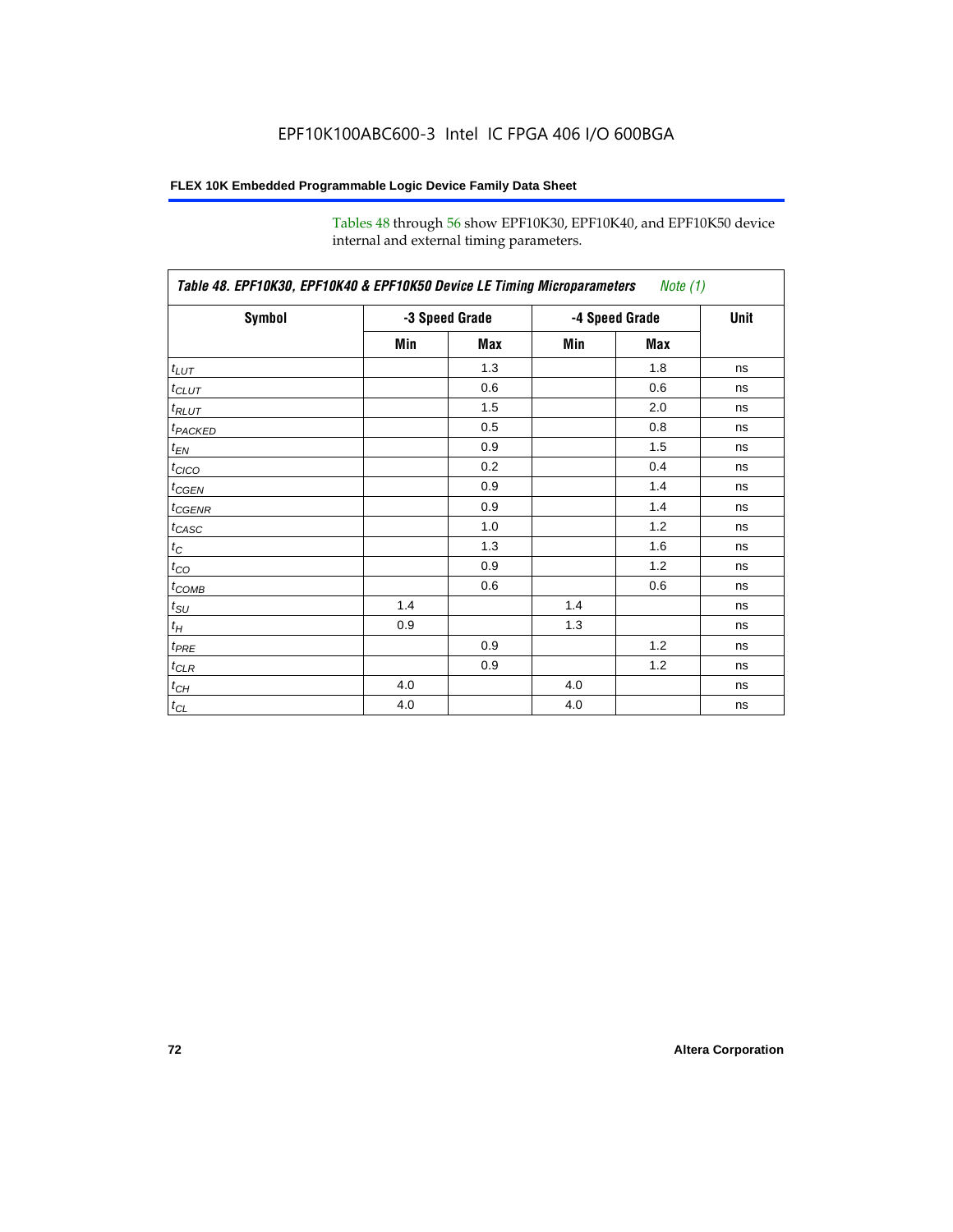|                   | Table 49. EPF10K30, EPF10K40 & EPF10K50 Device IOE Timing Microparameters<br>Note $(1)$ |     |                |             |    |  |  |  |  |
|-------------------|-----------------------------------------------------------------------------------------|-----|----------------|-------------|----|--|--|--|--|
| Symbol            | -3 Speed Grade                                                                          |     | -4 Speed Grade | <b>Unit</b> |    |  |  |  |  |
|                   | Min                                                                                     | Max | Min            | Max         |    |  |  |  |  |
| t <sub>IOD</sub>  |                                                                                         | 0.4 |                | 0.6         | ns |  |  |  |  |
| $t_{\text{IOC}}$  |                                                                                         | 0.5 |                | 0.9         | ns |  |  |  |  |
| $t_{IOCO}$        |                                                                                         | 0.4 |                | 0.5         | ns |  |  |  |  |
| $t_{IOCOMB}$      |                                                                                         | 0.0 |                | 0.0         | ns |  |  |  |  |
| $t_{IOSU}$        | 3.1                                                                                     |     | 3.5            |             | ns |  |  |  |  |
| $t_{IOH}$         | 1.0                                                                                     |     | 1.9            |             | ns |  |  |  |  |
| $t_{IOCLR}$       |                                                                                         | 1.0 |                | 1.2         | ns |  |  |  |  |
| $t_{OD1}$         |                                                                                         | 3.3 |                | 3.6         | ns |  |  |  |  |
| $t_{OD2}$         |                                                                                         | 5.6 |                | 6.5         | ns |  |  |  |  |
| $t_{OD3}$         |                                                                                         | 7.0 |                | 8.3         | ns |  |  |  |  |
| $t_{\mathsf{XZ}}$ |                                                                                         | 5.2 |                | 5.5         | ns |  |  |  |  |
| $t_{ZX1}$         |                                                                                         | 5.2 |                | 5.5         | ns |  |  |  |  |
| $t_{ZX2}$         |                                                                                         | 7.5 |                | 8.4         | ns |  |  |  |  |
| $t_{ZX3}$         |                                                                                         | 8.9 |                | 10.2        | ns |  |  |  |  |
| $t_{INREG}$       |                                                                                         | 7.7 |                | 10.0        | ns |  |  |  |  |
| $t_{IOFD}$        |                                                                                         | 3.3 |                | 4.0         | ns |  |  |  |  |
| $t_{INCOMB}$      |                                                                                         | 3.3 |                | 4.0         | ns |  |  |  |  |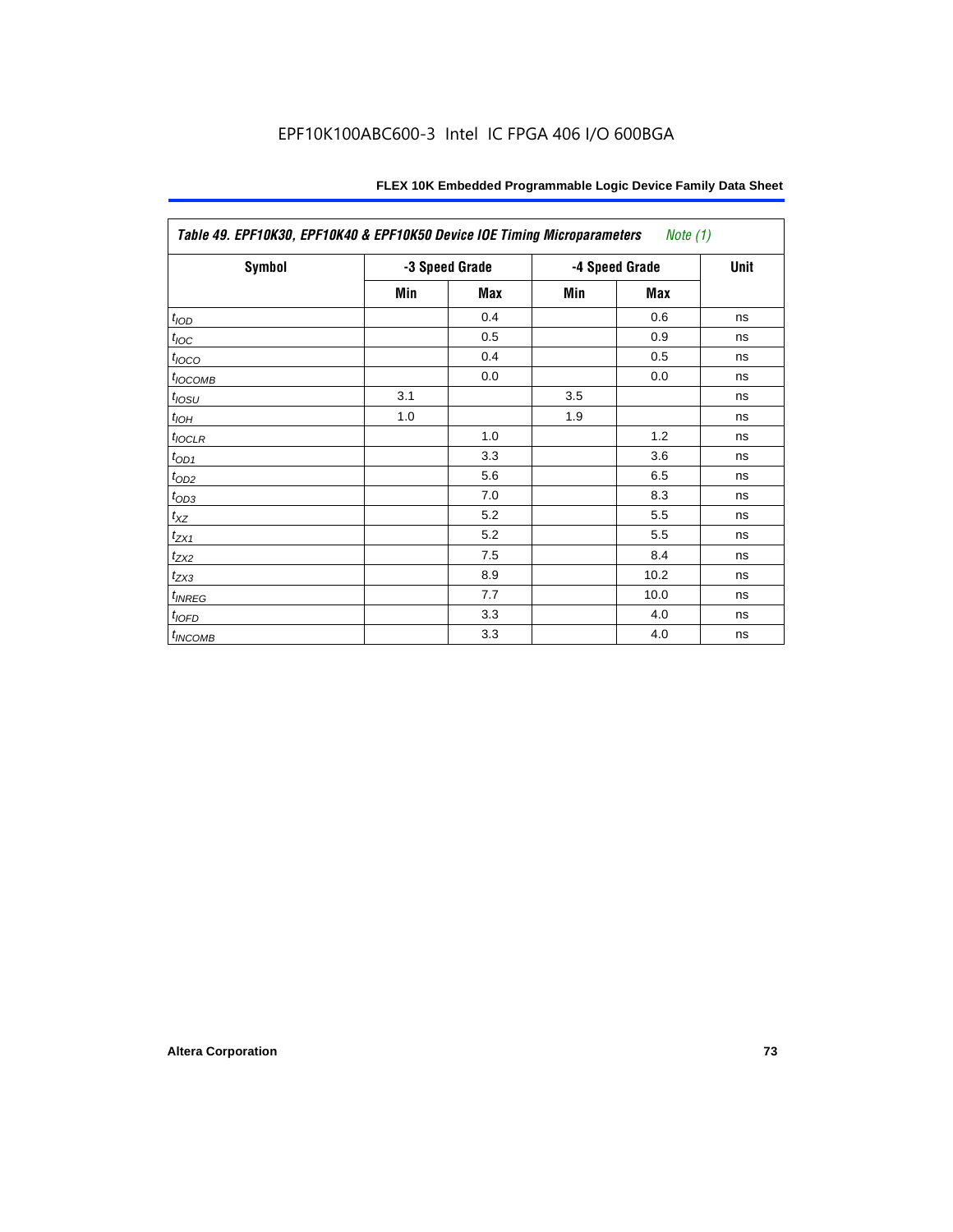| Symbol                 | -3 Speed Grade |            | -4 Speed Grade | Unit       |    |
|------------------------|----------------|------------|----------------|------------|----|
|                        | Min            | <b>Max</b> | Min            | <b>Max</b> |    |
| <sup>t</sup> EABDATA1  |                | 1.5        |                | 1.9        | ns |
| <sup>t</sup> EABDATA2  |                | 4.8        |                | 6.0        | ns |
| t <sub>EABWE1</sub>    |                | 1.0        |                | 1.2        | ns |
| t <sub>EABWE2</sub>    |                | 5.0        |                | 6.2        | ns |
| $t_{EABCLK}$           |                | 1.0        |                | 2.2        | ns |
| <sup>t</sup> EABCO     |                | 0.5        |                | 0.6        | ns |
| <sup>t</sup> EABBYPASS |                | 1.5        |                | 1.9        | ns |
| t <sub>EABSU</sub>     | 1.5            |            | 1.8            |            | ns |
| $t_{EABH}$             | 2.0            |            | 2.5            |            | ns |
| $t_{AA}$               |                | 8.7        |                | 10.7       | ns |
| $t_{\mathit{WP}}$      | 5.8            |            | 7.2            |            | ns |
| $t_{WDSU}$             | 1.6            |            | 2.0            |            | ns |
| $t_{WDH}$              | 0.3            |            | 0.4            |            | ns |
| $t_{WASU}$             | 0.5            |            | 0.6            |            | ns |
| $t_{WAH}$              | 1.0            |            | 1.2            |            | ns |
| $t_{WO}$               |                | 5.0        |                | 6.2        | ns |
| $t_{DD}$               |                | 5.0        |                | 6.2        | ns |
| <sup>t</sup> EABOUT    |                | 0.5        |                | 0.6        | ns |
| $t_{EABCH}$            | 4.0            |            | 4.0            |            | ns |
| $t_{EABCL}$            | 5.8            |            | 7.2            |            | ns |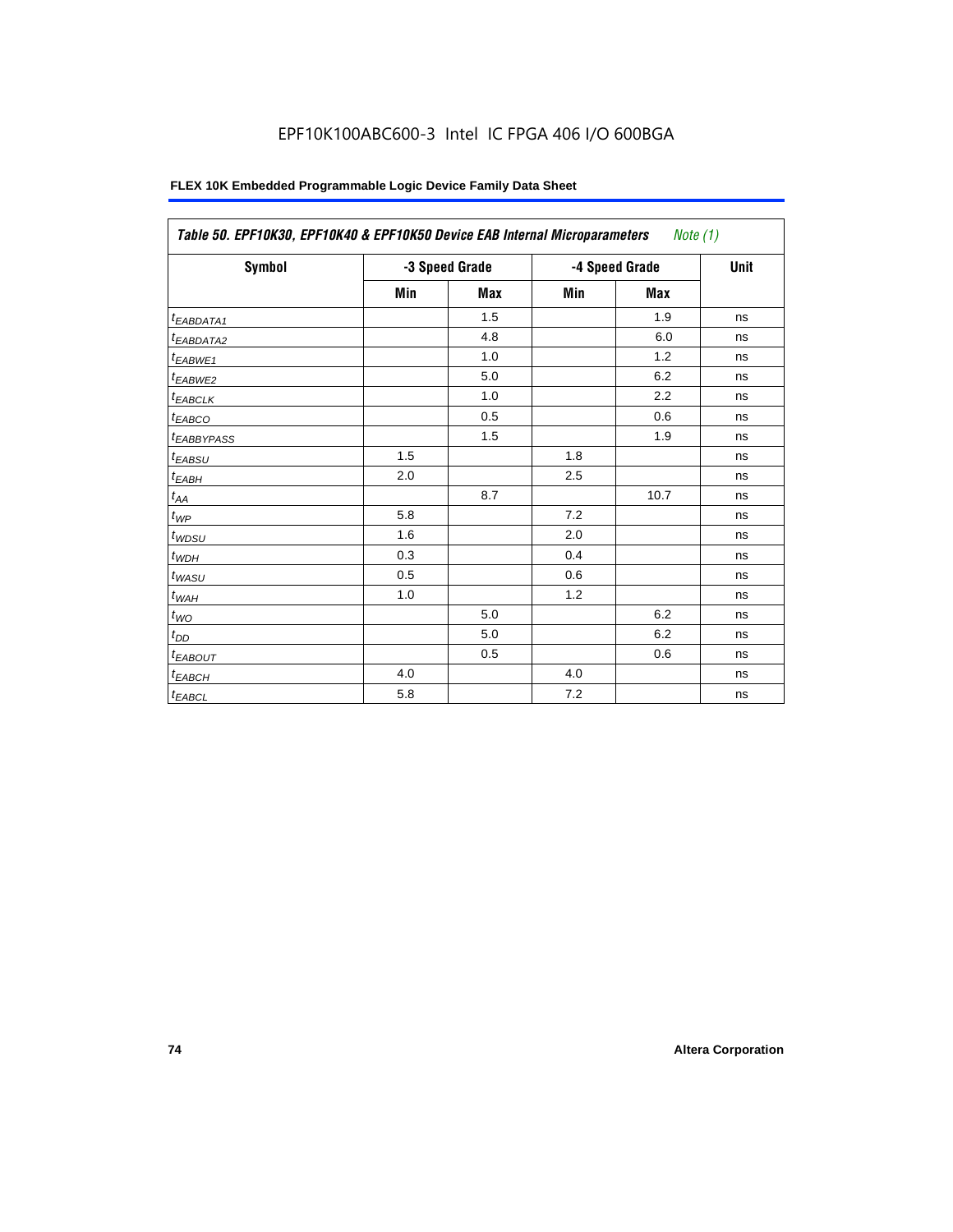| Table 51. EPF10K30, EPF10K40 & EPF10K50 Device EAB Internal Timing Macroparameters<br>Note $(1)$ |      |                |      |                |    |  |  |
|--------------------------------------------------------------------------------------------------|------|----------------|------|----------------|----|--|--|
| Symbol                                                                                           |      | -3 Speed Grade |      | -4 Speed Grade |    |  |  |
|                                                                                                  | Min  | Max            | Min  | Max            |    |  |  |
| $t_{EABA}$                                                                                       |      | 13.7           |      | 17.0           | ns |  |  |
| <b><i>EABRCCOMB</i></b>                                                                          | 13.7 |                | 17.0 |                | ns |  |  |
| <b><i>EABRCREG</i></b>                                                                           | 9.7  |                | 11.9 |                | ns |  |  |
| <sup>t</sup> EABWP                                                                               | 5.8  |                | 7.2  |                | ns |  |  |
| <b><i>EABWCCOMB</i></b>                                                                          | 7.3  |                | 9.0  |                | ns |  |  |
| <b><i>EABWCREG</i></b>                                                                           | 13.0 |                | 16.0 |                | ns |  |  |
| <sup>t</sup> EABDD                                                                               |      | 10.0           |      | 12.5           | ns |  |  |
| <i>EABDATACO</i>                                                                                 |      | 2.0            |      | 3.4            | ns |  |  |
| <sup>I</sup> EABDATASU                                                                           | 5.3  |                | 5.6  |                | ns |  |  |
| <sup>t</sup> EABDATAH                                                                            | 0.0  |                | 0.0  |                | ns |  |  |
| <b><i>EABWESU</i></b>                                                                            | 5.5  |                | 5.8  |                | ns |  |  |
| <sup>t</sup> EABWEH                                                                              | 0.0  |                | 0.0  |                | ns |  |  |
| <sup>t</sup> EABWDSU                                                                             | 5.5  |                | 5.8  |                | ns |  |  |
| <sup>t</sup> EABWDH                                                                              | 0.0  |                | 0.0  |                | ns |  |  |
| <sup>t</sup> EABWASU                                                                             | 2.1  |                | 2.7  |                | ns |  |  |
| <sup>t</sup> EABWAH                                                                              | 0.0  |                | 0.0  |                | ns |  |  |
| $t_{EABWO}$                                                                                      |      | 9.5            |      | 11.8           | ns |  |  |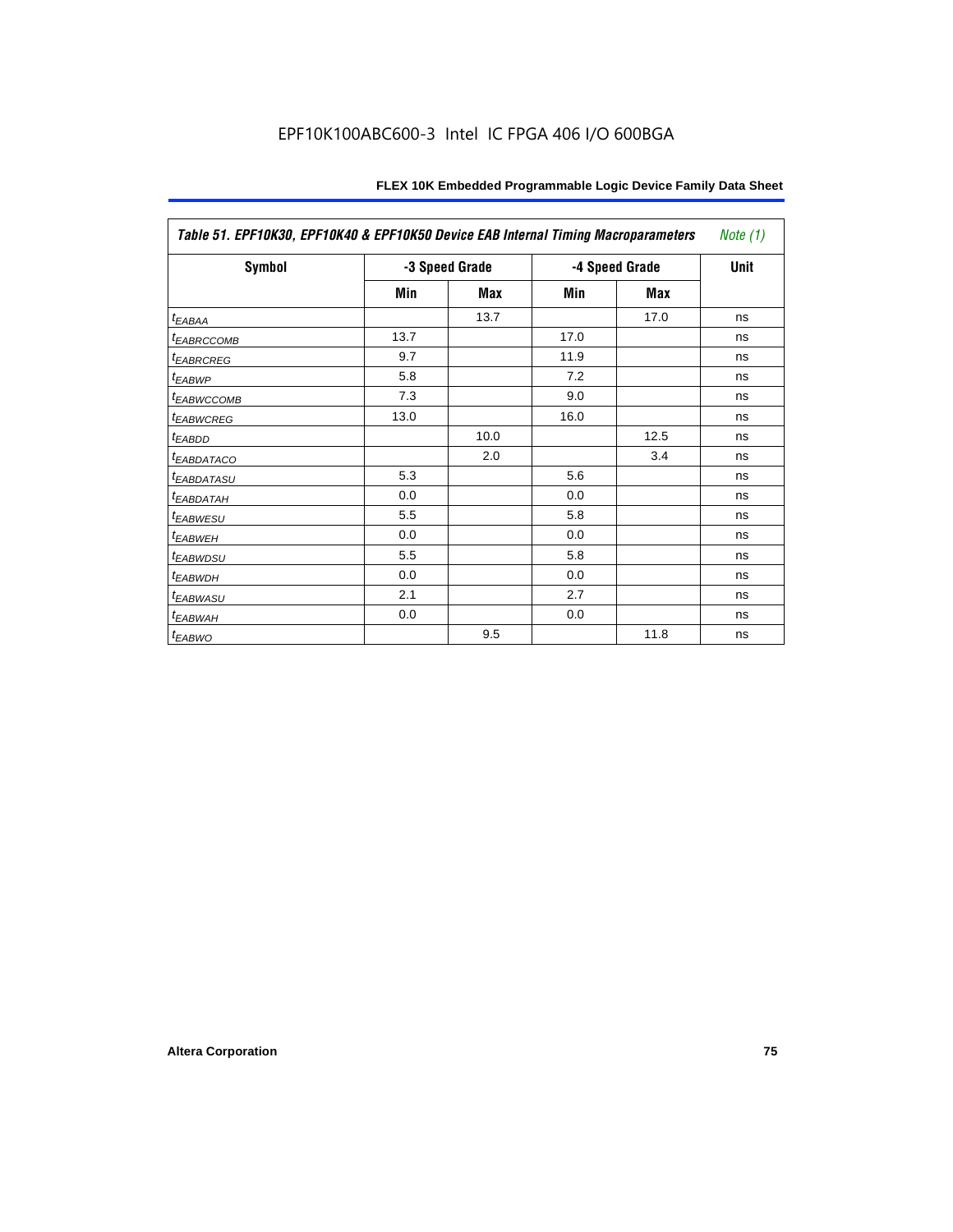# **FLEX 10K Embedded Programmable Logic Device Family Data Sheet**

| <b>Symbol</b>              |     | -3 Speed Grade |     | -4 Speed Grade | Unit |
|----------------------------|-----|----------------|-----|----------------|------|
|                            | Min | <b>Max</b>     | Min | <b>Max</b>     |      |
| $t_{DINZIOE}$              |     | 6.9            |     | 8.7            | ns   |
| $t_{DIN2LE}$               |     | 3.6            |     | 4.8            | ns   |
| <sup>t</sup> DIN2DATA      |     | 5.5            |     | 7.2            | ns   |
| <sup>t</sup> DCLK2IOE      |     | 4.6            |     | 6.2            | ns   |
| <sup>t</sup> DCLK2LE       |     | 3.6            |     | 4.8            | ns   |
| <sup>t</sup> SAMELAB       |     | 0.3            |     | 0.3            | ns   |
| <sup>t</sup> SAMEROW       |     | 3.3            |     | 3.7            | ns   |
| <sup>t</sup> SAMECOLUMN    |     | 2.5            |     | 2.7            | ns   |
| <i>t<sub>DIFFROW</sub></i> |     | 5.8            |     | 6.4            | ns   |
| <sup>t</sup> TWOROWS       |     | 9.1            |     | 10.1           | ns   |
| <sup>t</sup> LEPERIPH      |     | 6.2            |     | 7.1            | ns   |
| <sup>I</sup> LABCARRY      |     | 0.4            |     | 0.6            | ns   |
| <sup>t</sup> LABCASC       |     | 2.4            |     | 3.0            | ns   |

| <b>Symbol</b>           |     | -3 Speed Grade |     | -4 Speed Grade | <b>Unit</b> |
|-------------------------|-----|----------------|-----|----------------|-------------|
|                         | Min | Max            | Min | Max            |             |
| $t_{DINZIOE}$           |     | 7.6            |     | 9.4            | ns          |
| <sup>t</sup> DIN2LE     |     | 3.6            |     | 4.8            | ns          |
| <sup>t</sup> DIN2DATA   |     | 5.5            |     | 7.2            | ns          |
| <sup>I</sup> DCLK2IOE   |     | 4.6            |     | 6.2            | ns          |
| <sup>t</sup> DCLK2LE    |     | 3.6            |     | 4.8            | ns          |
| <sup>t</sup> SAMELAB    |     | 0.3            |     | 0.3            | ns          |
| <sup>t</sup> SAMEROW    |     | 3.3            |     | 3.7            | ns          |
| <sup>I</sup> SAMECOLUMN |     | 3.1            |     | 3.2            | ns          |
| <sup>t</sup> DIFFROW    |     | 6.4            |     | 6.4            | ns          |
| <sup>T</sup> TWOROWS    |     | 9.7            |     | 10.6           | ns          |
| <sup>t</sup> LEPERIPH   |     | 6.4            |     | 7.1            | ns          |
| <b>LABCARRY</b>         |     | 0.4            |     | 0.6            | ns          |
| <sup>t</sup> LABCASC    |     | 2.4            |     | 3.0            | ns          |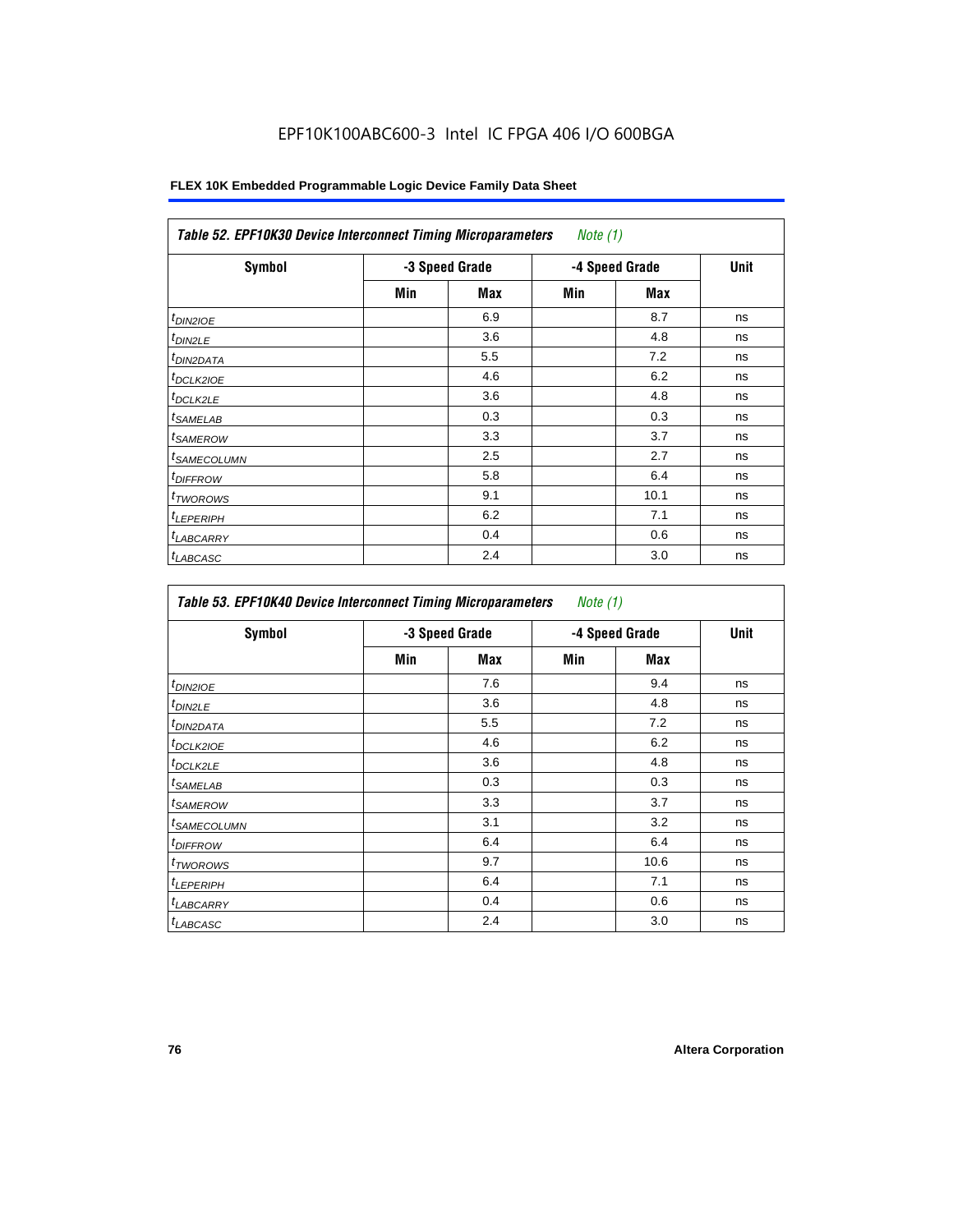| <b>Table 54. EPF10K50 Device Interconnect Timing Microparameters</b><br>Note $(1)$ |     |                |                |             |    |  |  |  |
|------------------------------------------------------------------------------------|-----|----------------|----------------|-------------|----|--|--|--|
| Symbol                                                                             |     | -3 Speed Grade | -4 Speed Grade | <b>Unit</b> |    |  |  |  |
|                                                                                    | Min | Max            | Min            | <b>Max</b>  |    |  |  |  |
| $t_{DIN2IOE}$                                                                      |     | 8.4            |                | 10.2        | ns |  |  |  |
| t <sub>DIN2LE</sub>                                                                |     | 3.6            |                | 4.8         | ns |  |  |  |
| t <sub>DIN2DATA</sub>                                                              |     | 5.5            |                | 7.2         | ns |  |  |  |
| t <sub>DCLK2IOE</sub>                                                              |     | 4.6            |                | 6.2         | ns |  |  |  |
| $t_{DCLK2LE}$                                                                      |     | 3.6            |                | 4.8         | ns |  |  |  |
| $t_{SAMELAB}$                                                                      |     | 0.3            |                | 0.3         | ns |  |  |  |
| t <sub>SAMEROW</sub>                                                               |     | 3.3            |                | 3.7         | ns |  |  |  |
| <i>t<sub>SAMECOLUMN</sub></i>                                                      |     | 3.9            |                | 4.1         | ns |  |  |  |
| <i>t<sub>DIFFROW</sub></i>                                                         |     | 7.2            |                | 7.8         | ns |  |  |  |
| $t_{TWOROWS}$                                                                      |     | 10.5           |                | 11.5        | ns |  |  |  |
| <b>t</b> LEPERIPH                                                                  |     | 7.5            |                | 8.2         | ns |  |  |  |
| $t_{LABCARY}$                                                                      |     | 0.4            |                | 0.6         | ns |  |  |  |
| $t_{LABCASC}$                                                                      |     | 2.4            |                | 3.0         | ns |  |  |  |

| Table 55. EPF10K30, EPF10K40 & EPF10K50 Device External Timing Parameters<br>Note (1) |     |                                  |     |      |    |  |  |  |
|---------------------------------------------------------------------------------------|-----|----------------------------------|-----|------|----|--|--|--|
| Symbol                                                                                |     | -4 Speed Grade<br>-3 Speed Grade |     |      |    |  |  |  |
|                                                                                       | Min | Max                              | Min | Max  |    |  |  |  |
| <sup>t</sup> DRR                                                                      |     | 17.2                             |     | 21.1 | ns |  |  |  |
| $t_{INSU}$ (2), (3)                                                                   | 5.7 |                                  | 6.4 |      | ns |  |  |  |
| $t_{INH}$ (3)                                                                         | 0.0 |                                  | 0.0 |      | ns |  |  |  |
| $t_{\text{OUTCO}}(3)$                                                                 | 2.0 | 8.8                              | 2.0 | 11.2 | ns |  |  |  |

| Table 56. EPF10K30, EPF10K40 & EPF10K50 Device External Bidirectional Timing Parameters<br>Note (1) |     |                |     |                |             |  |  |  |  |
|-----------------------------------------------------------------------------------------------------|-----|----------------|-----|----------------|-------------|--|--|--|--|
| Symbol                                                                                              |     | -3 Speed Grade |     | -4 Speed Grade | <b>Unit</b> |  |  |  |  |
|                                                                                                     | Min | Max            | Min | Max            |             |  |  |  |  |
| <sup>t</sup> INSUBIDIR                                                                              | 4.1 |                | 4.6 |                | ns          |  |  |  |  |
| <sup>t</sup> INHBIDIR                                                                               | 0.0 |                | 0.0 |                | ns          |  |  |  |  |
| t <sub>outcobidir</sub>                                                                             | 2.0 | 8.8            | 2.0 | 11.2           | ns          |  |  |  |  |
| <sup>t</sup> xzbidir                                                                                |     | 12.3           |     | 15.0           | ns          |  |  |  |  |
| <sup>t</sup> zxbidir                                                                                |     | 12.3           |     | 15.0           | ns          |  |  |  |  |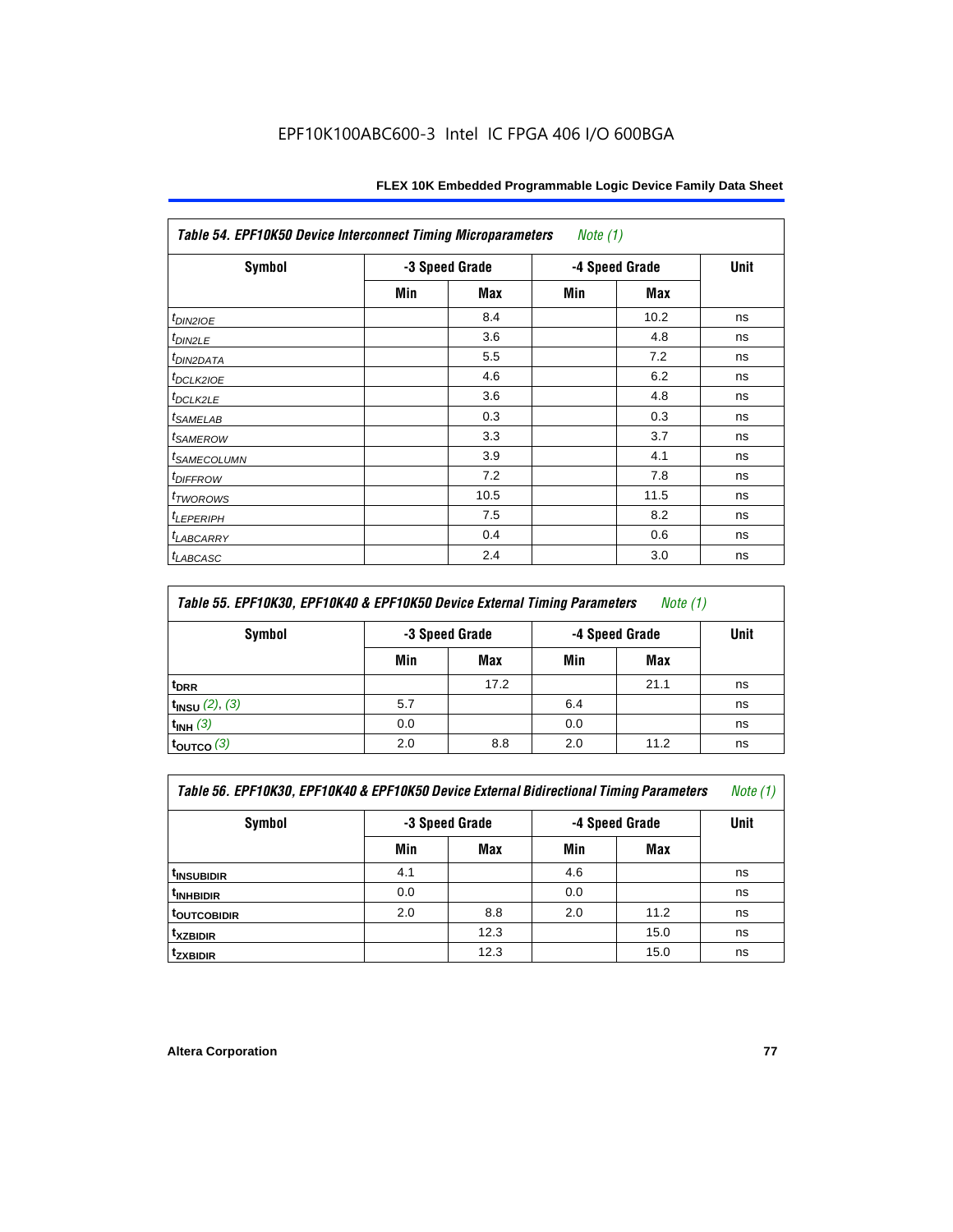#### *Notes to tables:*

- (1) All timing parameters are described in Tables 32 through 38 in this data sheet.
- (2) Using an LE to register the signal may provide a lower setup time.
- (3) This parameter is specified by characterization.

Tables 57 through 63 show EPF10K70 device internal and external timing parameters.

| <b>Table 57. EPF10K70 Device LE Timing Microparameters</b><br>Note (1) |     |                |                |            |                |            |    |  |      |
|------------------------------------------------------------------------|-----|----------------|----------------|------------|----------------|------------|----|--|------|
| <b>Symbol</b>                                                          |     | -2 Speed Grade | -3 Speed Grade |            | -4 Speed Grade |            |    |  | Unit |
|                                                                        | Min | Max            | Min            | <b>Max</b> | Min            | <b>Max</b> |    |  |      |
| $t_{LUT}$                                                              |     | 1.3            |                | 1.5        |                | 2.0        | ns |  |      |
| $t$ CLUT                                                               |     | 0.4            |                | 0.4        |                | 0.5        | ns |  |      |
| $t_{RLUT}$                                                             |     | 1.5            |                | 1.6        |                | 2.0        | ns |  |      |
| t <sub>PACKED</sub>                                                    |     | 0.8            |                | 0.9        |                | 1.3        | ns |  |      |
| $t_{EN}$                                                               |     | 0.8            |                | 0.9        |                | 1.2        | ns |  |      |
| $t_{CICO}$                                                             |     | 0.2            |                | 0.2        |                | 0.3        | ns |  |      |
| $t_{GEN}$                                                              |     | 1.0            |                | 1.1        |                | 1.4        | ns |  |      |
| $t_{\text{GENR}}$                                                      |     | 1.1            |                | 1.2        |                | 1.5        | ns |  |      |
| $t_{CASC}$                                                             |     | 1.0            |                | 1.1        |                | 1.3        | ns |  |      |
| $t_C$                                                                  |     | 0.7            |                | 0.8        |                | 1.0        | ns |  |      |
| $t_{CO}$                                                               |     | 0.9            |                | 1.0        |                | 1.4        | ns |  |      |
| $t_{COMB}$                                                             |     | 0.4            |                | 0.5        |                | 0.7        | ns |  |      |
| $t_{\text{SU}}$                                                        | 1.9 |                | 2.1            |            | 2.6            |            | ns |  |      |
| $t_H$                                                                  | 2.1 |                | 2.3            |            | 3.1            |            | ns |  |      |
| $t_{PRE}$                                                              |     | 0.9            |                | 1.0        |                | 1.4        | ns |  |      |
| $t_{CLR}$                                                              |     | 0.9            |                | 1.0        |                | 1.4        | ns |  |      |
| $t_{CH}$                                                               | 4.0 |                | 4.0            |            | 4.0            |            | ns |  |      |
| $t_{CL}$                                                               | 4.0 |                | 4.0            |            | 4.0            |            | ns |  |      |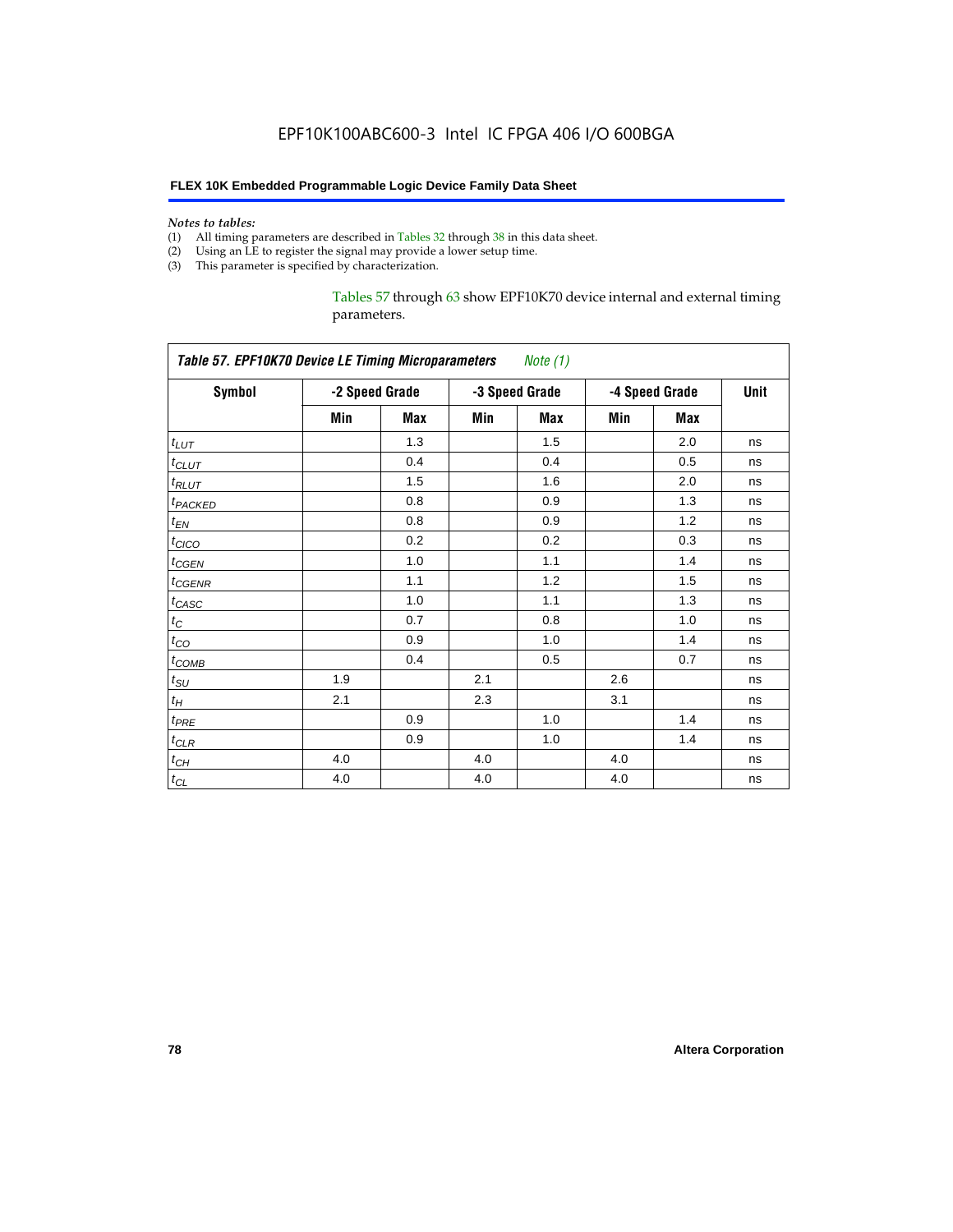| <b>Table 58. EPF10K70 Device IOE Timing Microparameters</b><br>Note (1) |                |            |     |                |     |                |      |  |  |
|-------------------------------------------------------------------------|----------------|------------|-----|----------------|-----|----------------|------|--|--|
| Symbol                                                                  | -2 Speed Grade |            |     | -3 Speed Grade |     | -4 Speed Grade | Unit |  |  |
|                                                                         | Min            | <b>Max</b> | Min | <b>Max</b>     | Min | <b>Max</b>     |      |  |  |
| t <sub>IOD</sub>                                                        |                | 0.0        |     | 0.0            |     | 0.0            | ns   |  |  |
| $t_{\text{loc}}$                                                        |                | 0.4        |     | 0.5            |     | 0.7            | ns   |  |  |
| $t_{IOCO}$                                                              |                | 0.4        |     | 0.4            |     | 0.9            | ns   |  |  |
| $t_{IOCOMB}$                                                            |                | 0.0        |     | 0.0            |     | 0.0            | ns   |  |  |
| $t_{IOSU}$                                                              | 4.5            |            | 5.0 |                | 6.2 |                | ns   |  |  |
| $t_{IOH}$                                                               | 0.4            |            | 0.5 |                | 0.7 |                | ns   |  |  |
| $t_{IOCLR}$                                                             |                | 0.6        |     | 0.7            |     | 1.6            | ns   |  |  |
| $t_{OD1}$                                                               |                | 3.6        |     | 4.0            |     | 5.0            | ns   |  |  |
| $t_{OD2}$                                                               |                | 5.6        |     | 6.3            |     | 7.3            | ns   |  |  |
| $t_{OD3}$                                                               |                | 6.9        |     | 7.7            |     | 8.7            | ns   |  |  |
| $t_{\mathsf{XZ}}$                                                       |                | 5.5        |     | 6.2            |     | 6.8            | ns   |  |  |
| $t_{ZX1}$                                                               |                | 5.5        |     | 6.2            |     | 6.8            | ns   |  |  |
| $t_{ZX2}$                                                               |                | 7.5        |     | 8.5            |     | 9.1            | ns   |  |  |
| $t_{ZX3}$                                                               |                | 8.8        |     | 9.9            |     | 10.5           | ns   |  |  |
| $t_{INREG}$                                                             |                | 8.0        |     | 9.0            |     | 10.2           | ns   |  |  |
| $t_{IOED}$                                                              |                | 7.2        |     | 8.1            |     | 10.3           | ns   |  |  |
| t <sub>INCOMB</sub>                                                     |                | 7.2        |     | 8.1            |     | 10.3           | ns   |  |  |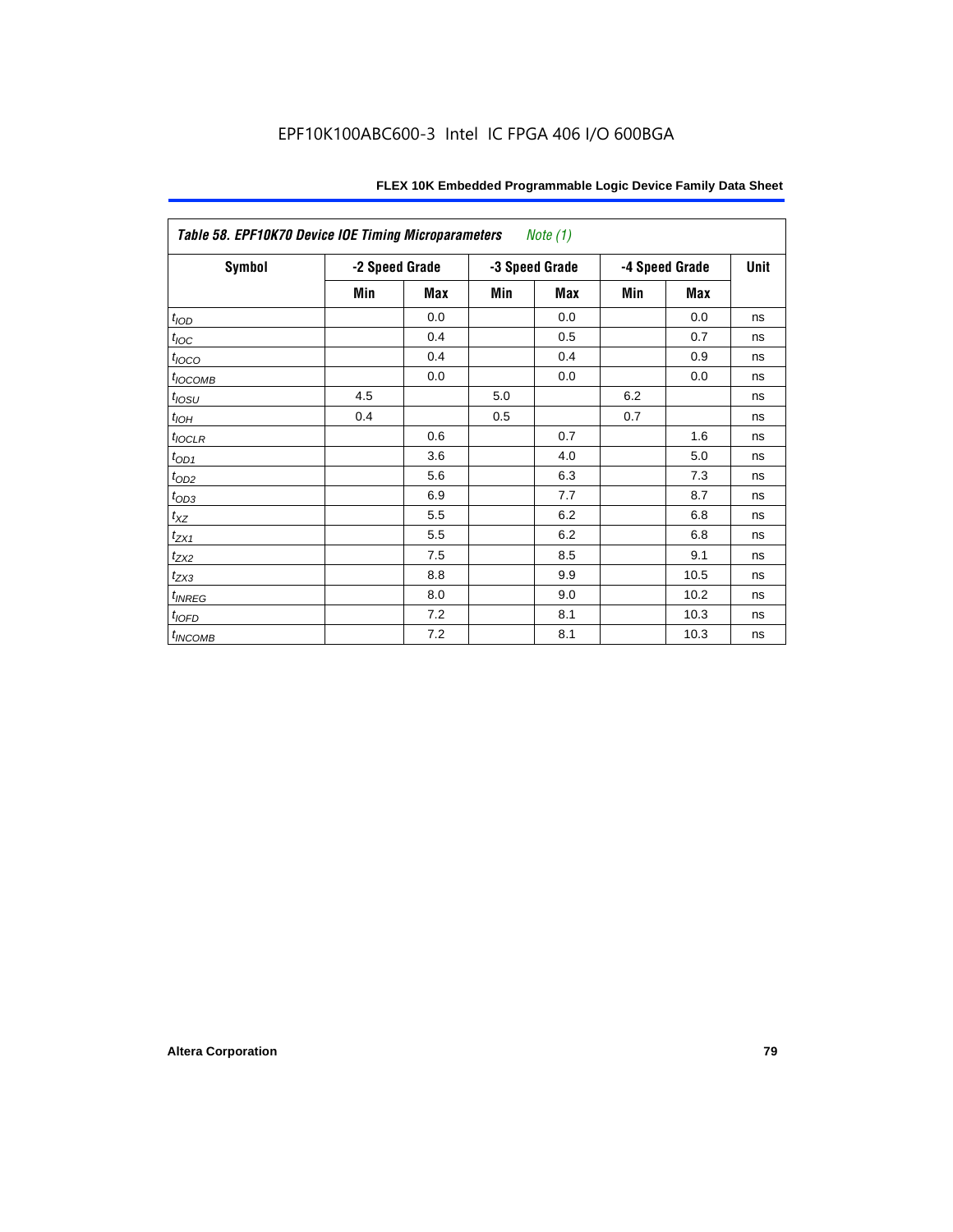| Table 59. EPF10K70 Device EAB Internal Microparameters |                |     |     | <i>Note</i> $(1)$ |     |                |    |
|--------------------------------------------------------|----------------|-----|-----|-------------------|-----|----------------|----|
| Symbol                                                 | -2 Speed Grade |     |     | -3 Speed Grade    |     | -4 Speed Grade |    |
|                                                        | Min            | Max | Min | <b>Max</b>        | Min | <b>Max</b>     |    |
| <sup>t</sup> EABDATA1                                  |                | 1.3 |     | 1.5               |     | 1.9            | ns |
| <sup>t</sup> EABDATA2                                  |                | 4.3 |     | 4.8               |     | 6.0            | ns |
| t <sub>EABWE1</sub>                                    |                | 0.9 |     | 1.0               |     | 1.2            | ns |
| t <sub>EABWE2</sub>                                    |                | 4.5 |     | 5.0               |     | 6.2            | ns |
| <sup>t</sup> EABCLK                                    |                | 0.9 |     | 1.0               |     | 2.2            | ns |
| <sup>t</sup> EABCO                                     |                | 0.4 |     | 0.5               |     | 0.6            | ns |
| <sup>t</sup> EABBYPASS                                 |                | 1.3 |     | 1.5               |     | 1.9            | ns |
| t <sub>EABSU</sub>                                     | 1.3            |     | 1.5 |                   | 1.8 |                | ns |
| t <sub>EABH</sub>                                      | 1.8            |     | 2.0 |                   | 2.5 |                | ns |
| $t_{AA}$                                               |                | 7.8 |     | 8.7               |     | 10.7           | ns |
| $t_{\mathit{WP}}$                                      | 5.2            |     | 5.8 |                   | 7.2 |                | ns |
| $t_{WDSU}$                                             | 1.4            |     | 1.6 |                   | 2.0 |                | ns |
| $t_{WDH}$                                              | 0.3            |     | 0.3 |                   | 0.4 |                | ns |
| $t_{WASU}$                                             | 0.4            |     | 0.5 |                   | 0.6 |                | ns |
| $t_{W\!\!AH}$                                          | 0.9            |     | 1.0 |                   | 1.2 |                | ns |
| $t_{WO}$                                               |                | 4.5 |     | 5.0               |     | 6.2            | ns |
| $t_{DD}$                                               |                | 4.5 |     | 5.0               |     | 6.2            | ns |
| <sup>t</sup> EABOUT                                    |                | 0.4 |     | 0.5               |     | 0.6            | ns |
| $t_{EABCH}$                                            | 4.0            |     | 4.0 |                   | 4.0 |                | ns |
| $t_{EABCL}$                                            | 5.2            |     | 5.8 |                   | 7.2 |                | ns |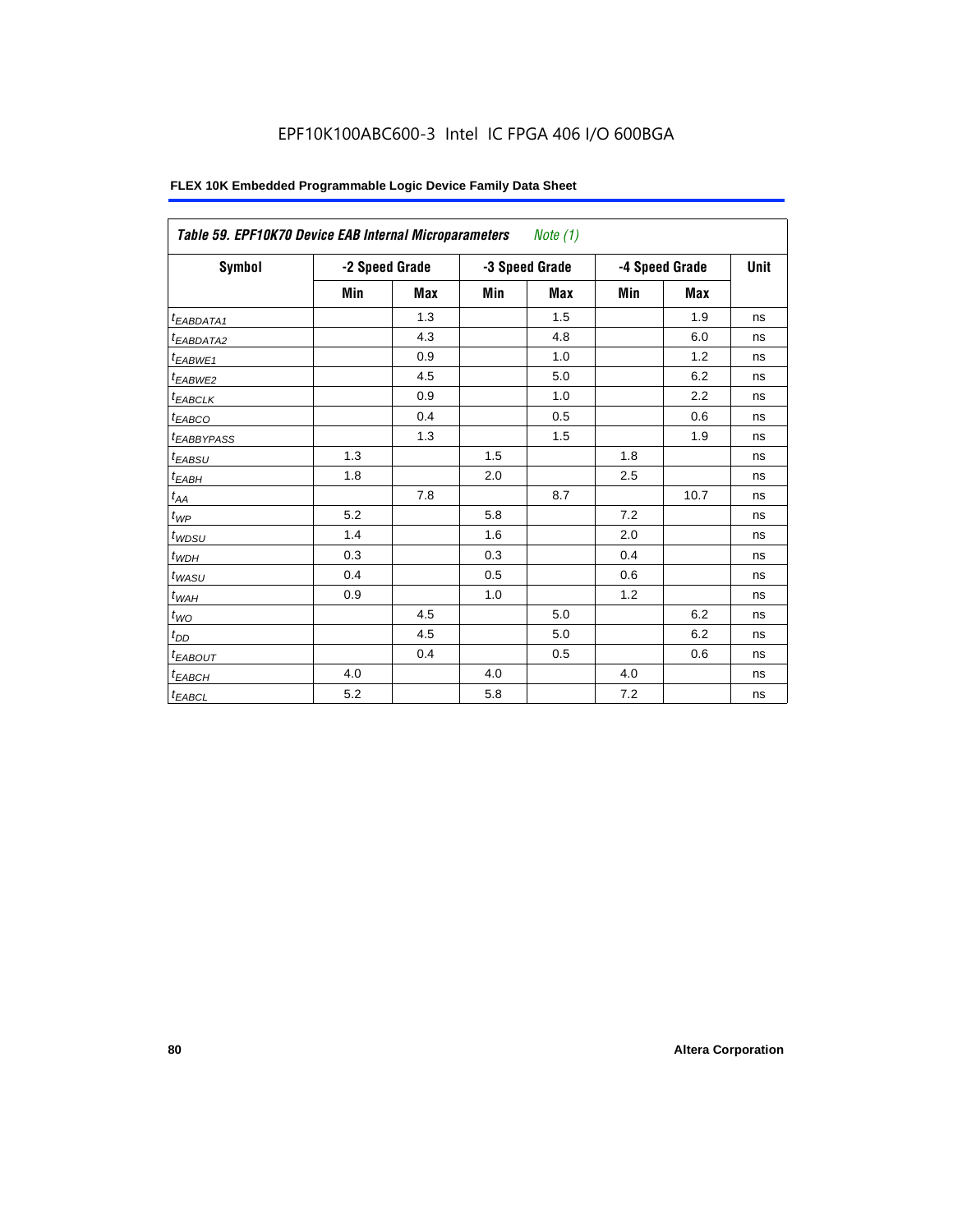| Table 60. EPF10K70 Device EAB Internal Timing Macroparameters |                |      |      |                | <i>Note</i> $(1)$ |                |    |  |
|---------------------------------------------------------------|----------------|------|------|----------------|-------------------|----------------|----|--|
| Symbol                                                        | -2 Speed Grade |      |      | -3 Speed Grade |                   | -4 Speed Grade |    |  |
|                                                               | Min            | Max  | Min  | Max            | Min               | Max            |    |  |
| $t_{EABA}$                                                    |                | 12.1 |      | 13.7           |                   | 17.0           | ns |  |
| <b><i>EABRCCOMB</i></b>                                       | 12.1           |      | 13.7 |                | 17.0              |                | ns |  |
| <b><i>EABRCREG</i></b>                                        | 8.6            |      | 9.7  |                | 11.9              |                | ns |  |
| <sup>t</sup> EABWP                                            | 5.2            |      | 5.8  |                | 7.2               |                | ns |  |
| <b><i>EABWCCOMB</i></b>                                       | 6.5            |      | 7.3  |                | 9.0               |                | ns |  |
| <i><b>EABWCREG</b></i>                                        | 11.6           |      | 13.0 |                | 16.0              |                | ns |  |
| $t_{EABDD}$                                                   |                | 8.8  |      | 10.0           |                   | 12.5           | ns |  |
| <b><i>EABDATACO</i></b>                                       |                | 1.7  |      | 2.0            |                   | 3.4            | ns |  |
| <b><i>EABDATASU</i></b>                                       | 4.7            |      | 5.3  |                | 5.6               |                | ns |  |
| <sup>t</sup> EABDATAH                                         | 0.0            |      | 0.0  |                | 0.0               |                | ns |  |
| <sup>t</sup> EABWESU                                          | 4.9            |      | 5.5  |                | 5.8               |                | ns |  |
| <sup>t</sup> EABWEH                                           | 0.0            |      | 0.0  |                | 0.0               |                | ns |  |
| <sup>t</sup> EABWDSU                                          | 1.8            |      | 2.1  |                | 2.7               |                | ns |  |
| <sup>t</sup> EABWDH                                           | 0.0            |      | 0.0  |                | 0.0               |                | ns |  |
| <sup>t</sup> EABWASU                                          | 4.1            |      | 4.7  |                | 5.8               |                | ns |  |
| <sup>t</sup> EABWAH                                           | 0.0            |      | 0.0  |                | 0.0               |                | ns |  |
| $t_{EABWO}$                                                   |                | 8.4  |      | 9.5            |                   | 11.8           | ns |  |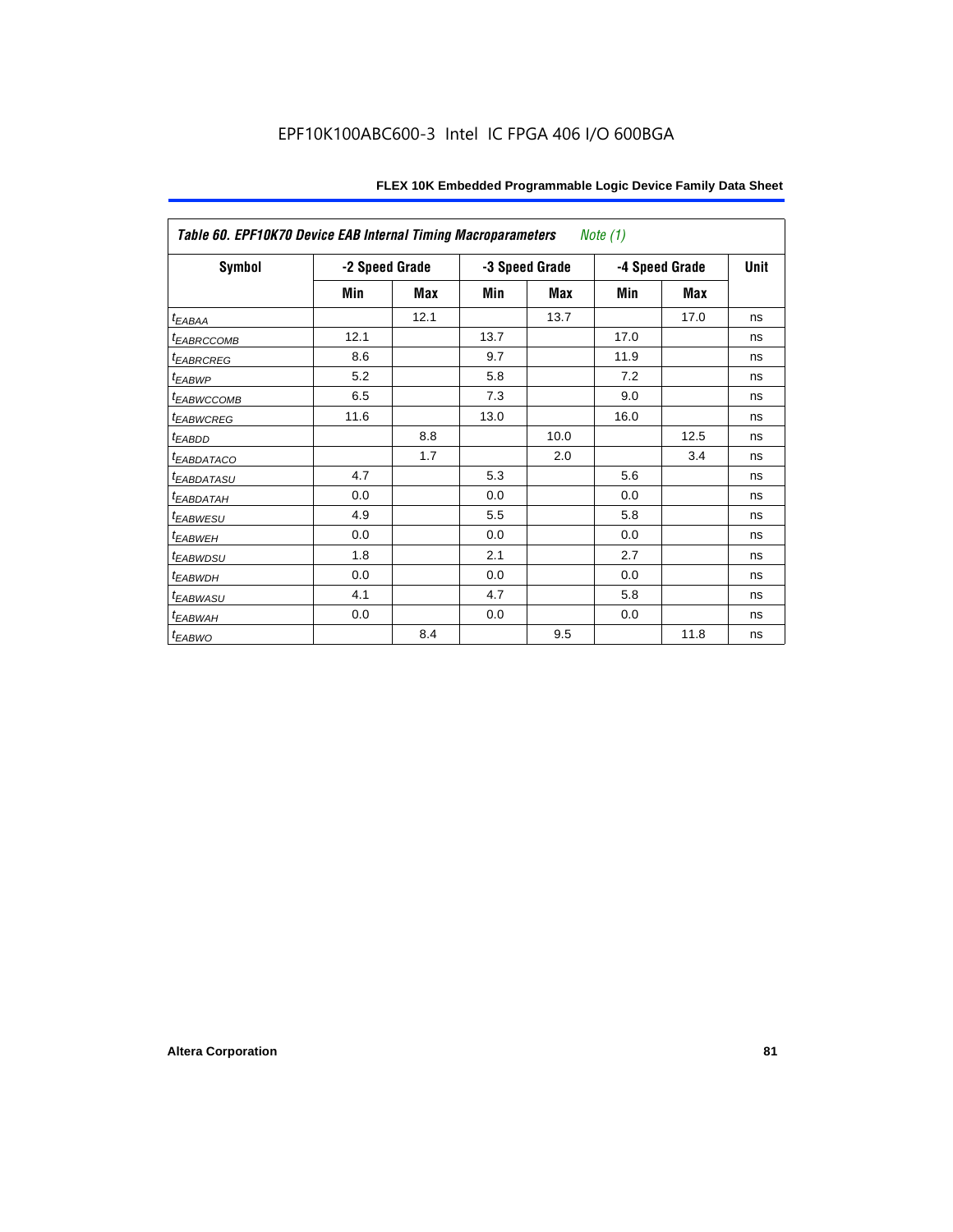| Table 61. EPF10K70 Device Interconnect Timing Microparameters |     |                |     |                | Note $(1)$     |      |    |
|---------------------------------------------------------------|-----|----------------|-----|----------------|----------------|------|----|
| Symbol                                                        |     | -2 Speed Grade |     | -3 Speed Grade | -4 Speed Grade | Unit |    |
|                                                               | Min | Max            | Min | Max            | Min            | Max  |    |
| $t_{DINZIOE}$                                                 |     | 6.6            |     | 7.3            |                | 8.8  | ns |
| $t_{DIN2LE}$                                                  |     | 4.2            |     | 4.8            |                | 6.0  | ns |
| <sup>t</sup> DIN2DATA                                         |     | 6.5            |     | 7.1            |                | 10.8 | ns |
| <sup>t</sup> DCLK2IOE                                         |     | 5.5            |     | 6.2            |                | 7.7  | ns |
| $t$ DCLK2LE                                                   |     | 4.2            |     | 4.8            |                | 6.0  | ns |
| <sup>t</sup> SAMELAB                                          |     | 0.4            |     | 0.4            |                | 0.5  | ns |
| <sup>t</sup> SAMEROW                                          |     | 4.8            |     | 4.9            |                | 5.5  | ns |
| <sup>t</sup> SAMECOLUMN                                       |     | 3.3            |     | 3.4            |                | 3.7  | ns |
| <sup>t</sup> DIFFROW                                          |     | 8.1            |     | 8.3            |                | 9.2  | ns |
| <sup>T</sup> TWOROWS                                          |     | 12.9           |     | 13.2           |                | 14.7 | ns |
| <sup>t</sup> LEPERIPH                                         |     | 5.5            |     | 5.7            |                | 6.5  | ns |
| <b>LABCARRY</b>                                               |     | 0.8            |     | 0.9            |                | 1.1  | ns |
| <sup>t</sup> LABCASC                                          |     | 2.7            |     | 3.0            |                | 3.2  | ns |

| Table 62. EPF10K70 Device External Timing Parameters<br>Note $(1)$ |     |                |     |                |     |                |    |  |  |  |  |
|--------------------------------------------------------------------|-----|----------------|-----|----------------|-----|----------------|----|--|--|--|--|
| Symbol                                                             |     | -2 Speed Grade |     | -3 Speed Grade |     | -4 Speed Grade |    |  |  |  |  |
|                                                                    | Min | Max            | Min | Max            | Min | Max            |    |  |  |  |  |
| <sup>t</sup> DRR                                                   |     | 17.2           |     | 19.1           |     | 24.2           | ns |  |  |  |  |
| $t_{INSU}$ (2), (3)                                                | 6.6 |                | 7.3 |                | 8.0 |                | ns |  |  |  |  |
| $t_{INH}$ (3)                                                      | 0.0 |                | 0.0 |                | 0.0 |                | ns |  |  |  |  |
| $t_{\text{OUTCO}}(3)$                                              | 2.0 | 9.9            | 2.0 | 11.1           | 2.0 | 14.3           | ns |  |  |  |  |

*Table 63. EPF10K70 Device External Bidirectional Timing Parameters Note (1)*

| <b>Symbol</b>           |     | -2 Speed Grade |     | -3 Speed Grade | -4 Speed Grade | Unit       |    |
|-------------------------|-----|----------------|-----|----------------|----------------|------------|----|
|                         | Min | <b>Max</b>     | Min | <b>Max</b>     | Min            | <b>Max</b> |    |
| <sup>t</sup> INSUBIDIR  | 7.4 |                | 8.1 |                | 10.4           |            | ns |
| <sup>t</sup> INHBIDIR   | 0.0 |                | 0.0 |                | 0.0            |            | ns |
| <sup>t</sup> OUTCOBIDIR | 2.0 | 9.9            | 2.0 | 11.1           | 2.0            | 14.3       | ns |
| <sup>t</sup> xzbidir    |     | 13.7           |     | 15.4           |                | 18.5       | ns |
| <sup>t</sup> zxbidir    |     | 13.7           |     | 15.4           |                | 18.5       | ns |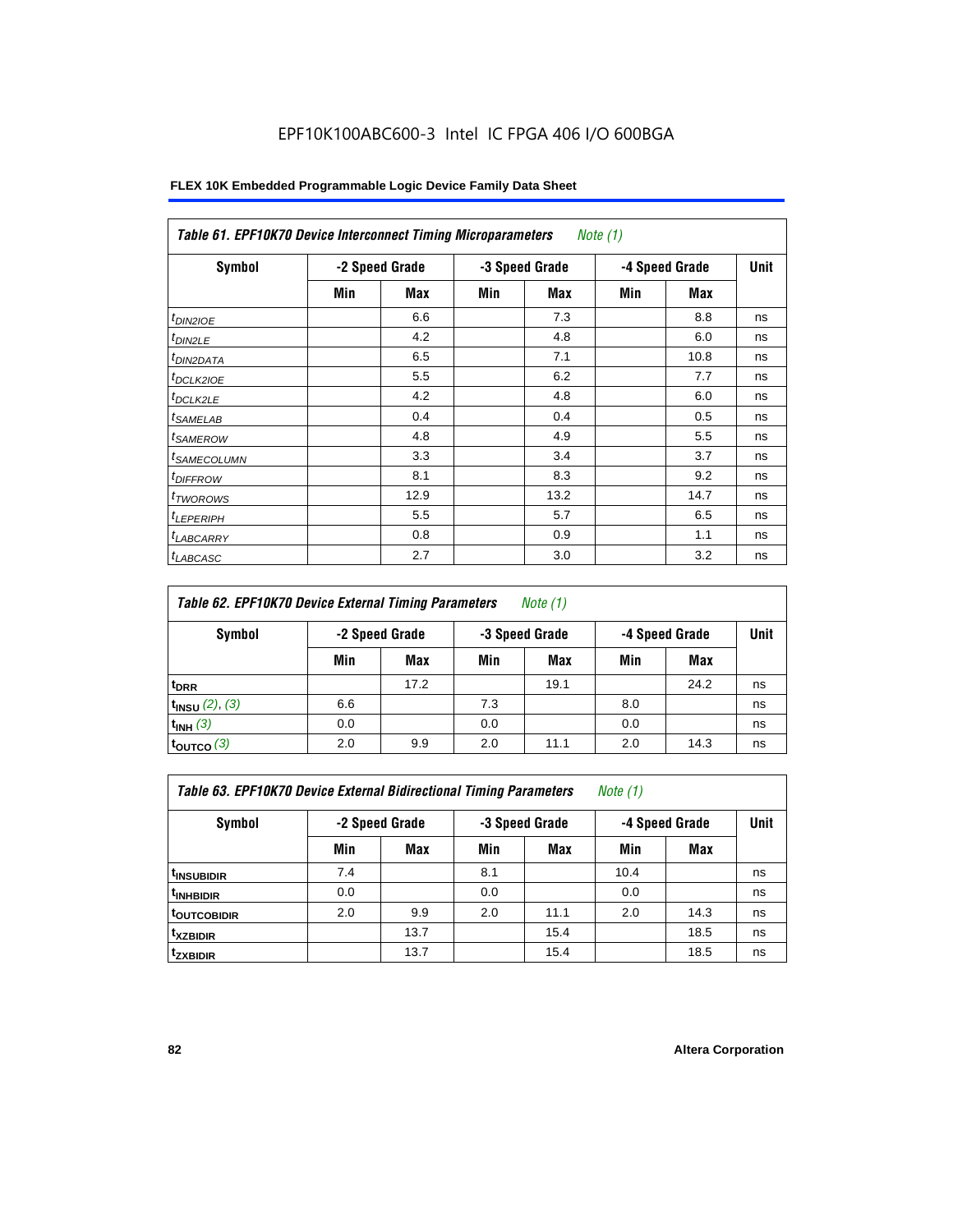#### *Notes to tables:*

- (1) All timing parameters are described in Tables 32 through 38 in this data sheet.
- (2) Using an LE to register the signal may provide a lower setup time.
- (3) This parameter is specified by characterization.

Tables 64 through 70 show EPF10K100 device internal and external timing parameters.

|                     |     |                  |     |                |     |                | Unit |
|---------------------|-----|------------------|-----|----------------|-----|----------------|------|
| <b>Symbol</b>       |     | -3DX Speed Grade |     | -3 Speed Grade |     | -4 Speed Grade |      |
|                     | Min | Max              | Min | <b>Max</b>     | Min | <b>Max</b>     |      |
| $t_{LUT}$           |     | 1.5              |     | 1.5            |     | 2.0            | ns   |
| $t_{CLUT}$          |     | 0.4              |     | 0.4            |     | 0.5            | ns   |
| $t_{RLUT}$          |     | 1.6              |     | 1.6            |     | 2.0            | ns   |
| t <sub>PACKED</sub> |     | 0.9              |     | 0.9            |     | 1.3            | ns   |
| $t_{EN}$            |     | 0.9              |     | 0.9            |     | 1.2            | ns   |
| $t_{CICO}$          |     | 0.2              |     | 0.2            |     | 0.3            | ns   |
| $t_{CSEN}$          |     | 1.1              |     | 1.1            |     | 1.4            | ns   |
| $t_{GENR}$          |     | 1.2              |     | 1.2            |     | 1.5            | ns   |
| $t_{CASC}$          |     | 1.1              |     | 1.1            |     | 1.3            | ns   |
| $t_C$               |     | 0.8              |     | 0.8            |     | 1.0            | ns   |
| $t_{CO}$            |     | 1.0              |     | 1.0            |     | 1.4            | ns   |
| $t_{COMB}$          |     | 0.5              |     | 0.5            |     | 0.7            | ns   |
| $t_{\text{SU}}$     | 2.1 |                  | 2.1 |                | 2.6 |                | ns   |
| $t_H$               | 2.3 |                  | 2.3 |                | 3.1 |                | ns   |
| $t_{PRE}$           |     | 1.0              |     | 1.0            |     | 1.4            | ns   |
| $t_{CLR}$           |     | 1.0              |     | 1.0            |     | 1.4            | ns   |
| $t_{CH}$            | 4.0 |                  | 4.0 |                | 4.0 |                | ns   |
| $t_{CL}$            | 4.0 |                  | 4.0 |                | 4.0 |                | ns   |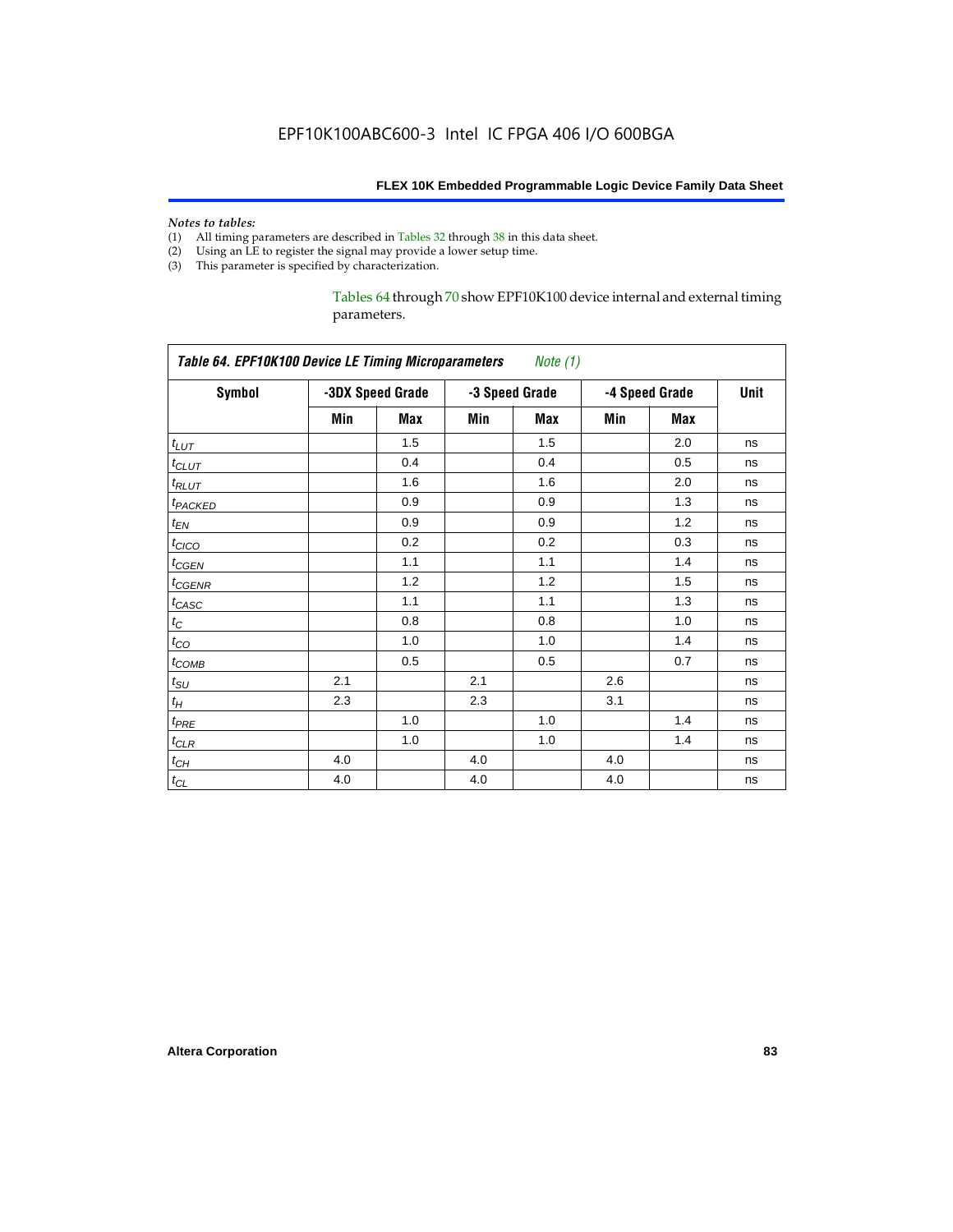| Table 65. EPF10K100 Device IOE Timing Microparameters                  |     |                  |                | <i>Note</i> $(1)$ |                |            |    |
|------------------------------------------------------------------------|-----|------------------|----------------|-------------------|----------------|------------|----|
| <b>Symbol</b>                                                          |     | -3DX Speed Grade | -3 Speed Grade |                   | -4 Speed Grade | Unit       |    |
|                                                                        | Min | Max              | Min            | <b>Max</b>        | Min            | <b>Max</b> |    |
| t <sub>IOD</sub>                                                       |     | 0.0              |                | 0.0               |                | 0.0        | ns |
| $t_{\text{IOC}}$                                                       |     | 0.5              |                | 0.5               |                | 0.7        | ns |
| $t_{IOCO}$                                                             |     | 0.4              |                | 0.4               |                | 0.9        | ns |
| t <sub>IOCOMB</sub>                                                    |     | 0.0              |                | 0.0               |                | 0.0        | ns |
| $t_{IOSU}$                                                             | 5.5 |                  | 5.5            |                   | 6.7            |            | ns |
| $t_{IOH}$                                                              | 0.5 |                  | 0.5            |                   | 0.7            |            | ns |
| $t_{IOCLR}$                                                            |     | 0.7              |                | 0.7               |                | 1.6        | ns |
| $t_{OD1}$                                                              |     | 4.0              |                | 4.0               |                | 5.0        | ns |
| $t_{OD2}$                                                              |     | 6.3              |                | 6.3               |                | 7.3        | ns |
| $t_{OD3}$                                                              |     | 7.7              |                | 7.7               |                | 8.7        | ns |
| $t_{XZ}$                                                               |     | 6.2              |                | 6.2               |                | 6.8        | ns |
| $t_{ZX1}$                                                              |     | 6.2              |                | 6.2               |                | 6.8        | ns |
| $t_{ZX2}$                                                              |     | 8.5              |                | 8.5               |                | 9.1        | ns |
| $t_{ZX3}$                                                              |     | 9.9              |                | 9.9               |                | 10.5       | ns |
| t <sub>INREG</sub> without ClockLock or<br><b>ClockBoost circuitry</b> |     | 9.0              |                | 9.0               |                | 10.5       | ns |
| t <sub>INREG</sub> with ClockLock or<br>ClockBoost circuitry           |     | 3.0              |                | —                 |                |            | ns |
| $t_{IOFD}$                                                             |     | 8.1              |                | 8.1               |                | 10.3       | ns |
| t <sub>INCOMB</sub>                                                    |     | 8.1              |                | 8.1               |                | 10.3       | ns |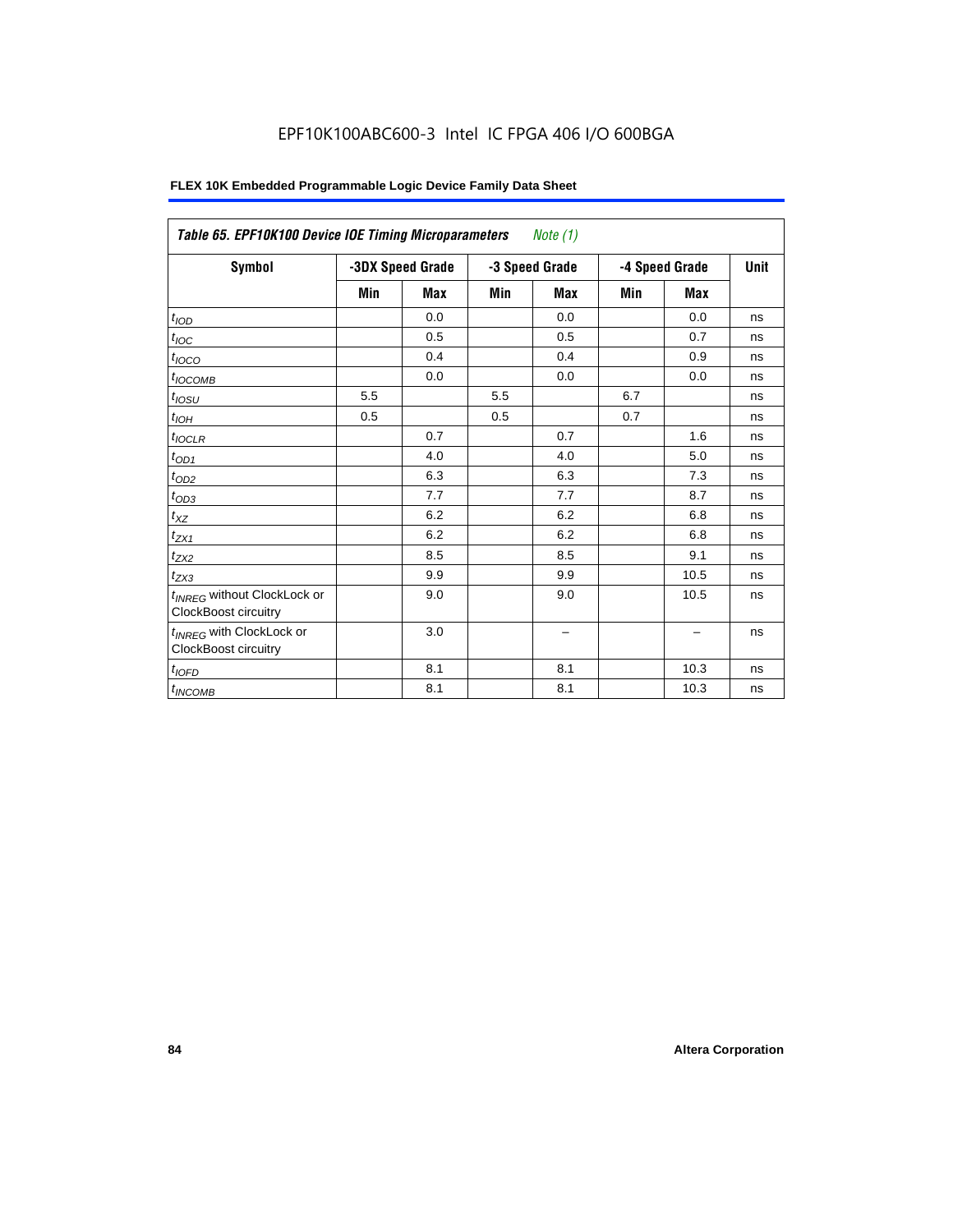| Table 66. EPF10K100 Device EAB Internal Microparameters<br>Note (1) |                  |            |     |                |     |                |    |  |  |
|---------------------------------------------------------------------|------------------|------------|-----|----------------|-----|----------------|----|--|--|
| Symbol                                                              | -3DX Speed Grade |            |     | -3 Speed Grade |     | -4 Speed Grade |    |  |  |
|                                                                     | Min              | <b>Max</b> | Min | <b>Max</b>     | Min | Max            |    |  |  |
| $t_{EABDATA1}$                                                      |                  | 1.5        |     | 1.5            |     | 1.9            | ns |  |  |
| t <sub>EABDATA2</sub>                                               |                  | 4.8        |     | 4.8            |     | 6.0            | ns |  |  |
| $t_{EABWE1}$                                                        |                  | 1.0        |     | 1.0            |     | 1.2            | ns |  |  |
| $t_{EABWE2}$                                                        |                  | 5.0        |     | 5.0            |     | 6.2            | ns |  |  |
| $t_{EABCLK}$                                                        |                  | 1.0        |     | 1.0            |     | 2.2            | ns |  |  |
| $t_{EABCO}$                                                         |                  | 0.5        |     | 0.5            |     | 0.6            | ns |  |  |
| <b><i>t<sub>EABBYPASS</sub></i></b>                                 |                  | 1.5        |     | 1.5            |     | 1.9            | ns |  |  |
| $t_{EABSU}$                                                         | 1.5              |            | 1.5 |                | 1.8 |                | ns |  |  |
| $t_{EABH}$                                                          | 2.0              |            | 2.0 |                | 2.5 |                | ns |  |  |
| $t_{\mathit{AA}}$                                                   |                  | 8.7        |     | 8.7            |     | 10.7           | ns |  |  |
| $t_{\mathit{WP}}$                                                   | 5.8              |            | 5.8 |                | 7.2 |                | ns |  |  |
| $t_{WDSU}$                                                          | 1.6              |            | 1.6 |                | 2.0 |                | ns |  |  |
| $t_{WDH}$                                                           | 0.3              |            | 0.3 |                | 0.4 |                | ns |  |  |
| $t_{WASU}$                                                          | 0.5              |            | 0.5 |                | 0.6 |                | ns |  |  |
| $t_{WAH}$                                                           | 1.0              |            | 1.0 |                | 1.2 |                | ns |  |  |
| $t_{WO}$                                                            |                  | 5.0        |     | 5.0            |     | 6.2            | ns |  |  |
| $t_{DD}$                                                            |                  | 5.0        |     | $5.0\,$        |     | 6.2            | ns |  |  |
| <b><i>EABOUT</i></b>                                                |                  | 0.5        |     | 0.5            |     | 0.6            | ns |  |  |
| $t_{EABCH}$                                                         | 4.0              |            | 4.0 |                | 4.0 |                | ns |  |  |
| $t_{EABCL}$                                                         | 5.8              |            | 5.8 |                | 7.2 |                | ns |  |  |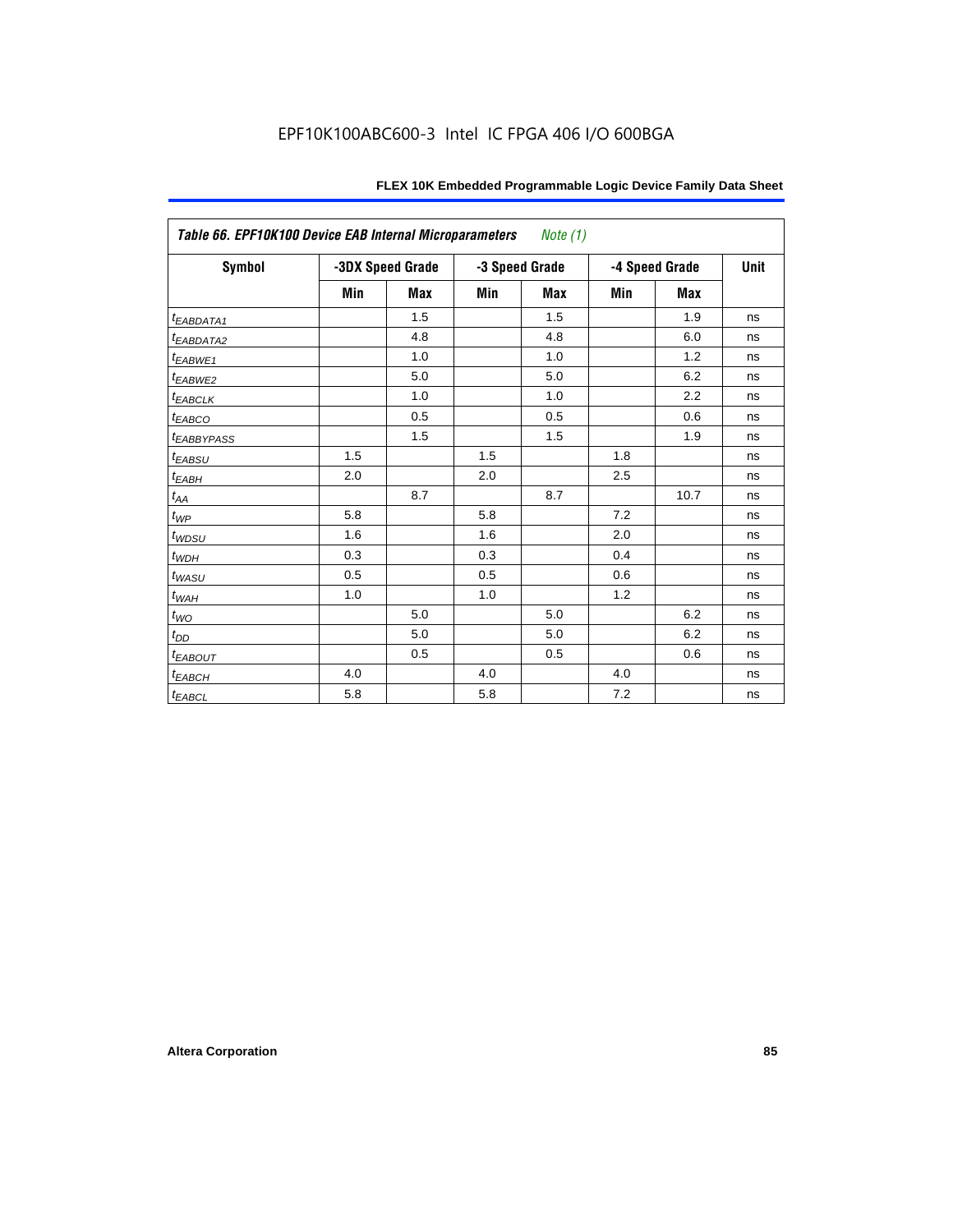| Table 67. EPF10K100 Device EAB Internal Timing Macroparameters<br>Note $(1)$ |      |                  |      |                |      |                |    |  |  |
|------------------------------------------------------------------------------|------|------------------|------|----------------|------|----------------|----|--|--|
| Symbol                                                                       |      | -3DX Speed Grade |      | -3 Speed Grade |      | -4 Speed Grade |    |  |  |
|                                                                              | Min  | Max              | Min  | Max            | Min  | Max            |    |  |  |
| t <sub>EABAA</sub>                                                           |      | 13.7             |      | 13.7           |      | 17.0           | ns |  |  |
| <sup>t</sup> EABRCCOMB                                                       | 13.7 |                  | 13.7 |                | 17.0 |                | ns |  |  |
| <sup>t</sup> EABRCREG                                                        | 9.7  |                  | 9.7  |                | 11.9 |                | ns |  |  |
| t <sub>EABWP</sub>                                                           | 5.8  |                  | 5.8  |                | 7.2  |                | ns |  |  |
| <sup>t</sup> EABWCCOMB                                                       | 7.3  |                  | 7.3  |                | 9.0  |                | ns |  |  |
| <sup>t</sup> EABWCREG                                                        | 13.0 |                  | 13.0 |                | 16.0 |                | ns |  |  |
| <sup>t</sup> EABDD                                                           |      | 10.0             |      | 10.0           |      | 12.5           | ns |  |  |
| <sup>t</sup> EABDATACO                                                       |      | 2.0              |      | 2.0            |      | 3.4            | ns |  |  |
| <sup>t</sup> EABDATASU                                                       | 5.3  |                  | 5.3  |                | 5.6  |                | ns |  |  |
| <sup>t</sup> EABDATAH                                                        | 0.0  |                  | 0.0  |                | 0.0  |                | ns |  |  |
| <sup>t</sup> EABWESU                                                         | 5.5  |                  | 5.5  |                | 5.8  |                | ns |  |  |
| <sup>t</sup> EABWEH                                                          | 0.0  |                  | 0.0  |                | 0.0  |                | ns |  |  |
| <sup>t</sup> EABWDSU                                                         | 5.5  |                  | 5.5  |                | 5.8  |                | ns |  |  |
| <sup>t</sup> EABWDH                                                          | 0.0  |                  | 0.0  |                | 0.0  |                | ns |  |  |
| <sup>t</sup> EABWASU                                                         | 2.1  |                  | 2.1  |                | 2.7  |                | ns |  |  |
| <sup>t</sup> EABWAH                                                          | 0.0  |                  | 0.0  |                | 0.0  |                | ns |  |  |
| <sup>t</sup> EABWO                                                           |      | 9.5              |      | 9.5            |      | 11.8           | ns |  |  |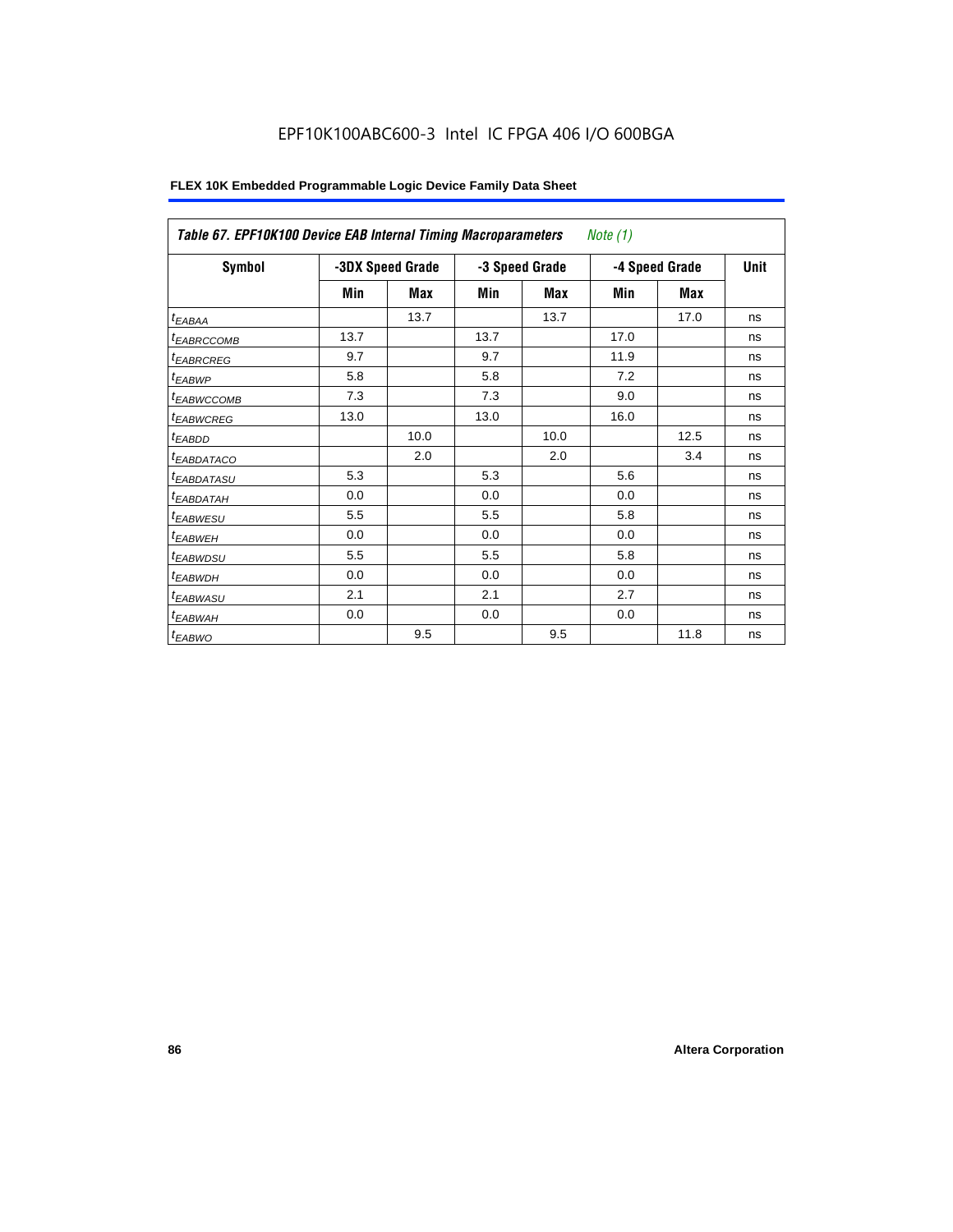| <b>Table 68. EPF10K100 Device Interconnect Timing Microparameters</b><br>Note $(1)$ |                  |            |                |            |                |            |             |  |  |
|-------------------------------------------------------------------------------------|------------------|------------|----------------|------------|----------------|------------|-------------|--|--|
| Symbol                                                                              | -3DX Speed Grade |            | -3 Speed Grade |            | -4 Speed Grade |            | <b>Unit</b> |  |  |
|                                                                                     | Min              | <b>Max</b> | Min            | <b>Max</b> | Min            | <b>Max</b> |             |  |  |
| $tD$ IN2IOE                                                                         |                  | 10.3       |                | 10.3       |                | 12.2       | ns          |  |  |
| t <sub>DIN2LE</sub>                                                                 |                  | 4.8        |                | 4.8        |                | 6.0        | ns          |  |  |
| <i>t<sub>DIN2DATA</sub></i>                                                         |                  | 7.3        |                | 7.3        |                | 11.0       | ns          |  |  |
| t <sub>DCLK2IOE</sub> without ClockLock or<br>ClockBoost circuitry                  |                  | 6.2        |                | 6.2        |                | 7.7        | ns          |  |  |
| t <sub>DCLK2IOE</sub> with ClockLock or ClockBoost<br>circuitry                     |                  | 2.3        |                |            |                |            | ns          |  |  |
| t <sub>DCLK2LE</sub> without ClockLock or<br>ClockBoost circuitry                   |                  | 4.8        |                | 4.8        |                | 6.0        | ns          |  |  |
| t <sub>DCLK2LE</sub> with ClockLock or ClockBoost<br>circuitry                      |                  | 2.3        |                |            |                |            | ns          |  |  |
| <sup>t</sup> SAMELAB                                                                |                  | 0.4        |                | 0.4        |                | 0.5        | ns          |  |  |
| <i>t<sub>SAMEROW</sub></i>                                                          |                  | 4.9        |                | 4.9        |                | 5.5        | ns          |  |  |
| <i><b>ISAMECOLUMN</b></i>                                                           |                  | 5.1        |                | 5.1        |                | 5.4        | ns          |  |  |
| <i>t<sub>DIFFROW</sub></i>                                                          |                  | 10.0       |                | 10.0       |                | 10.9       | ns          |  |  |
| <sup>t</sup> TWOROWS                                                                |                  | 14.9       |                | 14.9       |                | 16.4       | ns          |  |  |
| t <sub>LEPERIPH</sub>                                                               |                  | 6.9        |                | 6.9        |                | 8.1        | ns          |  |  |
| <b>LABCARRY</b>                                                                     |                  | 0.9        |                | 0.9        |                | 1.1        | ns          |  |  |
| t <sub>LABCASC</sub>                                                                |                  | 3.0        |                | 3.0        |                | 3.2        | ns          |  |  |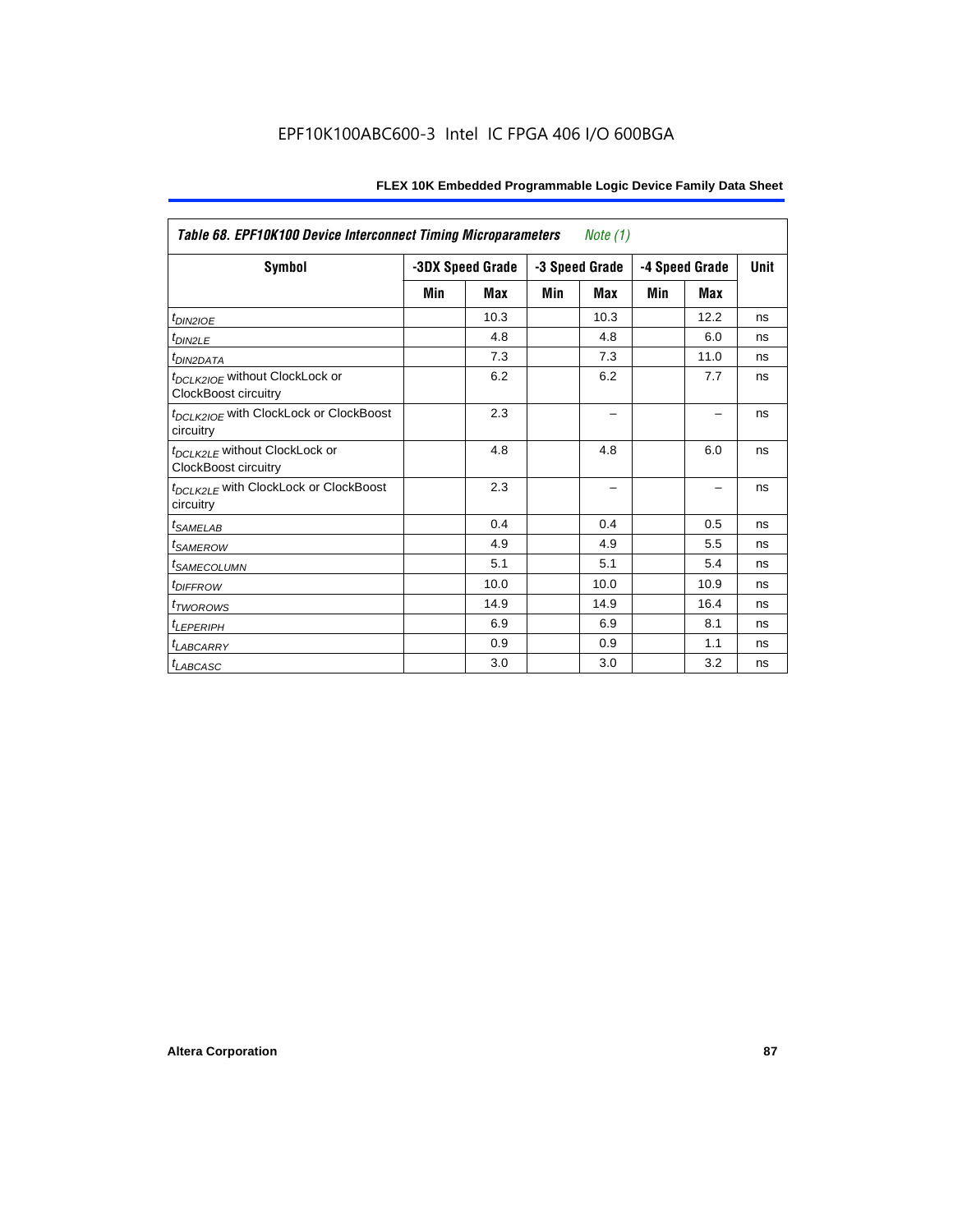| FLEX 10K Embedded Programmable Logic Device Family Data Sheet |  |
|---------------------------------------------------------------|--|
|---------------------------------------------------------------|--|

| Table 69. EPF10K100 Device External Timing Parameters<br>Note $(1)$ |                  |      |                |      |                |      |      |  |  |  |
|---------------------------------------------------------------------|------------------|------|----------------|------|----------------|------|------|--|--|--|
| Symbol                                                              | -3DX Speed Grade |      | -3 Speed Grade |      | -4 Speed Grade |      | Unit |  |  |  |
|                                                                     | Min              | Max  | Min            | Max  | Min            | Max  |      |  |  |  |
| t <sub>DRR</sub>                                                    |                  | 19.1 |                | 19.1 |                | 24.2 | ns   |  |  |  |
| $t_{INSU}$ (2), (3), (4)                                            | 7.8              |      | 7.8            |      | 8.5            |      | ns   |  |  |  |
| toutco $(3)$ , $(4)$                                                | 2.0              | 11.1 | 2.0            | 11.1 | 2.0            | 14.3 | ns   |  |  |  |
| $t_{INH}$ (3)                                                       | 0.0              |      | 0.0            |      | 0.0            |      | ns   |  |  |  |
| $t_{INSU}$ (2), (3), (5)                                            | 6.2              |      |                |      |                |      | ns   |  |  |  |
| toutco $(3)$ , $(5)$                                                | 2.0              | 6.7  |                |      |                |      | ns   |  |  |  |

| Table 70. EPF10K100 Device External Bidirectional Timing Parameters<br><i>Note</i> $(1)$ |     |                  |     |                |                |             |    |  |  |  |  |
|------------------------------------------------------------------------------------------|-----|------------------|-----|----------------|----------------|-------------|----|--|--|--|--|
| Symbol                                                                                   |     | -3DX Speed Grade |     | -3 Speed Grade | -4 Speed Grade | <b>Unit</b> |    |  |  |  |  |
|                                                                                          | Min | Max              | Min | Max            | Min            | <b>Max</b>  |    |  |  |  |  |
| $t_{INSUBIDIR}(4)$                                                                       | 8.1 |                  | 8.1 |                | 10.4           |             | ns |  |  |  |  |
| $t_{INHBIDIR}$ (4)                                                                       | 0.0 |                  | 0.0 |                | 0.0            |             | ns |  |  |  |  |
| toutcobidir $(4)$                                                                        | 2.0 | 11.1             | 2.0 | 11.1           | 2.0            | 14.3        | ns |  |  |  |  |
| $t_{XZBIDIR}$ (4)                                                                        |     | 15.3             |     | 15.3           |                | 18.4        | ns |  |  |  |  |
| $t_{ZXBIDIR}$ (4)                                                                        |     | 15.3             |     | 15.3           |                | 18.4        | ns |  |  |  |  |
| $t_{\text{INSUBIDIR}}$ (5)                                                               | 9.1 |                  |     |                |                |             | ns |  |  |  |  |
| $t_{INHBIDIR}$ (5)                                                                       | 0.0 |                  |     |                |                |             | ns |  |  |  |  |
| toutcobidir $(5)$                                                                        | 2.0 | 7.2              |     |                |                |             | ns |  |  |  |  |
| $t_{XZBIDIR}$ (5)                                                                        |     | 14.3             |     |                |                |             | ns |  |  |  |  |
| $t_{ZXBIDIR}$ (5)                                                                        |     | 14.3             |     |                |                |             | ns |  |  |  |  |

*Notes to tables:*

(1) All timing parameters are described in Tables 32 through 38 in this data sheet.

(2) Using an LE to register the signal may provide a lower setup time.

(3) This parameter is specified by characterization.

(4) This parameter is measured without the use of the ClockLock or ClockBoost circuits.

(5) This parameter is measured with the use of the ClockLock or ClockBoost circuits.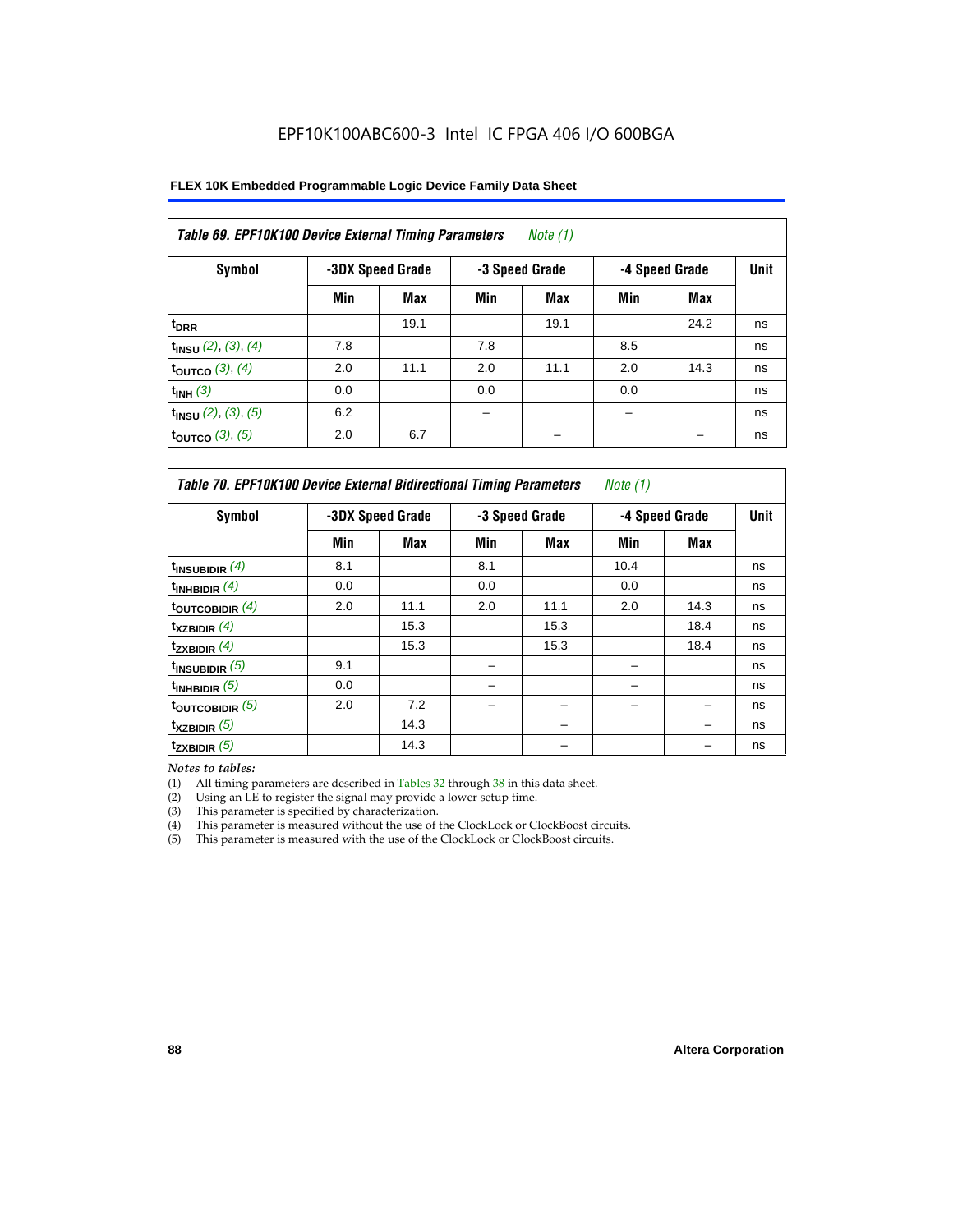Tables 71 through 77 show EPF10K50V device internal and external timing parameters.

| Table 71. EPF10K50V Device LE Timing Microparameters Note (1) |     |                |     |                |     |                |     |                |      |  |  |
|---------------------------------------------------------------|-----|----------------|-----|----------------|-----|----------------|-----|----------------|------|--|--|
| Symbol                                                        |     | -1 Speed Grade |     | -2 Speed Grade |     | -3 Speed Grade |     | -4 Speed Grade | Unit |  |  |
|                                                               | Min | Max            | Min | Max            | Min | Max            | Min | Max            |      |  |  |
| $t_{LUT}$                                                     |     | 0.9            |     | 1.0            |     | 1.3            |     | 1.6            | ns   |  |  |
| $t_{CLUT}$                                                    |     | 0.1            |     | 0.5            |     | 0.6            |     | 0.6            | ns   |  |  |
| $t_{RLUT}$                                                    |     | 0.5            |     | 0.8            |     | 0.9            |     | 1.0            | ns   |  |  |
| t <sub>PACKED</sub>                                           |     | 0.4            |     | 0.4            |     | 0.5            |     | 0.7            | ns   |  |  |
| $t_{EN}$                                                      |     | 0.7            |     | 0.9            |     | 1.1            |     | 1.4            | ns   |  |  |
| $t_{CICO}$                                                    |     | 0.2            |     | 0.2            |     | 0.2            |     | 0.3            | ns   |  |  |
| $t_{CGEN}$                                                    |     | 0.8            |     | 0.7            |     | 0.8            |     | 1.2            | ns   |  |  |
| $t_{\text{GENR}}$                                             |     | 0.4            |     | 0.3            |     | 0.3            |     | 0.4            | ns   |  |  |
| $t_{CASC}$                                                    |     | 0.7            |     | 0.7            |     | 0.8            |     | 0.9            | ns   |  |  |
| $t_C$                                                         |     | 0.3            |     | 1.0            |     | 1.3            |     | 1.5            | ns   |  |  |
| $t_{CO}$                                                      |     | 0.5            |     | 0.7            |     | 0.9            |     | 1.0            | ns   |  |  |
| $t_{COMB}$                                                    |     | 0.4            |     | 0.4            |     | 0.5            |     | 0.6            | ns   |  |  |
| $t_{\rm SU}$                                                  | 0.8 |                | 1.6 |                | 2.2 |                | 2.5 |                | ns   |  |  |
| $t_{\!H}$                                                     | 0.5 |                | 0.8 |                | 1.0 |                | 1.4 |                | ns   |  |  |
| $t_{PRE}$                                                     |     | 0.8            |     | 0.4            |     | 0.5            |     | 0.5            | ns   |  |  |
| $t_{CLR}$                                                     |     | 0.8            |     | 0.4            |     | 0.5            |     | 0.5            | ns   |  |  |
| $t_{\mathit{CH}}$                                             | 2.0 |                | 4.0 |                | 4.0 |                | 4.0 |                | ns   |  |  |
| $t_{\rm CL}$                                                  | 2.0 |                | 4.0 |                | 4.0 |                | 4.0 |                | ns   |  |  |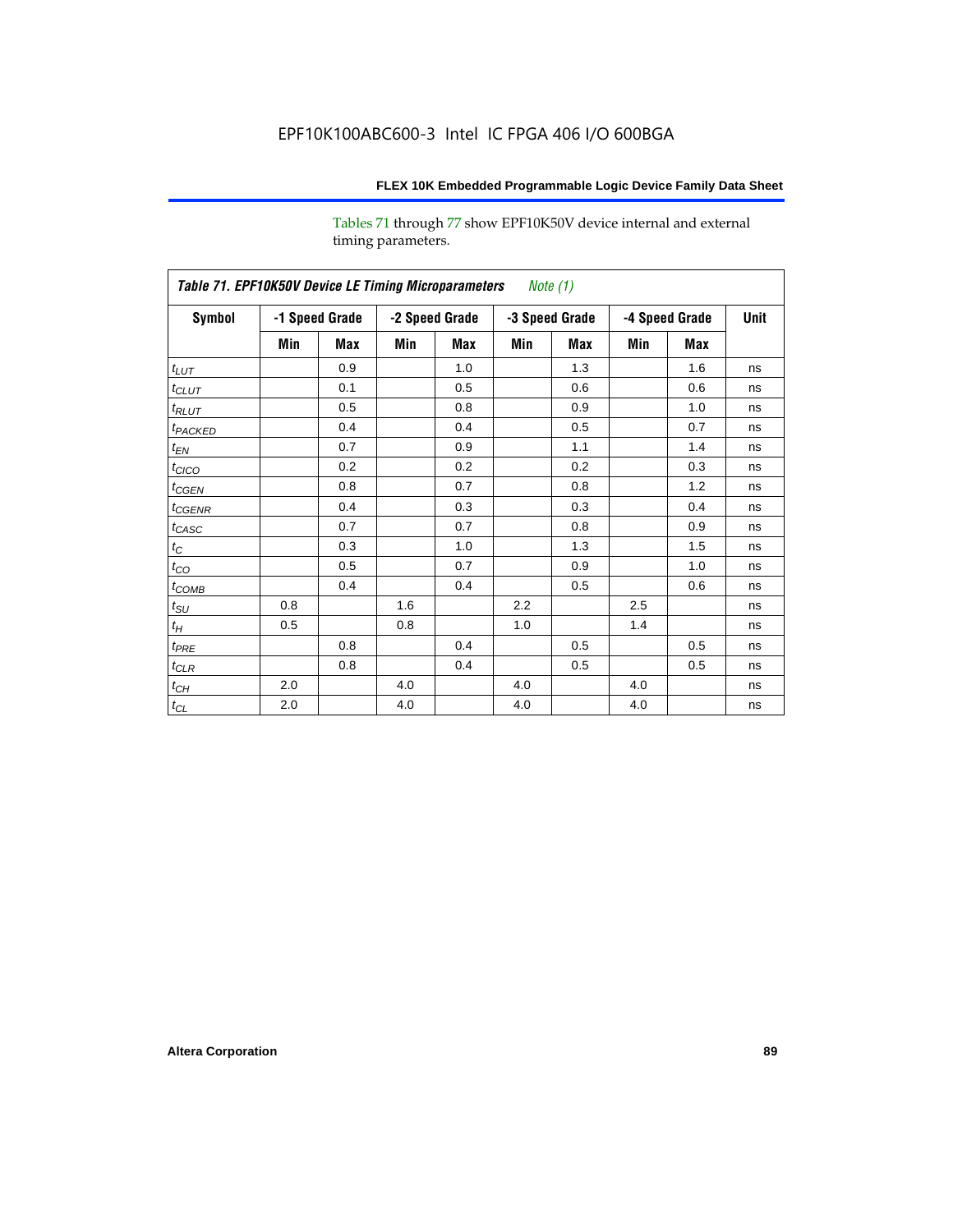| <b>Symbol</b>    |     | -1 Speed Grade | -2 Speed Grade |            | -3 Speed Grade |     | -4 Speed Grade |            | <b>Unit</b> |
|------------------|-----|----------------|----------------|------------|----------------|-----|----------------|------------|-------------|
|                  | Min | Max            | Min            | <b>Max</b> | Min            | Max | Min            | <b>Max</b> |             |
| t <sub>IOD</sub> |     | 1.2            |                | 1.6        |                | 1.9 |                | 2.1        | ns          |
| $t_{\text{IOC}}$ |     | 0.3            |                | 0.4        |                | 0.5 |                | 0.5        | ns          |
| $t_{IOCO}$       |     | 0.3            |                | 0.3        |                | 0.4 |                | 0.4        | ns          |
| $t_{IOCOMB}$     |     | 0.0            |                | 0.0        |                | 0.0 |                | 0.0        | ns          |
| $t_{IOSU}$       | 2.8 |                | 2.8            |            | 3.4            |     | 3.9            |            | ns          |
| $t_{IOH}$        | 0.7 |                | 0.8            |            | 1.0            |     | 1.4            |            | ns          |
| $t_{IOCLR}$      |     | 0.5            |                | 0.6        |                | 0.7 |                | 0.7        | ns          |
| $t_{OD1}$        |     | 2.8            |                | 3.2        |                | 3.9 |                | 4.7        | ns          |
| $t_{OD2}$        |     |                |                |            |                |     |                |            | ns          |
| $t_{OD3}$        |     | 6.5            |                | 6.9        |                | 7.6 |                | 8.4        | ns          |
| $t_{XZ}$         |     | 2.8            |                | 3.1        |                | 3.8 |                | 4.6        | ns          |
| $t_{ZX1}$        |     | 2.8            |                | 3.1        |                | 3.8 |                | 4.6        | ns          |
| $t_{ZX2}$        |     | -              |                | -          |                | -   |                | -          | ns          |
| $t_{ZX3}$        |     | 6.5            |                | 6.8        |                | 7.5 |                | 8.3        | ns          |
| $t_{INREG}$      |     | 5.0            |                | 5.7        |                | 7.0 |                | 9.0        | ns          |
| $t_{IOED}$       |     | 1.5            |                | 1.9        |                | 2.3 |                | 2.7        | ns          |
| $t_{INCOMB}$     |     | 1.5            |                | 1.9        |                | 2.3 |                | 2.7        | ns          |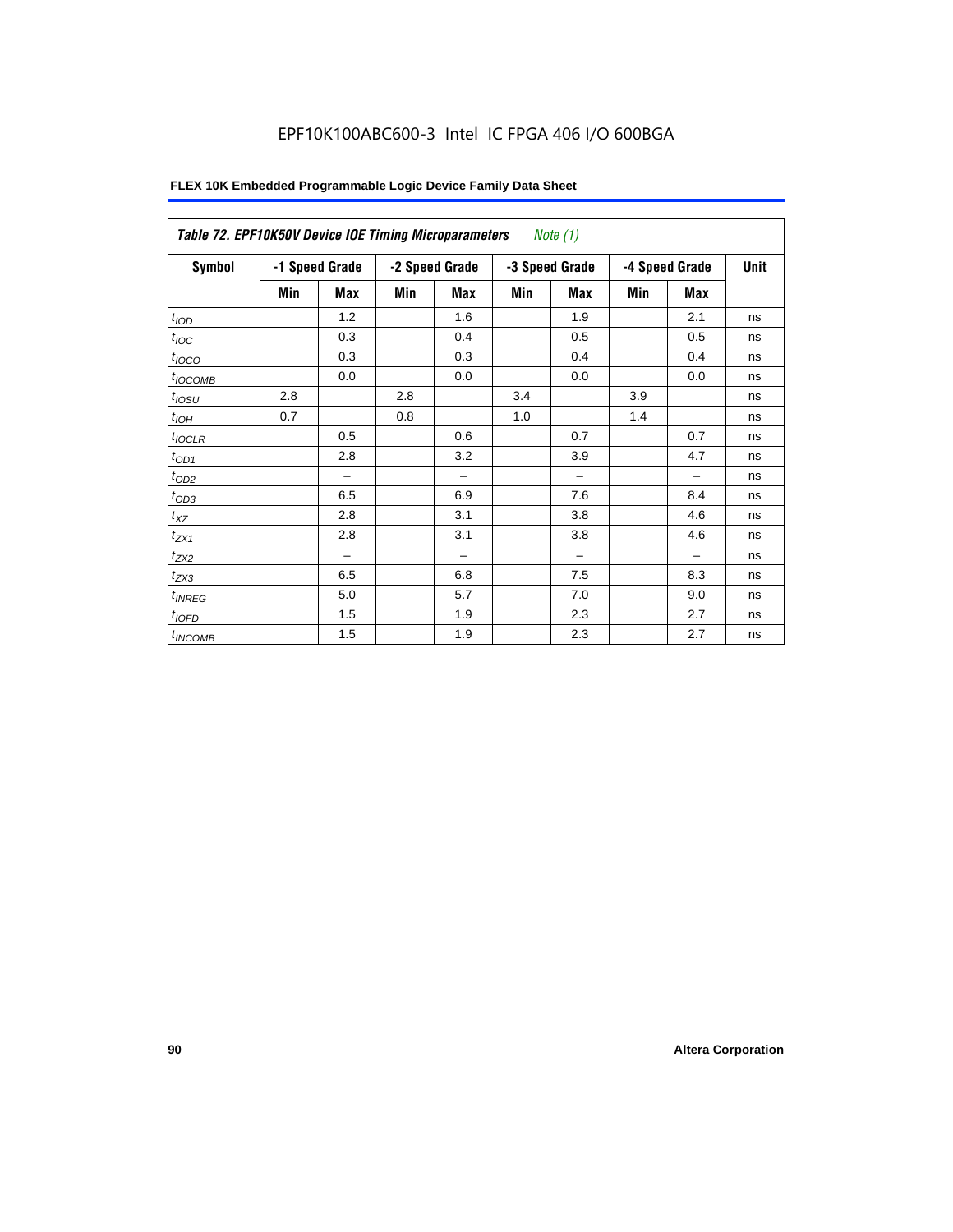| Table 73. EPF10K50V Device EAB Internal Microparameters<br>Note $(1)$ |     |                |     |                |     |                |     |                |             |  |
|-----------------------------------------------------------------------|-----|----------------|-----|----------------|-----|----------------|-----|----------------|-------------|--|
| Symbol                                                                |     | -1 Speed Grade |     | -2 Speed Grade |     | -3 Speed Grade |     | -4 Speed Grade | <b>Unit</b> |  |
|                                                                       | Min | <b>Max</b>     | Min | <b>Max</b>     | Min | <b>Max</b>     | Min | <b>Max</b>     |             |  |
| <i>EABDATA1</i>                                                       |     | 1.7            |     | 2.8            |     | 3.4            |     | 4.6            | ns          |  |
| <sup>t</sup> EABDATA2                                                 |     | 4.9            |     | 3.9            |     | 4.8            |     | 5.9            | ns          |  |
| t <sub>EABWE1</sub>                                                   |     | 0.0            |     | 2.5            |     | 3.0            |     | 3.7            | ns          |  |
| t <sub>EABWE2</sub>                                                   |     | 4.0            |     | 4.1            |     | 5.0            |     | 6.2            | ns          |  |
| $t_{EABCLK}$                                                          |     | 0.4            |     | 0.8            |     | 1.0            |     | 1.2            | ns          |  |
| $t_{EABCO}$                                                           |     | 0.1            |     | 0.2            |     | 0.3            |     | 0.4            | ns          |  |
| <i><b>EABBYPASS</b></i>                                               |     | 0.9            |     | 1.1            |     | 1.3            |     | 1.6            | ns          |  |
| $t_{EABSU}$                                                           | 0.8 |                | 1.5 |                | 1.8 |                | 2.2 |                | ns          |  |
| $t_{EABH}$                                                            | 0.8 |                | 1.6 |                | 2.0 |                | 2.5 |                | ns          |  |
| $t_{AA}$                                                              |     | 5.5            |     | 8.2            |     | 10.0           |     | 12.4           | ns          |  |
| $t_{WP}$                                                              | 6.0 |                | 4.9 |                | 6.0 |                | 7.4 |                | ns          |  |
| $t_{WDSU}$                                                            | 0.1 |                | 0.8 |                | 1.0 |                | 1.2 |                | ns          |  |
| $t_{WDH}$                                                             | 0.1 |                | 0.2 |                | 0.3 |                | 0.4 |                | ns          |  |
| $t_{WASU}$                                                            | 0.1 |                | 0.4 |                | 0.5 |                | 0.6 |                | ns          |  |
| $t_{WAH}$                                                             | 0.1 |                | 0.8 |                | 1.0 |                | 1.2 |                | ns          |  |
| $t_{WQ}$                                                              |     | 2.8            |     | 4.3            |     | 5.3            |     | 6.5            | ns          |  |
| $t_{DD}$                                                              |     | 2.8            |     | 4.3            |     | 5.3            |     | 6.5            | ns          |  |
| $t_{EABOUT}$                                                          |     | 0.5            |     | 0.4            |     | 0.5            |     | 0.6            | ns          |  |
| $t_{EABCH}$                                                           | 2.0 |                | 4.0 |                | 4.0 |                | 4.0 |                | ns          |  |
| $t_{EABCL}$                                                           | 6.0 |                | 4.9 |                | 6.0 |                | 7.4 |                | ns          |  |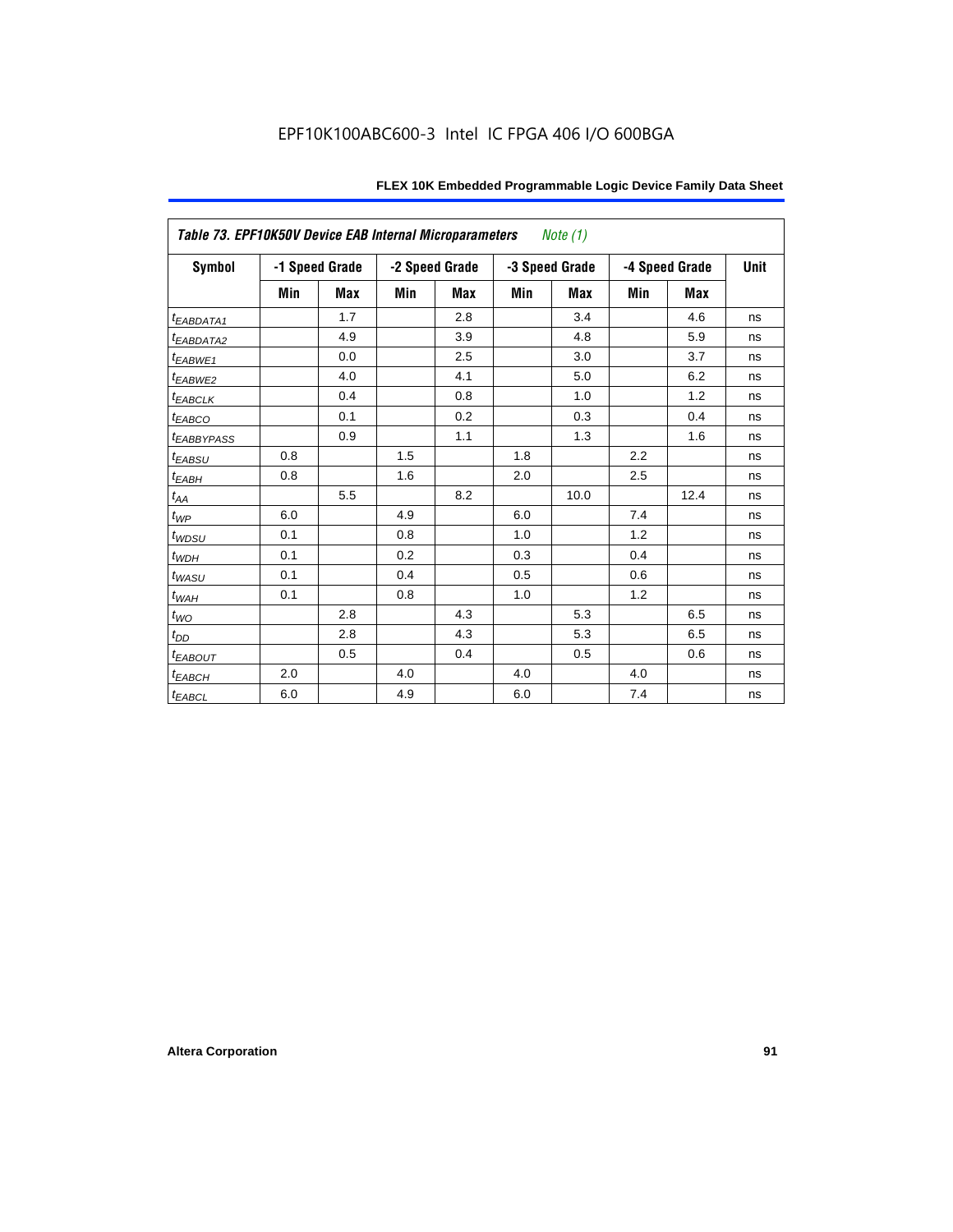| Table 74. EPF10K50V Device EAB Internal Timing Macroparameters |      |                |      |                |      | Note (1)       |      |                |    |
|----------------------------------------------------------------|------|----------------|------|----------------|------|----------------|------|----------------|----|
| Symbol                                                         |      | -1 Speed Grade |      | -2 Speed Grade |      | -3 Speed Grade |      | -4 Speed Grade |    |
|                                                                | Min  | Max            | Min  | <b>Max</b>     | Min  | Max            | Min  | Max            |    |
| $t_{EABA}$                                                     |      | 9.5            |      | 13.6           |      | 16.5           |      | 20.8           | ns |
| <sup>t</sup> EABRCCOMB                                         | 9.5  |                | 13.6 |                | 16.5 |                | 20.8 |                | ns |
| <sup>t</sup> EABRCREG                                          | 6.1  |                | 8.8  |                | 10.8 |                | 13.4 |                | ns |
| <sup>t</sup> EABWP                                             | 6.0  |                | 4.9  |                | 6.0  |                | 7.4  |                | ns |
| <sup>I</sup> EABWCCOMB                                         | 6.2  |                | 6.1  |                | 7.5  |                | 9.2  |                | ns |
| <sup>t</sup> EABWCREG                                          | 12.0 |                | 11.6 |                | 14.2 |                | 17.4 |                | ns |
| <sup>t</sup> EABDD                                             |      | 6.8            |      | 9.7            |      | 11.8           |      | 14.9           | ns |
| <sup>t</sup> EABDATACO                                         |      | 1.0            |      | 1.4            |      | 1.8            |      | 2.2            | ns |
| <sup>t</sup> EABDATASU                                         | 5.3  |                | 4.6  |                | 5.6  |                | 6.9  |                | ns |
| <sup>I</sup> EABDATAH                                          | 0.0  |                | 0.0  |                | 0.0  |                | 0.0  |                | ns |
| <sup>t</sup> EABWESU                                           | 4.4  |                | 4.8  |                | 5.8  |                | 7.2  |                | ns |
| <sup>t</sup> EABWEH                                            | 0.0  |                | 0.0  |                | 0.0  |                | 0.0  |                | ns |
| <sup>t</sup> EABWDSU                                           | 1.8  |                | 1.1  |                | 1.4  |                | 2.1  |                | ns |
| <sup>t</sup> EABWDH                                            | 0.0  |                | 0.0  |                | 0.0  |                | 0.0  |                | ns |
| <sup>I</sup> EABWASU                                           | 4.5  |                | 4.6  |                | 5.6  |                | 7.4  |                | ns |
| <sup>t</sup> EABWAH                                            | 0.0  |                | 0.0  |                | 0.0  |                | 0.0  |                | ns |
| $t_{EABWO}$                                                    |      | 5.1            |      | 9.4            |      | 11.4           |      | 14.0           | ns |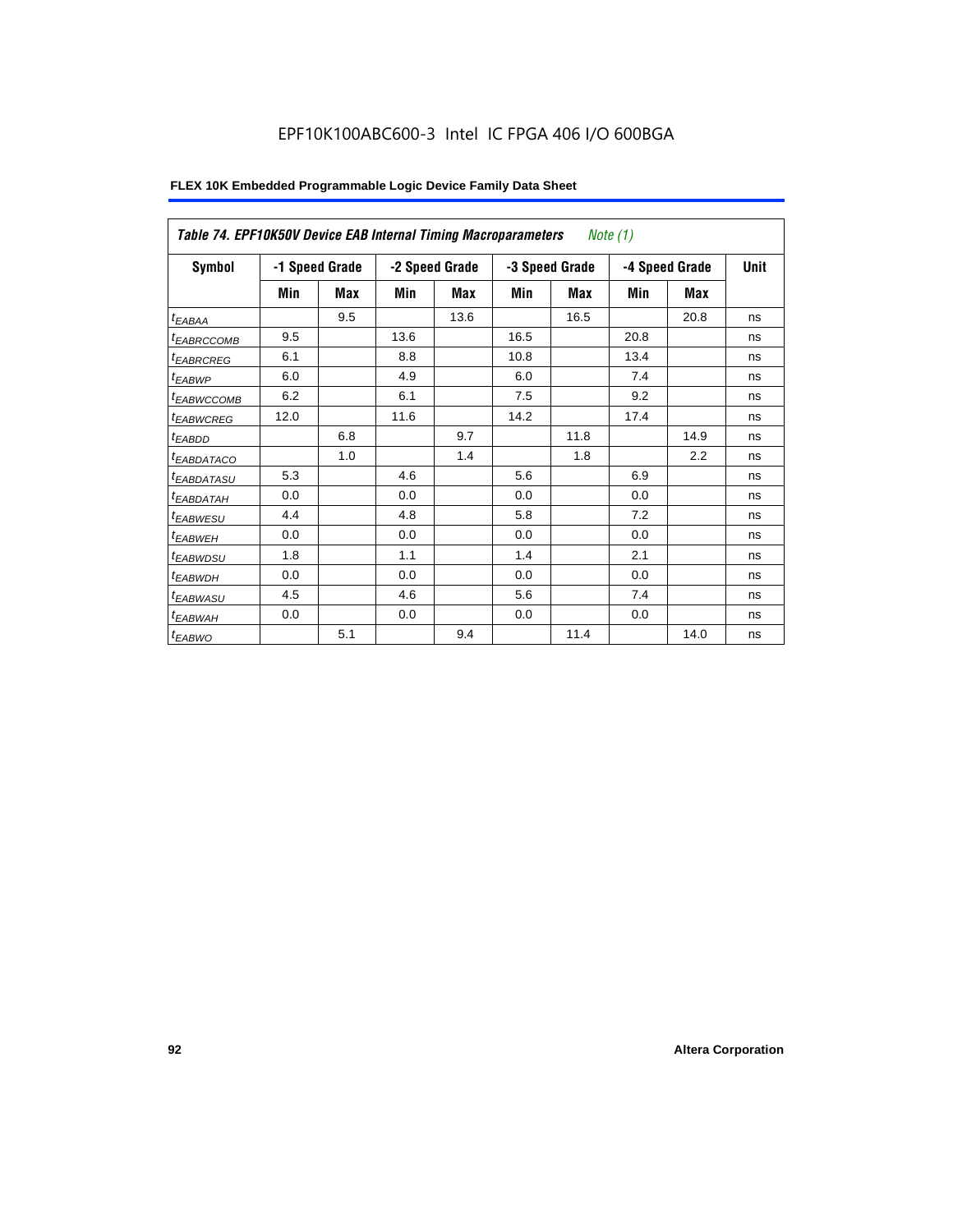| Table 75. EPF10K50V Device Interconnect Timing Microparameters<br>Note (1) |     |                |     |                |                |     |                |      |             |
|----------------------------------------------------------------------------|-----|----------------|-----|----------------|----------------|-----|----------------|------|-------------|
| Symbol                                                                     |     | -1 Speed Grade |     | -2 Speed Grade | -3 Speed Grade |     | -4 Speed Grade |      | <b>Unit</b> |
|                                                                            | Min | Max            | Min | Max            | Min            | Max | Min            | Max  |             |
| $t_{DINZIOE}$                                                              |     | 4.7            |     | 6.0            |                | 7.1 |                | 8.2  | ns          |
| t <sub>DIN2LE</sub>                                                        |     | 2.5            |     | 2.6            |                | 3.1 |                | 3.9  | ns          |
| <sup>t</sup> DIN2DATA                                                      |     | 4.4            |     | 5.9            |                | 6.8 |                | 7.7  | ns          |
| t <sub>DCLK2IOE</sub>                                                      |     | 2.5            |     | 3.9            |                | 4.7 |                | 5.5  | ns          |
| $t_{DCLK2LE}$                                                              |     | 2.5            |     | 2.6            |                | 3.1 |                | 3.9  | ns          |
| <i>t<sub>SAMELAB</sub></i>                                                 |     | 0.2            |     | 0.2            |                | 0.3 |                | 0.3  | ns          |
| <sup>t</sup> SAMEROW                                                       |     | 2.8            |     | 3.0            |                | 3.2 |                | 3.4  | ns          |
| <sup>t</sup> SAMECOLUMN                                                    |     | 3.0            |     | 3.2            |                | 3.4 |                | 3.6  | ns          |
| <i>t<sub>DIFFROW</sub></i>                                                 |     | 5.8            |     | 6.2            |                | 6.6 |                | 7.0  | ns          |
| t <sub>TWOROWS</sub>                                                       |     | 8.6            |     | 9.2            |                | 9.8 |                | 10.4 | ns          |
| $t_{LEPERIPH}$                                                             |     | 4.5            |     | 5.5            |                | 6.1 |                | 7.0  | ns          |
| t <sub>LABCARRY</sub>                                                      |     | 0.3            |     | 0.4            |                | 0.5 |                | 0.7  | ns          |
| <i>t<sub>LABCASC</sub></i>                                                 |     | 0.0            |     | 1.3            |                | 1.6 |                | 2.0  | ns          |

# *Table 76. EPF10K50V Device External Timing Parameters Note (1)*

| Symbol                   |     | -1 Speed Grade |     | -2 Speed Grade |     | -3 Speed Grade |     | -4 Speed Grade |    |
|--------------------------|-----|----------------|-----|----------------|-----|----------------|-----|----------------|----|
|                          | Min | Max            | Min | Max            | Min | Max            | Min | Max            |    |
| t <sub>DRR</sub>         |     | 11.2           |     | 14.0           |     | 17.2           |     | 21.1           | ns |
| $t_{INSU}$ (2), (3)      | 5.5 |                | 4.2 |                | 5.2 |                | 6.9 |                | ns |
| $t_{INH}$ (3)            | 0.0 |                | 0.0 |                | 0.0 |                | 0.0 |                | ns |
| $\tt_{\text{OUTCO}}$ (3) | 2.0 | 5.9            | 2.0 | 7.8            | 2.0 | 9.5            | 2.0 | 11.1           | ns |

*Table 77. EPF10K50V Device External Bidirectional Timing Parameters Note (1)*

|                         |     |                |                |     |                |            |                |            | Unit |
|-------------------------|-----|----------------|----------------|-----|----------------|------------|----------------|------------|------|
| <b>Symbol</b>           |     | -1 Speed Grade | -2 Speed Grade |     | -3 Speed Grade |            | -4 Speed Grade |            |      |
|                         | Min | Max            | Min            | Max | Min            | <b>Max</b> | Min            | <b>Max</b> |      |
| <sup>t</sup> INSUBIDIR  | 2.0 |                | 2.8            |     | 3.5            |            | 4.1            |            | ns   |
| <sup>t</sup> INHBIDIR   | 0.0 |                | 0.0            |     | 0.0            |            | 0.0            |            | ns   |
| <sup>t</sup> outcobidir | 2.0 | 5.9            | 2.0            | 7.8 | 2.0            | 9.5        | 2.0            | 11.1       | ns   |
| <sup>t</sup> xzbidir    |     | 8.0            |                | 9.8 |                | 11.8       |                | 14.3       | ns   |
| <sup>t</sup> zxbidir    |     | 8.0            |                | 9.8 |                | 11.8       |                | 14.3       | ns   |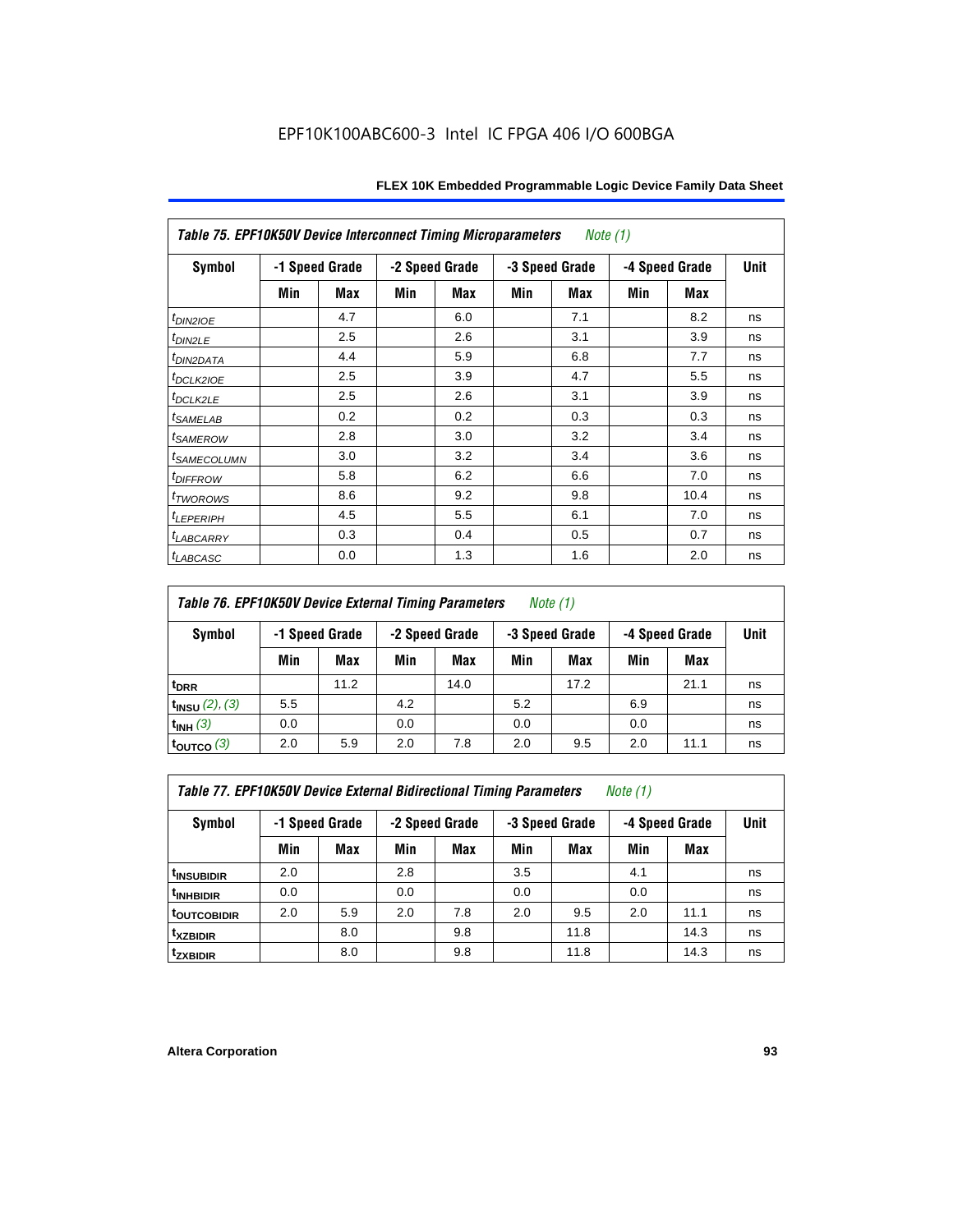#### *Notes to tables:*

- (1) All timing parameters are described in Tables 32 through 38 in this data sheet.
- (2) Using an LE to register the signal may provide a lower setup time.
- (3) This parameter is specified by characterization.

#### Tables 78 through 84 show EPF10K130V device internal and external timing parameters.

| Table 78. EPF10K130V Device LE Timing Microparameters Note (1) |     |                |     |                |     |                |             |  |  |  |
|----------------------------------------------------------------|-----|----------------|-----|----------------|-----|----------------|-------------|--|--|--|
| <b>Symbol</b>                                                  |     | -2 Speed Grade |     | -3 Speed Grade |     | -4 Speed Grade | <b>Unit</b> |  |  |  |
|                                                                | Min | Max            | Min | Max            | Min | Max            |             |  |  |  |
| $t_{LUT}$                                                      |     | 1.3            |     | 1.8            |     | 2.3            | ns          |  |  |  |
| $t_{CLUT}$                                                     |     | 0.5            |     | 0.7            |     | 0.9            | ns          |  |  |  |
| $t_{RLUT}$                                                     |     | 1.2            |     | 1.7            |     | 2.2            | ns          |  |  |  |
| <b>t</b> PACKED                                                |     | 0.5            |     | 0.6            |     | 0.7            | ns          |  |  |  |
| $t_{EN}$                                                       |     | 0.6            |     | 0.8            |     | 1.0            | ns          |  |  |  |
| $t_{CICO}$                                                     |     | 0.2            |     | 0.3            |     | 0.4            | ns          |  |  |  |
| $t_{GEN}$                                                      |     | 0.3            |     | 0.4            |     | 0.5            | ns          |  |  |  |
| t <sub>CGENR</sub>                                             |     | 0.7            |     | 1.0            |     | 1.3            | ns          |  |  |  |
| $t_{CASC}$                                                     |     | 0.9            |     | 1.2            |     | 1.5            | ns          |  |  |  |
| $t_{\rm C}$                                                    |     | 1.9            |     | 2.4            |     | 3.0            | ns          |  |  |  |
| $t_{CO}$                                                       |     | 0.6            |     | 0.9            |     | 1.1            | ns          |  |  |  |
| $t_{COMB}$                                                     |     | 0.5            |     | 0.7            |     | 0.9            | ns          |  |  |  |
| $t_{\rm SU}$                                                   | 0.2 |                | 0.2 |                | 0.3 |                | ns          |  |  |  |
| $t_H$                                                          | 0.0 |                | 0.0 |                | 0.0 |                | ns          |  |  |  |
| $t_{PRE}$                                                      |     | 2.4            |     | 3.1            |     | 3.9            | ns          |  |  |  |
| $t_{CLR}$                                                      |     | 2.4            |     | 3.1            |     | 3.9            | ns          |  |  |  |
| $t_{CH}$                                                       | 4.0 |                | 4.0 |                | 4.0 |                | ns          |  |  |  |
| $t_{CL}$                                                       | 4.0 |                | 4.0 |                | 4.0 |                | ns          |  |  |  |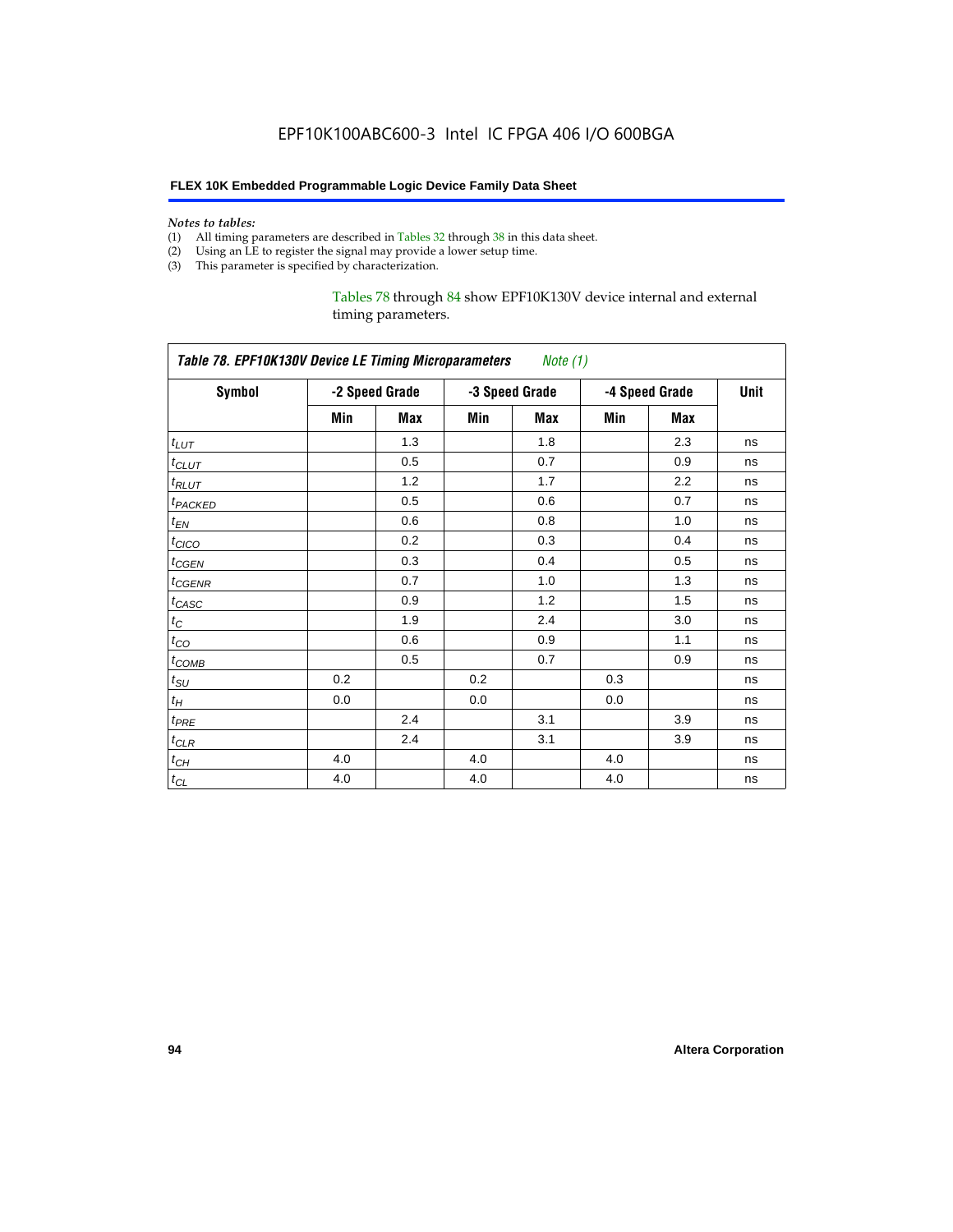| Table 79. EPF10K130V Device IOE Timing Microparameters Note (1) |                |            |     |                |     |                |             |  |  |
|-----------------------------------------------------------------|----------------|------------|-----|----------------|-----|----------------|-------------|--|--|
| Symbol                                                          | -2 Speed Grade |            |     | -3 Speed Grade |     | -4 Speed Grade | <b>Unit</b> |  |  |
|                                                                 | Min            | <b>Max</b> | Min | <b>Max</b>     | Min | <b>Max</b>     |             |  |  |
| t <sub>IOD</sub>                                                |                | 1.3        |     | 1.6            |     | 2.0            | ns          |  |  |
| $t_{\text{IOC}}$                                                |                | 0.4        |     | 0.5            |     | 0.7            | ns          |  |  |
| $t_{IOCO}$                                                      |                | 0.3        |     | 0.4            |     | 0.5            | ns          |  |  |
| $t_{IOCOMB}$                                                    |                | 0.0        |     | 0.0            |     | 0.0            | ns          |  |  |
| $t_{IOSU}$                                                      | 2.6            |            | 3.3 |                | 3.8 |                | ns          |  |  |
| $t_{IOH}$                                                       | 0.0            |            | 0.0 |                | 0.0 |                | ns          |  |  |
| $t_{IOCLR}$                                                     |                | 1.7        |     | 2.2            |     | 2.7            | ns          |  |  |
| $t_{OD1}$                                                       |                | 3.5        |     | 4.4            |     | 5.0            | ns          |  |  |
| $t_{OD2}$                                                       |                | -          |     | -              |     |                | ns          |  |  |
| $t_{OD3}$                                                       |                | 8.2        |     | 8.1            |     | 9.7            | ns          |  |  |
| $t_{\mathsf{XZ}}$                                               |                | 4.9        |     | 6.3            |     | 7.4            | ns          |  |  |
| $t_{ZX1}$                                                       |                | 4.9        |     | 6.3            |     | 7.4            | ns          |  |  |
| $t_{ZX2}$                                                       |                | -          |     |                |     |                | ns          |  |  |
| $t_{ZX3}$                                                       |                | 9.6        |     | 10.0           |     | 12.1           | ns          |  |  |
| $t_{INREG}$                                                     |                | 7.9        |     | 10.0           |     | 12.6           | ns          |  |  |
| $t_{IOFD}$                                                      |                | 6.2        |     | 7.9            |     | 9.9            | ns          |  |  |
| $t_{INCOMB}$                                                    |                | 6.2        |     | 7.9            |     | 9.9            | ns          |  |  |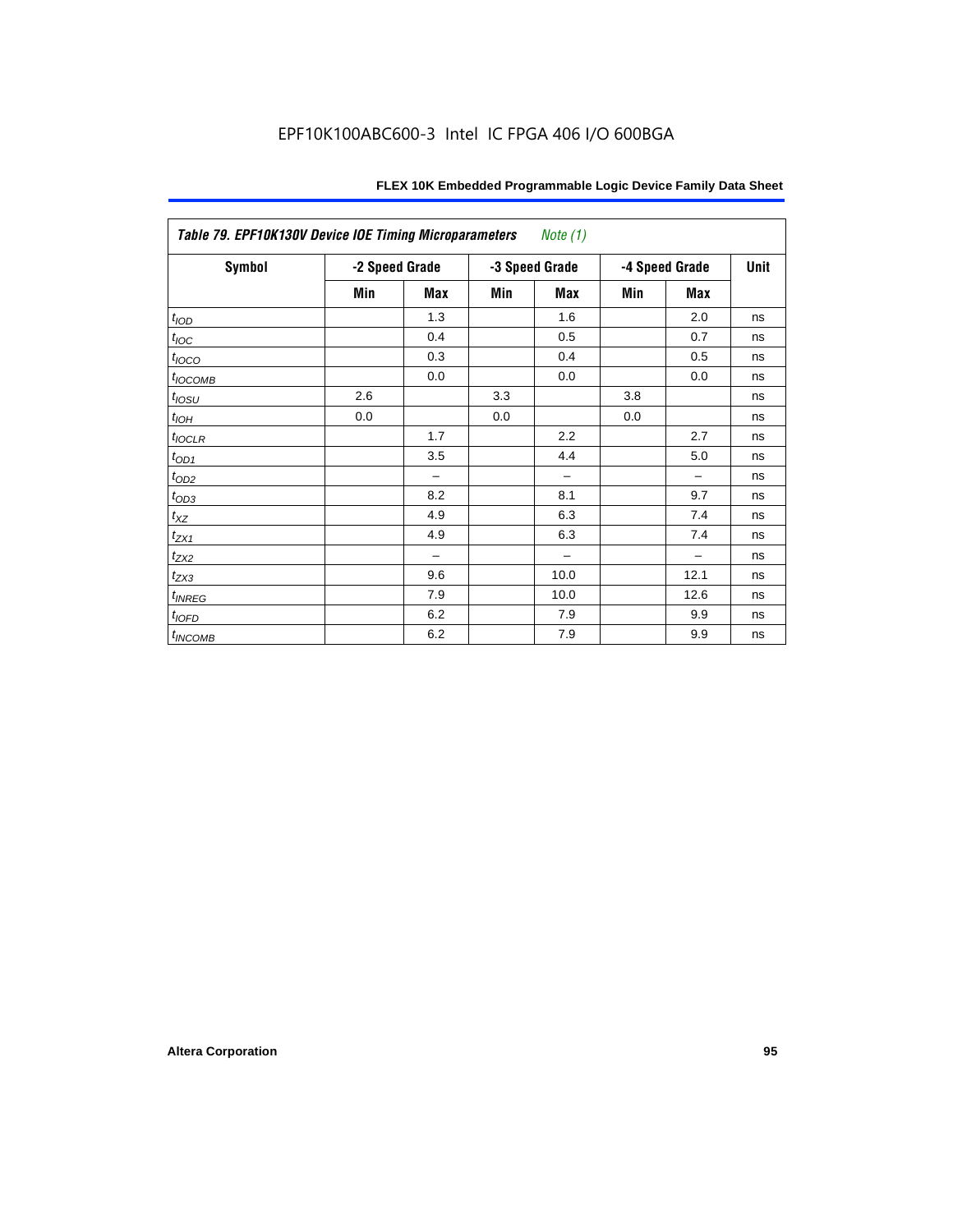| Symbol                 |     | -2 Speed Grade |     | -3 Speed Grade | -4 Speed Grade | Unit       |    |
|------------------------|-----|----------------|-----|----------------|----------------|------------|----|
|                        | Min | <b>Max</b>     | Min | <b>Max</b>     | Min            | <b>Max</b> |    |
| <sup>t</sup> EABDATA1  |     | 1.9            |     | 2.4            |                | 2.4        | ns |
| <sup>t</sup> EABDATA2  |     | 3.7            |     | 4.7            |                | 4.7        | ns |
| <sup>t</sup> EABWE1    |     | 1.9            |     | 2.4            |                | 2.4        | ns |
| t <sub>EABWE2</sub>    |     | 3.7            |     | 4.7            |                | 4.7        | ns |
| <sup>t</sup> EABCLK    |     | 0.7            |     | 0.9            |                | 0.9        | ns |
| <sup>t</sup> EABCO     |     | 0.5            |     | 0.6            |                | 0.6        | ns |
| <sup>t</sup> EABBYPASS |     | 0.6            |     | 0.8            |                | 0.8        | ns |
| t <sub>EABSU</sub>     | 1.4 |                | 1.8 |                | 1.8            |            | ns |
| $t_{EABH}$             | 0.0 |                | 0.0 |                | 0.0            |            | ns |
| $t_{AA}$               |     | 5.6            |     | 7.1            |                | 7.1        | ns |
| $t_{\mathit{WP}}$      | 3.7 |                | 4.7 |                | 4.7            |            | ns |
| $t_{WDSU}$             | 4.6 |                | 5.9 |                | 5.9            |            | ns |
| $t_{WDH}$              | 0.0 |                | 0.0 |                | 0.0            |            | ns |
| $t_{WASU}$             | 3.9 |                | 5.0 |                | 5.0            |            | ns |
| $t_{W\!AH}$            | 0.0 |                | 0.0 |                | 0.0            |            | ns |
| $t_{WO}$               |     | 5.6            |     | 7.1            |                | 7.1        | ns |
| $t_{DD}$               |     | 5.6            |     | 7.1            |                | 7.1        | ns |
| <sup>t</sup> EABOUT    |     | 2.4            |     | 3.1            |                | 3.1        | ns |
| $t_{EABCH}$            | 4.0 |                | 4.0 |                | 4.0            |            | ns |
| $t_{EABCL}$            | 4.0 |                | 4.7 |                | 4.7            |            | ns |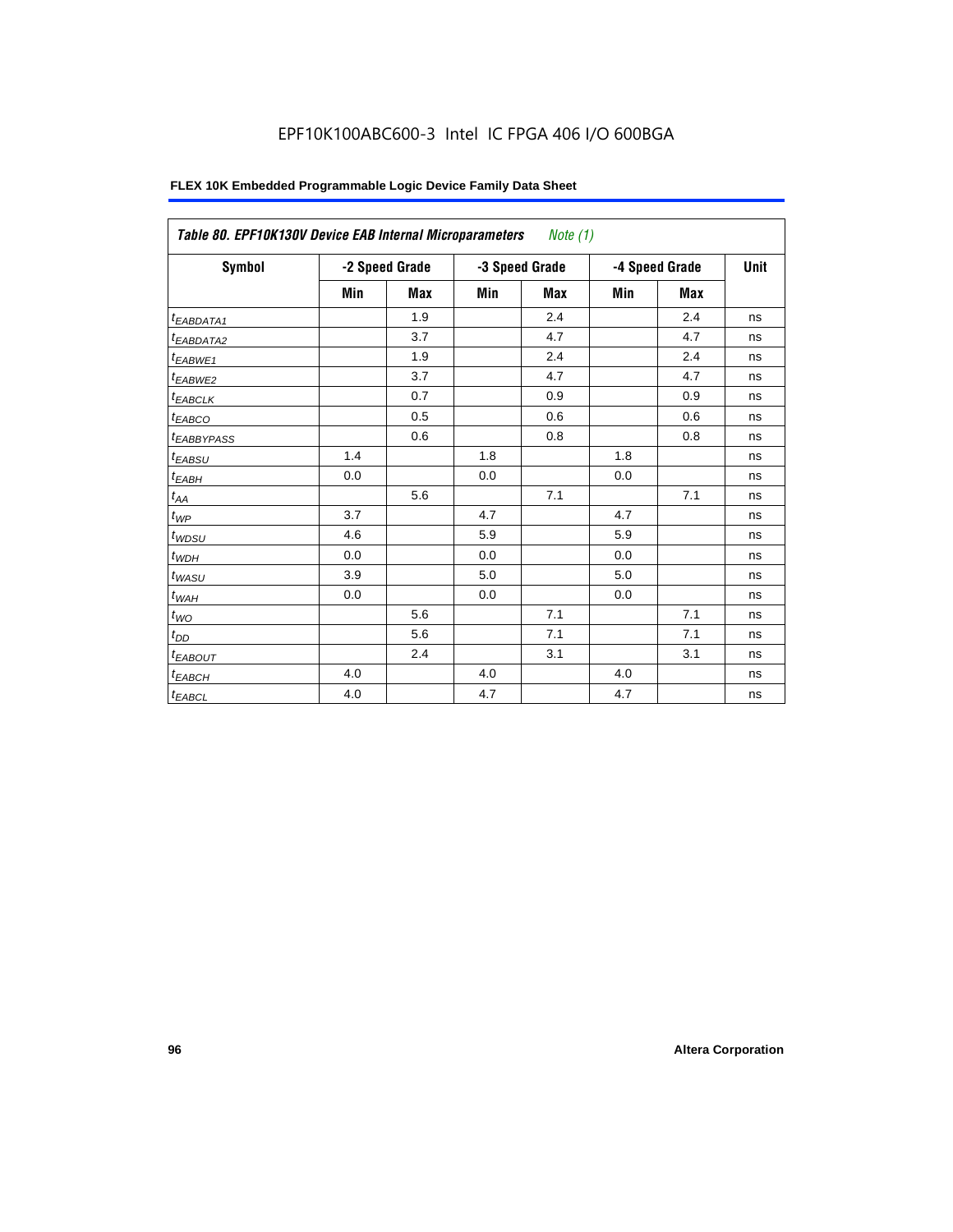| Table 81. EPF10K130V Device EAB Internal Timing Macroparameters<br>Note $(1)$ |      |                |      |                |      |                |    |  |  |  |
|-------------------------------------------------------------------------------|------|----------------|------|----------------|------|----------------|----|--|--|--|
| <b>Symbol</b>                                                                 |      | -2 Speed Grade |      | -3 Speed Grade |      | -4 Speed Grade |    |  |  |  |
|                                                                               | Min  | <b>Max</b>     | Min  | Max            | Min  | Max            |    |  |  |  |
| <sup>t</sup> EABAA                                                            |      | 11.2           |      | 14.2           |      | 14.2           | ns |  |  |  |
| <b><i>EABRCCOMB</i></b>                                                       | 11.1 |                | 14.2 |                | 14.2 |                | ns |  |  |  |
| <b><i>EABRCREG</i></b>                                                        | 8.5  |                | 10.8 |                | 10.8 |                | ns |  |  |  |
| <i>t</i> EABWP                                                                | 3.7  |                | 4.7  |                | 4.7  |                | ns |  |  |  |
| <b><i>EABWCCOMB</i></b>                                                       | 7.6  |                | 9.7  |                | 9.7  |                | ns |  |  |  |
| <i><b>EABWCREG</b></i>                                                        | 14.0 |                | 17.8 |                | 17.8 |                | ns |  |  |  |
| t <sub>EABDD</sub>                                                            |      | 11.1           |      | 14.2           |      | 14.2           | ns |  |  |  |
| <b><i>EABDATACO</i></b>                                                       |      | 3.6            |      | 4.6            |      | 4.6            | ns |  |  |  |
| <sup>t</sup> EABDATASU                                                        | 4.4  |                | 5.6  |                | 5.6  |                | ns |  |  |  |
| <sup>t</sup> EABDATAH                                                         | 0.0  |                | 0.0  |                | 0.0  |                | ns |  |  |  |
| <sup>t</sup> EABWESU                                                          | 4.4  |                | 5.6  |                | 5.6  |                | ns |  |  |  |
| <sup>t</sup> EABWEH                                                           | 0.0  |                | 0.0  |                | 0.0  |                | ns |  |  |  |
| <i>t<sub>EABWDSU</sub></i>                                                    | 4.6  |                | 5.9  |                | 5.9  |                | ns |  |  |  |
| <sup>t</sup> EABWDH                                                           | 0.0  |                | 0.0  |                | 0.0  |                | ns |  |  |  |
| <sup>t</sup> EABWASU                                                          | 3.9  |                | 5.0  |                | 5.0  |                | ns |  |  |  |
| <sup>t</sup> EABWAH                                                           | 0.0  |                | 0.0  |                | 0.0  |                | ns |  |  |  |
| t <sub>EABWO</sub>                                                            |      | 11.1           |      | 14.2           |      | 14.2           | ns |  |  |  |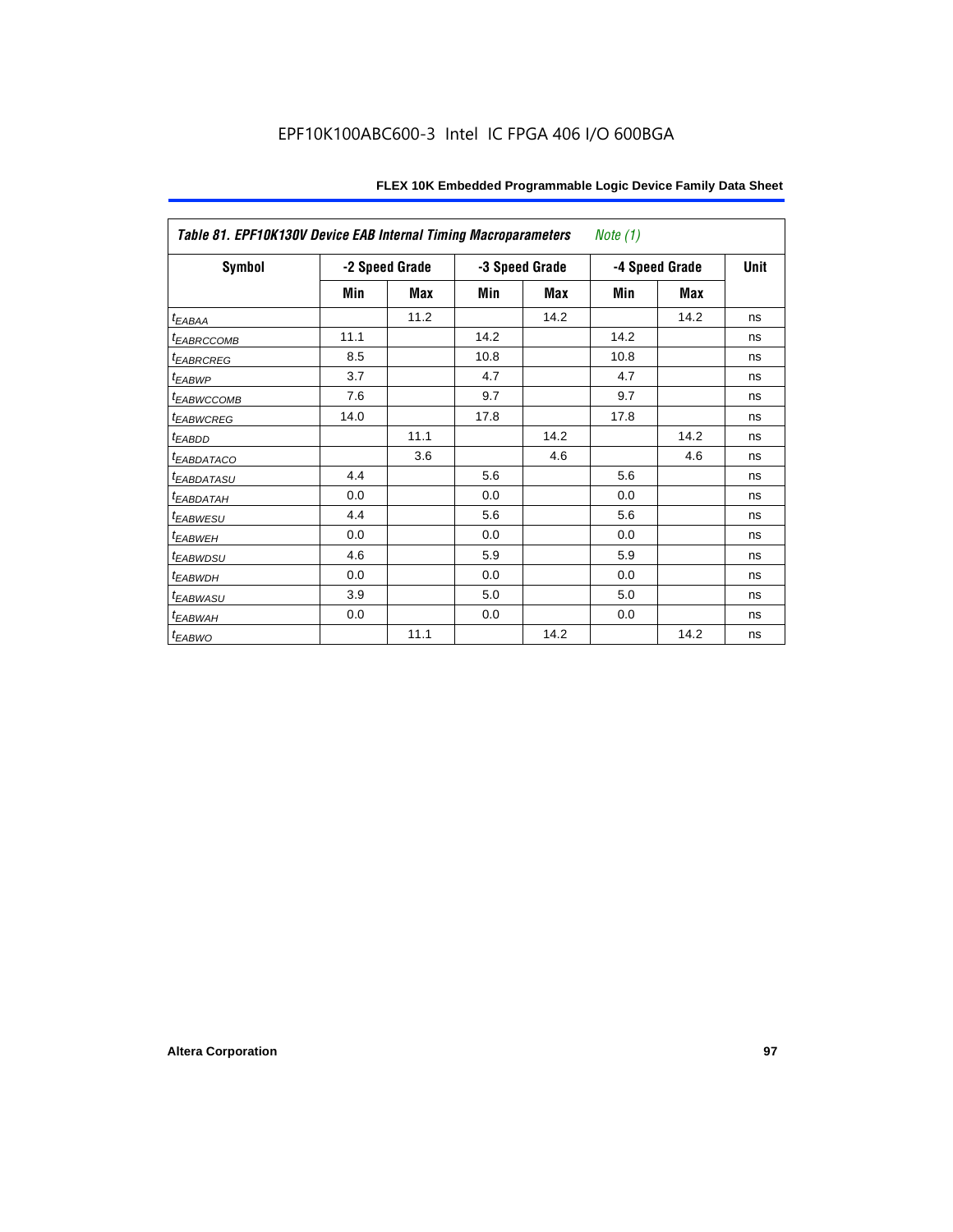| Symbol                     |     | -2 Speed Grade | -3 Speed Grade |      | -4 Speed Grade |      | Unit |  |
|----------------------------|-----|----------------|----------------|------|----------------|------|------|--|
|                            | Min | <b>Max</b>     | Min            | Max  | Min            | Max  |      |  |
| $tD$ IN2IOE                |     | 8.0            |                | 9.0  |                | 9.5  | ns   |  |
| t <sub>DIN2LE</sub>        |     | 2.4            |                | 3.0  |                | 3.1  | ns   |  |
| <sup>t</sup> DIN2DATA      |     | 5.0            |                | 6.3  |                | 7.4  | ns   |  |
| <sup>t</sup> DCLK2IOE      |     | 3.6            |                | 4.6  |                | 5.1  | ns   |  |
| ${}^t$ DCLK2LE             |     | 2.4            |                | 3.0  |                | 3.1  | ns   |  |
| <sup>t</sup> SAMELAB       |     | 0.4            |                | 0.6  |                | 0.8  | ns   |  |
| <sup>t</sup> SAMEROW       |     | 4.5            |                | 5.3  |                | 6.5  | ns   |  |
| <sup>t</sup> SAMECOLUMN    |     | 9.0            |                | 9.5  |                | 9.7  | ns   |  |
| <i>t<sub>DIFFROW</sub></i> |     | 13.5           |                | 14.8 |                | 16.2 | ns   |  |
| <sup>t</sup> TWOROWS       |     | 18.0           |                | 20.1 |                | 22.7 | ns   |  |
| <sup>t</sup> LEPERIPH      |     | 8.1            |                | 8.6  |                | 9.5  | ns   |  |
| <sup>I</sup> LABCARRY      |     | 0.6            |                | 0.8  |                | 1.0  | ns   |  |
| <sup>t</sup> LABCASC       |     | 0.8            |                | 1.0  |                | 1.2  | ns   |  |

| Table 83. EPF10K130V Device External Timing Parameters | Note (1) |
|--------------------------------------------------------|----------|
|--------------------------------------------------------|----------|

| Symbol                 | -2 Speed Grade |      | -3 Speed Grade |      | -4 Speed Grade |      | Unit |
|------------------------|----------------|------|----------------|------|----------------|------|------|
|                        | Min            | Max  | Min            | Max  | Min            | Max  |      |
| t <sub>DRR</sub>       |                | 15.0 |                | 19.1 |                | 24.2 | ns   |
| $t_{INSU}$ (2), (3)    | 6.9            |      | 8.6            |      | 11.0           |      | ns   |
| $t_{INH}$ (3)          | 0.0            |      | 0.0            |      | 0.0            |      | ns   |
| $t_{\text{OUTCO}}$ (3) | 2.0            | 7.8  | 2.0            | 9.9  | 2.0            | 11.3 | ns   |

| <b>Table 84. EPF10K130V Device External Bidirectional Timing Parameters</b> | Note (1) |  |
|-----------------------------------------------------------------------------|----------|--|
|-----------------------------------------------------------------------------|----------|--|

| Symbol                  | -2 Speed Grade |      |     | -3 Speed Grade | -4 Speed Grade | <b>Unit</b> |    |
|-------------------------|----------------|------|-----|----------------|----------------|-------------|----|
|                         | Min            | Max  | Min | <b>Max</b>     | Min            | <b>Max</b>  |    |
| <sup>t</sup> INSUBIDIR  | 6.7            |      | 8.5 |                | 10.8           |             | ns |
| <sup>t</sup> INHBIDIR   | 0.0            |      | 0.0 |                | 0.0            |             | ns |
| <sup>t</sup> OUTCOBIDIR | 2.0            | 6.9  | 2.0 | 8.8            | 2.0            | 10.2        | ns |
| <sup>t</sup> xzbidir    |                | 12.9 |     | 16.4           |                | 19.3        | ns |
| <sup>t</sup> zxbidir    |                | 12.9 |     | 16.4           |                | 19.3        | ns |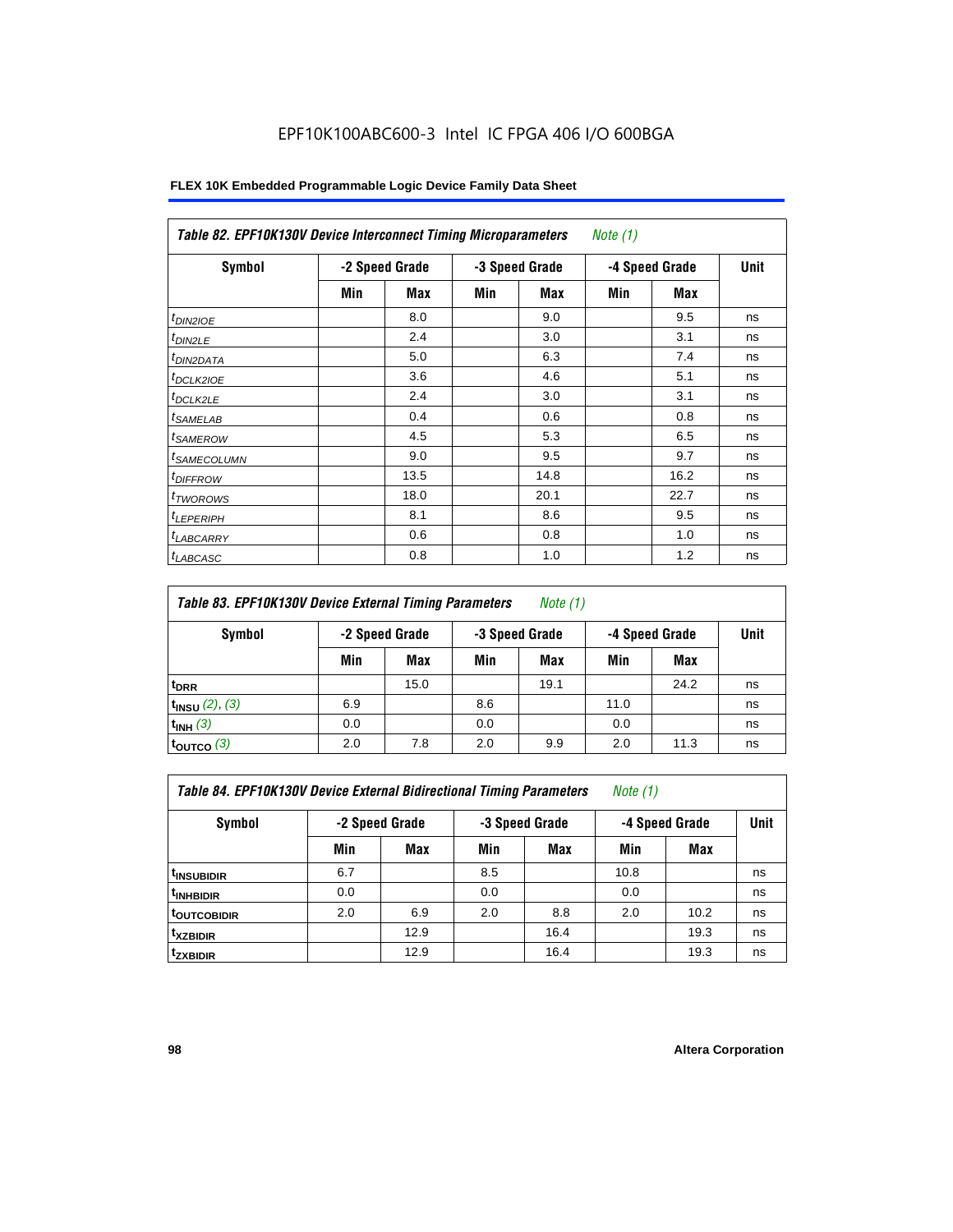# *Notes to tables:*<br>(1) All timing p

- (1) All timing parameters are described in Tables 32 through 38 in this data sheet.<br>(2) Using an LE to register the signal may provide a lower setup time.
- Using an LE to register the signal may provide a lower setup time.
- (3) This parameter is specified by characterization.

#### Tables 85 through 91 show EPF10K10A device internal and external timing parameters.

| Table 85. EPF10K10A Device LE Timing Microparameters<br>Note (1) |     |                |     |                |     |                |      |  |  |
|------------------------------------------------------------------|-----|----------------|-----|----------------|-----|----------------|------|--|--|
| <b>Symbol</b>                                                    |     | -1 Speed Grade |     | -2 Speed Grade |     | -3 Speed Grade | Unit |  |  |
|                                                                  | Min | <b>Max</b>     | Min | Max            | Min | <b>Max</b>     |      |  |  |
| $t_{LUT}$                                                        |     | 0.9            |     | 1.2            |     | 1.6            | ns   |  |  |
| $t_{CLUT}$                                                       |     | 1.2            |     | 1.4            |     | 1.9            | ns   |  |  |
| $t_{RLUT}$                                                       |     | 1.9            |     | 2.3            |     | 3.0            | ns   |  |  |
| <b>t</b> <sub>PACKED</sub>                                       |     | 0.6            |     | 0.7            |     | 0.9            | ns   |  |  |
| $t_{EN}$                                                         |     | 0.5            |     | 0.6            |     | 0.8            | ns   |  |  |
| $t_{CICO}$                                                       |     | 02             |     | 0.3            |     | 0.4            | ns   |  |  |
| $t_{CGEN}$                                                       |     | 0.7            |     | 0.9            |     | 1.1            | ns   |  |  |
| $t_{GENR}$                                                       |     | 0.7            |     | 0.9            |     | 1.1            | ns   |  |  |
| $t_{CASC}$                                                       |     | 1.0            |     | 1.2            |     | 1.7            | ns   |  |  |
| $t_{\rm C}$                                                      |     | 1.2            |     | 1.4            |     | 1.9            | ns   |  |  |
| $t_{\rm CO}$                                                     |     | 0.5            |     | 0.6            |     | 0.8            | ns   |  |  |
| $t_{\text{COMB}}$                                                |     | 0.5            |     | 0.6            |     | 0.8            | ns   |  |  |
| $t_{\rm SU}$                                                     | 1.1 |                | 1.3 |                | 1.7 |                | ns   |  |  |
| $t_H\,$                                                          | 0.6 |                | 0.7 |                | 0.9 |                | ns   |  |  |
| $t_{PRE}$                                                        |     | 0.5            |     | 0.6            |     | 0.9            | ns   |  |  |
| $t_{CLR}$                                                        |     | 0.5            |     | 0.6            |     | 0.9            | ns   |  |  |
| $t_{\hbox{\small CH}}$                                           | 3.0 |                | 3.5 |                | 4.0 |                | ns   |  |  |
| $t_{\rm CL}$                                                     | 3.0 |                | 3.5 |                | 4.0 |                | ns   |  |  |

*Table 86. EPF10K10A Device IOE Timing Microparameters Note (1) (Part 1 of 2)*

| Symbol           |     | -1 Speed Grade |     | -2 Speed Grade |     | -3 Speed Grade |    |
|------------------|-----|----------------|-----|----------------|-----|----------------|----|
|                  | Min | <b>Max</b>     | Min | Max            | Min | <b>Max</b>     |    |
|                  |     | 1.3            |     | 1.5            |     | 2.0            | ns |
| $t_{\text{IOC}}$ |     | 0.2            |     | 0.3            |     | 0.3            | ns |
| $t_{IOCO}$       |     | 0.2            |     | 0.3            |     | 0.4            | ns |
| $t_{IOCOMB}$     |     | 0.6            |     | 0.7            |     | 0.9            | ns |
| $t_{IOSU}$       | 0.8 |                | 1.0 |                | 1.3 |                | ns |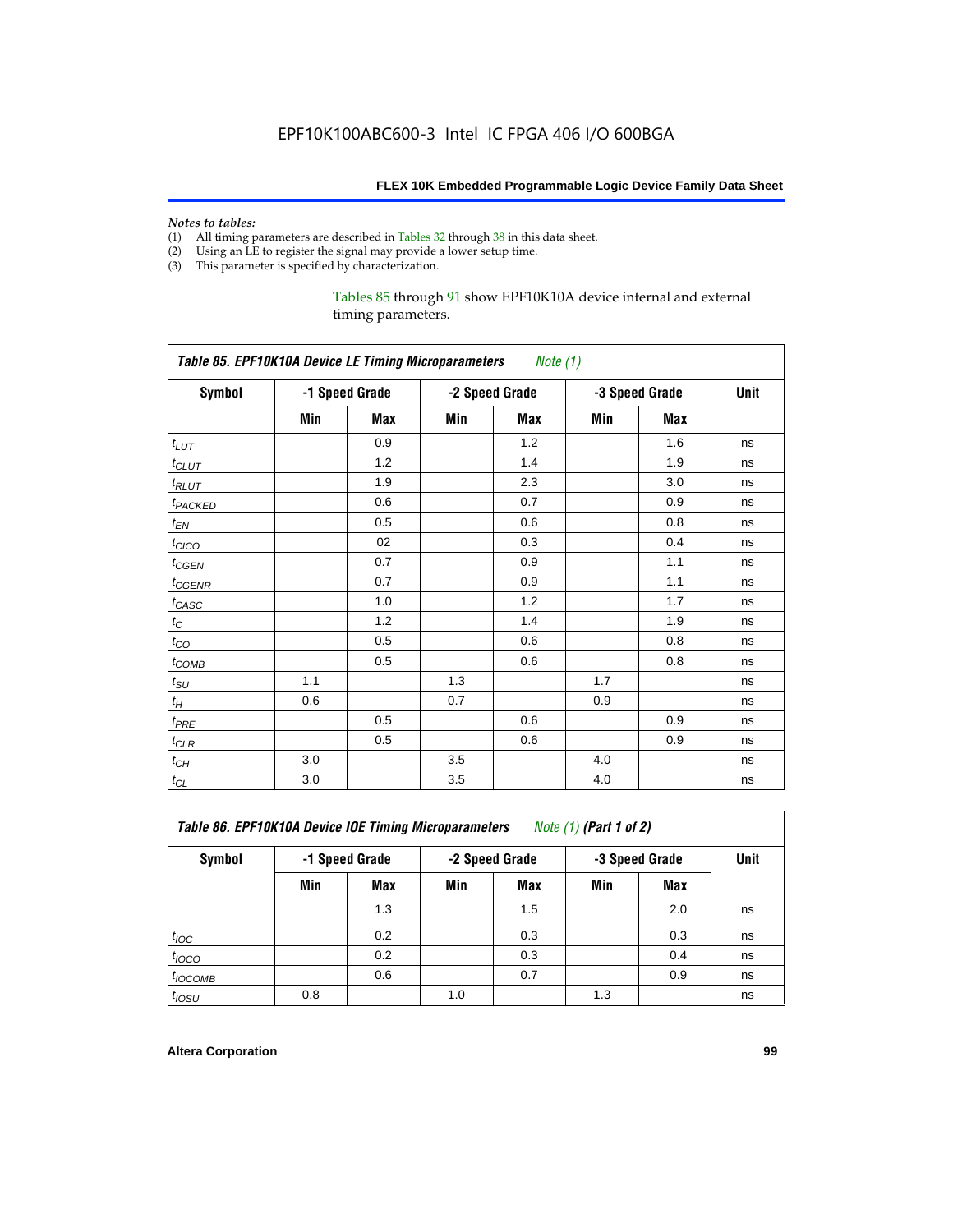| Symbol             |     | -1 Speed Grade |     | -2 Speed Grade | -3 Speed Grade | <b>Unit</b> |    |
|--------------------|-----|----------------|-----|----------------|----------------|-------------|----|
|                    | Min | Max            | Min | Max            | Min            | Max         |    |
| $t_{IOH}$          | 0.8 |                | 1.0 |                | 1.3            |             | ns |
| $t_{IOCLR}$        |     | 1.2            |     | 1.4            |                | 1.9         | ns |
| $t_{OD1}$          |     | 1.2            |     | 1.4            |                | 1.9         | ns |
| $t_{OD2}$          |     | 2.9            |     | 3.5            |                | 4.7         | ns |
| $t_{OD3}$          |     | 6.6            |     | 7.8            |                | 10.5        | ns |
| $t_{XZ}$           |     | 1.2            |     | 1.4            |                | 1.9         | ns |
| $t_{ZX1}$          |     | 1.2            |     | 1.4            |                | 1.9         | ns |
| $t_{ZX2}$          |     | 2.9            |     | 3.5            |                | 4.7         | ns |
| $t_{ZX3}$          |     | 6.6            |     | 7.8            |                | 10.5        | ns |
| <sup>t</sup> INREG |     | 5.2            |     | 6.3            |                | 8.4         | ns |
| $t_{IOFD}$         |     | 3.1            |     | 3.8            |                | 5.0         | ns |
| $t_{INCOMB}$       |     | 3.1            |     | 3.8            |                | 5.0         | ns |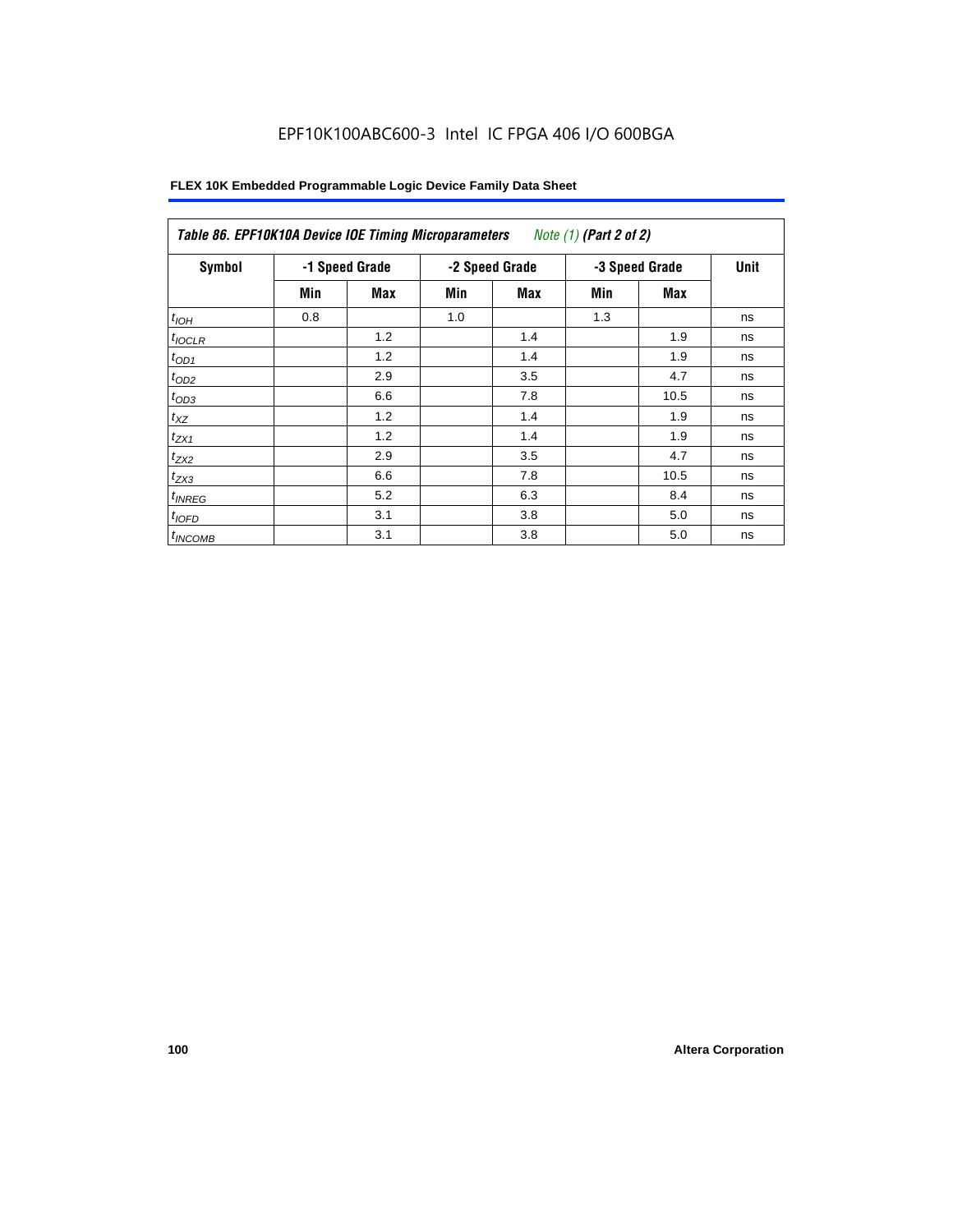| Table 87. EPF10K10A Device EAB Internal Microparameters |      |                |     | Note (1)       |     |                |      |  |
|---------------------------------------------------------|------|----------------|-----|----------------|-----|----------------|------|--|
| <b>Symbol</b>                                           |      | -1 Speed Grade |     | -2 Speed Grade |     | -3 Speed Grade | Unit |  |
|                                                         | Min  | <b>Max</b>     | Min | <b>Max</b>     | Min | <b>Max</b>     |      |  |
| t <sub>EABDATA1</sub>                                   |      | 3.3            |     | 3.9            |     | 5.2            | ns   |  |
| t <sub>EABDATA2</sub>                                   |      | 1.0            |     | 1.3            |     | 1.7            | ns   |  |
| t <sub>EABWE1</sub>                                     |      | 2.6            |     | 3.1            |     | 4.1            | ns   |  |
| t <sub>EABWE2</sub>                                     |      | 2.7            |     | 3.2            |     | 4.3            | ns   |  |
| $t_{EABCLK}$                                            |      | 0.0            |     | 0.0            |     | 0.0            | ns   |  |
| $t_{EABCO}$                                             |      | 1.2            |     | 1.4            |     | 1.8            | ns   |  |
| <b><i>EABBYPASS</i></b>                                 |      | 0.1            |     | 0.2            |     | 0.2            | ns   |  |
| $t_{EABSU}$                                             | 1.4  |                | 1.7 |                | 2.2 |                | ns   |  |
| $t_{EABH}$                                              | 0.1  |                | 0.1 |                | 0.1 |                | ns   |  |
| $t_{\mathit{AA}}$                                       |      | 4.5            |     | 5.4            |     | 7.3            | ns   |  |
| $t_{\mathit{WP}}$                                       | 2.0  |                | 2.4 |                | 3.2 |                | ns   |  |
| $t_{WDSU}$                                              | 0.7  |                | 0.8 |                | 1.1 |                | ns   |  |
| $t_{WDH}$                                               | 0.5  |                | 0.6 |                | 0.7 |                | ns   |  |
| $t_{\text{WASU}}$                                       | 0.6  |                | 0.7 |                | 0.9 |                | ns   |  |
| $t_{\underline{W AH}}$                                  | 0.9  |                | 1.1 |                | 1.5 |                | ns   |  |
| $t_{WO}$                                                |      | 3.3            |     | 3.9            |     | 5.2            | ns   |  |
| $t_{DD}$                                                |      | 3.3            |     | 3.9            |     | 5.2            | ns   |  |
| $t_{EABOUT}$                                            |      | 0.1            |     | 0.1            |     | 0.2            | ns   |  |
| $t_{EABCH}$                                             | 3.0  |                | 3.5 |                | 4.0 |                | ns   |  |
| $t_{EABCL}$                                             | 3.03 |                | 3.5 |                | 4.0 |                | ns   |  |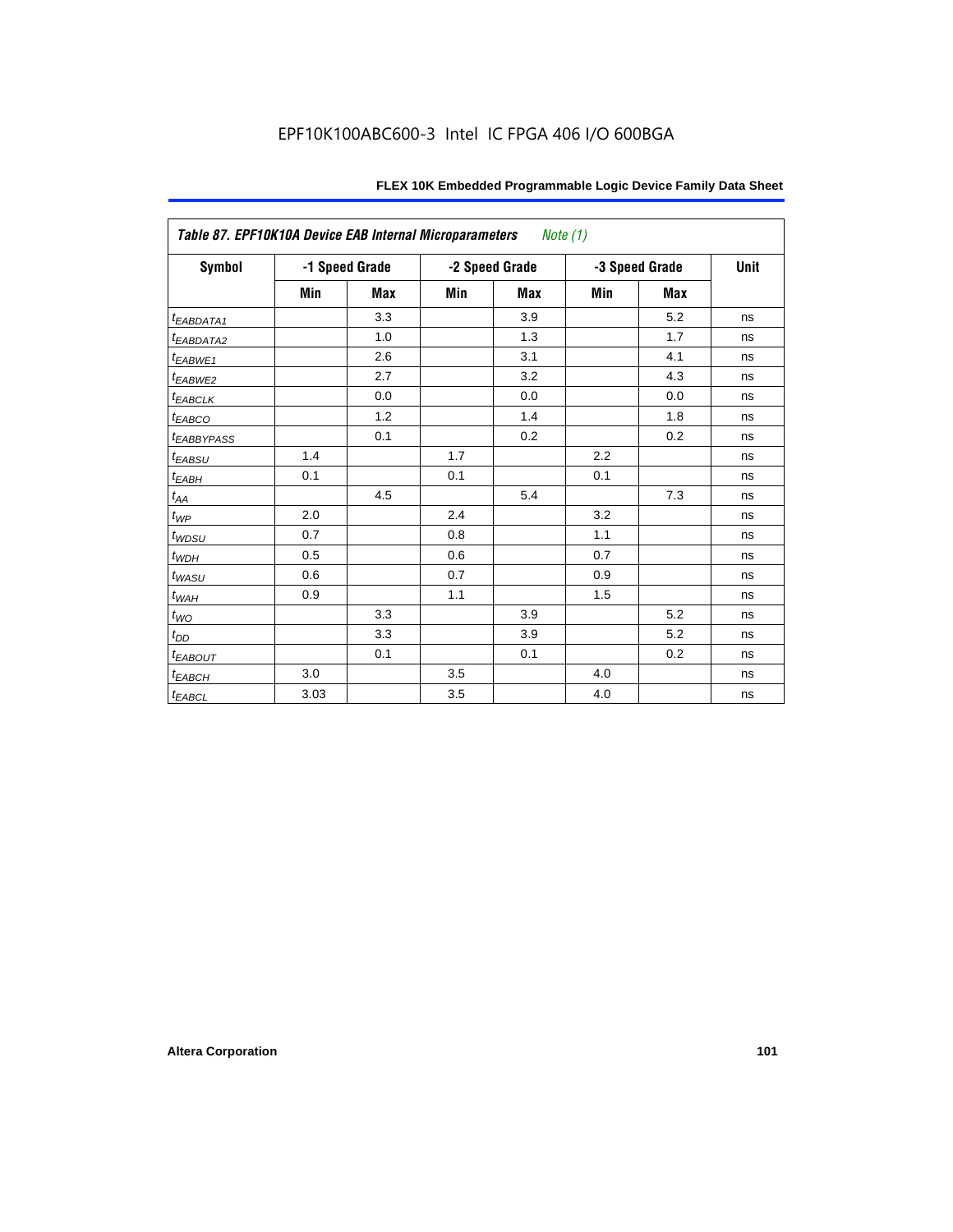| Table 88. EPF10K10A Device EAB Internal Timing Macroparameters |                |            |                | Note (1) |                |      |      |  |
|----------------------------------------------------------------|----------------|------------|----------------|----------|----------------|------|------|--|
| Symbol                                                         | -1 Speed Grade |            | -2 Speed Grade |          | -3 Speed Grade |      | Unit |  |
|                                                                | Min            | <b>Max</b> | Min            | Max      | Min            | Max  |      |  |
| $t_{EABA}$                                                     |                | 8.1        |                | 9.8      |                | 13.1 | ns   |  |
| <sup>t</sup> EABRCCOMB                                         | 8.1            |            | 9.8            |          | 13.1           |      | ns   |  |
| <sup>t</sup> EABRCREG                                          | 5.8            |            | 6.9            |          | 9.3            |      | ns   |  |
| <sup>t</sup> EABWP                                             | 2.0            |            | 2.4            |          | 3.2            |      | ns   |  |
| <sup>t</sup> EABWCCOMB                                         | 3.5            |            | 4.2            |          | 5.6            |      | ns   |  |
| <sup>t</sup> EABWCREG                                          | 9.4            |            | 11.2           |          | 14.8           |      | ns   |  |
| <sup>t</sup> EABDD                                             |                | 6.9        |                | 8.3      |                | 11.0 | ns   |  |
| <sup>t</sup> EABDATACO                                         |                | 1.3        |                | 1.5      |                | 2.0  | ns   |  |
| <sup>t</sup> EABDATASU                                         | 2.4            |            | 3.0            |          | 3.9            |      | ns   |  |
| <sup>t</sup> EABDATAH                                          | 0.0            |            | 0.0            |          | 0.0            |      | ns   |  |
| <sup>t</sup> EABWESU                                           | 4.1            |            | 4.9            |          | 6.5            |      | ns   |  |
| <sup>t</sup> EABWEH                                            | 0.0            |            | 0.0            |          | 0.0            |      | ns   |  |
| <sup>t</sup> EABWDSU                                           | 1.4            |            | 1.6            |          | 2.2            |      | ns   |  |
| <sup>t</sup> EABWDH                                            | 0.0            |            | 0.0            |          | 0.0            |      | ns   |  |
| <sup>t</sup> EABWASU                                           | 2.5            |            | 3.0            |          | 4.1            |      | ns   |  |
| <sup>t</sup> EABWAH                                            | 0.0            |            | 0.0            |          | 0.0            |      | ns   |  |
| <sup>t</sup> EABWO                                             |                | 6.2        |                | 7.5      |                | 9.9  | ns   |  |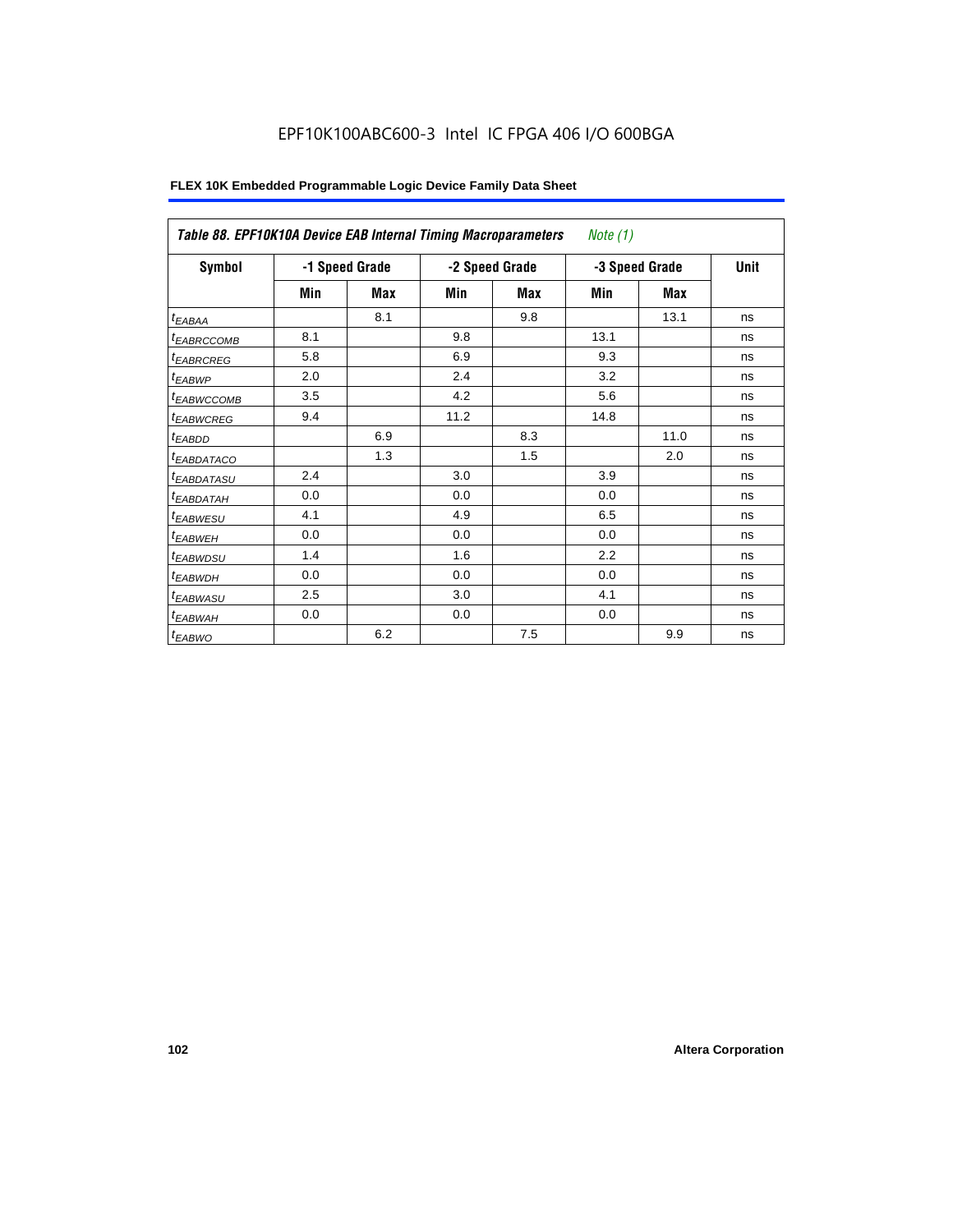| Table 89. EPF10K10A Device Interconnect Timing Microparameters<br>Note (1) |     |                |     |                |     |                |    |  |  |
|----------------------------------------------------------------------------|-----|----------------|-----|----------------|-----|----------------|----|--|--|
| Symbol                                                                     |     | -1 Speed Grade |     | -2 Speed Grade |     | -3 Speed Grade |    |  |  |
|                                                                            | Min | Max            | Min | Max            | Min | <b>Max</b>     |    |  |  |
| $t_{DINZIOE}$                                                              |     | 4.2            |     | 5.0            |     | 6.5            | ns |  |  |
| $t_{DIN2LE}$                                                               |     | 2.2            |     | 2.6            |     | 3.4            | ns |  |  |
| <sup>t</sup> DIN2DATA                                                      |     | 4.3            |     | 5.2            |     | 7.1            | ns |  |  |
| t <sub>DCLK2IOE</sub>                                                      |     | 4.2            |     | 4.9            |     | 6.6            | ns |  |  |
| t <sub>DCLK2LE</sub>                                                       |     | 2.2            |     | 2.6            |     | 3.4            | ns |  |  |
| <i>t<sub>SAMELAB</sub></i>                                                 |     | 0.1            |     | 0.1            |     | 0.2            | ns |  |  |
| <i>t</i> SAMEROW                                                           |     | 2.2            |     | 2.4            |     | 2.9            | ns |  |  |
| <sup>t</sup> SAMECOLUMN                                                    |     | 0.8            |     | 1.0            |     | 1.4            | ns |  |  |
| <i>t<sub>DIFFROW</sub></i>                                                 |     | 3.0            |     | 3.4            |     | 4.3            | ns |  |  |
| t <sub>TWOROWS</sub>                                                       |     | 5.2            |     | 5.8            |     | 7.2            | ns |  |  |
| <sup>t</sup> LEPERIPH                                                      |     | 1.8            |     | 2.2            |     | 2.8            | ns |  |  |
| <sup>t</sup> LABCARRY                                                      |     | 0.5            |     | 0.5            |     | 0.7            | ns |  |  |
| t <sub>LABCASC</sub>                                                       |     | 0.9            |     | 1.0            |     | 1.5            | ns |  |  |

| Table 90. EPF10K10A External Reference Timing Parameters | Note (1) |
|----------------------------------------------------------|----------|
|----------------------------------------------------------|----------|

| Symbol                 | -1 Speed Grade |      | -2 Speed Grade |      | -3 Speed Grade | <b>Unit</b> |    |
|------------------------|----------------|------|----------------|------|----------------|-------------|----|
|                        | Min            | Max  | Min            | Max  | Min            | <b>Max</b>  |    |
| t <sub>DRR</sub>       |                | 10.0 |                | 12.0 |                | 16.0        | ns |
| $t_{INSU}$ (2), (3)    | 1.6            |      | 2.1            |      | 2.8            |             | ns |
| $t_{INH}$ (3)          | 0.0            |      | 0.0            |      | 0.0            |             | ns |
| $t_{\text{OUTCO}}$ (3) | 2.0            | 5.8  | 2.0            | 6.9  | 2.0            | 9.2         | ns |

*Table 91. EPF10K10A Device External Bidirectional Timing Parameters Note (1)*

| Symbol                  | -2 Speed Grade |     |     | -3 Speed Grade | -4 Speed Grade | Unit       |    |
|-------------------------|----------------|-----|-----|----------------|----------------|------------|----|
|                         | Min            | Max | Min | <b>Max</b>     | Min            | <b>Max</b> |    |
| <sup>t</sup> insubidir  | 2.4            |     | 3.3 |                | 4.5            |            | ns |
| <sup>T</sup> INHBIDIR   | 0.0            |     | 0.0 |                | 0.0            |            | ns |
| <sup>t</sup> OUTCOBIDIR | 2.0            | 5.8 | 2.0 | 6.9            | 2.0            | 9.2        | ns |
| <sup>t</sup> xzbidir    |                | 6.3 |     | 7.5            |                | 9.9        | ns |
| <sup>t</sup> zxbidir    |                | 6.3 |     | 7.5            |                | 9.9        | ns |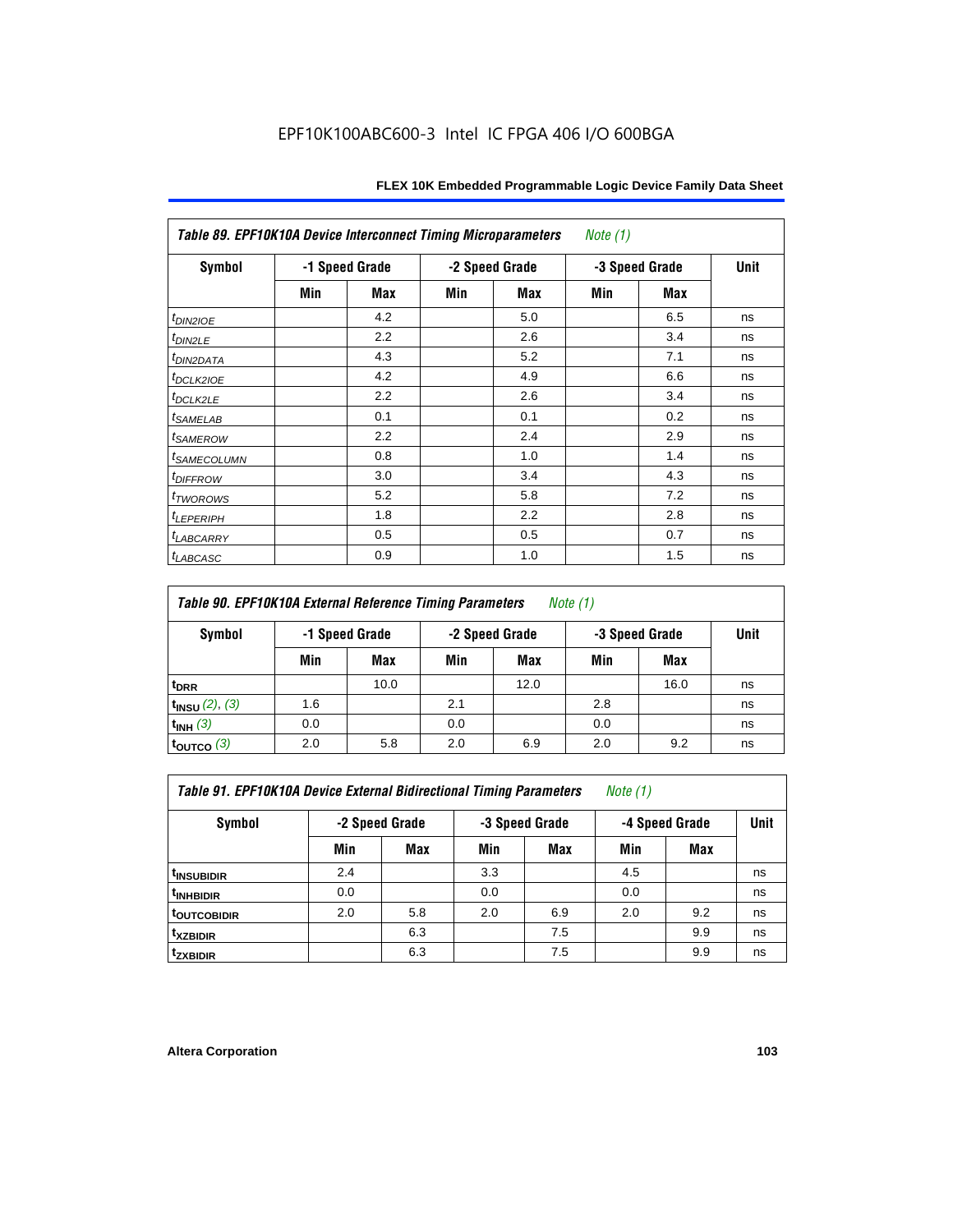#### *Notes to tables:*

- (1) All timing parameters are described in Tables 32 through 38 in this data sheet.
- (2) Using an LE to register the signal may provide a lower setup time.
- (3) This parameter is specified by characterization.

Tables 92 through 98 show EPF10K30A device internal and external timing parameters.

| Table 92. EPF10K30A Device LE Timing Microparameters Note (1) |                |     |                |     |                |      |    |  |  |
|---------------------------------------------------------------|----------------|-----|----------------|-----|----------------|------|----|--|--|
| <b>Symbol</b>                                                 | -1 Speed Grade |     | -2 Speed Grade |     | -3 Speed Grade | Unit |    |  |  |
|                                                               | Min            | Max | Min            | Max | Min            | Max  |    |  |  |
| $t_{LUT}$                                                     |                | 0.8 |                | 1.1 |                | 1.5  | ns |  |  |
| $t_{CLUT}$                                                    |                | 0.6 |                | 0.7 |                | 1.0  | ns |  |  |
| $t_{RLUT}$                                                    |                | 1.2 |                | 1.5 |                | 2.0  | ns |  |  |
| <b><i>t<sub>PACKED</sub></i></b>                              |                | 0.6 |                | 0.6 |                | 1.0  | ns |  |  |
| $t_{EN}$                                                      |                | 1.3 |                | 1.5 |                | 2.0  | ns |  |  |
| $t_{CICO}$                                                    |                | 0.2 |                | 0.3 |                | 0.4  | ns |  |  |
| $t_{\text{GEN}}$                                              |                | 0.8 |                | 1.0 |                | 1.3  | ns |  |  |
| t <sub>CGENR</sub>                                            |                | 0.6 |                | 0.8 |                | 1.0  | ns |  |  |
| $t_{CASC}$                                                    |                | 0.9 |                | 1.1 |                | 1.4  | ns |  |  |
| $t_C$                                                         |                | 1.1 |                | 1.3 |                | 1.7  | ns |  |  |
| $t_{CO}$                                                      |                | 0.4 |                | 0.6 |                | 0.7  | ns |  |  |
| $t_{\text{COMB}}$                                             |                | 0.6 |                | 0.7 |                | 0.9  | ns |  |  |
| $t_{\rm SU}$                                                  | 0.9            |     | 0.9            |     | 1.4            |      | ns |  |  |
| $t_H$                                                         | 1.1            |     | 1.3            |     | 1.7            |      | ns |  |  |
| $t_{PRE}$                                                     |                | 0.5 |                | 0.6 |                | 0.8  | ns |  |  |
| $t_{CLR}$                                                     |                | 0.5 |                | 0.6 |                | 0.8  | ns |  |  |
| $t_{CH}$                                                      | 3.0            |     | 3.5            |     | 4.0            |      | ns |  |  |
| $t_{CL}$                                                      | 3.0            |     | 3.5            |     | 4.0            |      | ns |  |  |

*Table 93. EPF10K30A Device IOE Timing Microparameters Note (1) (Part 1 of 2)*

| Symbol            | -1 Speed Grade |     |     | -2 Speed Grade | -3 Speed Grade | Unit       |    |  |  |  |  |
|-------------------|----------------|-----|-----|----------------|----------------|------------|----|--|--|--|--|
|                   | Min            | Max | Min | <b>Max</b>     | Min            | <b>Max</b> |    |  |  |  |  |
| t <sub>IOD</sub>  |                | 2.2 |     | 2.6            |                | 3.4        | ns |  |  |  |  |
| $t_{\text{IOC}}$  |                | 0.3 |     | 0.3            |                | 0.5        | ns |  |  |  |  |
| $t_{IOCO}$        |                | 0.2 |     | 0.2            |                | 0.3        | ns |  |  |  |  |
| $t_{IOCOMB}$      |                | 0.5 |     | 0.6            |                | 0.8        | ns |  |  |  |  |
| t <sub>IOSU</sub> | 1.4            |     | 1.7 |                | 2.2            |            | ns |  |  |  |  |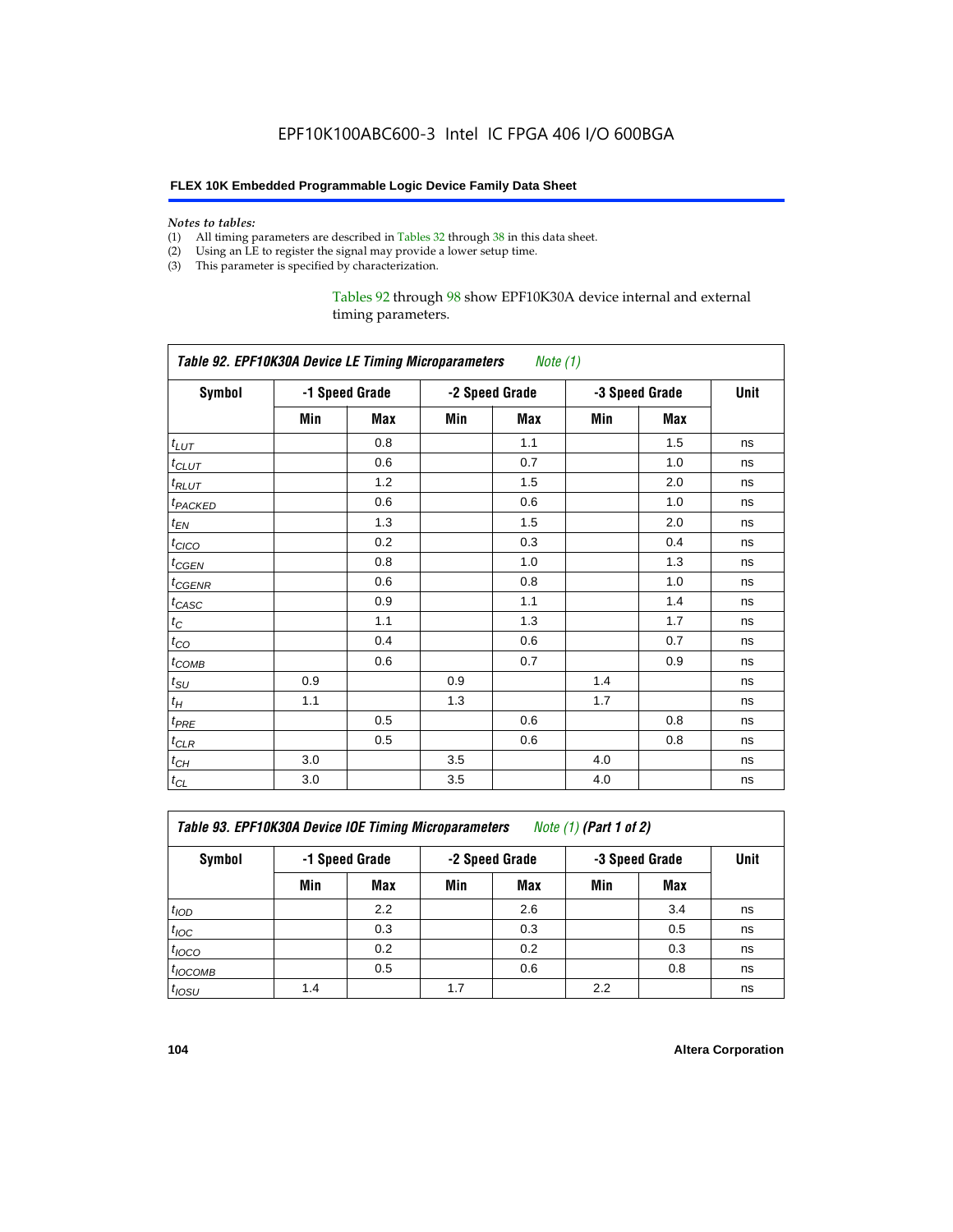| Table 93. EPF10K30A Device IOE Timing Microparameters<br>Note (1) (Part 2 of 2) |     |                |     |                |                |             |    |  |  |
|---------------------------------------------------------------------------------|-----|----------------|-----|----------------|----------------|-------------|----|--|--|
| <b>Symbol</b>                                                                   |     | -1 Speed Grade |     | -2 Speed Grade | -3 Speed Grade | <b>Unit</b> |    |  |  |
|                                                                                 | Min | Max            | Min | Max            | Min            | Max         |    |  |  |
| $t_{IOH}$                                                                       | 0.9 |                | 1.1 |                | 1.4            |             | ns |  |  |
| $t_{IOCLR}$                                                                     |     | 0.7            |     | 0.8            |                | 1.0         | ns |  |  |
| $t_{OD1}$                                                                       |     | 1.9            |     | 2.2            |                | 2.9         | ns |  |  |
| $t_{OD2}$                                                                       |     | 4.8            |     | 5.6            |                | 7.3         | ns |  |  |
| $t_{OD3}$                                                                       |     | 7.0            |     | 8.2            |                | 10.8        | ns |  |  |
| $t_{\mathsf{XZ}}$                                                               |     | 2.2            |     | 2.6            |                | 3.4         | ns |  |  |
| $t_{ZX1}$                                                                       |     | 2.2            |     | 2.6            |                | 3.4         | ns |  |  |
| $t_{ZX2}$                                                                       |     | 5.1            |     | 6.0            |                | 7.8         | ns |  |  |
| $t_{ZX3}$                                                                       |     | 7.3            |     | 8.6            |                | 11.3        | ns |  |  |
| $t_{INREG}$                                                                     |     | 4.4            |     | 5.2            |                | 6.8         | ns |  |  |
| $t_{IOFD}$                                                                      |     | 3.8            |     | 4.5            |                | 5.9         | ns |  |  |
| $t_{INCOMB}$                                                                    |     | 3.8            |     | 4.5            |                | 5.9         | ns |  |  |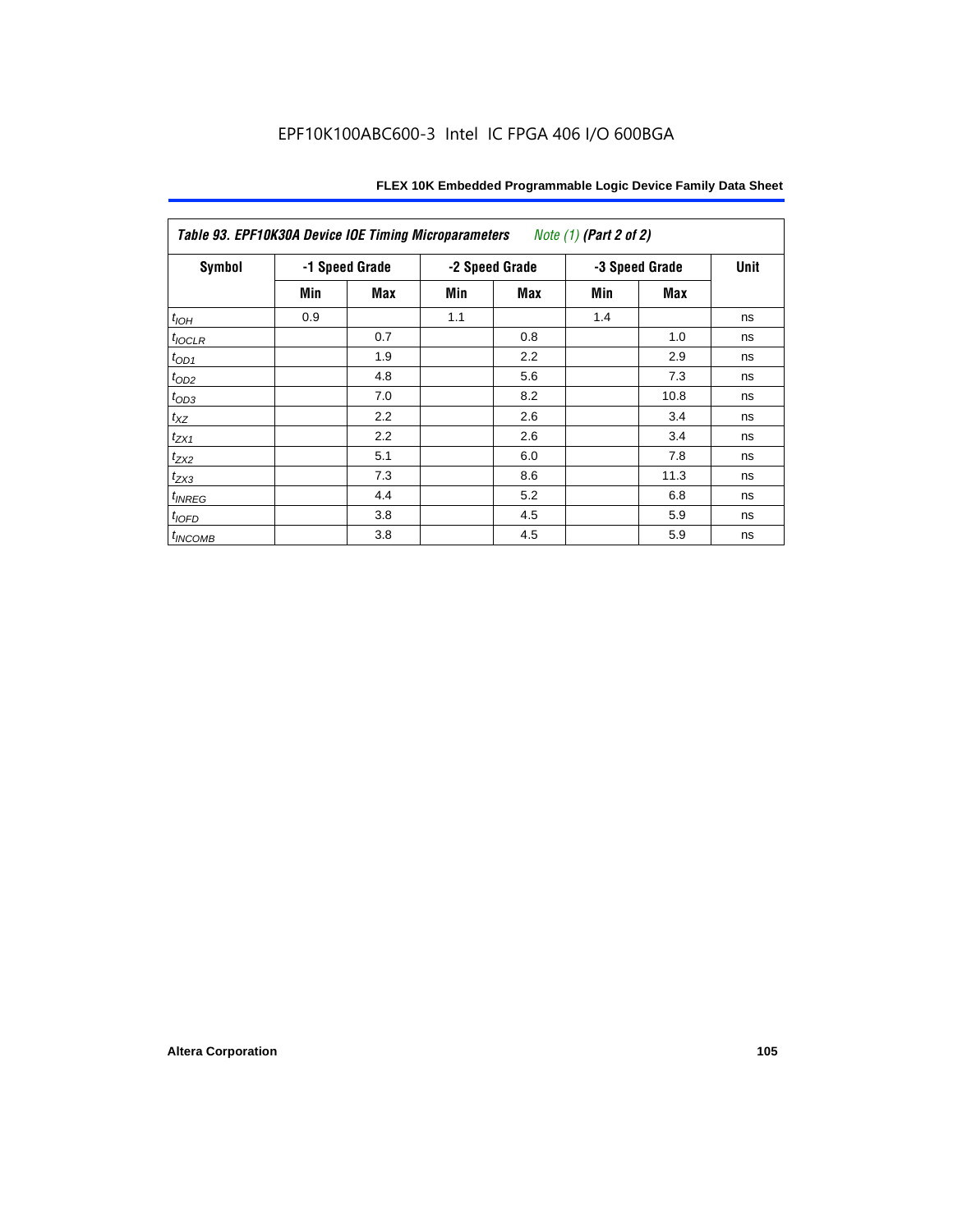| <b>Symbol</b>          |         | -1 Speed Grade |     | -2 Speed Grade | -3 Speed Grade | Unit       |    |
|------------------------|---------|----------------|-----|----------------|----------------|------------|----|
|                        | Min     | <b>Max</b>     | Min | Max            | Min            | <b>Max</b> |    |
| <sup>t</sup> EABDATA1  |         | 5.5            |     | 6.5            |                | 8.5        | ns |
| <sup>t</sup> EABDATA2  |         | 1.1            |     | 1.3            |                | 1.8        | ns |
| t <sub>EABWE1</sub>    |         | 2.4            |     | 2.8            |                | 3.7        | ns |
| <sup>t</sup> EABWE2    |         | 2.1            |     | 2.5            |                | 3.2        | ns |
| <sup>t</sup> EABCLK    |         | 0.0            |     | 0.0            |                | 0.2        | ns |
| t <sub>EABCO</sub>     |         | 1.7            |     | 2.0            |                | 2.6        | ns |
| <sup>t</sup> EABBYPASS |         | 0.0            |     | 0.0            |                | 0.3        | ns |
| t <sub>EABSU</sub>     | 1.2     |                | 1.4 |                | 1.9            |            | ns |
| t <sub>ЕАВН</sub>      | 0.1     |                | 0.1 |                | 0.3            |            | ns |
| $t_{AA}$               |         | 4.2            |     | 5.0            |                | 6.5        | ns |
| $t_{\mathcal{WP}}$     | 3.8     |                | 4.5 |                | 5.9            |            | ns |
| t <sub>WDSU</sub>      | 0.1     |                | 0.1 |                | 0.2            |            | ns |
| $t_{WDH}$              | 0.1     |                | 0.1 |                | 0.2            |            | ns |
| t <sub>WASU</sub>      | 0.1     |                | 0.1 |                | 0.2            |            | ns |
| $t_{WAH}$              | 0.1     |                | 0.1 |                | 0.2            |            | ns |
| $t_{WO}$               |         | 3.7            |     | 4.4            |                | 6.4        | ns |
| $t_{DD}$               |         | 3.7            |     | 4.4            |                | 6.4        | ns |
| <sup>t</sup> EABOUT    |         | 0.0            |     | 0.1            |                | 0.6        | ns |
| $t_{EABCH}$            | 3.0     |                | 3.5 |                | 4.0            |            | ns |
| $t_{EABCL}$            | $3.8\,$ |                | 4.5 |                | 5.9            |            | ns |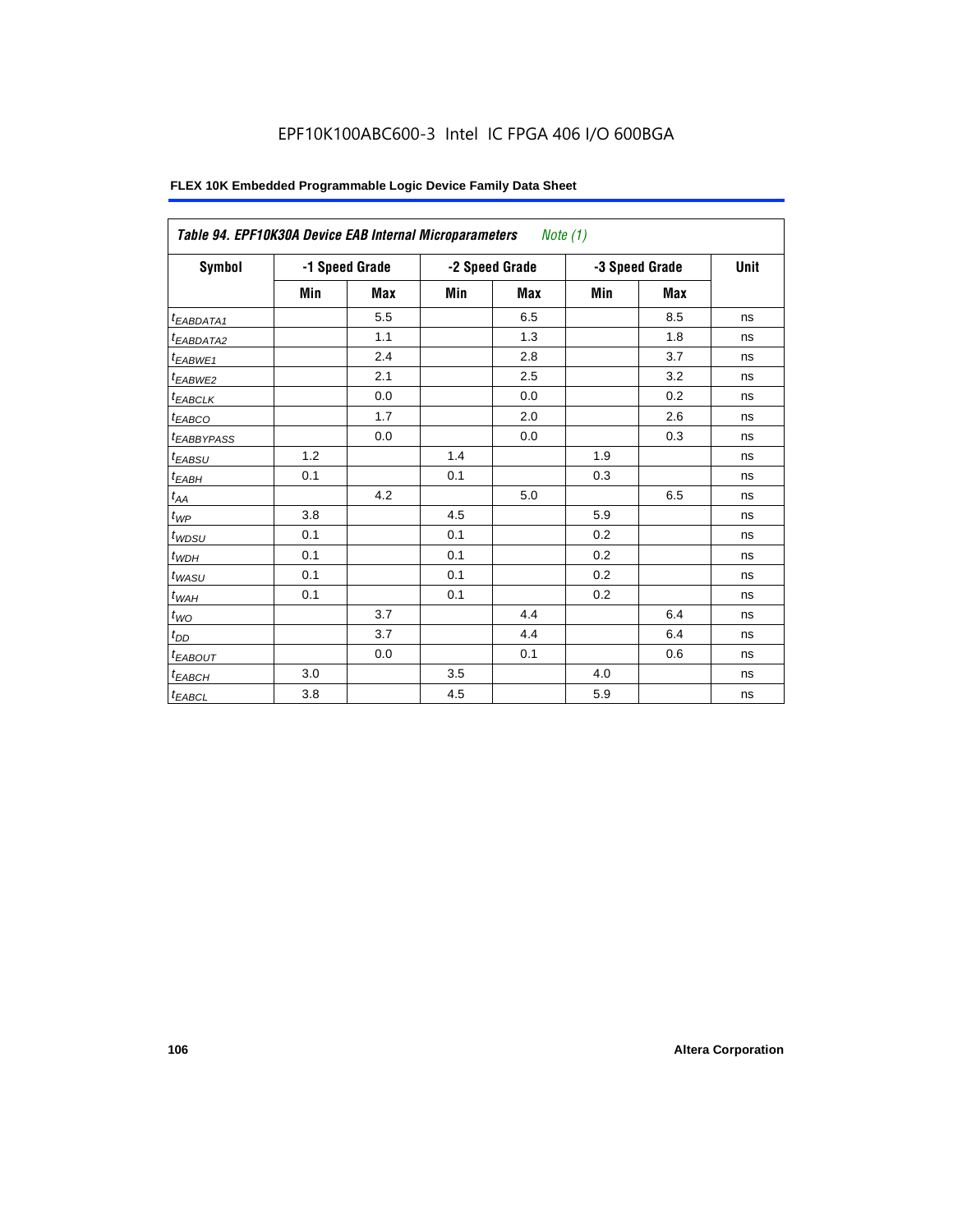| Table 95. EPF10K30A Device EAB Internal Timing Macroparameters<br>Note $(1)$ |                |            |      |                |                |             |    |  |  |
|------------------------------------------------------------------------------|----------------|------------|------|----------------|----------------|-------------|----|--|--|
| Symbol                                                                       | -1 Speed Grade |            |      | -2 Speed Grade | -3 Speed Grade | <b>Unit</b> |    |  |  |
|                                                                              | Min            | <b>Max</b> | Min  | Max            | Min            | Max         |    |  |  |
| $t_{EABA}$                                                                   |                | 9.7        |      | 11.6           |                | 16.2        | ns |  |  |
| <sup>t</sup> EABRCCOMB                                                       | 9.7            |            | 11.6 |                | 16.2           |             | ns |  |  |
| <sup>t</sup> EABRCREG                                                        | 5.9            |            | 7.1  |                | 9.7            |             | ns |  |  |
| t <sub>EABWP</sub>                                                           | 3.8            |            | 4.5  |                | 5.9            |             | ns |  |  |
| <sup>t</sup> ЕАВWССОМВ                                                       | 4.0            |            | 4.7  |                | 6.3            |             | ns |  |  |
| <sup>t</sup> EABWCREG                                                        | 9.8            |            | 11.6 |                | 16.6           |             | ns |  |  |
| $t_{EABDD}$                                                                  |                | 9.2        |      | 11.0           |                | 16.1        | ns |  |  |
| <sup>t</sup> EABDATACO                                                       |                | 1.7        |      | 2.1            |                | 3.4         | ns |  |  |
| <sup>t</sup> EABDATASU                                                       | 2.3            |            | 2.7  |                | 3.5            |             | ns |  |  |
| <sup>t</sup> EABDATAH                                                        | 0.0            |            | 0.0  |                | 0.0            |             | ns |  |  |
| <sup>t</sup> EABWESU                                                         | 3.3            |            | 3.9  |                | 4.9            |             | ns |  |  |
| t <sub>ЕАВWЕН</sub>                                                          | 0.0            |            | 0.0  |                | 0.0            |             | ns |  |  |
| <i>t<sub>EABWDSU</sub></i>                                                   | 3.2            |            | 3.8  |                | 5.0            |             | ns |  |  |
| <sup>t</sup> EABWDH                                                          | 0.0            |            | 0.0  |                | 0.0            |             | ns |  |  |
| <sup>t</sup> EABWASU                                                         | 3.7            |            | 4.4  |                | 5.1            |             | ns |  |  |
| <sup>t</sup> EABWAH                                                          | 0.0            |            | 0.0  |                | 0.0            |             | ns |  |  |
| $t_{EABWO}$                                                                  |                | 6.1        |      | 7.3            |                | 11.3        | ns |  |  |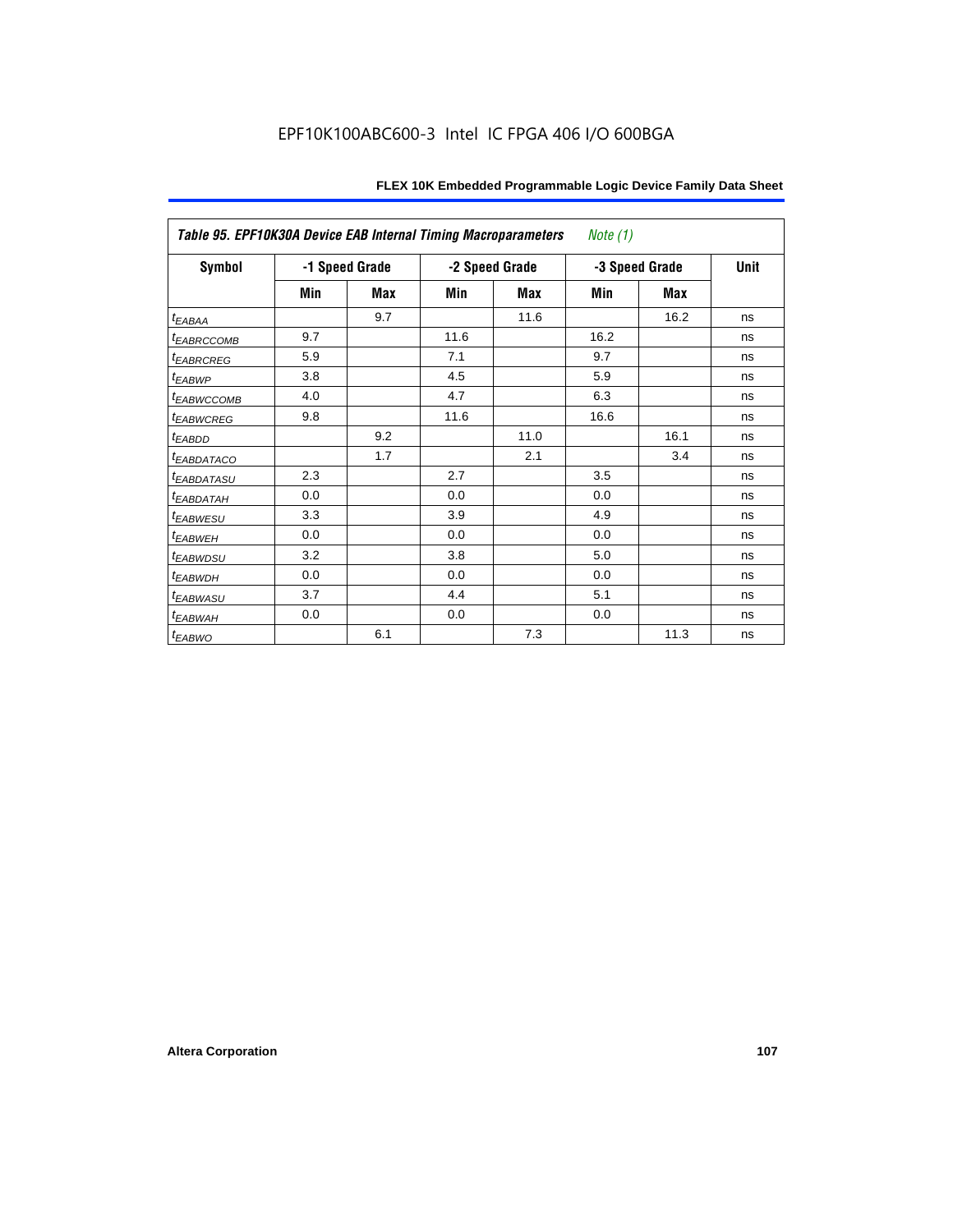# EPF10K100ABC600-3 Intel IC FPGA 406 I/O 600BGA

| Symbol                     |     | -1 Speed Grade |     | -2 Speed Grade | -3 Speed Grade | Unit |    |
|----------------------------|-----|----------------|-----|----------------|----------------|------|----|
|                            | Min | Max            | Min | Max            | Min            | Max  |    |
| $t_{DIN2IOE}$              |     | 3.9            |     | 4.4            |                | 5.1  | ns |
| t <sub>DIN2LE</sub>        |     | 1.2            |     | 1.5            |                | 1.9  | ns |
| <sup>t</sup> DIN2DATA      |     | 3.2            |     | 3.6            |                | 4.5  | ns |
| <sup>t</sup> DCLK2IOE      |     | 3.0            |     | 3.5            |                | 4.6  | ns |
| <sup>t</sup> DCLK2LE       |     | 1.2            |     | 1.5            |                | 1.9  | ns |
| <sup>t</sup> SAMELAB       |     | 0.1            |     | 0.1            |                | 0.2  | ns |
| <sup>t</sup> SAMEROW       |     | 2.3            |     | 2.4            |                | 2.7  | ns |
| <sup>t</sup> SAMECOLUMN    |     | 1.3            |     | 1.4            |                | 1.9  | ns |
| <i>t<sub>DIFFROW</sub></i> |     | 3.6            |     | 3.8            |                | 4.6  | ns |
| <sup>t</sup> TWOROWS       |     | 5.9            |     | 6.2            |                | 7.3  | ns |
| <sup>t</sup> LEPERIPH      |     | 3.5            |     | 3.8            |                | 4.1  | ns |
| <sup>I</sup> LABCARRY      |     | 0.3            |     | 0.4            |                | 0.5  | ns |
| <sup>t</sup> LABCASC       |     | 0.9            |     | 1.1            |                | 1.4  | ns |

# **FLEX 10K Embedded Programmable Logic Device Family Data Sheet**

| Table 97. EPF10K30A External Reference Timing Parameters<br><i>Note</i> $(1)$ |     |                |     |                                  |     |      |    |  |  |  |
|-------------------------------------------------------------------------------|-----|----------------|-----|----------------------------------|-----|------|----|--|--|--|
| Symbol                                                                        |     | -1 Speed Grade |     | -3 Speed Grade<br>-2 Speed Grade |     |      |    |  |  |  |
|                                                                               | Min | Max            | Min | Max                              | Min | Max  |    |  |  |  |
| t <sub>DRR</sub>                                                              |     | 11.0           |     | 13.0                             |     | 17.0 | ns |  |  |  |
| $t_{INSU}$ (2), (3)                                                           | 2.5 |                | 3.1 |                                  | 3.9 |      | ns |  |  |  |
| $t_{INH}$ (3)                                                                 | 0.0 |                | 0.0 |                                  | 0.0 |      | ns |  |  |  |
| $t_{\text{OUTCO}}$ $(3)$                                                      | 2.0 | 5.4            | 2.0 | 6.2                              | 2.0 | 8.3  | ns |  |  |  |

*Table 98. EPF10K30A Device External Bidirectional Timing Parameters Note (1)*

| Symbol                 |     | -1 Speed Grade |     | -2 Speed Grade |     | -3 Speed Grade |    |  |
|------------------------|-----|----------------|-----|----------------|-----|----------------|----|--|
|                        | Min | <b>Max</b>     | Min | <b>Max</b>     | Min | <b>Max</b>     |    |  |
| <sup>t</sup> INSUBIDIR | 4.2 |                | 4.9 |                | 6.8 |                | ns |  |
| <sup>t</sup> INHBIDIR  | 0.0 |                | 0.0 |                | 0.0 |                | ns |  |
| <b>toutcobidir</b>     | 2.0 | 5.4            | 2.0 | 6.2            | 2.0 | 8.3            | ns |  |
| <sup>t</sup> xzbidir   |     | 6.2            |     | 7.5            |     | 9.8            | ns |  |
| <i>t</i> zxbidir       |     | 6.2            |     | 7.5            |     | 9.8            | ns |  |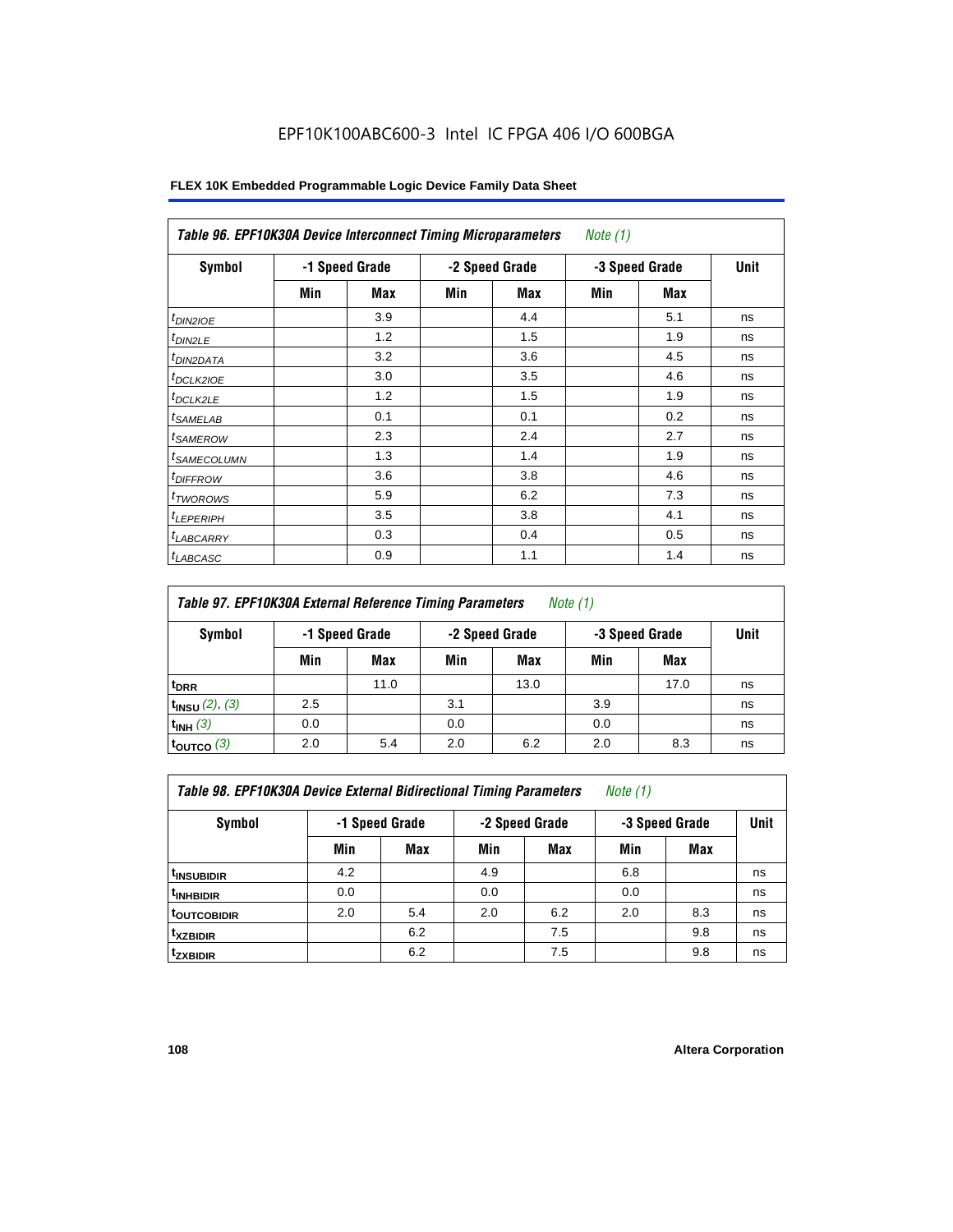#### *Notes to tables:*

- (1) All timing parameters are described in Tables 32 through 38 in this data sheet.
- (2) Using an LE to register the signal may provide a lower setup time.
- (3) This parameter is specified by characterization.

Tables 99 through 105 show EPF10K100A device internal and external timing parameters.

| Table 99. EPF10K100A Device LE Timing Microparameters Note (1) |     |                |     |                |     |                |      |  |  |  |
|----------------------------------------------------------------|-----|----------------|-----|----------------|-----|----------------|------|--|--|--|
| <b>Symbol</b>                                                  |     | -1 Speed Grade |     | -2 Speed Grade |     | -3 Speed Grade | Unit |  |  |  |
|                                                                | Min | Max            | Min | Max            | Min | Max            |      |  |  |  |
| $t_{LUT}$                                                      |     | 1.0            |     | 1.2            |     | 1.4            | ns   |  |  |  |
| $t_{CLUT}$                                                     |     | 0.8            |     | 0.9            |     | 1.1            | ns   |  |  |  |
| $t_{RLUT}$                                                     |     | 1.4            |     | 1.6            |     | 1.9            | ns   |  |  |  |
| t <sub>PACKED</sub>                                            |     | 0.4            |     | 0.5            |     | 0.5            | ns   |  |  |  |
| $t_{EN}$                                                       |     | 0.6            |     | 0.7            |     | 0.8            | ns   |  |  |  |
| $t_{CICO}$                                                     |     | 0.2            |     | 0.2            |     | 0.3            | ns   |  |  |  |
| $t_{CGEN}$                                                     |     | 0.4            |     | 0.4            |     | 0.6            | ns   |  |  |  |
| $t_{GENR}$                                                     |     | 0.6            |     | 0.7            |     | 0.8            | ns   |  |  |  |
| t <sub>CASC</sub>                                              |     | 0.7            |     | 0.9            |     | 1.0            | ns   |  |  |  |
| $t_{\rm C}$                                                    |     | 0.9            |     | 1.0            |     | 1.2            | ns   |  |  |  |
| $t_{CO}$                                                       |     | 0.2            |     | 0.3            |     | 0.3            | ns   |  |  |  |
| $t_{COMB}$                                                     |     | 0.6            |     | 0.7            |     | 0.8            | ns   |  |  |  |
| $t_{\rm SU}$                                                   | 0.8 |                | 1.0 |                | 1.2 |                | ns   |  |  |  |
| $t_H\,$                                                        | 0.3 |                | 0.5 |                | 0.5 |                | ns   |  |  |  |
| $t_{PRE}$                                                      |     | 0.3            |     | 0.3            |     | 0.4            | ns   |  |  |  |
| $t_{CLR}$                                                      |     | 0.3            |     | 0.3            |     | 0.4            | ns   |  |  |  |
| $t_{CH}$                                                       | 2.5 |                | 3.5 |                | 4.0 |                | ns   |  |  |  |
| $t_{CL}$                                                       | 2.5 |                | 3.5 |                | 4.0 |                | ns   |  |  |  |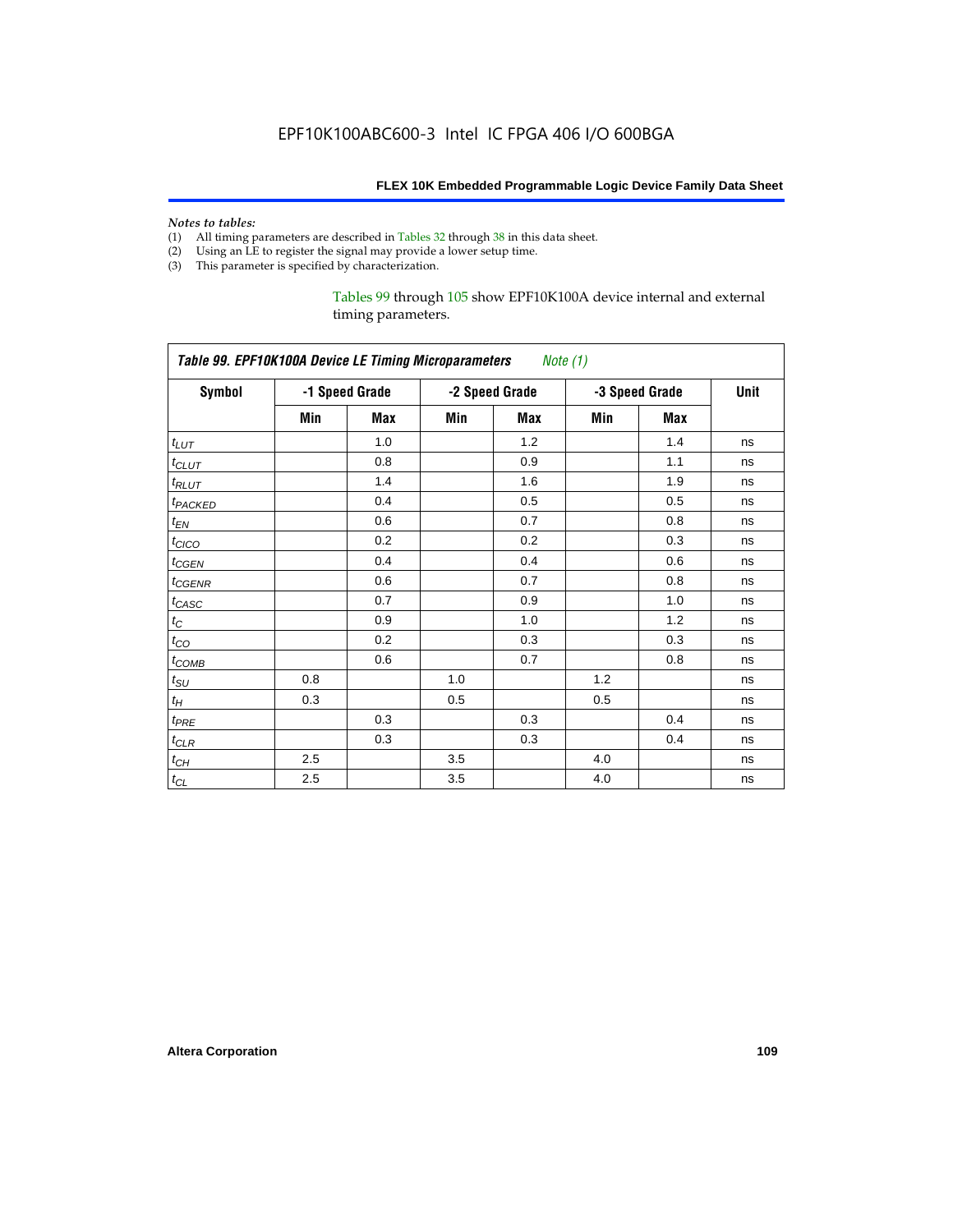# EPF10K100ABC600-3 Intel IC FPGA 406 I/O 600BGA

| Symbol              | -1 Speed Grade |     |     | -2 Speed Grade | -3 Speed Grade | Unit |    |
|---------------------|----------------|-----|-----|----------------|----------------|------|----|
|                     | Min            | Max | Min | Max            | Min            | Max  |    |
| t <sub>IOD</sub>    |                | 2.5 |     | 2.9            |                | 3.4  | ns |
| $t_{\text{IOC}}$    |                | 0.3 |     | 0.3            |                | 0.4  | ns |
| $t_{IOCO}$          |                | 0.2 |     | 0.2            |                | 0.3  | ns |
| t <sub>IOCOMB</sub> |                | 0.5 |     | 0.6            |                | 0.7  | ns |
| t <sub>iosu</sub>   | 1.3            |     | 1.7 |                | 1.8            |      | ns |
| $t_{IOH}$           | 0.2            |     | 0.2 |                | 0.3            |      | ns |
| $t_{IOCLR}$         |                | 1.0 |     | 1.2            |                | 1.4  | ns |
| $t_{OD1}$           |                | 2.2 |     | 2.6            |                | 3.0  | ns |
| $t_{OD2}$           |                | 4.5 |     | 5.3            |                | 6.1  | ns |
| $t_{OD3}$           |                | 6.8 |     | 7.9            |                | 9.3  | ns |
| $t_{XZ}$            |                | 2.7 |     | 3.1            |                | 3.7  | ns |
| $t_{ZX1}$           |                | 2.7 |     | 3.1            |                | 3.7  | ns |
| $t_{ZX2}$           |                | 5.0 |     | 5.8            |                | 6.8  | ns |
| $t_{ZX3}$           |                | 7.3 |     | 8.4            |                | 10.0 | ns |
| $t_{INREG}$         |                | 5.3 |     | 6.1            |                | 7.2  | ns |
| $t_{IOED}$          |                | 4.7 |     | 5.5            |                | 6.4  | ns |
| <sup>t</sup> INCOMB |                | 4.7 |     | 5.5            |                | 6.4  | ns |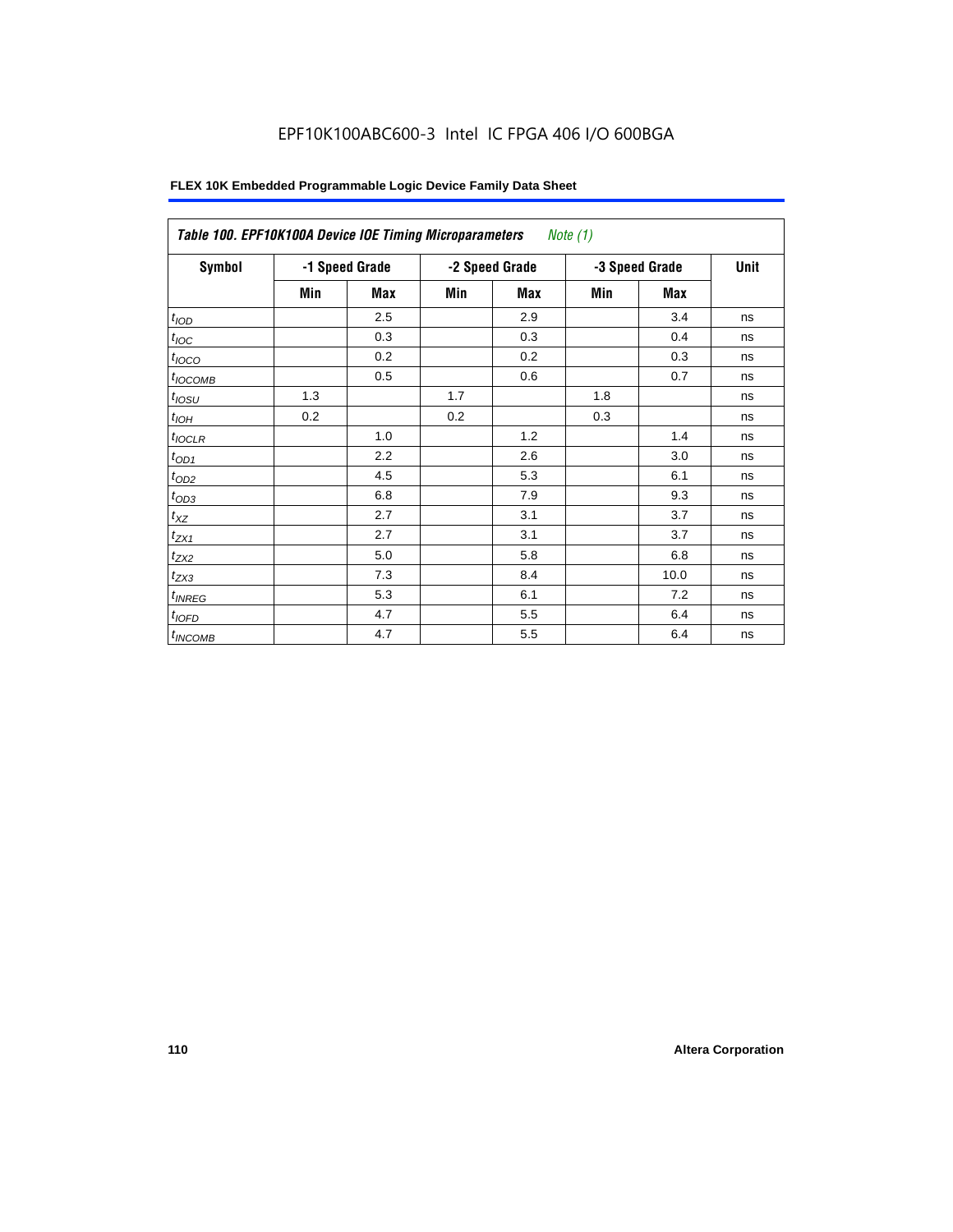| Table 101. EPF10K100A Device EAB Internal Microparameters |     |                |     |                | Note (1) |                |      |
|-----------------------------------------------------------|-----|----------------|-----|----------------|----------|----------------|------|
| <b>Symbol</b>                                             |     | -1 Speed Grade |     | -2 Speed Grade |          | -3 Speed Grade | Unit |
|                                                           | Min | <b>Max</b>     | Min | <b>Max</b>     | Min      | <b>Max</b>     |      |
| t <sub>EABDATA1</sub>                                     |     | 1.8            |     | 2.1            |          | 2.4            | ns   |
| t <sub>EABDATA2</sub>                                     |     | 3.2            |     | 3.7            |          | 4.4            | ns   |
| $t_{EABWE1}$                                              |     | 0.8            |     | 0.9            |          | 1.1            | ns   |
| $t_{EABWE2}$                                              |     | 2.3            |     | 2.7            |          | 3.1            | ns   |
| $t_{EABCLK}$                                              |     | 0.8            |     | 0.9            |          | 1.1            | ns   |
| $t_{EABCO}$                                               |     | 1.0            |     | 1.1            |          | 1.4            | ns   |
| <sup>t</sup> EABBYPASS                                    |     | 0.3            |     | 0.3            |          | 0.4            | ns   |
| $t_{EABSU}$                                               | 1.3 |                | 1.5 |                | 1.8      |                | ns   |
| $t_{EABH}$                                                | 0.4 |                | 0.5 |                | 0.5      |                | ns   |
| $t_{AA}$                                                  |     | 4.1            |     | 4.8            |          | 5.6            | ns   |
| $t_{WP}$                                                  | 3.2 |                | 3.7 |                | 4.4      |                | ns   |
| $t_{WDSU}$                                                | 2.4 |                | 2.8 |                | 3.3      |                | ns   |
| $t_{WDH}$                                                 | 0.2 |                | 0.2 |                | 0.3      |                | ns   |
| $t_{WASU}$                                                | 0.2 |                | 0.2 |                | 0.3      |                | ns   |
| $t_{\textit{WAH}}$                                        | 0.0 |                | 0.0 |                | 0.0      |                | ns   |
| $t_{WO}$                                                  |     | 3.4            |     | 3.9            |          | 4.6            | ns   |
| $t_{DD}$                                                  |     | 3.4            |     | 3.9            |          | 4.6            | ns   |
| $t_{EABOUT}$                                              |     | 0.3            |     | 0.3            |          | 0.4            | ns   |
| $t_{EABCH}$                                               | 2.5 |                | 3.5 |                | 4.0      |                | ns   |
| $t_{EABCL}$                                               | 3.2 |                | 3.7 |                | 4.4      |                | ns   |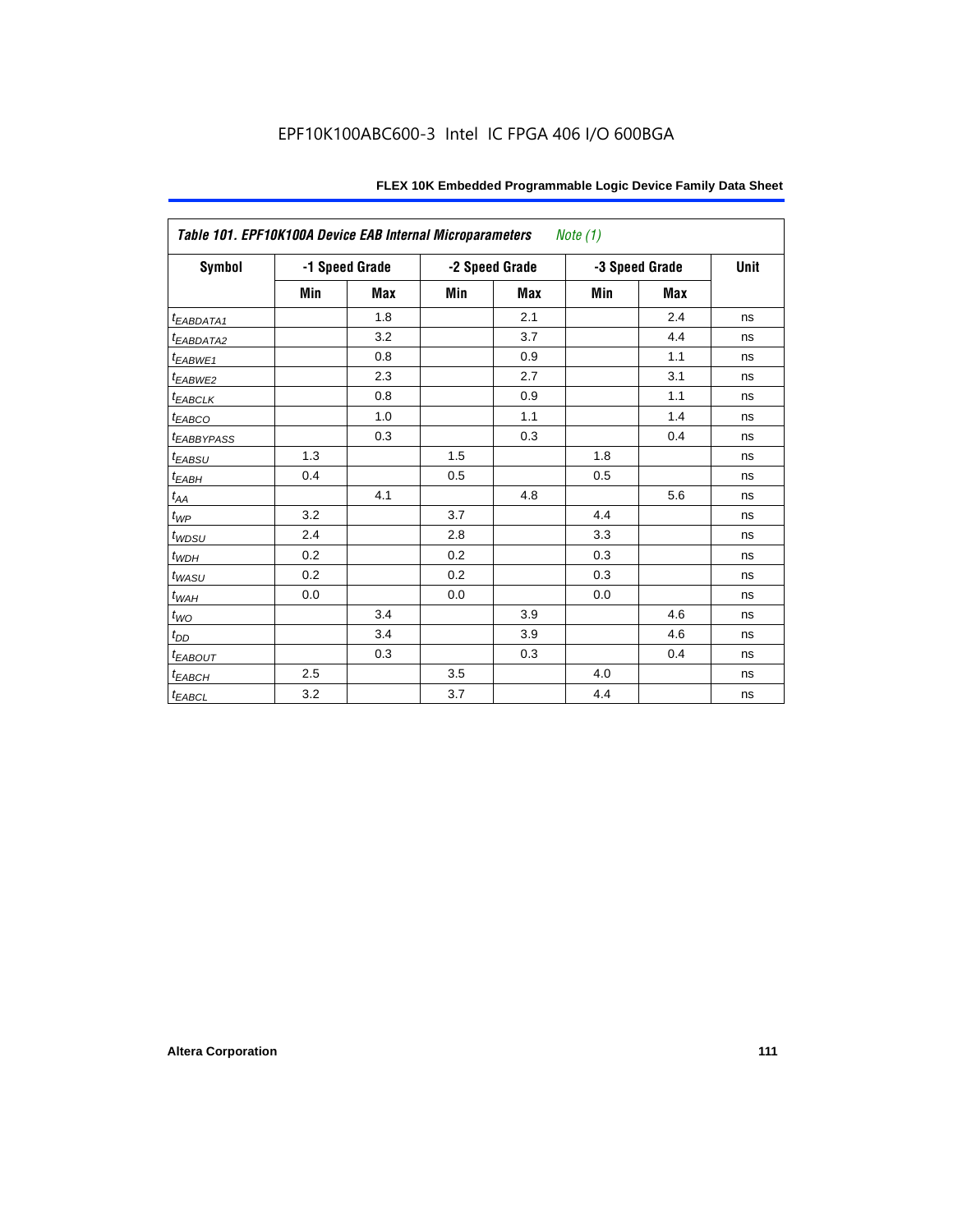| Table 102. EPF10K100A Device EAB Internal Timing Macroparameters |                |     |      |                | Note $(1)$     |             |    |
|------------------------------------------------------------------|----------------|-----|------|----------------|----------------|-------------|----|
| Symbol                                                           | -1 Speed Grade |     |      | -2 Speed Grade | -3 Speed Grade | <b>Unit</b> |    |
|                                                                  | Min            | Max | Min  | Max            | Min            | Max         |    |
| $t_{EABA}$                                                       |                | 6.8 |      | 7.8            |                | 9.2         | ns |
| t <sub>EABRCCOMB</sub>                                           | 6.8            |     | 7.8  |                | 9.2            |             | ns |
| <i><b>EABRCREG</b></i>                                           | 5.4            |     | 6.2  |                | 7.4            |             | ns |
| $t_{EABWP}$                                                      | 3.2            |     | 3.7  |                | 4.4            |             | ns |
| t <sub>ЕАВWССОМВ</sub>                                           | 3.4            |     | 3.9  |                | 4.7            |             | ns |
| <sup>t</sup> EABWCREG                                            | 9.4            |     | 10.8 |                | 12.8           |             | ns |
| <sup>t</sup> EABDD                                               |                | 6.1 |      | 6.9            |                | 8.2         | ns |
| <i>EABDATACO</i>                                                 |                | 2.1 |      | 2.3            |                | 2.9         | ns |
| <sup>t</sup> EABDATASU                                           | 3.7            |     | 4.3  |                | 5.1            |             | ns |
| <sup>t</sup> EABDATAH                                            | 0.0            |     | 0.0  |                | 0.0            |             | ns |
| <i>t<sub>EABWESU</sub></i>                                       | 2.8            |     | 3.3  |                | 3.8            |             | ns |
| <sup>t</sup> EABWEH                                              | 0.0            |     | 0.0  |                | 0.0            |             | ns |
| <sup>t</sup> EABWDSU                                             | 3.4            |     | 4.0  |                | 4.6            |             | ns |
| $t_{EABWDH}$                                                     | 0.0            |     | 0.0  |                | 0.0            |             | ns |
| <sup>t</sup> EABWASU                                             | 1.9            |     | 2.3  |                | 2.6            |             | ns |
| t <sub>EABWAH</sub>                                              | 0.0            |     | 0.0  |                | 0.0            |             | ns |
| $t_{EABWO}$                                                      |                | 5.1 |      | 5.7            |                | 6.9         | ns |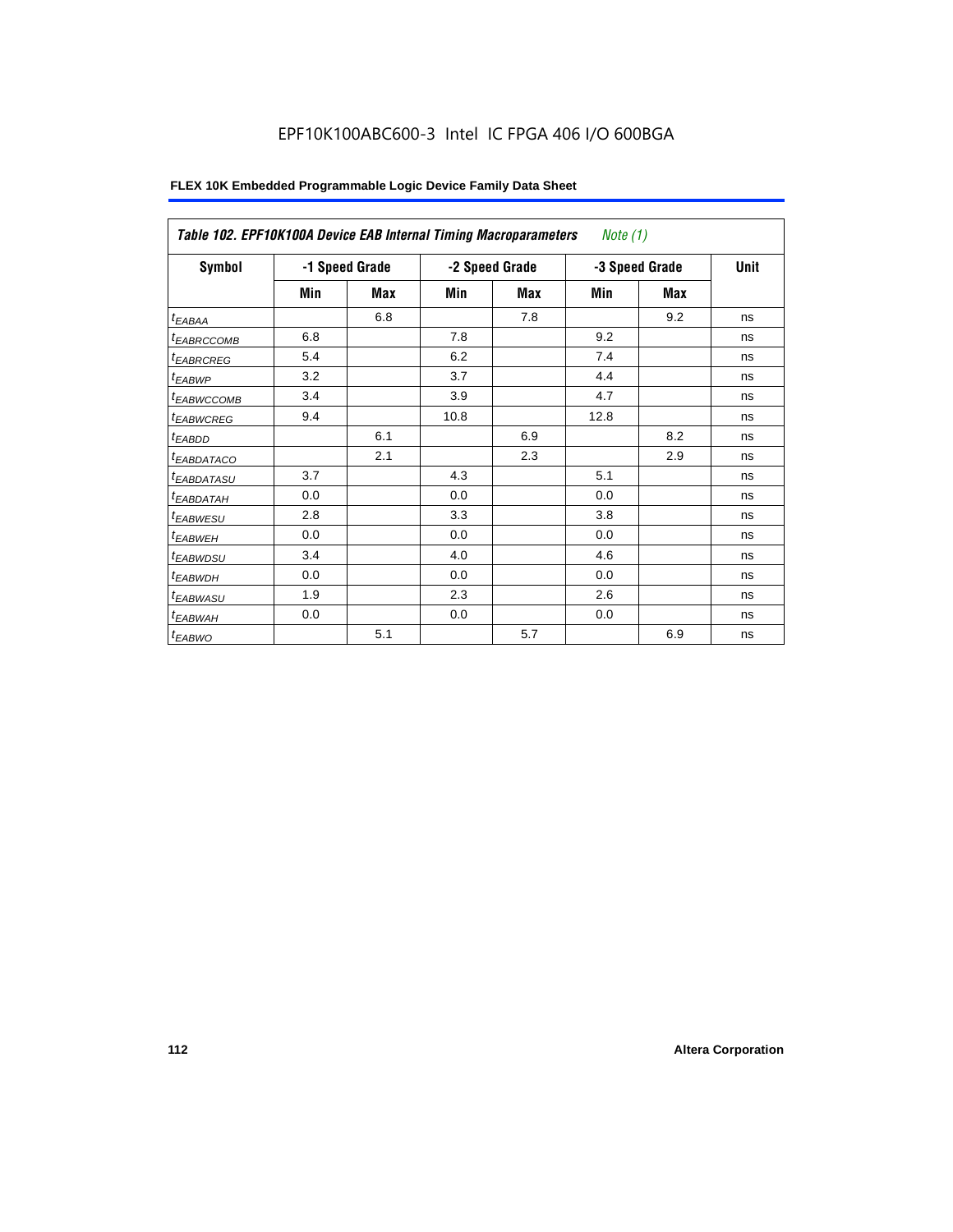| Table 103. EPF10K100A Device Interconnect Timing Microparameters |     |                |     |                | Note $(1)$ |                |      |
|------------------------------------------------------------------|-----|----------------|-----|----------------|------------|----------------|------|
| Symbol                                                           |     | -1 Speed Grade |     | -2 Speed Grade |            | -3 Speed Grade | Unit |
|                                                                  | Min | Max            | Min | Max            | Min        | <b>Max</b>     |      |
| $t_{DINZIOE}$                                                    |     | 4.8            |     | 5.4            |            | 6.0            | ns   |
| $t_{DIN2LE}$                                                     |     | 2.0            |     | 2.4            |            | 2.7            | ns   |
| <sup>t</sup> DIN2DATA                                            |     | 2.4            |     | 2.7            |            | 2.9            | ns   |
| t <sub>DCLK2IOE</sub>                                            |     | 2.6            |     | 3.0            |            | 3.5            | ns   |
| t <sub>DCLK2LE</sub>                                             |     | 2.0            |     | 2.4            |            | 2.7            | ns   |
| <i>t</i> SAMELAB                                                 |     | 0.1            |     | 0.1            |            | 0.1            | ns   |
| <i>t</i> SAMEROW                                                 |     | 1.5            |     | 1.7            |            | 1.9            | ns   |
| <sup>t</sup> SAMECOLUMN                                          |     | 5.5            |     | 6.5            |            | 7.4            | ns   |
| <i>t<sub>DIFFROW</sub></i>                                       |     | 7.0            |     | 8.2            |            | 9.3            | ns   |
| t <sub>TWOROWS</sub>                                             |     | 8.5            |     | 9.9            |            | 11.2           | ns   |
| <sup>t</sup> LEPERIPH                                            |     | 3.9            |     | 4.2            |            | 4.5            | ns   |
| <sup>t</sup> LABCARRY                                            |     | 0.2            |     | 0.2            |            | 0.3            | ns   |
| t <sub>LABCASC</sub>                                             |     | 0.4            |     | 0.5            |            | 0.6            | ns   |

| Table 104. EPF10K100A Device External Timing Parameters | Note (1) |
|---------------------------------------------------------|----------|
|---------------------------------------------------------|----------|

| Symbol                 | -1 Speed Grade |      | -2 Speed Grade |      | -3 Speed Grade |            | Unit |
|------------------------|----------------|------|----------------|------|----------------|------------|------|
|                        | Min            | Max  | Min            | Max  | Min            | <b>Max</b> |      |
| t <sub>DRR</sub>       |                | 12.5 |                | 14.5 |                | 17.0       | ns   |
| $t_{INSU}$ (2), (3)    | 3.7            |      | 4.5            |      | 5.1            |            | ns   |
| $t_{INH}$ (3)          | 0.0            |      | 0.0            |      | 0.0            |            | ns   |
| $t_{\text{OUTCO}}$ (3) | 2.0            | 5.3  | 2.0            | 6.1  | 2.0            | 7.2        | ns   |

| Table 105. EPF10K100A Device External Bidirectional Timing Parameters | Note (1) |  |  |
|-----------------------------------------------------------------------|----------|--|--|
|-----------------------------------------------------------------------|----------|--|--|

| Symbol                  |     | -1 Speed Grade |     | -2 Speed Grade | -3 Speed Grade | <b>Unit</b> |    |
|-------------------------|-----|----------------|-----|----------------|----------------|-------------|----|
|                         | Min | Max            | Min | <b>Max</b>     | Min            | Max         |    |
| <sup>t</sup> INSUBIDIR  | 4.9 |                | 5.8 |                | 6.8            |             | ns |
| <sup>T</sup> INHBIDIR   | 0.0 |                | 0.0 |                | 0.0            |             | ns |
| <sup>t</sup> OUTCOBIDIR | 2.0 | 5.3            | 2.0 | 6.1            | 2.0            | 7.2         | ns |
| <sup>t</sup> xzbidir    |     | 7.4            |     | 8.6            |                | 10.1        | ns |
| <sup>t</sup> zxbidir    |     | 7.4            |     | 8.6            |                | 10.1        | ns |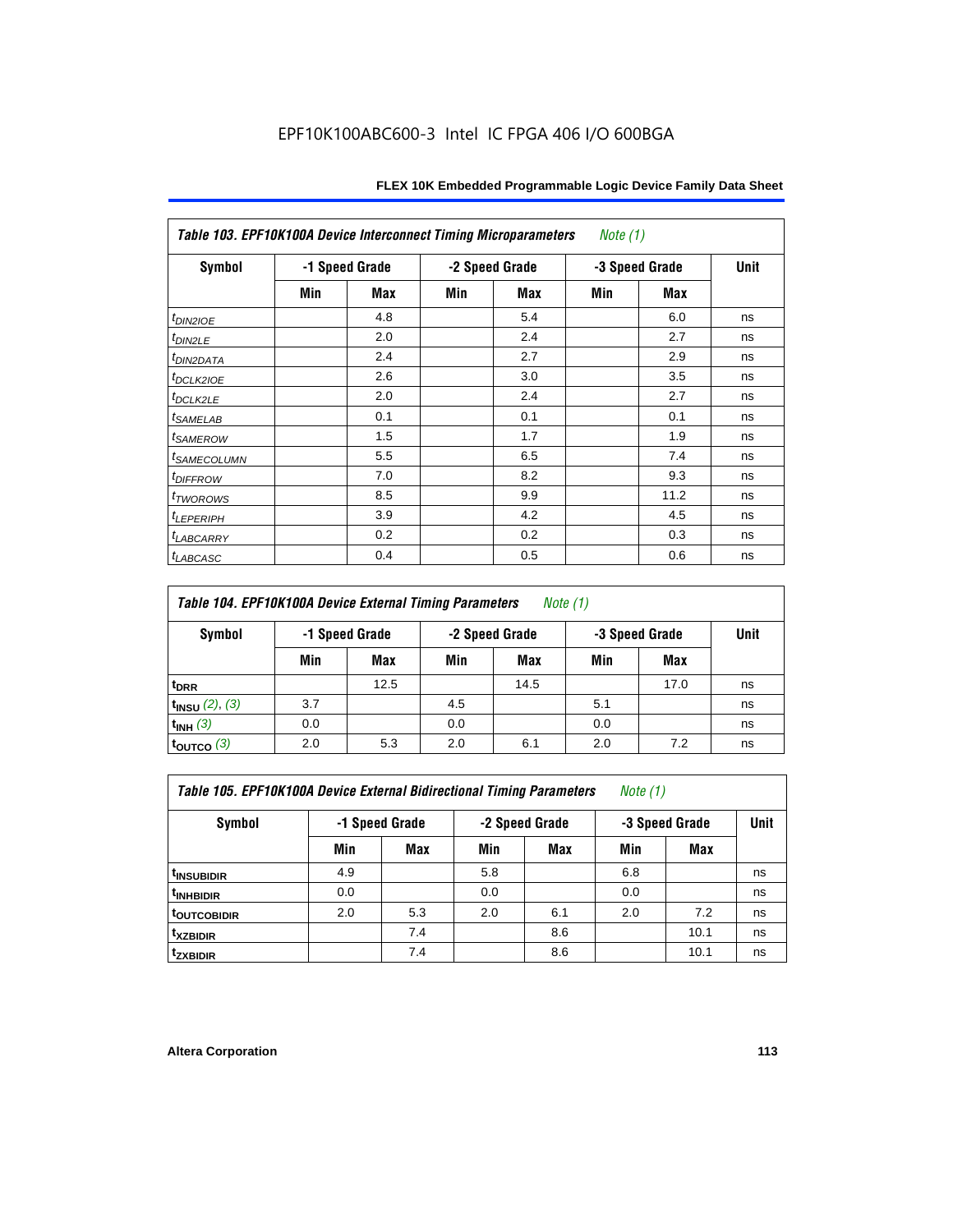#### *Notes to tables:*

- (1) All timing parameters are described in Tables 32 through 38 in this data sheet.
- (2) Using an LE to register the signal may provide a lower setup time.
- (3) This parameter is specified by characterization.

## Tables 106 through 112 show EPF10K250A device internal and external timing parameters.

| Table 106. EPF10K250A Device LE Timing Microparameters<br>Note (1) |     |                |     |                |                |            |    |  |
|--------------------------------------------------------------------|-----|----------------|-----|----------------|----------------|------------|----|--|
| <b>Symbol</b>                                                      |     | -1 Speed Grade |     | -2 Speed Grade | -3 Speed Grade | Unit       |    |  |
|                                                                    | Min | <b>Max</b>     | Min | <b>Max</b>     | Min            | <b>Max</b> |    |  |
| $t_{LUT}$                                                          |     | 0.9            |     | 1.0            |                | 1.4        | ns |  |
| $t_{CLUT}$                                                         |     | 1.2            |     | 1.3            |                | 1.6        | ns |  |
| $t_{RLUT}$                                                         |     | 2.0            |     | 2.3            |                | 2.7        | ns |  |
| t <sub>PACKED</sub>                                                |     | 0.4            |     | 0.4            |                | 0.5        | ns |  |
| $t_{EN}$                                                           |     | 1.4            |     | 1.6            |                | 1.9        | ns |  |
| $t_{CICO}$                                                         |     | 0.2            |     | 0.3            |                | 0.3        | ns |  |
| $t_{CSEN}$                                                         |     | 0.4            |     | 0.6            |                | 0.6        | ns |  |
| t <sub>CGENR</sub>                                                 |     | 0.8            |     | 1.0            |                | 1.1        | ns |  |
| $t_{CASC}$                                                         |     | 0.7            |     | 0.8            |                | 1.0        | ns |  |
| $t_C$                                                              |     | 1.2            |     | 1.3            |                | 1.6        | ns |  |
| $t_{CO}$                                                           |     | 0.6            |     | 0.7            |                | 0.9        | ns |  |
| $t_{\mathsf{COMB}}$                                                |     | 0.5            |     | 0.6            |                | 0.7        | ns |  |
| $t_{\rm SU}$                                                       | 1.2 |                | 1.4 |                | 1.7            |            | ns |  |
| $t_H$                                                              | 1.2 |                | 1.3 |                | 1.6            |            | ns |  |
| $t_{PRE}$                                                          |     | 0.7            |     | 0.8            |                | 0.9        | ns |  |
| $t_{CLR}$                                                          |     | 0.7            |     | 0.8            |                | 0.9        | ns |  |
| $t_{CH}$                                                           | 2.5 |                | 3.0 |                | 3.5            |            | ns |  |
| $t_{CL}$                                                           | 2.5 |                | 3.0 |                | 3.5            |            | ns |  |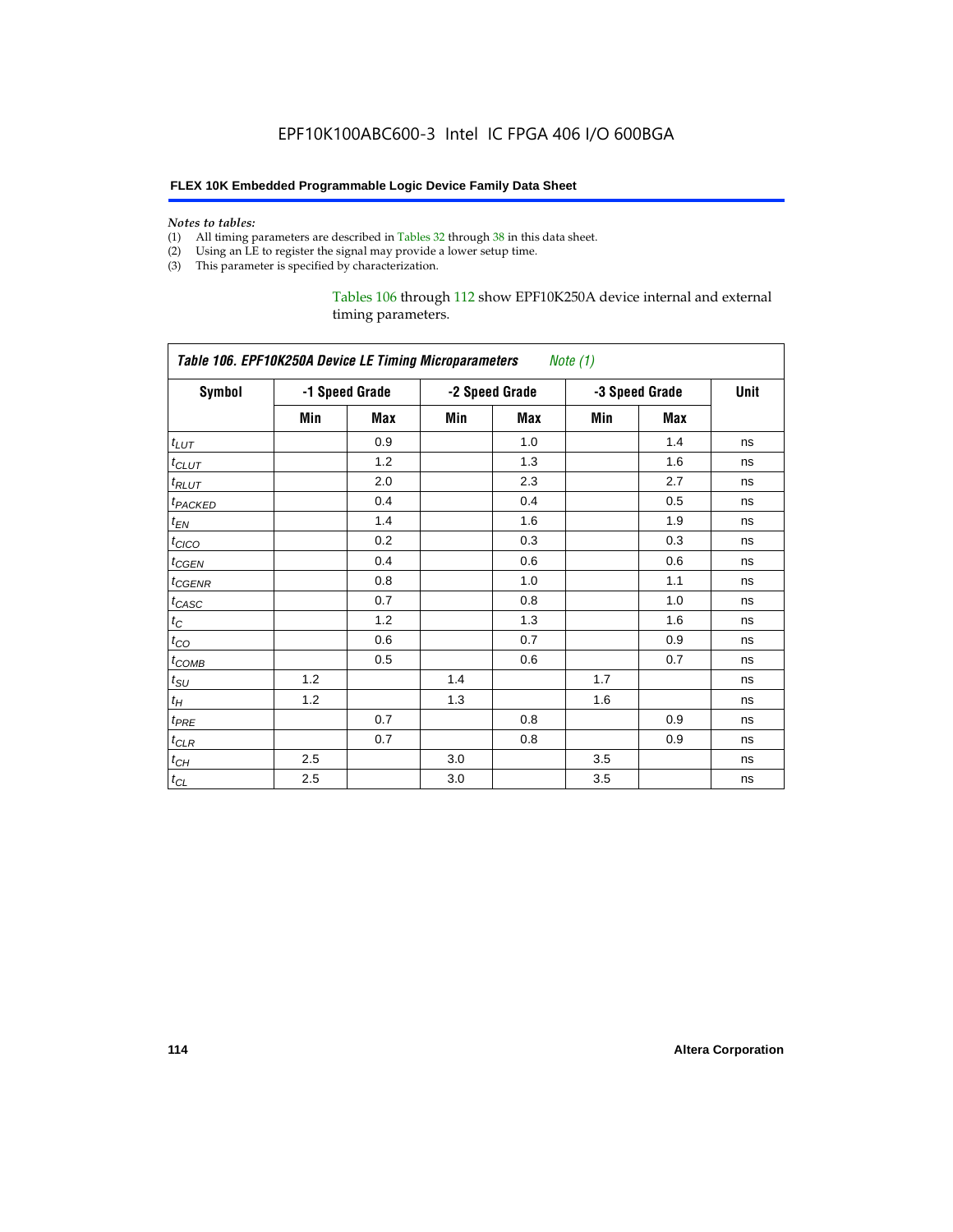| Table 107. EPF10K250A Device IOE Timing Microparameters<br>Note (1) |     |                |                |      |                |      |    |
|---------------------------------------------------------------------|-----|----------------|----------------|------|----------------|------|----|
| <b>Symbol</b>                                                       |     | -1 Speed Grade | -2 Speed Grade |      | -3 Speed Grade | Unit |    |
|                                                                     | Min | Max            | Min            | Max  | Min            | Max  |    |
| t <sub>IOD</sub>                                                    |     | 1.2            |                | 1.3  |                | 1.6  | ns |
| $t_{\text{IOC}}$                                                    |     | 0.4            |                | 0.4  |                | 0.5  | ns |
| t <sub>IOCO</sub>                                                   |     | 0.8            |                | 0.9  |                | 1.1  | ns |
| t <sub>IOCOMB</sub>                                                 |     | 0.7            |                | 0.7  |                | 0.8  | ns |
| $t_{\text{OSU}}$                                                    | 2.7 |                | 3.1            |      | 3.6            |      | ns |
| $t_{IOH}$                                                           | 0.2 |                | 0.3            |      | 0.3            |      | ns |
| $t_{IOCLR}$                                                         |     | 1.2            |                | 1.3  |                | 1.6  | ns |
| $t_{OD1}$                                                           |     | 3.2            |                | 3.6  |                | 4.2  | ns |
| $t_{OD2}$                                                           |     | 5.9            |                | 6.7  |                | 7.8  | ns |
| $t_{OD3}$                                                           |     | 8.7            |                | 9.8  |                | 11.5 | ns |
| $t_{XZ}$                                                            |     | 3.8            |                | 4.3  |                | 5.0  | ns |
| $t_{ZX1}$                                                           |     | 3.8            |                | 4.3  |                | 5.0  | ns |
| $t_{ZX2}$                                                           |     | 6.5            |                | 7.4  |                | 8.6  | ns |
| $t_{ZX3}$                                                           |     | 9.3            |                | 10.5 |                | 12.3 | ns |
| $t_{INREG}$                                                         |     | 8.2            |                | 9.3  |                | 10.9 | ns |
| $t_{IOFD}$                                                          |     | 9.0            |                | 10.2 |                | 12.0 | ns |
| t <sub>INCOMB</sub>                                                 |     | 9.0            |                | 10.2 |                | 12.0 | ns |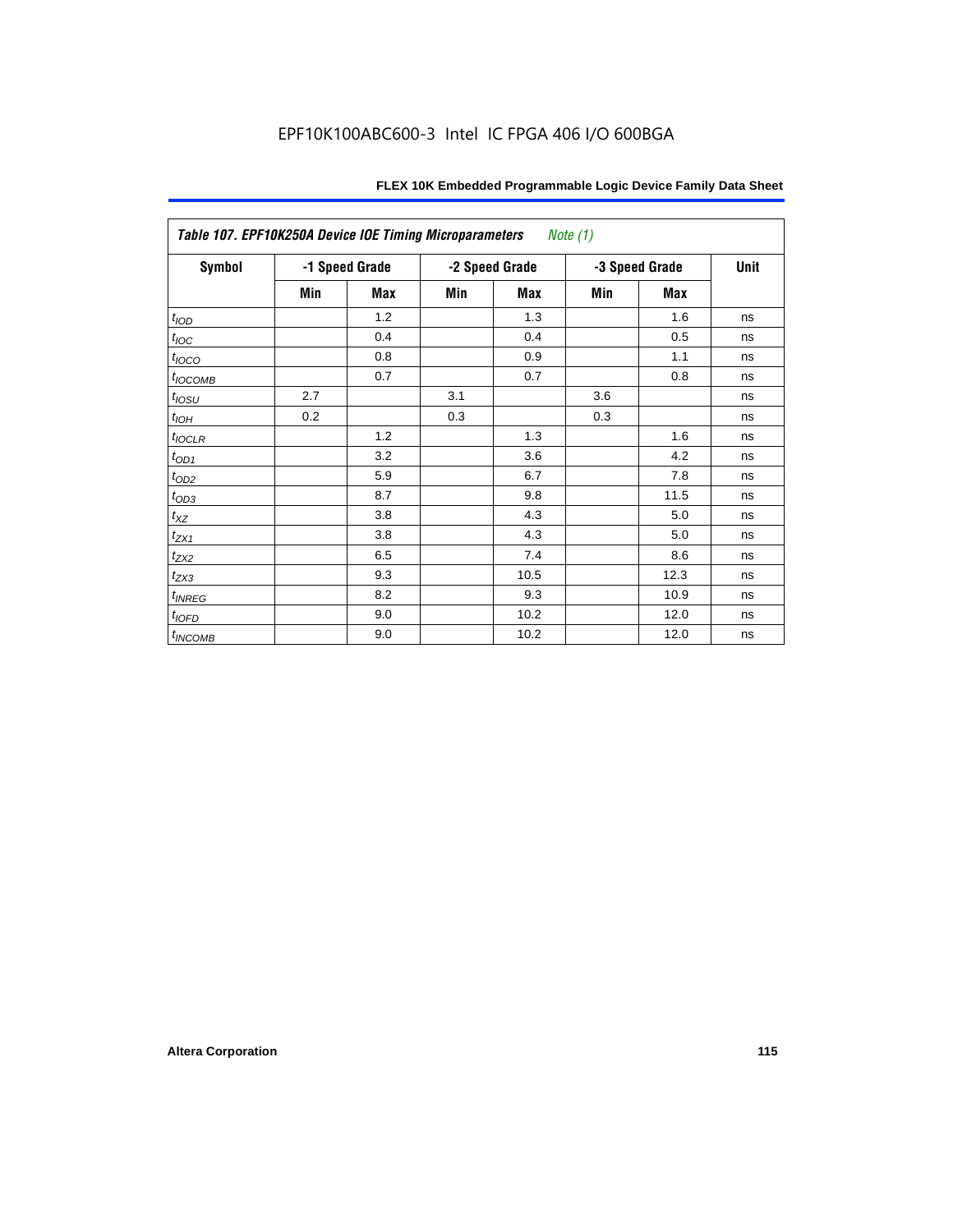# EPF10K100ABC600-3 Intel IC FPGA 406 I/O 600BGA

| Symbol                       |     | -1 Speed Grade |     | -2 Speed Grade | -3 Speed Grade | Unit       |    |
|------------------------------|-----|----------------|-----|----------------|----------------|------------|----|
|                              | Min | <b>Max</b>     | Min | <b>Max</b>     | Min            | <b>Max</b> |    |
| <sup>t</sup> EABDATA1        |     | 1.3            |     | 1.5            |                | 1.7        | ns |
| <sup>t</sup> EABDATA2        |     | 1.3            |     | 1.5            |                | 1.7        | ns |
| <sup>t</sup> EABWE1          |     | 0.9            |     | 1.1            |                | 1.3        | ns |
| <sup>t</sup> EABWE2          |     | 5.0            |     | 5.7            |                | 6.7        | ns |
| <sup>t</sup> EABCLK          |     | 0.6            |     | 0.7            |                | 0.8        | ns |
| t <sub>EABCO</sub>           |     | 0.0            |     | 0.0            |                | 0.0        | ns |
| <sup>t</sup> EABBYPASS       |     | 0.1            |     | 0.1            |                | 0.2        | ns |
| <sup>t</sup> EABSU           | 3.8 |                | 4.3 |                | 5.0            |            | ns |
| $t_{EABH}$                   | 0.7 |                | 0.8 |                | 0.9            |            | ns |
| $t_{\mathcal{A}\mathcal{A}}$ |     | 4.5            |     | 5.0            |                | 5.9        | ns |
| $t_{\mathcal{WP}}$           | 5.6 |                | 6.4 |                | 7.5            |            | ns |
| $t_{WDSU}$                   | 1.3 |                | 1.4 |                | 1.7            |            | ns |
| $t_{WDH}$                    | 0.1 |                | 0.1 |                | 0.2            |            | ns |
| $t_{WASU}$                   | 0.1 |                | 0.1 |                | 0.2            |            | ns |
| $t_{WAH}$                    | 0.1 |                | 0.1 |                | 0.2            |            | ns |
| $t_{WO}$                     |     | 4.1            |     | 4.6            |                | 5.5        | ns |
| $t_{DD}$                     |     | 4.1            |     | 4.6            |                | 5.5        | ns |
| <sup>t</sup> EABOUT          |     | 0.1            |     | 0.1            |                | 0.2        | ns |
| t <sub>EABCH</sub>           | 2.5 |                | 3.0 |                | 3.5            |            | ns |
| $t_{EABCL}$                  | 5.6 |                | 6.4 |                | 7.5            |            | ns |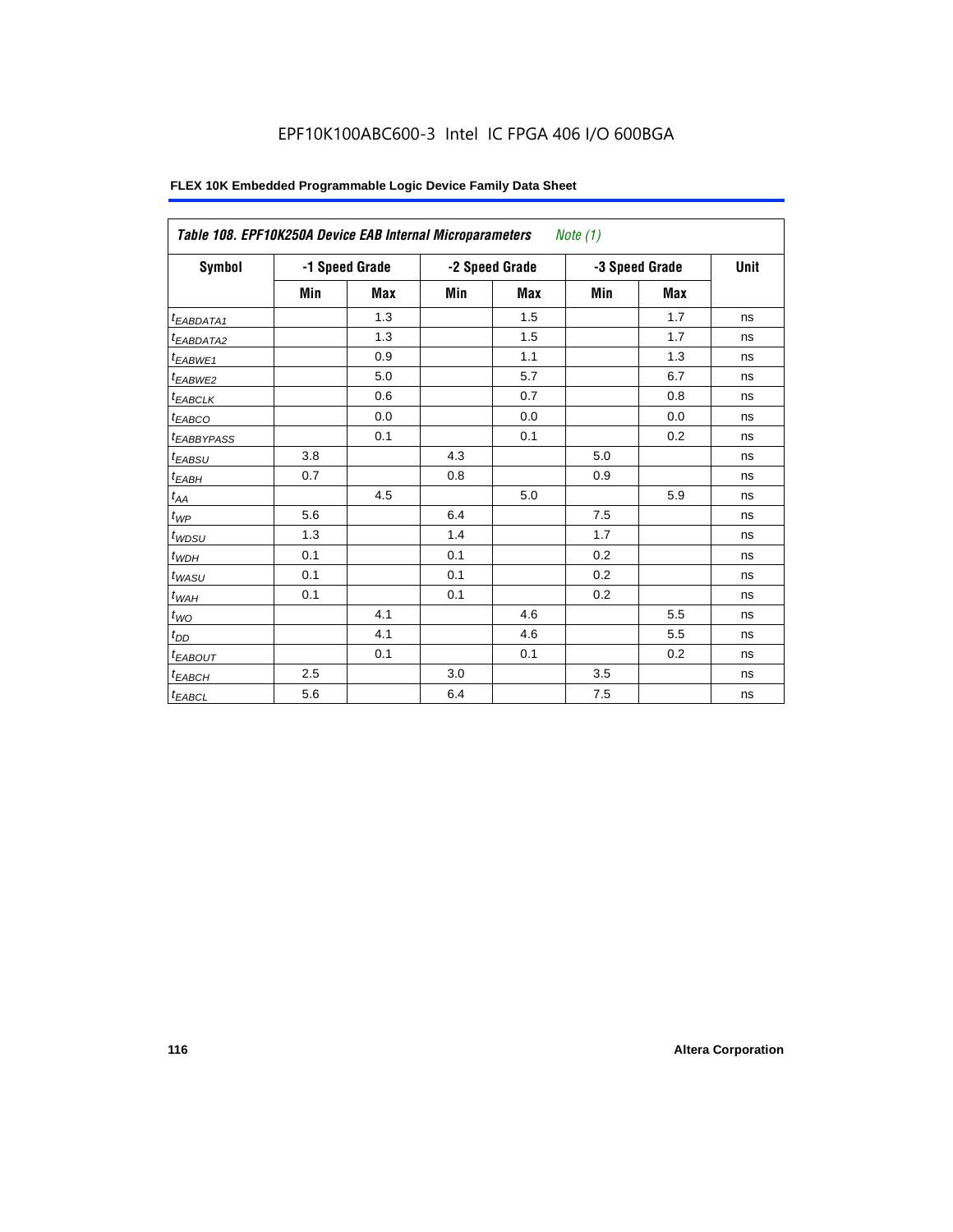| Table 109. EPF10K250A Device EAB Internal Timing Macroparameters<br>Note (1) |      |                |                |     |                |             |    |
|------------------------------------------------------------------------------|------|----------------|----------------|-----|----------------|-------------|----|
| Symbol                                                                       |      | -1 Speed Grade | -2 Speed Grade |     | -3 Speed Grade | <b>Unit</b> |    |
|                                                                              | Min  | <b>Max</b>     | Min            | Max | Min            | Max         |    |
| $t_{EABA}$                                                                   |      | 6.1            |                | 6.8 |                | 8.2         | ns |
| <sup>t</sup> EABRCCOMB                                                       | 6.1  |                | 6.8            |     | 8.2            |             | ns |
| <sup>t</sup> EABRCREG                                                        | 4.6  |                | 5.1            |     | 6.1            |             | ns |
| t <sub>EABWP</sub>                                                           | 5.6  |                | 6.4            |     | 7.5            |             | ns |
| <sup>t</sup> ЕАВWССОМВ                                                       | 5.8  |                | 6.6            |     | 7.9            |             | ns |
| <sup>t</sup> EABWCREG                                                        | 15.8 |                | 17.8           |     | 21.0           |             | ns |
| $t_{EABDD}$                                                                  |      | 5.7            |                | 6.4 |                | 7.8         | ns |
| <sup>t</sup> EABDATACO                                                       |      | 0.7            |                | 0.8 |                | 1.0         | ns |
| <sup>t</sup> EABDATASU                                                       | 4.5  |                | 5.1            |     | 5.9            |             | ns |
| <sup>t</sup> EABDATAH                                                        | 0.0  |                | 0.0            |     | 0.0            |             | ns |
| <sup>t</sup> EABWESU                                                         | 8.2  |                | 9.3            |     | 10.9           |             | ns |
| t <sub>ЕАВWЕН</sub>                                                          | 0.0  |                | 0.0            |     | 0.0            |             | ns |
| <i>t<sub>EABWDSU</sub></i>                                                   | 1.7  |                | 1.8            |     | 2.1            |             | ns |
| <sup>t</sup> EABWDH                                                          | 0.0  |                | 0.0            |     | 0.0            |             | ns |
| <sup>t</sup> EABWASU                                                         | 0.9  |                | 0.9            |     | 1.0            |             | ns |
| <sup>t</sup> EABWAH                                                          | 0.0  |                | 0.0            |     | 0.0            |             | ns |
| $t_{EABWO}$                                                                  |      | 5.3            |                | 6.0 |                | 7.4         | ns |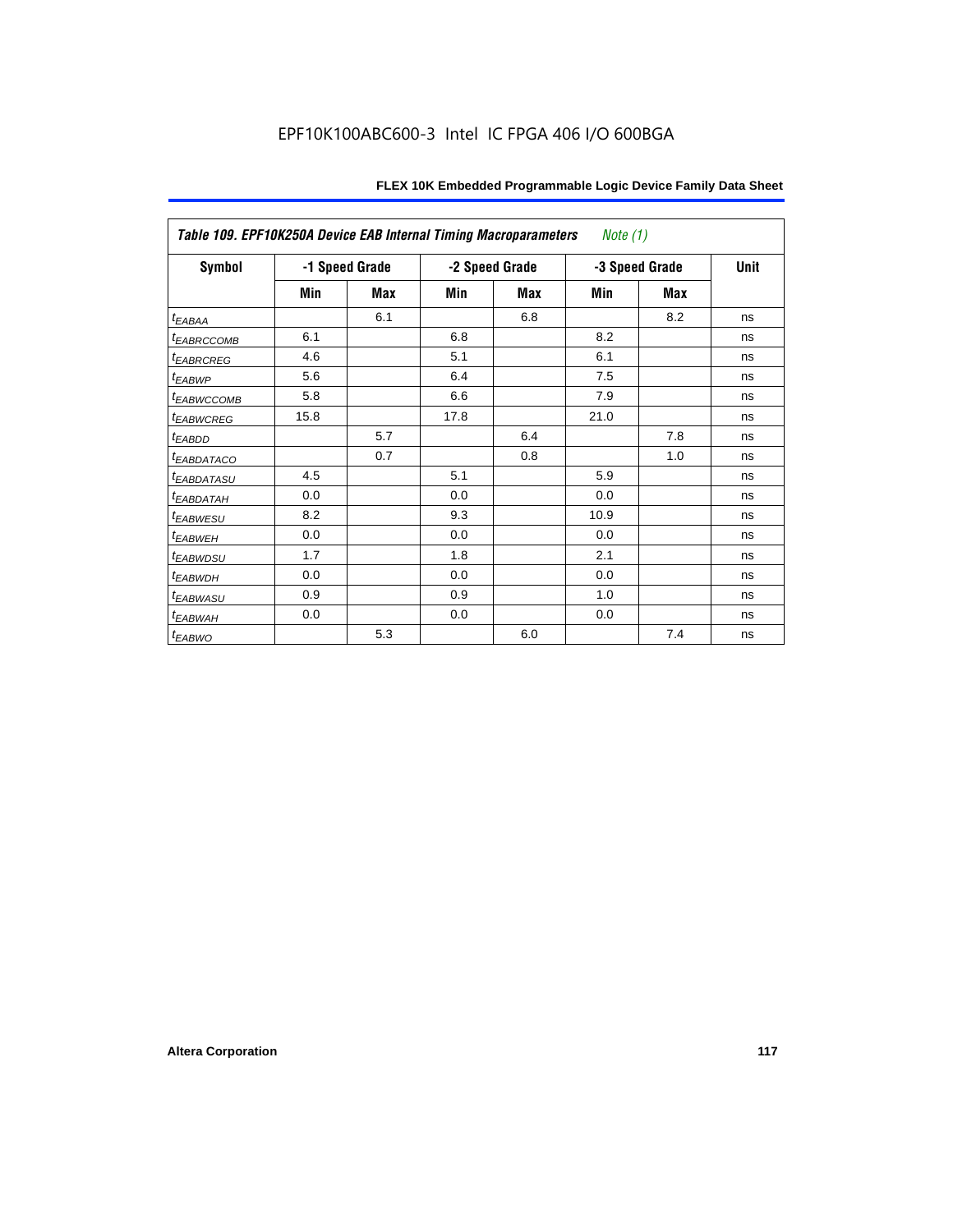# EPF10K100ABC600-3 Intel IC FPGA 406 I/O 600BGA

| Symbol                     |     | -1 Speed Grade |     | -2 Speed Grade |     | -3 Speed Grade | Unit |
|----------------------------|-----|----------------|-----|----------------|-----|----------------|------|
|                            | Min | <b>Max</b>     | Min | <b>Max</b>     | Min | <b>Max</b>     |      |
| <i>t<sub>DIN2IOE</sub></i> |     | 7.8            |     | 8.5            |     | 9.4            | ns   |
| $t_{DIN2LE}$               |     | 2.7            |     | 3.1            |     | 3.5            | ns   |
| <sup>t</sup> DIN2DATA      |     | 1.6            |     | 1.6            |     | 1.7            | ns   |
| <sup>t</sup> DCLK2IOE      |     | 3.6            |     | 4.0            |     | 4.6            | ns   |
| <sup>t</sup> DCLK2LE       |     | 2.7            |     | 3.1            |     | 3.5            | ns   |
| <sup>t</sup> SAMELAB       |     | 0.2            |     | 0.3            |     | 0.3            | ns   |
| <sup>t</sup> SAMEROW       |     | 6.7            |     | 7.3            |     | 8.2            | ns   |
| <sup>t</sup> SAMECOLUMN    |     | 2.5            |     | 2.7            |     | 3.0            | ns   |
| <i>t<sub>DIFFROW</sub></i> |     | 9.2            |     | 10.0           |     | 11.2           | ns   |
| <sup>t</sup> TWOROWS       |     | 15.9           |     | 17.3           |     | 19.4           | ns   |
| <sup>t</sup> LEPERIPH      |     | 7.5            |     | 8.1            |     | 8.9            | ns   |
| <sup>t</sup> LABCARRY      |     | 0.3            |     | 0.4            |     | 0.5            | ns   |
| <sup>t</sup> LABCASC       |     | 0.4            |     | 0.4            |     | 0.5            | ns   |

| Table 111. EPF10K250A Device External Reference Timing Parameters<br><i>Note</i> $(1)$ |     |                |                |      |                |      |      |  |
|----------------------------------------------------------------------------------------|-----|----------------|----------------|------|----------------|------|------|--|
| Symbol                                                                                 |     | -1 Speed Grade | -2 Speed Grade |      | -3 Speed Grade |      | Unit |  |
|                                                                                        | Min | Max            | Min            | Max  | Min            | Max  |      |  |
| t <sub>DRR</sub>                                                                       |     | 15.0           |                | 17.0 |                | 20.0 | ns   |  |
| $t_{INSU} (2) (3)$                                                                     | 6.9 |                | 8.0            |      | 9.4            |      | ns   |  |
| $t_{INH}$ (3)                                                                          | 0.0 |                | 0.0            |      | 0.0            |      | ns   |  |
| $t_{\text{OUTCO}}(3)$                                                                  | 2.0 | 8.0            | 2.0            | 8.9  | 2.0            | 10.4 | ns   |  |

| Table 112. EPF10K250A Device External Bidirectional Timing Parameters |  | Note (1) |
|-----------------------------------------------------------------------|--|----------|
|-----------------------------------------------------------------------|--|----------|

| Symbol<br>-1 Speed Grade |     |      |      | -2 Speed Grade | -3 Speed Grade | Unit |    |
|--------------------------|-----|------|------|----------------|----------------|------|----|
|                          | Min | Max  | Min  | <b>Max</b>     | Min            | Max  |    |
| <b>t</b> INSUBIDIR       | 9.3 |      | 10.6 |                | 12.7           |      | ns |
| <sup>t</sup> inhbidir    | 0.0 |      | 0.0  |                | 0.0            |      | ns |
| <b>toutcobidir</b>       | 2.0 | 8.0  | 2.0  | 8.9            | 2.0            | 10.4 | ns |
| <sup>t</sup> xzbidir     |     | 10.8 |      | 12.2           |                | 14.2 | ns |
| <i>t</i> zxbidir         |     | 10.8 |      | 12.2           |                | 14.2 | ns |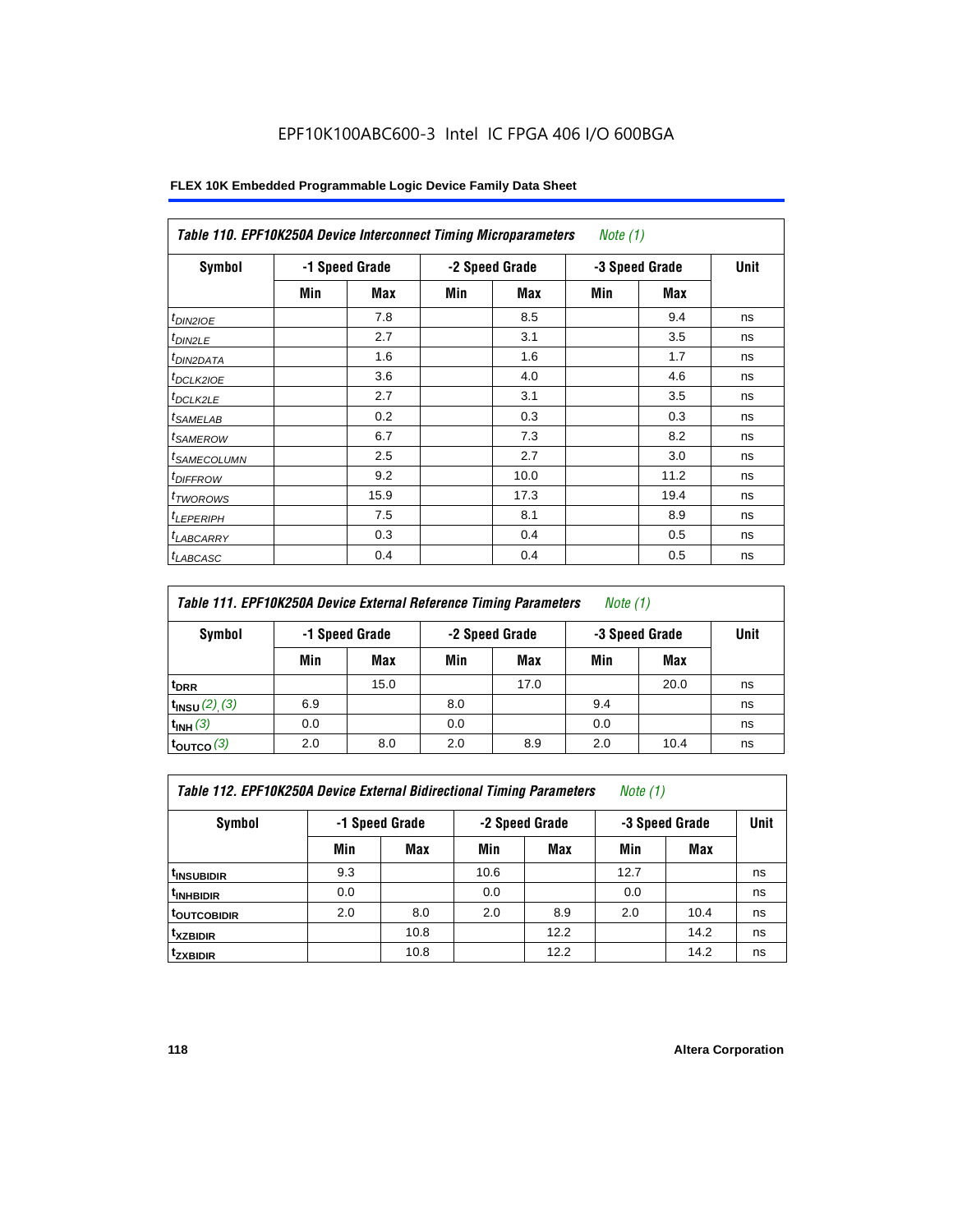#### *Notes to tables:*

- (1) All timing parameters are described in Tables  $32$  through  $37$  in this data sheet.<br>(2) Using an LE to register the signal may provide a lower setup time.
- (2) Using an LE to register the signal may provide a lower setup time.<br>(3) This parameter is specified by characterization.
- This parameter is specified by characterization.

# **ClockLock & ClockBoost Timing Parameters**

For the ClockLock and ClockBoost circuitry to function properly, the incoming clock must meet certain requirements. If these specifications are not met, the circuitry may not lock onto the incoming clock, which generates an erroneous clock within the device. The clock generated by the ClockLock and ClockBoost circuitry must also meet certain specifications. If the incoming clock meets these requirements during configuration, the ClockLock and ClockBoost circuitry will lock onto the clock during configuration. The circuit will be ready for use immediately after configuration. Figure 31 illustrates the incoming and generated clock specifications.

### *Figure 31. Specifications for the Incoming & Generated Clocks*

The  $t_i$  parameter refers to the nominal input clock period; the  $t_0$  parameter refers to the *nominal output clock period.*



#### Table 113 summarizes the ClockLock and ClockBoost parameters.

|              | Table 113. ClockLock & ClockBoost Parameters<br>(Part 1 of 2)           |      |     |                |            |  |  |  |  |
|--------------|-------------------------------------------------------------------------|------|-----|----------------|------------|--|--|--|--|
| Symbol       | <b>Parameter</b>                                                        | Min  | Typ | Max            | Unit       |  |  |  |  |
| $t_{R}$      | Input rise time                                                         |      |     | $\overline{2}$ | ns         |  |  |  |  |
| $t_F$        | Input fall time                                                         |      |     | 2              | ns         |  |  |  |  |
| $t_{INDUTY}$ | Input duty cycle                                                        | 45   |     | 55             | $\%$       |  |  |  |  |
| $f_{CLK1}$   | Input clock frequency (ClockBoost clock multiplication factor equals 1) | 30   |     | 80             | <b>MHz</b> |  |  |  |  |
| $t$ CLK1     | Input clock period (ClockBoost clock multiplication factor equals 1)    | 12.5 |     | 33.3           | ns         |  |  |  |  |
| $f_{CLK2}$   | Input clock frequency (ClockBoost clock multiplication factor equals 2) | 16   |     | 50             | <b>MHz</b> |  |  |  |  |
| $t_{CLK2}$   | Input clock period (ClockBoost clock multiplication factor equals 2)    | 20   |     | 62.5           | ns         |  |  |  |  |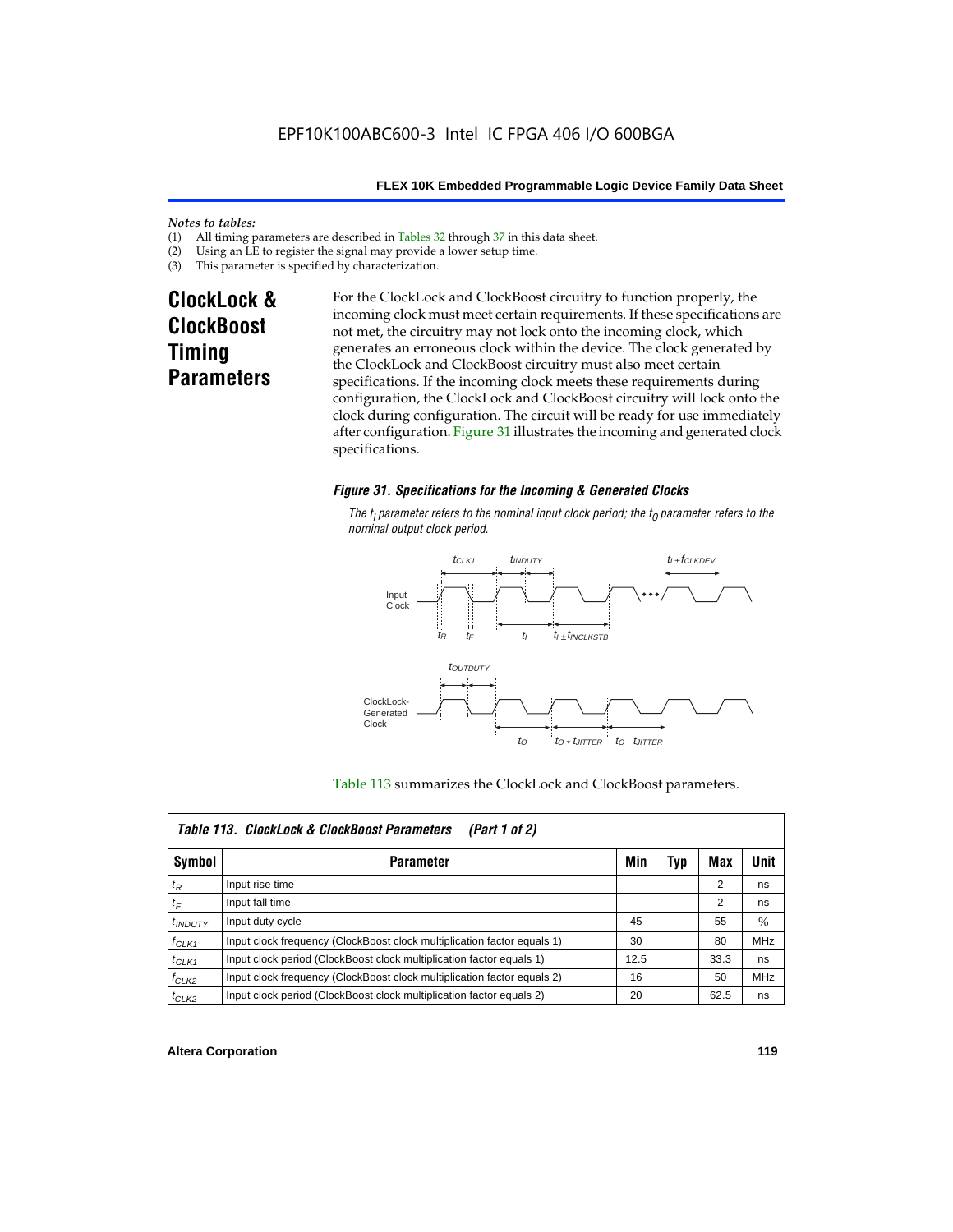|                               | Table 113. ClockLock & ClockBoost Parameters<br>(Part 2 of 2)                                                   |     |     |           |            |  |  |  |  |  |
|-------------------------------|-----------------------------------------------------------------------------------------------------------------|-----|-----|-----------|------------|--|--|--|--|--|
| Symbol                        | <b>Parameter</b>                                                                                                | Min | Typ | Max       | Unit       |  |  |  |  |  |
| <b><i><u>LCLKDEV1</u></i></b> | Input deviation from user specification in MAX+PLUS II (ClockBoost clock<br>multiplication factor equals 1) (1) |     |     | $\pm 1$   | <b>MHz</b> |  |  |  |  |  |
| <sup>f</sup> CLKDEV2          | Input deviation from user specification in MAX+PLUS II (ClockBoost clock<br>multiplication factor equals 2) (1) |     |     | $\pm 0.5$ | MHz        |  |  |  |  |  |
| <sup>t</sup> INCLKSTB         | Input clock stability (measured between adjacent clocks)                                                        |     |     | 100       | ps         |  |  |  |  |  |
| $t_{LOCK}$                    | Time required for ClockLock or ClockBoost to acquire lock (2)                                                   |     |     | 10        | μs         |  |  |  |  |  |
| $t_{JITTER}$                  | Jitter on ClockLock or ClockBoost-generated clock (3)                                                           |     |     |           | ns         |  |  |  |  |  |
| <i>toutbuty</i>               | Duty cycle for ClockLock or ClockBoost-generated clock                                                          | 40  | 50  | 60        | %          |  |  |  |  |  |

*Notes:*

(1) To implement the ClockLock and ClockBoost circuitry with the MAX+PLUS II software, designers must specify the input frequency. The MAX+PLUS II software tunes the PLL in the ClockLock and ClockBoost circuitry to this frequency. The *fCLKDEV* parameter specifies how much the incoming clock can differ from the specified frequency during device operation. Simulation does not reflect this parameter.

(2) During device configuration, the ClockLock and ClockBoost circuitry is configured before the rest of the device. If the incoming clock is supplied during configuration, the ClockLock and ClockBoost circuitry locks during configuration, because the  $t_{LOCK}$  value is less than the time required for configuration.

(3) The *t<sub>IITTER</sub>* specification is measured under long-term observation.

# **Power Consumption**

The supply power (P) for FLEX 10K devices can be calculated with the following equation:

 $P = P_{INT} + P_{IO} = (I_{CCSTANDBY} + I_{CCACTIVE}) \times V_{CC} + P_{IO}$ 

Typical  $I_{CCSTANDBY}$  values are shown as  $I_{CC0}$  in the FLEX 10K device DC operating conditions tables on pages 46, 49, and 52 of this data sheet. The  $I_{\text{CCACTIVE}}$  value depends on the switching frequency and the application logic. This value is calculated based on the amount of current that each LE typically consumes. The  $P_{IO}$  value, which depends on the device output load characteristics and switching frequency, can be calculated using the guidelines given in *Application Note 74 (Evaluating Power for Altera Devices)*.

 $\Box$  Compared to the rest of the device, the embedded array consumes a negligible amount of power. Therefore, the embedded array can be ignored when calculating supply current.

The  $I_{\text{CCACTIVE}}$  value is calculated with the following equation:

$$
I_{\text{CCACTIVE}} = K \times f_{\text{MAX}} \times N \times \text{tog}_{\text{LC}} \times \frac{\mu A}{\text{MHz} \times \text{LE}}
$$

The parameters in this equation are shown below: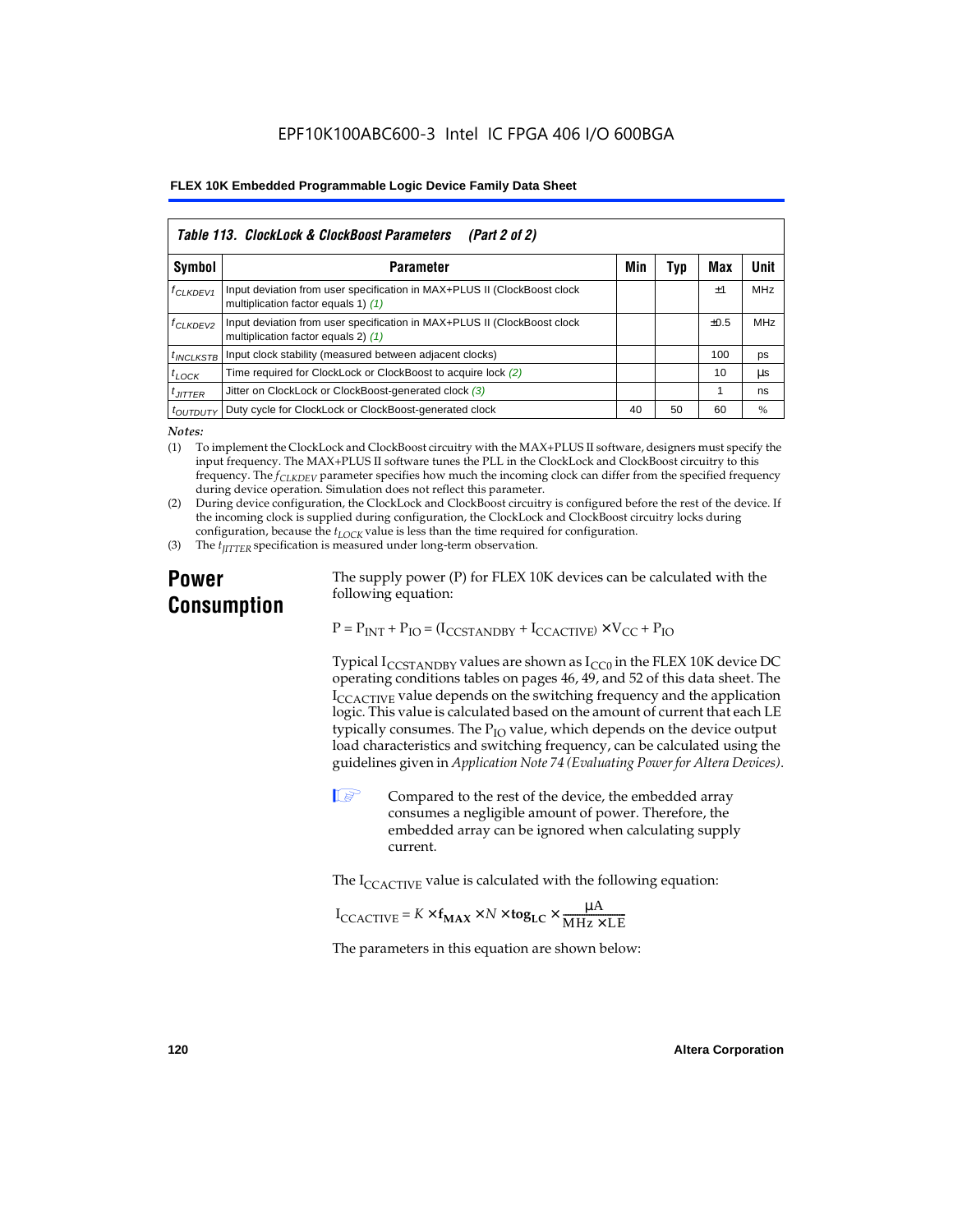| $f_{MAX}$   | $=$ | Maximum operating frequency in MHz                    |
|-------------|-----|-------------------------------------------------------|
| N           |     | Total number of logic cells used in the device        |
| $\log_{LC}$ | $=$ | Average percent of logic cells toggling at each clock |
|             |     | (typically 12.5%)                                     |
| K           | $=$ | Constant, shown in Tables 114 and 115                 |

| Table 114. FLEX 10K K Constant Values |                |  |  |  |  |
|---------------------------------------|----------------|--|--|--|--|
| <b>Device</b>                         | <b>K</b> Value |  |  |  |  |
| EPF10K10                              | 82             |  |  |  |  |
| EPF10K20                              | 89             |  |  |  |  |
| EPF10K30                              | 88             |  |  |  |  |
| EPF10K40                              | 92             |  |  |  |  |
| EPF10K50                              | 95             |  |  |  |  |
| EPF10K70                              | 85             |  |  |  |  |
| EPF10K100                             | 88             |  |  |  |  |

| Table 115. FLEX 10KA K Constant Values |                |
|----------------------------------------|----------------|
| <b>Device</b>                          | <b>K</b> Value |
| <b>EPF10K10A</b>                       | 17             |
| EPF10K30A                              | 17             |
| EPF10K50V                              | 19             |
| EPF10K100A                             | 19             |
| EPF10K130V                             | 22             |
| EPF10K250A                             | 23             |

This calculation provides an  $I_{CC}$  estimate based on typical conditions with no output load. The actual  $I_{CC}$  should be verified during operation because this measurement is sensitive to the actual pattern in the device and the environmental operating conditions.

To better reflect actual designs, the power model (and the constant *K* in the power calculation equations) for continuous interconnect FLEX devices assumes that logic cells drive FastTrack Interconnect channels. In contrast, the power model of segmented FPGAs assumes that all logic cells drive only one short interconnect segment. This assumption may lead to inaccurate results, compared to measured power consumption for an actual design in a segmented interconnect FPGA.

Figure 32 shows the relationship between the current and operating frequency of FLEX 10K devices.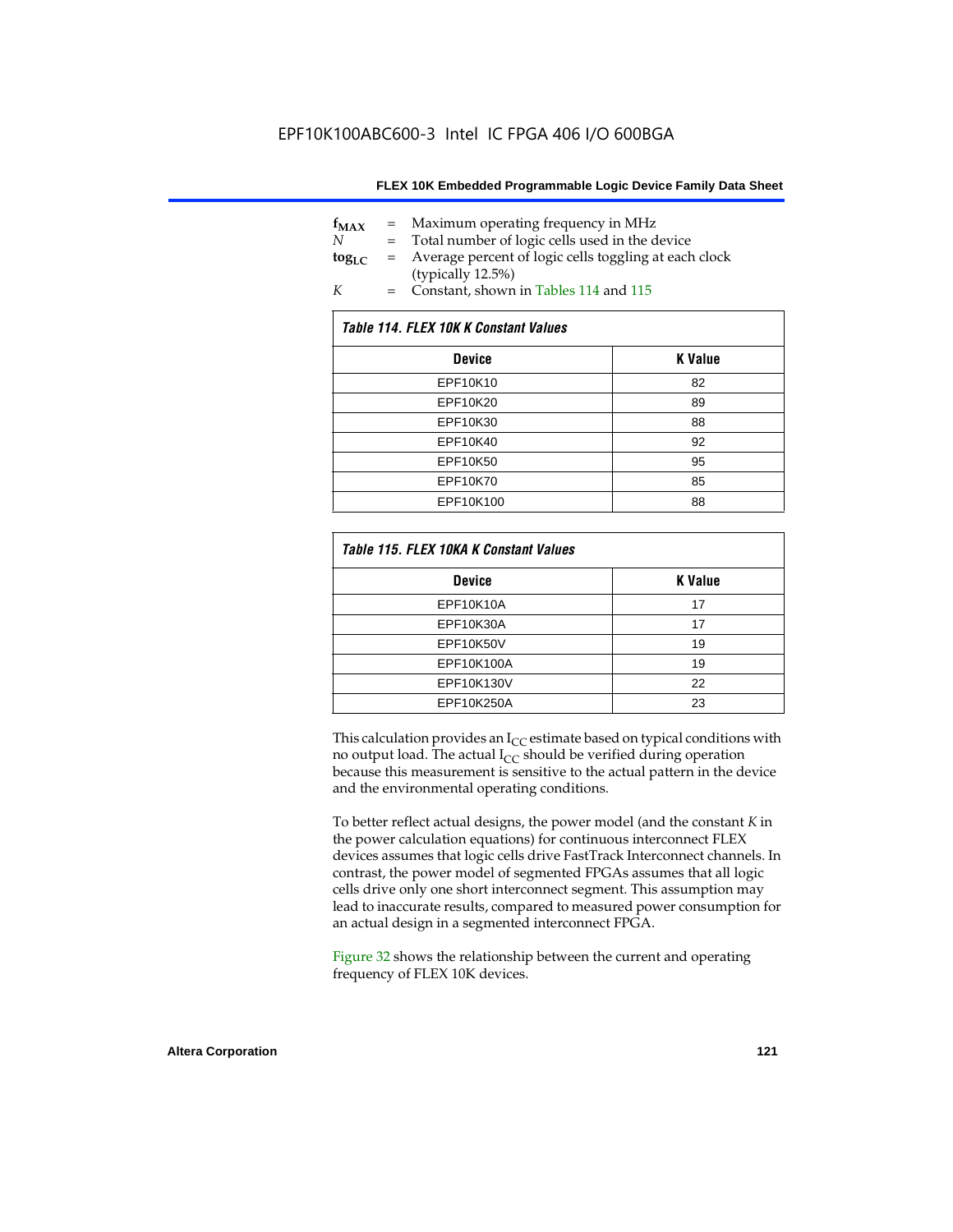# *Figure 32. ICCACTIVE vs. Operating Frequency (Part 1 of 3)*



**122 Altera Corporation**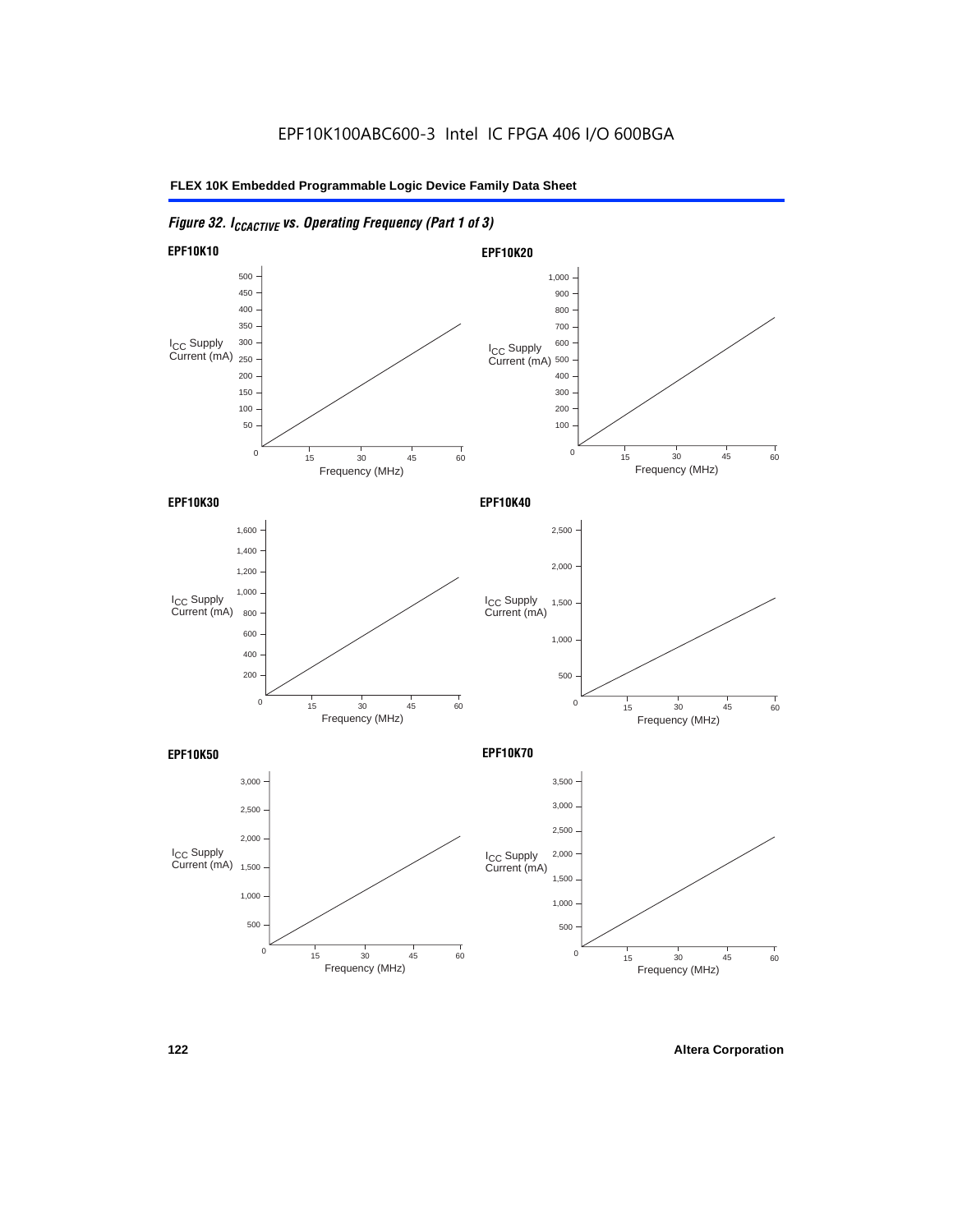

# *Figure 32. ICCACTIVE vs. Operating Frequency (Part 2 of 3)*

**Altera Corporation 123**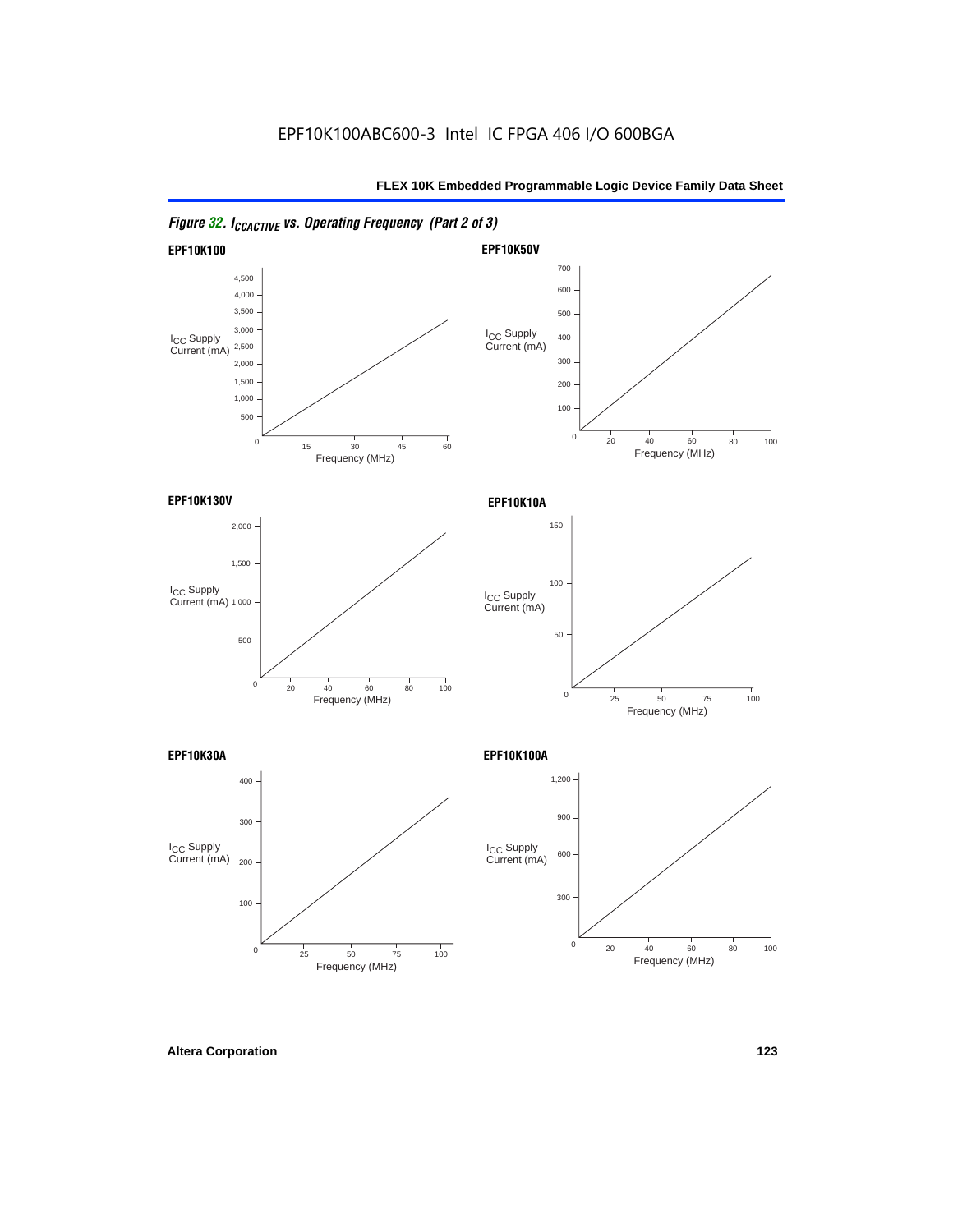

# **Configuration & Operation**

The FLEX 10K architecture supports several configuration schemes. This section summarizes the device operating modes and available device configuration schemes.

f See *Application Note 116 (Configuring APEX 20K, FLEX 10K & FLEX 6000 Devices)* for detailed descriptions of device configuration options, device configuration pins, and for information on configuring FLEX 10K devices, including sample schematics, timing diagrams, and configuration parameters.

# **Operating Modes**

The FLEX 10K architecture uses SRAM configuration elements that require configuration data to be loaded every time the circuit powers up. The process of physically loading the SRAM data into the device is called *configuration*. Before configuration, as VCC rises, the device initiates a Power-On Reset (POR). This POR event clears the device and prepares it for configuration. The FLEX 10K POR time does not exceed 50 µs.

During initialization, which occurs immediately after configuration, the device resets registers, enables I/O pins, and begins to operate as a logic device. The I/O pins are tri-stated during power-up, and before and during configuration. Together, the configuration and initialization processes are called *command mode*; normal device operation is called *user mode*.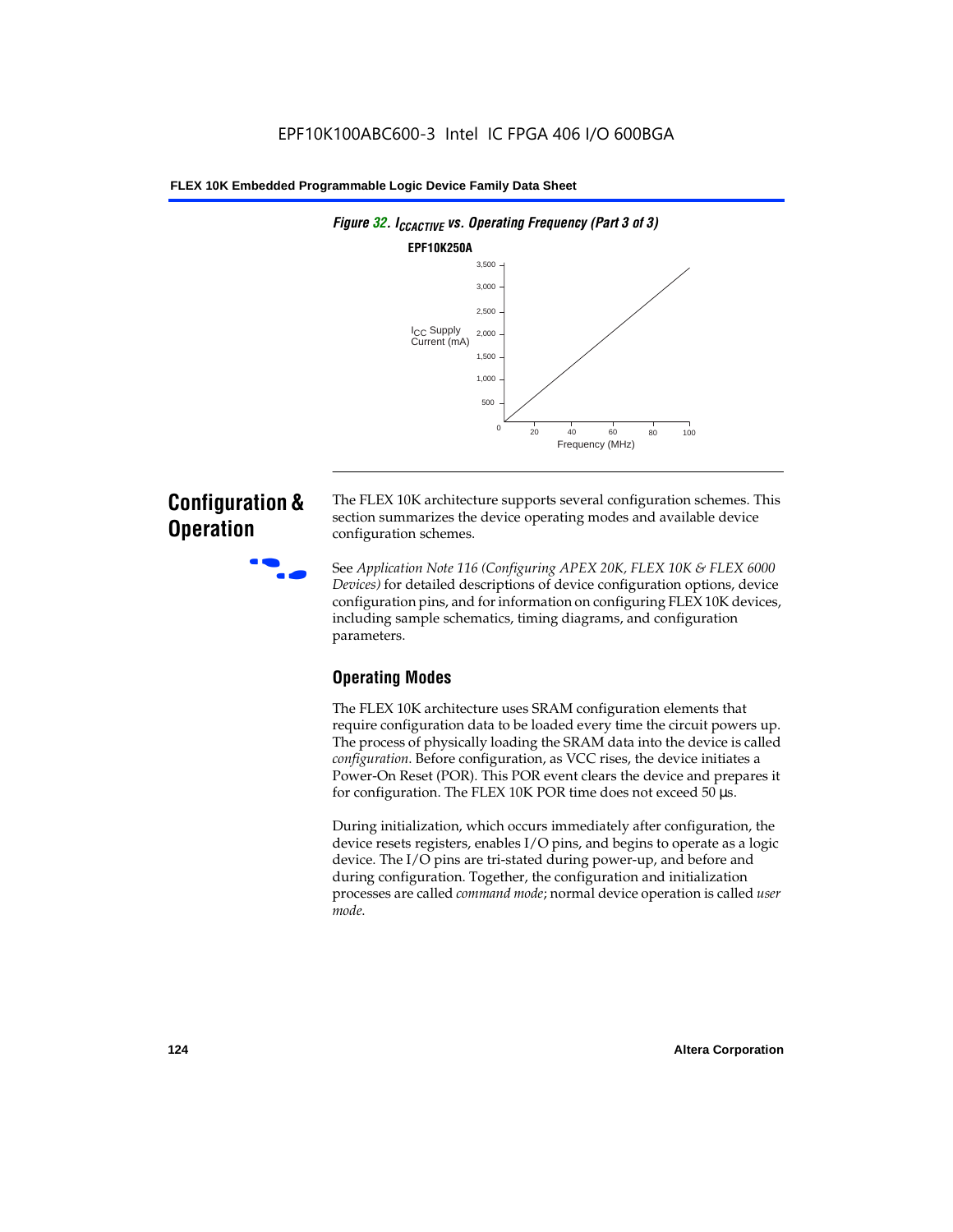SRAM configuration elements allow FLEX 10K devices to be reconfigured in-circuit by loading new configuration data into the device. Real-time reconfiguration is performed by forcing the device into command mode with a device pin, loading different configuration data, reinitializing the device, and resuming user-mode operation.

The entire reconfiguration process may be completed in less than 320 ms using an EPF10K250A device with a DCLK frequency of 10 MHz. This process can be used to reconfigure an entire system dynamically. In-field upgrades can be performed by distributing new configuration files.

 $\Box$  Refer to the configuration device data sheet to obtain the POR delay when using a configuration device method.

## **Programming Files**

Despite being function- and pin-compatible, FLEX 10KA and FLEX 10KE devices are not programming- or configuration-file compatible with FLEX 10K devices. A design should be recompiled before it is transferred from a FLEX 10K device to an equivalent FLEX 10KA or FLEX 10KE device. This recompilation should be performed to create a new programming or configuration file and to check design timing on the faster FLEX 10KA or FLEX 10KE device. The programming or configuration files for EPF10K50 devices can program or configure an EPF10K50V device. However, Altera recommends recompiling a design for the EPF10K50V device when transferring it from the EPF10K50 device.

### **Configuration Schemes**

The configuration data for a FLEX 10K device can be loaded with one of five configuration schemes (see Table 116), chosen on the basis of the target application. An EPC1, EPC2, EPC16, or EPC1441 configuration device, intelligent controller, or the JTAG port can be used to control the configuration of a FLEX 10K device, allowing automatic configuration on system power-up.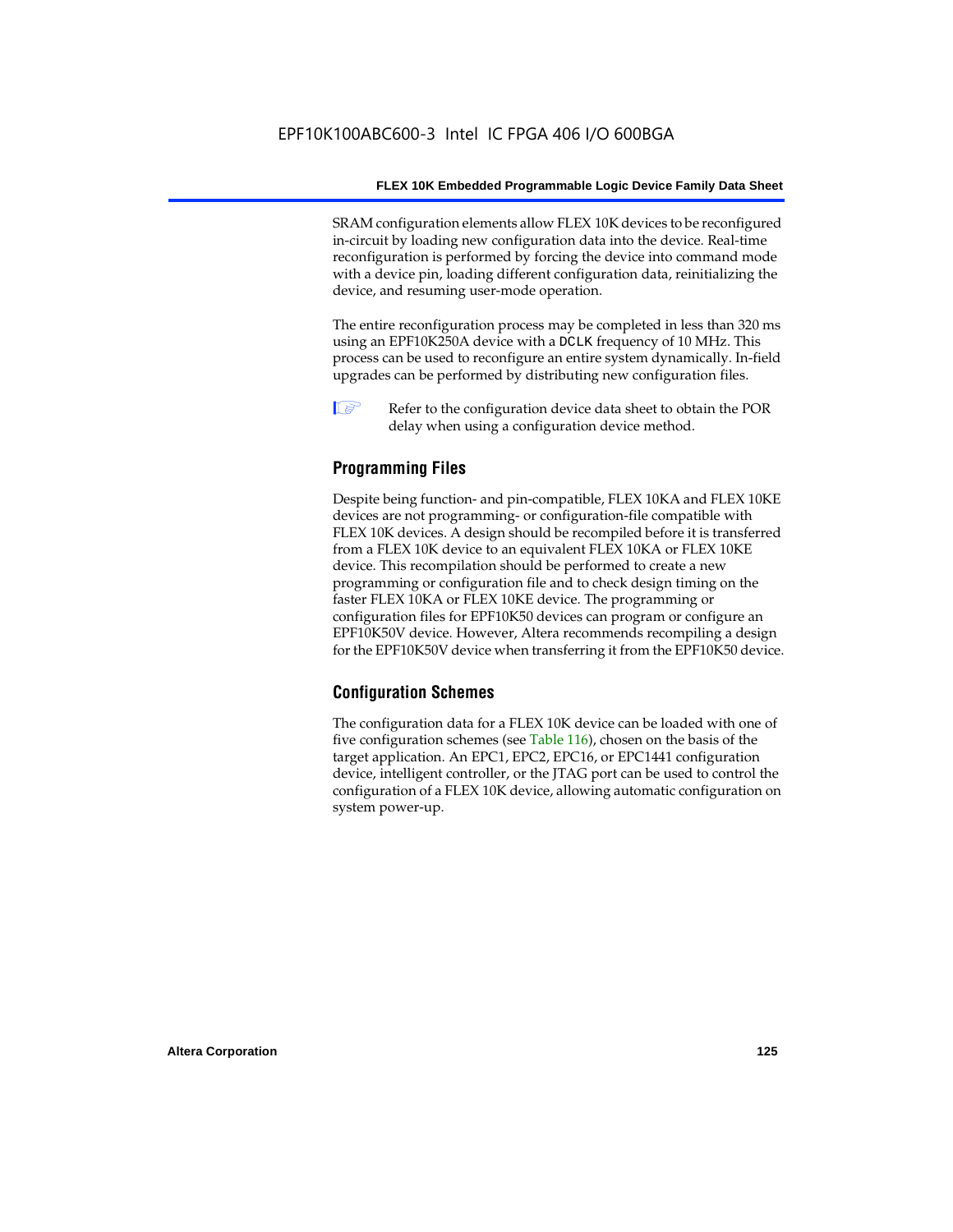Multiple FLEX 10K devices can be configured in any of the five configuration schemes by connecting the configuration enable (nCE) and configuration enable output (nCEO) pins on each device.

| <b>Table 116. Data Sources for Configuration</b> |                                                                                                                            |  |
|--------------------------------------------------|----------------------------------------------------------------------------------------------------------------------------|--|
| <b>Configuration Scheme</b>                      | Data Source                                                                                                                |  |
| Configuration device                             | EPC1, EPC2, EPC16, or EPC1441 configuration device                                                                         |  |
| Passive serial (PS)                              | BitBlaster, MasterBlaster, or ByteBlasterMV download cable, or<br>serial data source                                       |  |
| Passive parallel asynchronous (PPA)              | Parallel data source                                                                                                       |  |
| Passive parallel synchronous (PPS)               | Parallel data source                                                                                                       |  |
| <b>JTAG</b>                                      | BitBlaster, MasterBlaster, or ByteBlasterMV download cable, or<br>microprocessor with Jam STAPL file or Jam Byte-Code file |  |

# **Device Pin-Outs**

# **Revision History**

The information contained in the *FLEX 10K Embedded Programmable Logic Device Family Data Sheet* version 4.2 supersedes information published in

See the Altera web site (**http://www.altera.com**) or the Altera Digital

# **Version 4.2 Changes**

previous versions.

Library for pin-out information.

The following change was made to version 4.2 of the *FLEX 10K Embedded Programmable Logic Device Family Data Sheet*: updated Figure 13.

# **Version 4.1 Changes**

The following changes were made to version 4.1 of the *FLEX 10K Embedded Programmable Logic Device Family Data Sheet*.

- Updated General Description section
- Updated I/O Element section
- Updated SameFrame Pin-Outs section
- Updated Figure 16
- Updated Tables 13 and 116
- Added Note 9 to Table 19
- Added Note 10 to Table 24
- Added Note 10 to Table 28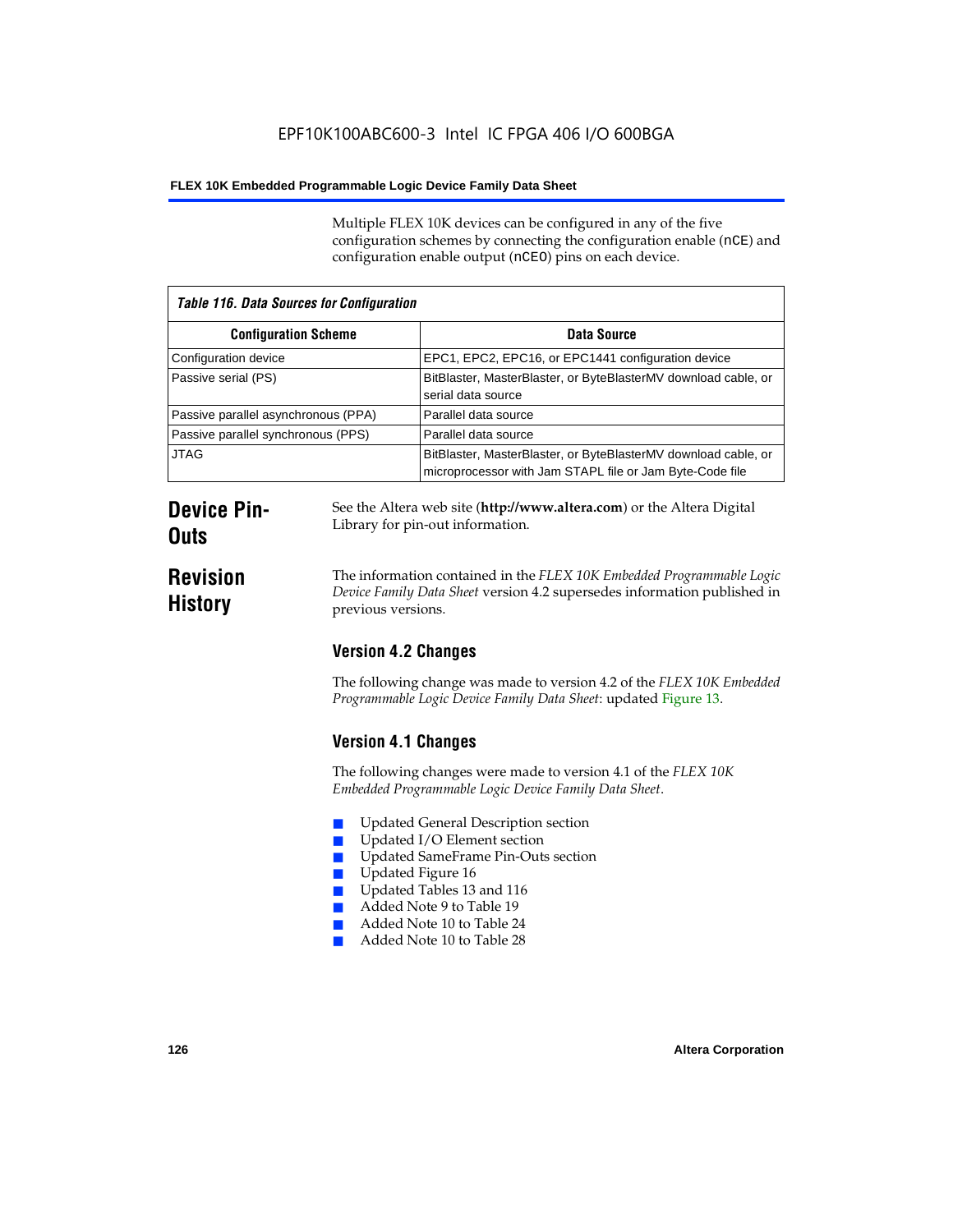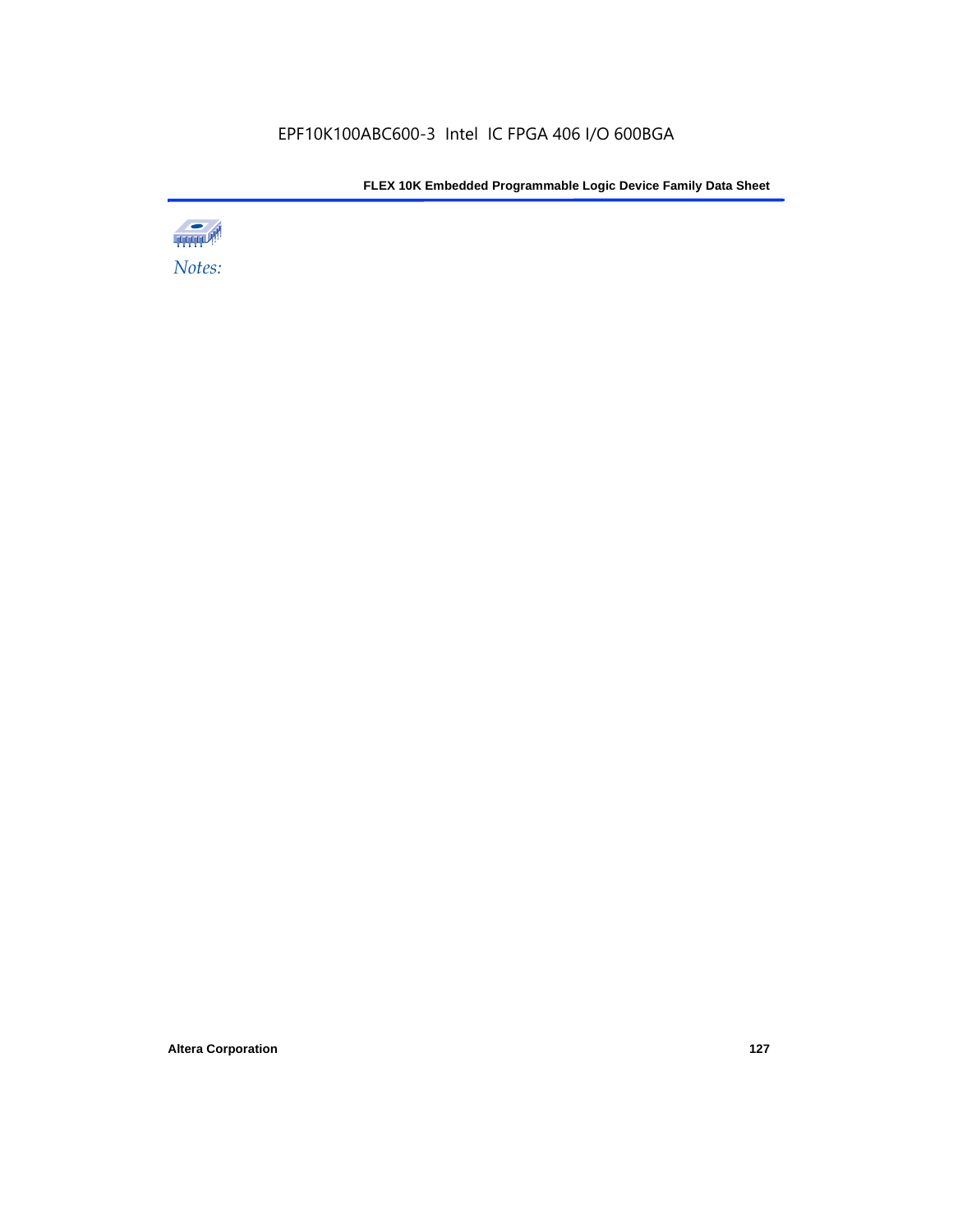

101 Innovation Drive San Jose, CA 95134 (408) 544-7000 http://www.altera.com Applications Hotline: (800) 800-EPLD Customer Marketing: (408) 544-7104 Literature Services: lit\_req@altera.com

Copyright © 2003 Altera Corporation. All rights reserved. Altera, The Programmable Solutions Company, the stylized Altera logo, specific device designations, and all other words and logos that are identified as trademarks and/or service marks are, unless noted otherwise, the trademarks and service marks of Altera Corporation in the U.S. and other countries. All other product or service names are the property of their respective holders. Altera products are protected under numerous U.S. and foreign patents and pending applications, maskwork rights, and copyrights. Altera warrants performance of its semiconductor products to

current specifications in accordance with Altera's standard warranty, but reserves the right to make changes to any products and services at any time without notice. Altera assumes no responsibility or liability arising out of the application or use of any information, product, or service described herein except as expressly agreed to in writing by Altera Corporation. Altera customers are advised to obtain the latest version of device specifications before relying on any published information and before placing orders for products or services.



**128 Altera Corporation**